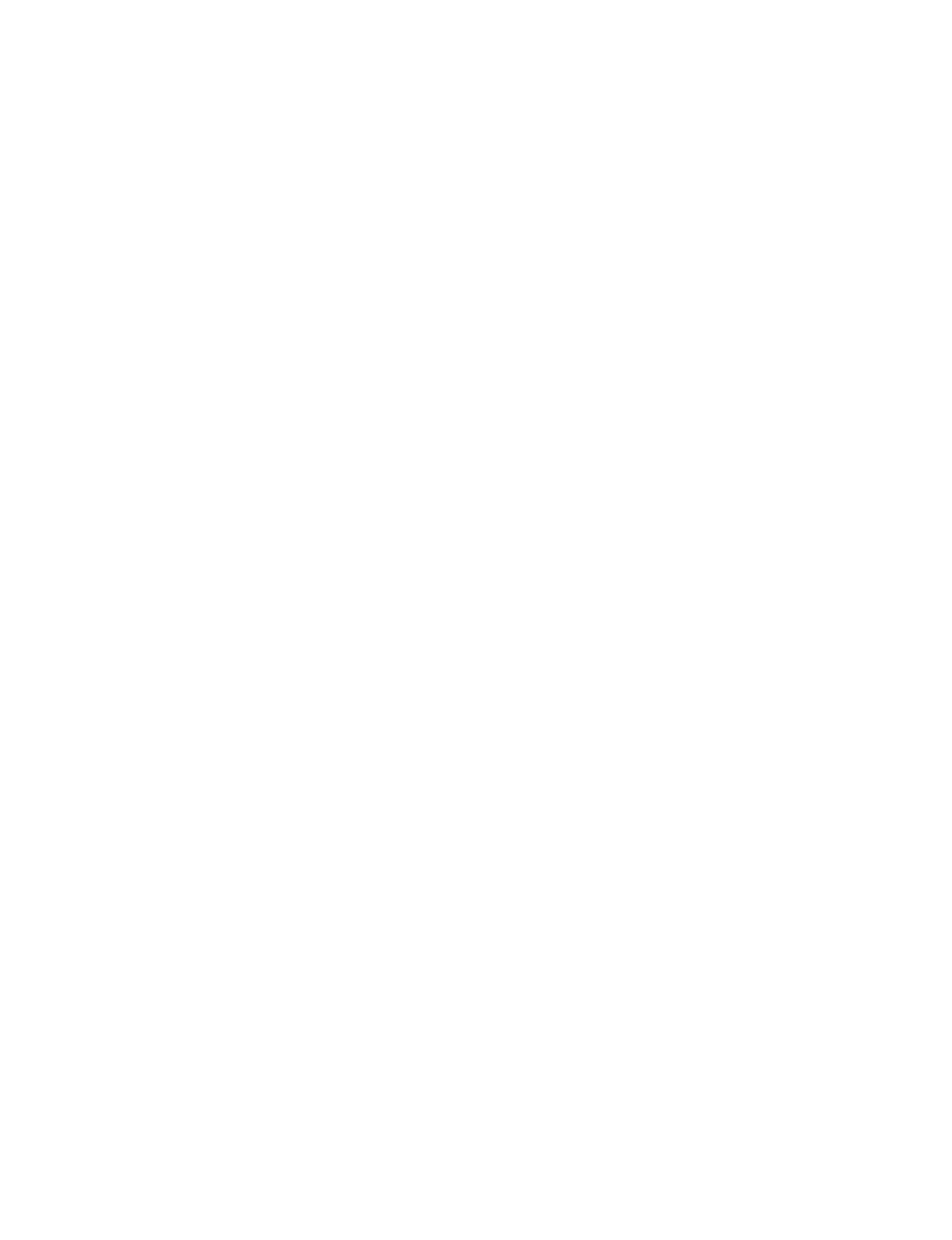SWIMNEWS

Marco Chiesa, Business Manager Karin Helmstaedt, International Editor Russ Ewald, Sunland, USA Editor Paul Quinlan, Australian Editor Cecil Colwin, Ottawa, Features Editor Anita Smale, Copy Editor Feature Writers

> Nikki Dryden, Calgary Katharine Dunn, Halifax

Jorge Aguado, Argentina

Chaker Belhadj, Tunisia Young-Ryul Cho, Korea

Gerd Heydn, Germany Franck Jensen, Denmark

Nelson Vargas, Mexico Janusz Wasko, Poland Sumire Watanabe, Japan

> Subscription rates: Canada \$35 yearly

United States \$35 US

George Block, San Antonio, USA Wayne Goldsmith, Australia Anita Lonsbrough, England International Statistical Support Group: Rumen Atanasov, Bulgaria Szabolcs Fodor, Hungary Berth Johansson, Sweden Daniel Pichon / Michel Salles, France Hans Peter Sick, Germany Juan Antonio Sierra, Spain Neville Smith, South Africa Fratisek Stochl, Czech Republic Computer programs for TAG, World Rankings developed by EveryWare Development Corporation. SWIMNEWS established in 1974 Published ten times yearly (January to October) Contents copyright © No portion of this magazine may be reprinted without permission of the publisher. The following names: SWIM, TAG, TOP and Making Waves are registered trademarks and their unauthorized use is strictly prohibited. All rights reserved. Inquire about bulk discounts to club teams. Foreign (air mailed) \$45 US Single issues \$4.95 CAN \$4.95 USA Payments by cheque, bank money orders and VISA VISA payments require card number and expiry date All Canadian subscriptions include 7% Federal GST International Standard Serial Number ISSN 1209-5966 **Publications Mail Registration No. 09981** Gateway Postal Facility, Mississauga. SWIMNEWS (USPS #015-207) is published monthly for US \$35 per year. Periodicals postage paid at Champlain, N.Y. and additional mailing offices. Address changes should be sent to: **SWIMNEWS, 356 Sumach Street, Toronto, ON, M4X 1V4** or (USA and International only) IMS of N.Y., 100 Walnut St. #3, P.O.Box 1518, Champlain, N.Y. 12919-1518. For details call: IMS at 1 (800) 428-3003 Technique Under Fatigue **[12 Canadian Summer Nationals](#page-11-0) Nikki Dryden** Three More Qualify for Sydney **14 United States Olympic Trials Al Schoenfield** [Nine American Records Bettered At a Truly Memorable Trials](#page-13-0) The Past and the Future of US Swimming Meet Head On in 400 IM First Male Swimmer From Maine on Olympic Team **20 Colwin on Coaching: Lenny Krayzelburg Cecil Colwin** [From Red Army Swim Team to Californian Golden Boy](#page-19-0) **29 Poolside Nikki** Dryden Manta Program Shines DEPARTMENTS 3 Contents 4 [Record Setters](#page-3-0) 5 Calendar [About This Issue](#page-4-0) 6 [Canadian Results](#page-5-0) **Cover photo: Al Bell0/All Sport Mike Mintenko Nadine Rolland Klete Keller Megan Quann** 8 [American Results](#page-7-0) [11 Canadian Olympic Team](#page-10-0) [23-27 TAG \(Top Age Group Times\)](#page-21-0) [28 Backwash](#page-27-0) [30 Making Waves](#page-29-0) **Mike Mintenko**

#### FEATURES



**18 American Personalities Mikki Dryden** 

**[10 Training: The TUF Principle](#page-9-0) Wayne Goldsmith**

- **[19 A Canadian Connection Kathari](#page-18-0)ne Dunn**
	-



# **CONSECUTIVE NUMBER 260**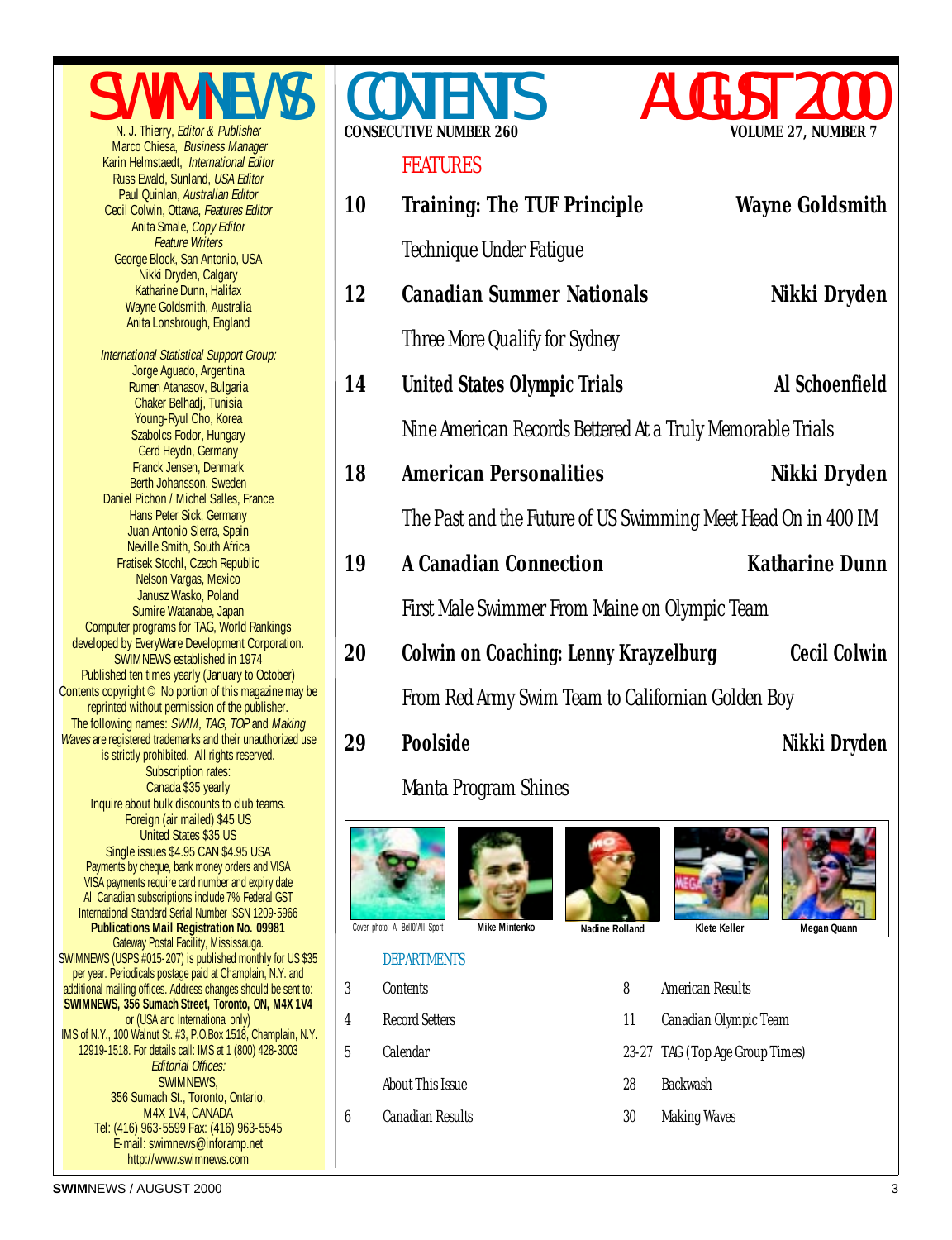#### <span id="page-3-0"></span>**RECORD SETTERS**



**Michael Mintenko, PDSA, bettered Canadian 100 fly record at Summer Nationals.**

#### **CANADIAN SENIOR**

| • Men's 50 breaststroke:<br>28.77 Morgan Knabe, UCSC, Winnipeg, Aug 3, semi-finals.<br>Betters own record of 28.85 from January 2000.<br>• Men's 100 butterfly:<br>52.88 Michael Mintenko, PDSA, Winnipeg, Aug 4, final. | 59.3<br>58.1 | 1:02.9 Dan Sherry<br>1:02.6 Aldy Meinh<br>1:02.2 Aldy Meinh<br>Dan Sherry |
|--------------------------------------------------------------------------------------------------------------------------------------------------------------------------------------------------------------------------|--------------|---------------------------------------------------------------------------|
|                                                                                                                                                                                                                          |              |                                                                           |
|                                                                                                                                                                                                                          |              |                                                                           |
|                                                                                                                                                                                                                          |              |                                                                           |
|                                                                                                                                                                                                                          |              | Dan Sherry                                                                |
|                                                                                                                                                                                                                          | 57.6         | <b>Byron Mac</b>                                                          |
| 52.88 Michael Mintenko, PDSA, Winnipeg, Aug 3, semi-                                                                                                                                                                     | 57.4         | <b>Byron Mac</b>                                                          |
| final. Betters own 53.10 from Los Angeles, July 16.                                                                                                                                                                      |              | 56.65 Bruce Robe                                                          |
| • Women's 50 backstroke:                                                                                                                                                                                                 |              | 56.45 Bruce Robe                                                          |
| 29.75 Jennifer Carroll, CAMO, Winnipeg, Aug 5, semi-final.                                                                                                                                                               |              | 55.56 Bruce Robe                                                          |
| 29.45 Jennifer Carroll, CAMO, Winnipeg, Aug 5, final.                                                                                                                                                                    |              | 55.56 Bruce Robe                                                          |
|                                                                                                                                                                                                                          |              | 55.04 Dan Thom                                                            |
| Betters old record of 29.86 Glencora Maughan, PDSA, 1998.                                                                                                                                                                |              | 55.03 Dan Thom                                                            |
| • Women's 50 breaststroke:                                                                                                                                                                                               |              | 54.89 Dan Thom                                                            |
| 32.31 Rhiannon Leier, MANTA, Winnipeg, Aug 3, prelims.                                                                                                                                                                   |              | 54.89 Dan Thom                                                            |
| 32.09 Rhiannon Leier, MANTA, Winnipeg, Aug 3, semi-finals.                                                                                                                                                               | 54.51        | 54.71 Dan Thom<br>Dan Thom                                                |
| Betters old record of 32.48 Keltie Duggan, UCSC, 1993.                                                                                                                                                                   |              | 54.34 Tom Ponti                                                           |
| • Women's 50 butterfly:                                                                                                                                                                                                  |              | 53.93 Tom Ponti                                                           |
| 27.34 Shona Kitson, OSC, Winnipeg, Aug 4, semi-finals.                                                                                                                                                                   |              | 53.77 Tom Ponti                                                           |
| 27.17 Shona Kitson, OSC, Winnipeg, Aug 4, finals.                                                                                                                                                                        | 53.73        | Marcel Ger                                                                |
| Betters old record of 27.74 Jessica Amey, UCSC, 1993.                                                                                                                                                                    | 53.41        | Stephen Cla                                                               |
|                                                                                                                                                                                                                          |              | 53.33 Stephen Cla                                                         |
| <i>National Age Group</i>                                                                                                                                                                                                |              | 53.10 Michael Mi                                                          |
| • Boys 13-14 50 free: 23.97 Kurtis Miller, SCAR,                                                                                                                                                                         |              | 52.88 Michael Mi                                                          |
| Montreal, Jul 23. Betters own record of from July 8.                                                                                                                                                                     |              | 52.88e Michael Mi                                                         |

#### **CHRONOLOGY 100 FLY/PAPILLON**

|        | 1:06.6 Cameron Grout, MAAA  | Brantford, 15/7/59       |
|--------|-----------------------------|--------------------------|
|        | 1:05.4 Aldy Meinhardt, VASC | Vancouver, 14/7/61       |
|        | 1:03.9 Aldy Meinhardt, VASC | Vancouver, 13/7/62       |
|        | 1:02.9 Dan Sherry, HAC      | Chicago, 10/8/62         |
|        | 1:02.6 Aldy Meinhardt, VASC | Perth, 24/11/62          |
|        | 1:02.2 Aldy Meinhardt, VASC | New Zealand, 4/12/62     |
| 59.3   | Dan Sherry, NYLSC           | Montreal, 26/7/63        |
| 58.1   | Dan Sherry, UNATT           | Blackpool, 12/8/65       |
| 57.6   | Byron MacDonald, UNATT      | Winnipeg, 3/4/70         |
| 57.4   | Byron MacDonald, UNATT      | Winnipeg, 1/8/70         |
| 56.65  | Bruce Robertson, CDSC       | Winnipeg, 10/8/72        |
| 56.45  | Bruce Robertson, CDSC       | Munich, 1/9/72           |
| 55.56  | Bruce Robertson, CDSC       | Munich, 1/9/72           |
| 55.56  | Bruce Robertson, CDSC       | Regina, 16/8/75          |
| 55.04  | Dan Thompson, ESC           | Edmonton, 8/8/78         |
| 55.03  | Dan Thompson, ESC           | Edmonton, 12/8/79        |
| 54.89  | Dan Thompson, ESC           | Edmonton, 12/8/79        |
| 54.89  | Dan Thompson, UNATT         | Montreal, 16/7/81        |
| 54.71  | Dan Thompson, UTSC          | Brisbane, 5/10/82        |
| 54.51  | Dan Thompson, UTSC          | Montreal, 30/7/83        |
| 54.34  | Tom Ponting, UCSC           | Etobicoke, 17/6/84       |
| 53.93  | Tom Ponting, UCSC           | Austin, 7/12/85          |
| 53.77  | Tom Ponting, UCSC           | Montreal, 29/5/88        |
| 53.73  | Marcel Gery, EPS            | Gothenburg, 14/2/90      |
| 53.41  | Stephen Clarke, COBRA       | Atlanta, Jul. 24, 96     |
| 53.33  | Stephen Clarke, COBRA       | Atlanta,Jul.24,96        |
| 53.10  | Michael Mintenko, PDSA      | Los Angeles, Jul 16,2000 |
| 52.88  | Michael Mintenko, PDSA      | Winnipeg, 4 Aug 2000     |
| 52.88e | Michael Mintenko, PDSA      | Winnipeg, 5 Aug 2000     |
|        |                             |                          |

# Island Swimming ISLAND PACIFIC CUP

### NOVEMBER 10, 11, 12, 2000

- most important age group and senior meet on the Pacific Coast this Fall!
- Prizes—Stereos, TVs, Discmans, CDs
- Double-Ended!
- 10 & under Jamboree between heats and finals on Saturday and Sunday
- limited billeting may be available
- Dorothy Liedtke, Meet Manager (250) 477-2008 home

(250) 477-1006 fax

• for a complete meet package, call Dorothy or Island Swimming office Event Order:

Friday Saturday Sunday 200 free 400 free 400 I.M. 100 breast 200 breast 100 free 200 fly 100 back 200 back 50 free 200 I.M. 100 fly 800 / 1500 free 4x50 free 4x50 medley

4636 Elk Lake Drive (250) 479-3909 office Victoria, B.C., V8Z 5M1 (250) 479-2432 fax



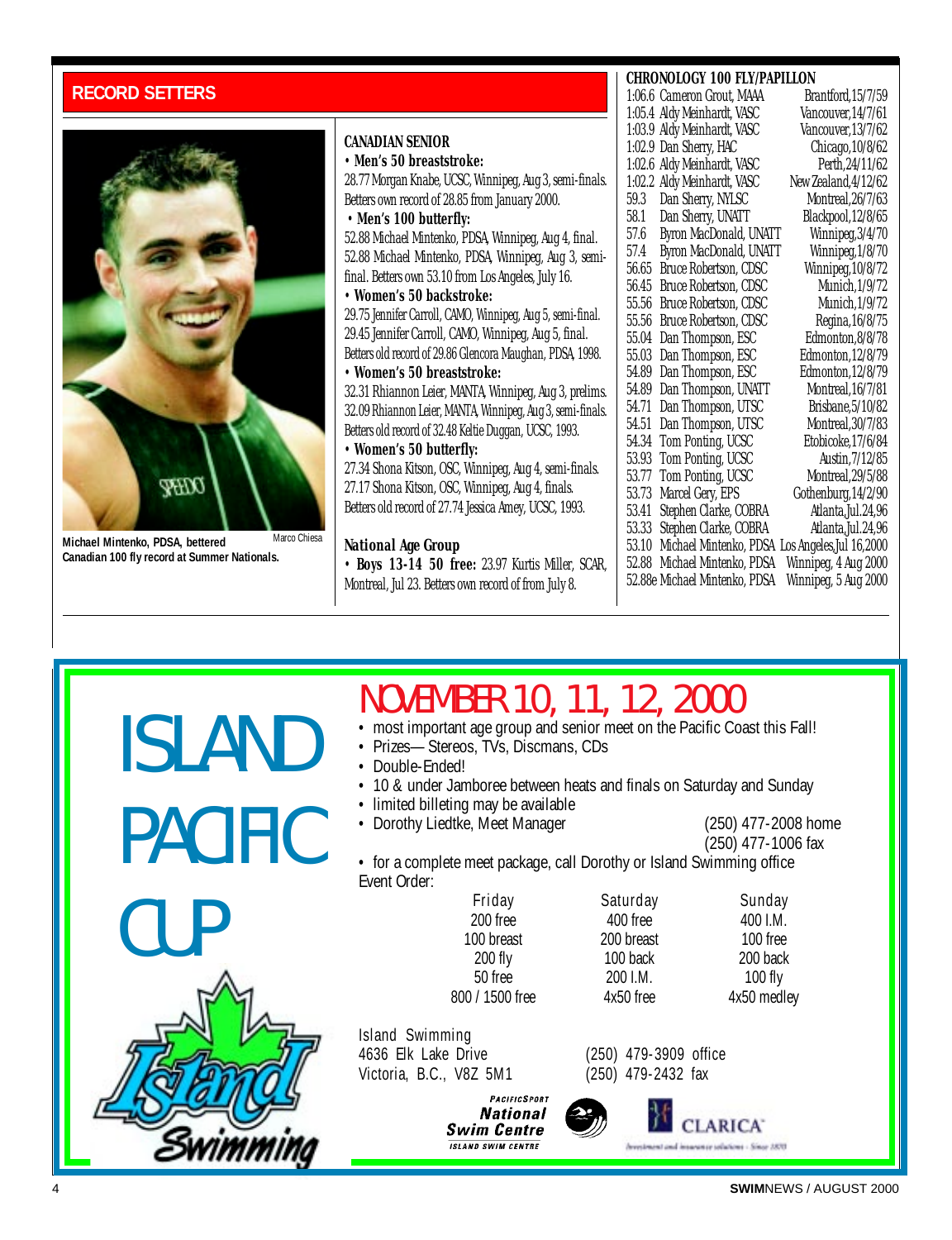#### <span id="page-4-0"></span>**CALENDAR**

#### **CANADIAN**

*October*

13-15 POW Invitational, Woodstock, ON 14-15 Ricoh Sprints, Etobicoke 20-21 McMaster Invitational, Hamilton 27-29 Richmond Hill Fall Classic *November* 4-5 Ontario Senior Circuit, Sudbury 10-12 Swim International, Brantford 10-12 Island Pacific Cup, Victoria 18-19 World Cup, Edmonton 24-28 Ontario Seniors, Etobicoke *December* 30-3 Prairie Winter Invitational, Winnipeg 1-3 Richmond Rapids Fast Swim 7-10 Youth Cup, NYAC at Etobicoke 8-10 Pointe Claire Invitational 8-10 Kamloops Ice Classic **2001**

#### *January*

| ланиан у |                                           |
|----------|-------------------------------------------|
|          | 13-14 Etobicoke Invitational              |
|          | 19-21 Regina Invitational                 |
|          | 19-21 Hyack Invitational, New Westminster |
|          | 20-21 Ontario Senior Circuit, Toronto     |
|          | 27-27 Canada West Championships           |
|          | 28-29 Richmond Hill Invitational          |
| February |                                           |
| $2 - 4$  | Coupe du Quebec                           |
| $3-4$    | BC Senior Championships, Vancouver        |
| $9 - 11$ | Ontario University Champs, Nepean         |
|          | Central Region Champs, Etobicoke          |
|          | 16-18 Malar Invitational, Hamilton        |
|          | Quebec A Champs,                          |
|          | Thetford Mines, Brossard, Beaconsfield    |
|          | 16-18 BC Age Groups, Prince George        |
|          | 23-25 CIAU Championships, Guelph          |
|          | 23-25 Youth & Junior Nationals            |
|          | East - Saint John, NB                     |
|          | West - Saskatoon, SK                      |
|          | 23-25 Quebec AA Champs, Montreal          |
| March    |                                           |
| $1-4$    | Man/Sask Championships, Winnipeg          |
| $2 - 4$  | Ontario Age Groups, Nepean                |
|          | Quebec Championpionships, Trois-Rivieres  |
|          | 14-17 Spring Nationals (50 m) Edmonton    |
|          | 23-25 Davis Invitational, Guelph          |
| April    |                                           |
| 7        | Etobicoke Pentathlon,                     |
| 6-8      | Ajax Sprints, Toronto                     |
|          | 20-22 Ontario Team Championships          |
|          | 20-22 Island Invitational, Victoria       |
|          | 27-28 Quebece Team Championships          |
|          | 28-29 West Coast Open, Richmond           |
|          |                                           |

#### **INTERNATIONAL**

#### *September* 16-23 Olympic Games, Sydney, AUS *October* 7-8 Bremen SC International, GER 12-15 SC Champs, Melbourne, AUS *November* 10-12 World Cup 1, Rio de Janeiro, BRA 15-16 World Cup 2, College Park, MD, USA 18-19 World Cup 3, Edmonton, CAN 17-22 FINA World Open Water Champs, Hawaii *December* 1-2 World Cup 4, Shanghai, CHN 5-7 World Cup 5, Melbourne, AUS 14-17 European SC Championships, Valencia, ESP 16-17 British Winter Champs, Sheffield, GBR **2001** *January* 13-14 World Cup 6, Naples, ITA 17-18 World Cup 7, Sheffield, GBR 20-21 World Cup 8, Berlin, GER 24-25 World Cup 9, Stockholm, SWE 27-28 World Cup 10, Paris, FRA *July* 5-8 European Junior Championships, Malta 17-29 FINA World Championships, Fukuoka, JPN *August* 22-1 FISU Universiade, Beijing, CHN 25-7 Mediterranean Games, Tunis, TUN *September* 29-9 Goodwill Games, Brisbane, AUS *November* 3-11 Afro-Asian Games, New Delhi, IND *December* 13-16 European SC Championships **2002** *April* 4-7 FINA World SC Champs, Moscow, RUS *July* 26-6 Commonwealth Games, Manchester, UK *August* 25-30 Pan Pacific Champs, Yokohama, JPN **US CALENDAR** *November* 15-16 FINA World Cup 1, College Park, MD 30-2 US Open (25 M), Auburn, AL **2001**

#### *March*

15-17 Women's NCAA, Long Island, NY

22-24 Men's NCAA, College Station, TX

27-3 World Champs Trials, (50 m), Austin, TX *August*

14-18 Summer Nationals

#### **ABOUT THIS ISSUE ABOUT THIS ISSUE**

In this issue we cover the Canadian Summer Nationals where three additional swimmers earned a coveted Olympic spot and the United States Olympic Trials, usually second only to the Olympics in depth and quality of performances.

Nikki Dryden swam in the Canadian Nationals placing a not-too-shabby third in the 200 back but missed her goal of a third Olympic team. We are fortunate that she'll now concentrate on writing. She's moving to Boston for the next while on an internship with the *International Institute for Sustainable Developmen*t where she will be working on a knowledge network that will bring together, develop, and disseminate information on projects to help educate and employ youths in developing countries.

Veteran journalist Al Schoenfield covers the US Olympic Trials—an eight-day competition that followed the Olympic program. It was one of the biggest ever meets with close to 1,300 swimmers of whom 48 earned spots on the US Olympic Team.

At least two winners at the US Trials were coached by former Canadians—Klete Keller, winner of the 400 free by Pierre Lafontaine (formerly at UCSC and CAMO) and Ian Crocker by Sharon Power (formerly Saint John Fundy TIDE). Katharine Dunn, who was coached by Sharon in Nova Scotia while a teenager, writes on her move to Maine and her thoughts on coaching.

Nikki Dryden writes on the men's 400 IM where veteran Tom Dolan, the best ever in this event, prevailed over a surprising Erik Vendt in second, who later to became the first American under 15 minutes for the 1500 freestyle.

Cecil Colwin talked with Lenny Krayzelburg and some interesting aspects of his development and technique are explained.

Wayne Goldsmith writes on the TUF Training Principle and generally explains some of the principles used to develop great athletes.

With two Manitoba swimmers on the Olympic Team, credit is due to the great work done by Vlastimil Cerny at the Manitoba Training Centre. Nikki Dryden talked with Vlastik during Summer Nationals and explains how it all came about.

All Canadian results received have now been added to TAG. If you think we're missing something please send us the relevant results immediately. Far Westerns are included for all the Canadians who took part.

Our next issue will cover the Olympics and should be ready sometime after the middle of October.

We wish the Canadians in Sydney great times!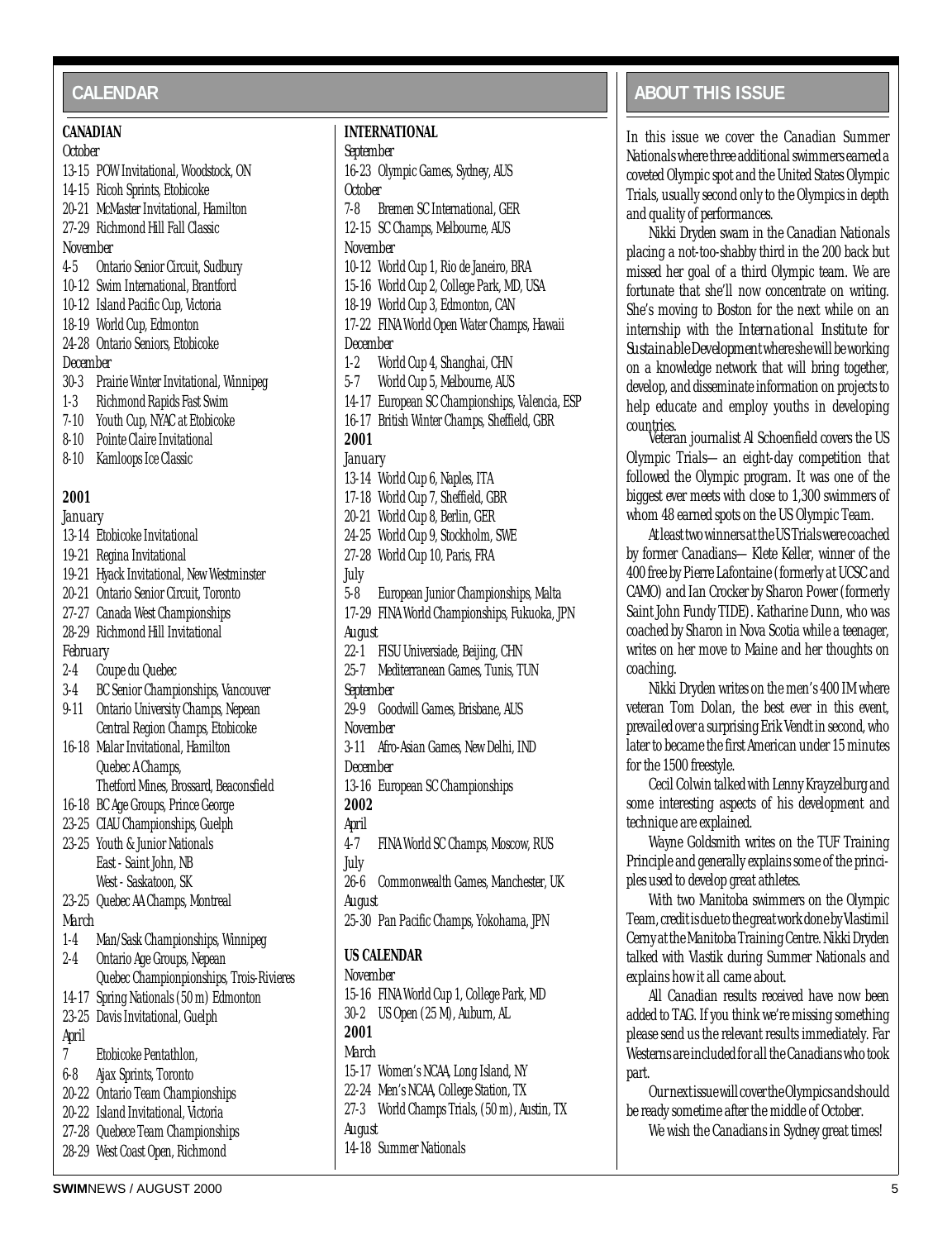#### <span id="page-5-0"></span>**CANADIAN RESULTS**

| 2000 CANADIAN SUMMER NATIONALS<br>3) |                    |                                                                  |                      |  |  |
|--------------------------------------|--------------------|------------------------------------------------------------------|----------------------|--|--|
|                                      |                    | Winnipeg, Aug 3-6, 50 M                                          | 4)                   |  |  |
| men                                  |                    | 50 METRES FREESTYLE, Aug 4                                       | 5)<br>6)             |  |  |
| 1)                                   |                    | 22.97 Thomas Kindler, 20, PPO                                    | 7)                   |  |  |
| 2)                                   |                    | 22.98 Craig Hutchison, 25, PCSC                                  | 8)                   |  |  |
| 3)                                   |                    | 23.31 Ryan Laurin, 25, IS                                        | <b>B</b> Fir         |  |  |
| 4)                                   |                    | 23.33 Yannick Lupien, 20, UL                                     | 9)                   |  |  |
| 5)<br>6)                             |                    | 23.48 Matthew Rose, 19, TRENT<br>23.69 Simon MacDonald, 21, NKB  | 10)<br>11)           |  |  |
| 7)                                   |                    | 23.70 Brandon Schindler, 24, ESWIM                               | 12)                  |  |  |
| 8)                                   |                    | 24.25 Kyle Smerdon, 20, TO                                       | 13)                  |  |  |
|                                      | Semi-Finals, Aug 4 |                                                                  | 14)                  |  |  |
| 1)                                   |                    | 23.16 Ryan Laurin, 25, IS                                        | 15)                  |  |  |
| 2)<br>2)<br>3)                       |                    | 23.46 Craig Hutchison, 25, PCSC<br>23.46 Matthew Rose, 19, TRENT | 16)<br>150           |  |  |
| 4)                                   | 23.48              | Yannick Lupien, 20, UL                                           | 1)                   |  |  |
| 5)                                   |                    | 23.60 Thomas Kindler, 20, PPO                                    | 2)                   |  |  |
| 6)                                   |                    | 23.61 Brandon Schindler, 24, ESWIM                               | 3)                   |  |  |
| 7)                                   |                    | 23.89 Simon MacDonald, 21, NKB                                   | 4)                   |  |  |
| 8)                                   |                    | 23.94 Kyle Smerdon, 20, TO                                       | í<br>5)              |  |  |
| 9)<br>10)                            |                    | 23.95 Josh Ballem, 23, UCSC<br>23.99 Kevin Johns, 20, PDSA       | 6)                   |  |  |
| 11)                                  |                    | 24.16 Jake Steele, 21, PDSA                                      | 7)<br>j<br>8)        |  |  |
| 12)                                  |                    | 24.27 Peter Szaflarski, 19, BROCK                                | Slow                 |  |  |
| 13)                                  |                    | 24.52 Mathieu Heroux, 19, CAMO                                   | 1)                   |  |  |
| 14)                                  |                    | 24.67 Chris Razeau, 20, GPP                                      | 2)                   |  |  |
| 15)                                  |                    | 24.77 Chris Hibberd, 21, UCSC                                    | 3)                   |  |  |
| 16)                                  | Prelims, Aug 4     | 24.97 Andrew Munro, 22, ESWIM                                    | 4)<br>j              |  |  |
| 1)                                   |                    | 22.97 Roland Schoeman, 20, RSA                                   | 5)<br>6)             |  |  |
|                                      |                    | 100 METRES FREESTYLE, Aug 6                                      | 7)                   |  |  |
| 1)                                   |                    | 50.07 Craig Hutchison, 25, PCSC                                  | 8)                   |  |  |
| 2)                                   | 50.54              | Yannick Lupien, 20, UL                                           | 9)                   |  |  |
| 3)<br>4)                             |                    | 50.70 Thomas Kindler, 20, PPO                                    | 10)                  |  |  |
| 5)                                   |                    | 51.36 Robbie Taylor, 19, COBRA<br>51.61 Kyle Smerdon, 20, TO     | j<br>11)<br>j<br>12) |  |  |
| 6)                                   |                    | 52.19 Jake Steele, 21, PDSA                                      | 13)                  |  |  |
| 7)                                   |                    | 52.20 Ryan Laurin, 25, IS                                        | 14)                  |  |  |
| 8)                                   |                    | 51.48 Garret Pulle, 22, UCSC                                     | 15)                  |  |  |
|                                      | Semi-Finals, Aug 5 |                                                                  | 16)                  |  |  |
| 1)                                   |                    | 50.91 Yannick Lupien, 20, UL                                     | 17)                  |  |  |
| 2)<br>3)                             | 51.21              | Garret Pulle, 22, UCSC<br>51.36 Craig Hutchison, 25, PCSC        | 18)<br>j<br>19)      |  |  |
| 4)                                   |                    | 51.59 Kyle Smerdon, 20, TO                                       | 50 N                 |  |  |
| 5)                                   | 51.59              | Robbie Taylor, 19, COBRA                                         | 1)                   |  |  |
| 6)                                   | 51.81              | Thomas Kindler, 20, PPO                                          | 2)                   |  |  |
| 7)                                   | 51.83              | Ryan Laurin, 25, IS                                              | 3)                   |  |  |
| 8)                                   | 51.91              | Jake Steele, 21, PDSA                                            | 4)                   |  |  |
| 9)<br>10)                            | $52.18$            | 51.93 Rick Say, 21, IS<br>Simon MacDonald, 21, NKB               | 5)<br>6)             |  |  |
| 11)                                  | 52.37              | Justin Tisdall, 18, PDSA                                         | 7)                   |  |  |
| 12)                                  | 52.45              | Jean-F. Langlais, 21, UL                                         | 8)                   |  |  |
| 13)                                  |                    | 52.59 Kevin Johns, 20, PDSA                                      | Semi                 |  |  |
| 14)                                  |                    | 52.60 Mark Johnston, 20, PDSA                                    | 1)                   |  |  |
| 15)                                  | 52.97              | Josh Ballem, 23, UCSC                                            | 2)                   |  |  |
| 16)                                  | Prelims, Aug 5     | 53.47 Louis-D. Bonneau, 19, GO                                   | 3)<br>4)             |  |  |
| 1)                                   |                    | 50.86 Roland Schoeman, 20, RSA                                   | 5)                   |  |  |
|                                      |                    | 200 METRES FREESTYLE, Aug 3                                      | 6)                   |  |  |
| 1)                                   |                    | 1:50.46 Mark Johnston, 20, PDSA                                  | 7)                   |  |  |
| 2)                                   | 1:51.04<br>1:52.45 | Brian Johns, 17, RAPID                                           | 8)                   |  |  |
| 3)<br>4)                             |                    | Rick Say, 21, IS<br>1:53.48 Kyle Smerdon, 20, TO                 | 9)<br>10)            |  |  |
| 5)                                   | 1:53.73            | Justin Tisdall, 18, PDSA                                         | 11)                  |  |  |
| 6)                                   | 1:54.76            | Otto Hinks, 22, NKB                                              | 12)                  |  |  |
| 7)                                   | 1:55.28            | Andrew Coupland, 17, GO                                          | 13)                  |  |  |
| 8)                                   | 1:55.89            | Joseph-P. Richard, 22, DDO                                       | 14)                  |  |  |
| <b>B</b> Finals<br>9)                | 1:50.34            | Ryk Neethling, 22, RSA                                           | 15)<br>16)           |  |  |
| 10)                                  | 1:54.06            | Michael McWha,23,0SC-SE                                          | 100                  |  |  |
| 11)                                  | 1:55.04            | Kevin Johns, 20, PDSA                                            | 1)                   |  |  |
| 12)                                  | 1:55.23            | Peter Szaflarski, 19, BROCK                                      | 2)                   |  |  |
| 13)                                  | 1:55.78            | Frederic Savo, 20, CAMO                                          | 3)                   |  |  |
| 14)                                  |                    | 1:57.10 David Allard, 20, CAMO                                   | 4)                   |  |  |
| 15)                                  | 1:57.24            | Jake Steele, 21, PDSA                                            | 5)                   |  |  |
| 16)                                  | 1:57.40            | Richard Cormack, 18, GLEN<br>400 METRES FREESTYLE, Aug 4         | 6)<br>7)             |  |  |
| 1)                                   |                    | 3:53.69 Ryk Neethling, 22, RSA                                   | 8)                   |  |  |
| 2)                                   | 3:55.39            | Rick Say, 21, IS                                                 |                      |  |  |

#### 3) 3:55.41 Brian Johns,17,RAPID 4) 3:56.25 Mark Johnston,20,PDSA 5) 3:56.39 Andrew Hurd,17,MSSAC-TO 6) 3:57.13 Curtis Myden,26,UCSC 7) 4:05.20 Brent O'Connor,16,PDSA 8) 4:09.24 Brent Sallee,23,PDSA hals 9) 4:00.29 Tim Peterson,21,PDSA 10) 4:01.12 Michael McWha,23,OSC-SE 11) 4:03.25 Sylvain Lemieux,20,PPO 12) 4:04.46 Kurtis MacGillivary,16,ROW 13) 4:06.16 Mathew Swanton,19,ESWIM 14) 4:07.10 Dan Lee,23,TO 15) 4:07.10 Philippe Gagnon,20,UL 16) 4:10.66 Joseph-P. Richard,22,DDO **1500 METRES FREESTYLE**, Aug 6 1) 15:23.25 Andrew Hurd,17,MSSAC-TO 2) 15:25.09 Tim Peterson,21,PDSA 3) 15:29.18 Ryk Neethling,22,RSA 4) 15:45.22 Brent Sallee,23,PDSA 5) 15:59.82 Chuck Sayao,17,MSSAC-TO 6) 16:00.35 Kurtis MacGillivary,16,ROW 7) 16:11.27 Rick Say,21,IS 8) 16:12.37 Michael McWha,23,OSC-SE I heats 16:17.90 Tim Cowan,22,UCSC 2) 16:18.90 Alex Hayes,19,GO 3) 16:21.64 Dan Lee,23,TO 4) 16:25.32 Elliot MacDonald,17,MANTA 5) 16:25.64 Andre Couturier,19,UL 6) 16:26.84 Jason VanderSluis,18,BROCK 7) 16:30.28 Robbie Stanger,19,OSC-SE 8) 16:35.40 Philippe Dubreuil,18,SHER 9) 16:37.95 Philippe Gagnon,20,UL 10) 16:39.88 Joseph-P. Richard,22,DDO 16:44.92 Brent O'Connor,16,PDSA 16:44.98 Mathew Swanton,19,ESWIM 13) 16:45.73 Karim Abdulla,17,ROD 16:45.99 Bryan McMillan,18,GMAC 15) 17:05.02 Taisuke Maeda,17,EKSC-SE 17:05.62 Daniel McRory,19,OSC-SE 17) 17:07.71 David Ling,20,BROCK 18) 17:12.50 Andy Andrew,17,WVOSC 19) 17:21.47 Simon Gignac,17,SHER **50 METRES BACKSTROKE**, Aug 3 26.22 Mark Versfeld,24,PDSA 26.31 Chris Renaud,23,UCSC 3) 26.35 Alexandre Pichette,23,CAMO 26.40 Matthew Rose, 19, TRENT 5) 26.51 Chris Sawbridge,20,NRST 27.42 Gordon McKay, 19, EKSC 27.53 Stephen Preston,18,UL 27.77 Doug McCarthy, 18, GO Finals, Aug 3 26.36 Mark Versfeld,24,PDSA 26.40 Chris Renaud, 23, UCSC 3) 26.41 Alexandre Pichette,23,CAMO 26.41 Matthew Rose, 19, TRENT 26.65 Chris Sawbridge, 20, NRST 27.25 Stephen Preston,18,UL 27.49 Gordon McKay, 19, EKSC 27.66 Doug McCarthy, 18, GO 27.80 Collin Sood, 27, UCSC 27.84 Brendan Ashby,20,USA 27.84 Kelly Albrecht, 19, MANTA 28.13 Bryan McMillan,18,GMAC 28.13 Greg Hamm,24,PDSA 28.15 Dustin Hersee, 24, PDSA 28.51 Daniel VandenDungen, 20, RAYS 28.80 Michael Power, 19, UCSC **METRES BACKSTROKE, Aug 6** 1) 56.30 Mark Versfeld,24,PDSA 2) 56.96 Chris Sawbridge,20,NRST 3) 57.24 Alexandre Pichette,23,CAMO 58.19 Gordon McKay,19,EKSC-SE 5) 58.38 Francois Castonguay,18,PPO 6) 58.42 Dustin Hersee,24,PDSA 58.47 Greg Hamm,24,PDSA 8) 1:00.59 Tobias Oriwol,15,ESWIM

|            | Semi-Finals, Aug 5       |                                                                                                |
|------------|--------------------------|------------------------------------------------------------------------------------------------|
| 1)         |                          | 56.47 Mark Versfeld, 24, PDSA                                                                  |
| 2)         |                          | 56.76 Chris Sawbridge, 20, NRST                                                                |
| 3)         |                          |                                                                                                |
| 4)         |                          | 57.74 Alexandre Pichette, 23, CAMO<br>58.61 Francois Castonguay, 18, PPO                       |
| 5)         |                          |                                                                                                |
| 6)         |                          | 58.81 Greg Hamm, 24, PDSA<br>58.81 Gordon McKay, 19, EKSC-SE<br>58.87 Dustin Hersee, 24, PDSA  |
| 7)         |                          |                                                                                                |
| 8)         | 59.21                    | Tobias Oriwol, 15, ESWIM                                                                       |
| 9)         |                          | 59.32 Gavin Carscallen, 21, CASC                                                               |
| 10)        | 59.50                    | Louis-D. Bonneau, 19, GO                                                                       |
| 11)        | 59.60                    | Stephen Preston, 18, UL                                                                        |
| 12)        | 59.97                    | Michael Power, 19, UCSC                                                                        |
|            | 12) 59.97<br>13) 1:00.17 | Keith Beavers, 17, STARS                                                                       |
|            | 1:00.23                  |                                                                                                |
| 14)<br>15) | 1:00.29                  | Kelly Albrecht, 19, MANTA<br>Doug McCarthy, 18, GO                                             |
|            |                          |                                                                                                |
| 16)        | 1:00.49                  | Brendan Ashby, 20, USA                                                                         |
|            |                          | 200 METRES BACKSTROKE, Aug 4                                                                   |
| 1)         |                          | 2:01.81 Mark Versfeld, 24, PDSA                                                                |
| 2)         |                          | 2:02.72 Chuck Sayao, 17, MSSAC-TO                                                              |
| 3)         |                          | 2:02.97 Greg Hamm, 24, PDSA                                                                    |
| 4)         |                          | 2:03.66 Dustin Hersee, 24, PDSA                                                                |
| 5)         |                          | 2:03.92 Tobias Oriwol, 15, ESWIM                                                               |
| 6)         |                          | 2:06.79 Gordon McKay, 19, EKSC-SE                                                              |
| 7)         |                          | 2:07.78 Francois Castonguay, 18, PPO                                                           |
| 8)         |                          | 2:08.34 Nathan O'Brien, 17, IS                                                                 |
| B Finals   |                          |                                                                                                |
| 9)         | 2:06.67                  | Tom Rushton, 20, RAPID                                                                         |
| 10)        |                          | 2:07.05 Kelly Albrecht, 19, MANTA                                                              |
| 11)<br>12) |                          | 2:07.98 Michael Power, 19, UCSC<br>2:08.22 Stephen Preston, 18, UL                             |
| 12)        |                          |                                                                                                |
| 13)        |                          | 2:08.49 Grant Jollands, 20, RSA                                                                |
| 14)        |                          | 2:08.88 Craig Gillis, 17, CASC                                                                 |
| 15)        | 2:09.02                  | Andrew Coupland, 17, GO                                                                        |
| 16)        | 2:12.95                  | Matthew Wilson, 22, IS                                                                         |
|            |                          | 50 METRES BREASTSTROKE, Aug 3                                                                  |
| 1)         |                          | 28.88 Morgan Knabe, 19, UCSC                                                                   |
| 2)         |                          | 29.03 Matthew Huang, 16, PDSA                                                                  |
| 3)         |                          | 29.23 Chad Thomsen, 17, EKSC-SE                                                                |
| 4)         | 29.32                    | Travis Leyenhorst, 22, PDSA                                                                    |
| 5)         |                          | 29.62 Otto Hinks, 22, NKB                                                                      |
| 6)         | 29.69                    | Jason Hunter, 20, NRST                                                                         |
| 7)         | 29.94                    | Chris Stewart, 23, EAST                                                                        |
| 8)         |                          | 29.97 Bryson Tan, 21, OAK                                                                      |
|            | Semi-Finals, Aug 3       |                                                                                                |
| 1)         | 28.77                    | Morgan Knabe, 19, UCSC                                                                         |
| 2)         |                          | 29.18 Chad Thomsen, 17, EKSC-SE                                                                |
| 3)         |                          | 29.24 Matthew Huang, 16, PDSA                                                                  |
| 4)         |                          | 29.52 Jason Hunter, 20, NRST                                                                   |
| 5)         |                          | 29.58 Otto Hinks, 22, NKB                                                                      |
| 6)         | 29.59                    | Travis Leyenhorst, 22, PDSA                                                                    |
| 7)         |                          |                                                                                                |
| 8)         |                          | 29.83 Bryson Tan, 21, OAK<br>29.91 Chris Stewart, 23, EAST<br>29.97 Guillaume Filion, 21, CNCB |
| 9)         |                          |                                                                                                |
| 10)        | 30.02                    | John Stamhuis, 21, IS                                                                          |
| 11)        | 30.13                    | Peter Lennox-King, 21, EYSC                                                                    |
| 12)        | 30.39                    | Matthew Mains, 18, WAAC                                                                        |
| 13)        | 30.42                    | Adam Taschereau-C., 19, SHER                                                                   |
| 14)        | 30.45                    | Trevor Brekke, 23, UCSC                                                                        |
| 15)        | 30.48                    | Ivan Rodriguez, 23, PAN                                                                        |
| 16)        | 30.60                    | Nicolas Jorgensen,20,PCSC                                                                      |
|            |                          | 100 METRES BREASTSTROKE, Aug 5                                                                 |
| 1)         | 1:02.40                  | Morgan Knabe, 19, UCSC                                                                         |
|            |                          |                                                                                                |
| 2)         | 1:02.98                  | Matthew Huang, 16, PDSA<br>Michel Boulianne, 22, CAMO                                          |
| 3)         | 1:03.56                  | Jason Hunter, 20, NRST                                                                         |
| 4)         | 1:03.68                  |                                                                                                |
| 5)<br>6)   | 1:03.76                  | John Stamhuis, 21, IS                                                                          |
|            | 1:03.91                  | Otto Hinks, 22, NKB                                                                            |
| 7)         | 1:04.35                  | Chad Thomsen, 17, EKSC-SE                                                                      |
| 8)         | 1:04.57                  | Travis Leyenhorst, 22, PDSA                                                                    |
|            | Semi-Finals, Aug 4       |                                                                                                |
| 1)         | 1:02.87                  | Morgan Knabe, 19, UCSC                                                                         |
| 2)         | 1:03.42                  | Matthew Huang, 16, PDSA                                                                        |
| 3)         | 1:03.58                  | John Stamhuis, 21, IS                                                                          |
| 4)         | 1:03.68                  | Michel Boulianne, 22, CAMO                                                                     |
| 5)         | 1:03.94                  | Chad Thomsen, 17, EKSC-SE                                                                      |
| 6)         | 1:04.33                  | Jason Hunter, 20, NRST                                                                         |
| 7)         | 1:04.50                  | Travis Leyenhorst, 22, PDSA                                                                    |
| 8)         | 1:04.55                  | Otto Hinks, 22, NKB                                                                            |
| 9)         | 1:04.77                  | Matthew Mains, 18, WAAC                                                                        |
| 10)        | 1:04.88                  | Bryson Tan,21,0AK                                                                              |
| 11)        | 1:05.37                  | Adam Taschereau-C., 19, SHER                                                                   |
| 12)        | 1:05.81                  | David Allard, 20, CAMO                                                                         |
| 13)        | 1:05.84                  | Michael Brown, 16, PERTH                                                                       |

| 14)             |                    | 1:06.61 Peter Lennox-King, 21, EYSC                                |
|-----------------|--------------------|--------------------------------------------------------------------|
| 15)             |                    | 1:06.62 David Schulze, 21, TO                                      |
| 16)             |                    | 1:06.68 Cameron Charlton, 19, TAT                                  |
|                 |                    | 200 METRES BREASTSTROKE, Aug 6                                     |
|                 |                    |                                                                    |
| 1)              |                    | 2:16.45 John Stamhuis, 21, IS                                      |
| 2)              |                    | 2:18.04 Michel Boulianne, 22, CAMO                                 |
| 3)              | 2:18.25            | Jason Hunter, 20, NRST                                             |
| 4)              | 2:19.15            | Adam Taschereau-C., 19, SHER                                       |
| 5)              |                    |                                                                    |
|                 |                    | 2:19.22 Matthew Mains, 18, WAAC<br>2:20.09 Matthew Huang, 16, PDSA |
| 6)              |                    |                                                                    |
| 7)              |                    | 2:21.43 Michael Brown, 16, PERTH                                   |
| 8)              | 2:21.64            | Kevin Dupuis, 22, EAST                                             |
| <b>B</b> Finals |                    |                                                                    |
| 9)              | 2:19.80            | Gregg Gleason, 19, WAC                                             |
|                 |                    |                                                                    |
| 10)             | 2:21.88            | Chad Thomsen, 17, EKSC-SE                                          |
| 11)             |                    | 2:22.38 Keith Beavers, 17, STARS                                   |
| 12)             | 2:22.81            | John Bartlet, 18, NEW                                              |
| 13)             | 2:24.85            | Tom Fuke, 23, ROW                                                  |
| 14)             |                    | 2:25.71 Cameron Charlton, 19, TAT                                  |
|                 |                    |                                                                    |
| 15)             |                    | 2:29.45 Peter Lennox-King, 21, EYSC                                |
| 16)             |                    | disq. Daveid Schulze, TO                                           |
|                 |                    | 50 METRES BUTTERFLY, Aug 6                                         |
| 1)              | 23.82              | Roland Schoeman, 20, RSA                                           |
| 2)              | 24.18              | Takashi Yamamoto, 22, JPN                                          |
|                 |                    |                                                                    |
| 3)              |                    | 24.44 Michael Mintenko, 24, PDSA<br>25.15 Collin Sood, 27, UCSC    |
| 4)              |                    |                                                                    |
| 5)              |                    | 25.20 Gavin Carscallen, 21, CASC                                   |
| 6)              | 25.26              | Jean-F. Langlais, 21, UL                                           |
| 7)              | 25.44              | Adam Sioui, 18, TD                                                 |
|                 | 25.66              |                                                                    |
| 8)              |                    | Josh Ballem, 23, UCSC                                              |
|                 | Semi-Finals, Aug 6 |                                                                    |
| 1)              |                    | 24.07 Roland Schoeman, 20, RSA                                     |
| 2)              |                    | 24.55 Michael Mintenko, 24, PDSA                                   |
| 3)              |                    | 24.74 Takashi Yamamoto, 22, ROW                                    |
| 4)              | 25.06              | Adam Sioui, 18, TD                                                 |
|                 |                    |                                                                    |
| 5)              |                    | 25.16 Gavin Carscallen, 21, CASC                                   |
| 6)              | 25.25              | Collin Sood, 27, UCSC                                              |
| 7)              | 25.30              | Jean-F. Langlais, 21, UL                                           |
| 8)              | 25.36              | Ryan Kelly, 24, RSA                                                |
| 9)              | 25.45              | Josh Ballem, 23, UCSC                                              |
|                 |                    |                                                                    |
| 10)             | 25.65              | Shamek Pietucha, 23, UCSC                                          |
| 11)             |                    | 25.70 Doug Wake, 23, PDSA                                          |
| 12)             | 25.79              | Matt Wilsie, 21, USA                                               |
| 13)             | 25.82              | Jesse Jacks, 18, IS                                                |
| 14)             | 26.15              | Jan Pelechytik, 19, EKSC-SE                                        |
| 15)             |                    | 26.46 Kevin Johns, 20, PDSA                                        |
|                 |                    |                                                                    |
| 16)             |                    | 26.64 Sebastien Poulin, 20, CAMO                                   |
|                 |                    | 100 METRES BUTTERFLY, Aug 4                                        |
| 1)              |                    | 52.88 Michael Mintenko, 24, PDSA                                   |
| 2)              | 53.00              | Takashi Yamamoto, 22, JPN                                          |
| 3)              | 54.52              | Shamek Pietucha, 23, UCSC                                          |
|                 |                    |                                                                    |
| 4)              |                    | 54.97 Garret Pulle, 22, UCSC<br>54.98 Roland Schoeman, 20, RSA     |
| 5)              |                    |                                                                    |
| 6)              | 55.29              | Doug Wake, 23, PDSA                                                |
| 7)              | 55.53              | Jean-F. Langlais, 21, UL                                           |
| 8)              | 55.57              | Gavin Carscallen,21,CASC                                           |
|                 |                    |                                                                    |
|                 | Semi-Finals, Aug 3 |                                                                    |
| 1)              | 52.88              | Michael Mintenko, 24, PDSA                                         |
| 2)              | 53.55              | Takashi Yamamoto, 22, ROW                                          |
| 3)              | 54.46              | Shamek Pietucha, 23, UCSC                                          |
| 4)              | 55.08              | Adam Sioui, 18, TD                                                 |
| 5)              | 55.15              | Roland Schoeman, 20, RSA                                           |
| 6)              |                    | Garret Pulle, 22, UCSC                                             |
|                 | 55.31              |                                                                    |
| 7)              | 55.37              | Doug Wake, 23, PDSA                                                |
| 8)              | 55.44              | Gavin Carscallen, 21, CASC                                         |
| 9)              | 55.62              | Jean-F. Langlais, 21, UL                                           |
| 10)             | 55.90              | Jesse Jacks, 18, IS                                                |
|                 | 55.91              |                                                                    |
| 11)             |                    | Ryan Kelly, 24, RSA                                                |
| 12)             | 56.00              | Josh Ballem, 23, UCSC                                              |
| 13)             | 56.15              | Matt Wilsie, 21, USA                                               |
| 14)             | 57.25              | Sebastien Poulin, 20, CAMO                                         |
| 15)             | 57.39              | Jan Pelechytik, 19, EKSC-SE                                        |
| 16)             | 59.08              | Kelly Albrecht, 19, MANTA                                          |
|                 |                    |                                                                    |
|                 |                    | 200 METRES BUTTERFLY, Aug 5                                        |
| 1)              | 2:00.23            | Adam Sioui, 18, TD                                                 |
| 2)              | 2:04.17            | Jan Pelechytik, 19, EKSC-SE                                        |
| 3)              | 2:04.93            | Doug Wake, 23, PDSA                                                |
| 4)              | 2:05.01            | Tim Cowan, 22, UCSC                                                |
| 5)              | 2:05.49            | Sebastien Poulin, 20, CAMO                                         |
|                 |                    | Tom Rushton, 20, RAPID                                             |
| 6)              | 2:05.92            |                                                                    |
| 7)              | 2:06.18            | Brent O'Connor, 16, PDSA                                           |
| 8)              | 2:06.31            | Sylvain Lemieux, 20, PPO                                           |
| <b>B</b> Finals |                    |                                                                    |
|                 |                    |                                                                    |

9) 1:57.24 Takashi Yamamoto,22,JPN

| 10)            | 2:01.48            | Tamas Kerekjarto, 21, HUN                                                          |
|----------------|--------------------|------------------------------------------------------------------------------------|
| 11)            |                    | 2:07.29 Michel Tremblay, 19, CNCB                                                  |
|                |                    | 12) 2:07.86 Andrew Dragunas, 18, PCSC<br>13) 2:08.08 Jean-S. Savard, 18, CAMO      |
|                |                    |                                                                                    |
|                |                    | 14) 2:08.15 Nicholas Dargus, 19, NEW<br>15) 2:09.05 Attila Czene, 26, HUN          |
| 16)            |                    | 2:09.10 Grant Jollands, 20, RSA                                                    |
|                |                    | 200 METRES IND.MEDLEY, Aug 6                                                       |
| 1)             |                    | 2:03.56 Attila Czene, 26, HUN                                                      |
| 2)             |                    | 2:04.20 Curtis Myden, 26, UCSC                                                     |
| 3)             |                    | 2:04.29 Brian Johns, 17, RAPID<br>2:04.33 Tamas Kerekjarto, 21, HUN                |
| 4)             |                    |                                                                                    |
| 5)             |                    | 2:07.75 Joe Melton, 21, UCSC                                                       |
| 6)<br>7)       |                    | 2:07.90 Keith Beavers, 17, STARS<br>2:08.42 Sylvain Lemieux, 20, PPO               |
| 8)             |                    | 2:09.62 Doug Wake, 23, PDSA                                                        |
| <b>B</b> Final |                    |                                                                                    |
| 9)             | 2:07.74            | David Allard, 20, CAMO                                                             |
| 10)            | 2:09.66            | John Hewerdine, 20, YLSC                                                           |
|                |                    | 11) 2:09.77 Tom Rushton, 20, RAPID<br>12) 2:10.29 Matthew Wilson, 22, IS           |
|                |                    |                                                                                    |
|                |                    | 13) 2:11.26 Craig Gillis, 17, CASC<br>14) 2:11.48 Tobias Oriwol, 15, ESWIM         |
|                |                    |                                                                                    |
| 15)            | 2:12.63            | Andrew Coupland, 17, GO<br>16) 2:13.90 Brendan Ashby, 20, USA                      |
|                |                    | 400 METRES IND.MEDLEY, Aug 3                                                       |
|                | 1) $4:22.84$       | Curtis Myden, 26, UCSC                                                             |
| 2)             | 4:23.07            | Chuck Sayao, 17, MSSAC-TO                                                          |
| 3)             | 4:27.25            | Keith Beavers, 17, STARS                                                           |
| 4)<br>5)       | 4:27.99            | Joe Melton, 21, UCSC                                                               |
|                |                    | 4:28.53 Tobias Oriwol, 15, ESWIM<br>4:32.13 Kevin Dupuis, 22, EAST                 |
| 6)             |                    |                                                                                    |
| 7)             |                    | 4:34.84 Kurtis MacGillivary, 16, ROW<br>disq Tamas Kerekjarto, HUN                 |
| <b>B</b> Final |                    |                                                                                    |
| 9)             | 4:30.33            | Sylvain Lemieux, 20, PPO                                                           |
|                | 10) 4:33.74        | Adam Peacey, 24, TO                                                                |
|                |                    | 11) 4:33.78 Francois Castonguay, 19, UL                                            |
|                | 12) 4:35.97        | Andre Couturier, 19, UL                                                            |
|                |                    | 13) 4:36.73 Grant Jollands, 20, RSA<br>14) 4:36.83 Tom Rushton, 20, RAPII          |
| 15)            |                    | Tom Rushton, 20, RAPID<br>4:37.80 Michael Brown, 16, PERTH                         |
| 16)            |                    | 4:39.81 Michel Tremblay, 19, CNCB                                                  |
|                |                    |                                                                                    |
|                |                    |                                                                                    |
| 1)             |                    | 4X100 MEDLEY RELAY, Aug 6<br>3:40.72 Canadian Olympic Team                         |
| 2)             |                    | 3:45.54 Canadian Olympic Team B                                                    |
|                |                    |                                                                                    |
| 3)<br>4)       |                    |                                                                                    |
| 5)             |                    | 3:49.55 Pacific Dolphins<br>3:50.11 Calgary Swimming<br>3:51.97 Montreal Aquatique |
| 6)             |                    | 3:52.26 Swim Edmonton                                                              |
| 7)             |                    |                                                                                    |
| 8)             |                    | 3:53.21 Pacific Dolphins B<br>3:54.56 Island Swimming                              |
| 1)             |                    | 4X100 FREE RELAY, Aug 3<br>3:22.35 Canadian Olympic Team                           |
| 2)             |                    | 3:24.07 Canadian Olympic Team B                                                    |
| 3)             |                    | 3:27.36 Pacific Dolphins                                                           |
| 4)             |                    | 3:30.83 Pacific Dolphins B                                                         |
| 5)             |                    | 3:31.72 Calgary Swimming                                                           |
| 6)             |                    | 3:32.00 Montreal Aquatique                                                         |
| 7)             | 3:34.96<br>3:35.47 | Swim Edmonton                                                                      |
| 8)             |                    | Crimson Tide (USA)<br>4X200 FREE RELAY, Aug 4                                      |
| 1)             |                    | 7:32.24 Canadian Olympic Team                                                      |
| 2)             | 7:33.57            | Canadian Olympic Team B                                                            |
| 3)             |                    | 7:42.24 Pacific Dolphins                                                           |
| 4)             | 7:46.69            | Montreal Aquatique                                                                 |
| 5)             |                    | 7:52.56 Calgary Swimming                                                           |
| 6)             | 7:54.31            | Swim Edmonton                                                                      |
| 7)<br>8)       | 7:59.63            | Crimson Tide (USA)<br>7:59.77 Brock Niagara                                        |
|                |                    |                                                                                    |
|                | WOMEN              |                                                                                    |
|                |                    | 50 METRES FREESTYLE, Aug 5                                                         |
| 1)             |                    | 25.93 Jenna Gresdal, 15, ESWIM                                                     |
| 2)             |                    | 25.93 Marianne Limpert, 27, PDSA                                                   |
| 3)<br>4)       |                    | 25.94 Nadine Rolland, 26, CAMO<br>26.19 Shannon Shakespeare, 23, MM                |
| 5)             |                    | 26.39 Laura Nicholls, 21, ROW                                                      |
| 6)             |                    | 26.43 Anna Lydall, 20, OAK-TO                                                      |
| 7)             | 26.85              | Laura Pomeroy, 16, OAK-TO                                                          |
| 8)             | 27.23              | Genevieve Gregoire, 19, PCSC                                                       |
|                | Semi-Finals, Aug 5 |                                                                                    |
| 1)<br>2)       | 26.28<br>26.28     | Shannon Shakespeare, 23, MM<br>Anna Lydall, 20, OAK-TO                             |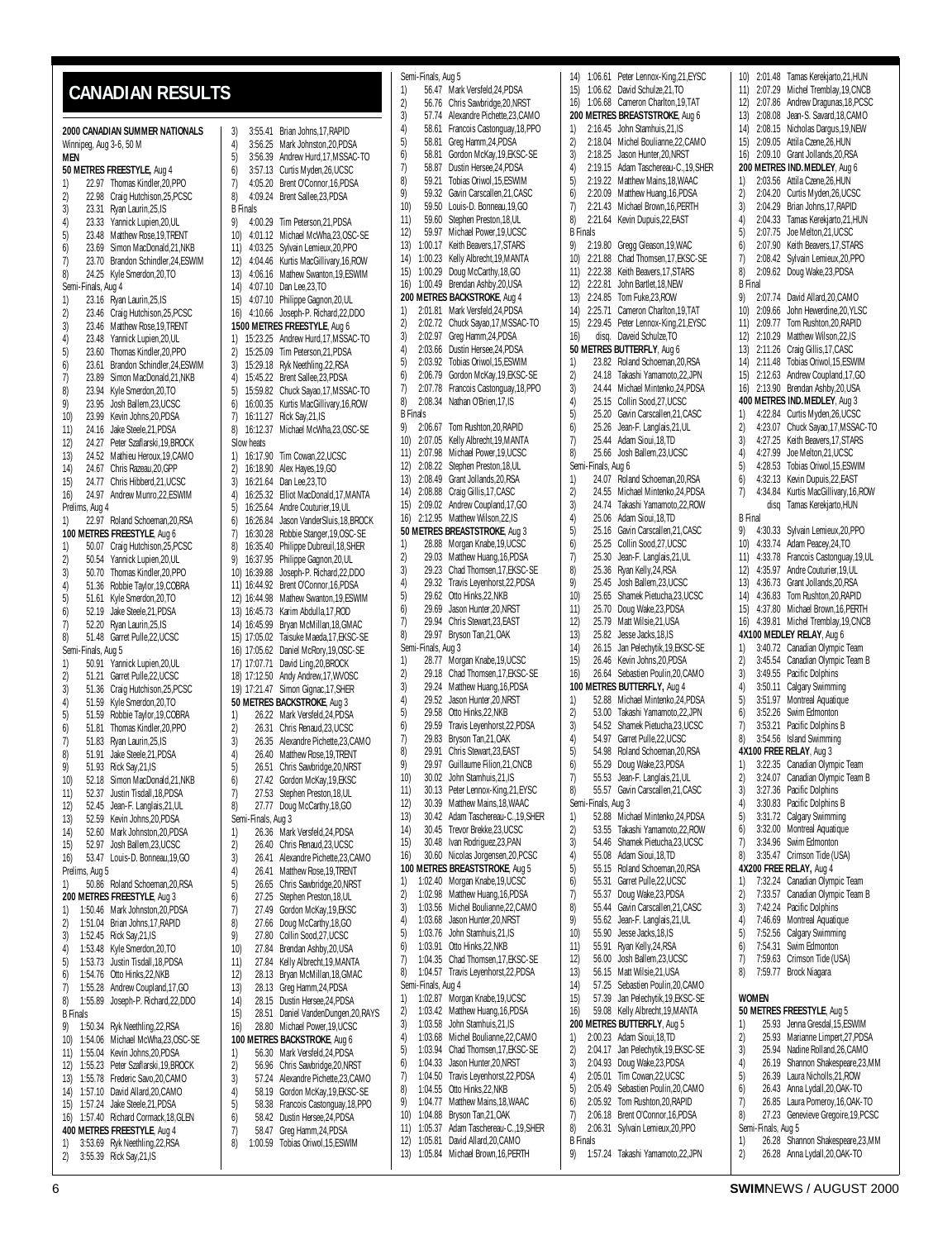3) 26.30 Marianne Limpert,27,PDSA 4) 26.37 Laura Nicholls,21,ROW 5) 26.55 Jenna Gresdal,15,ESWIM 6) 26.60 Laura Pomeroy,16,OAK-TO 7) 26.77 Nadine Rolland,26,CAMO 8) 26.77 Genevieve Gregoire, 19, PCSC 9) 26.86 Iris Elliott,18,KBM 10) 26.91 Chrissy MacAulay,17,ESWIM 11) 27.10 Tara Taylor,18,HYACK 27.12 Julie Tardif, 22, CAMO 13) 27.40 Jessie Bradshaw,16,UCSC 14) 27.52 Sarah Gault,15,CAC 15) 27.58 Kate Plyley,15,OAK-TO 16) 27.65 Sara Alroubaie,19,MANTA **100 METRES FREESTYLE**, Aug 4 1) 56.03 Marianne Limpert,27,PDSA 2) 56.24 Laura Nicholls,21,ROW 3) 56.34 Shannon Shakespeare,23,MM 4) 56.80 Jessica Deglau, 20, PDSA<br>5) 57.11 Iris Elliott, 18, KBM 5) 57.11 Iris Elliott,18,KBM 6) 57.19 Nadine Rolland,26,CAMO 7) 57.26 Tara Taylor,18,HYACK 8) 57.79 Jenna Gresdal,15,ESWIM Semi-Finals, Aug 3 1) 56.72 Laura Nicholls,21,ROW 2) 56.72 Shannon Shakespeare,23,MM 3) 56.83 Marianne Limpert,27,PDSA 4) 57.50 Jessica Deglau,20,PDSA 5) 57.58 Jenna Gresdal,15,ESWIM 6) 57.64 Nadine Rolland,26,CAMO 7) 57.67 Iris Elliott,18,KBM 8) 57.70 Tara Taylor.18.HYACK 9) 57.88 Anna Lydall,20,OAK-TO 10) 58.10 Melania Bussiere, 28, CNB<br>11) 58.30 Karley Stutzel, 18, IS 58.30 Karley Stutzel,18,IS 12) 58.78 Laura Pomeroy,16,OAK-TO 13) 58.89 Catherine Dugas-Savoie,16,DYNAM 14) 59.00 Kate Plyley,15,OAK-TO 15) 59.04 Julie Tardif,22,CAMO 16) 59.49 Janet Cook,21,HWAC **200 METRES FREESTYLE**, Aug 6 1) 2:01.92 Jessica Deglau,20,PDSA 2) 2:03.76 Carolyn Adel,21,SUR 3) 2:03.97 Karley Stutzel, 18, IS<br>
4) 2:04.01 Iris Flliott 18 KRM 4) 2:04.01 Iris Elliott,18,KBM 5) 2:04.47 Florencia Szigeti,18,ARG 6) 2:04.48 Kate Brambley,21,PDSA 7) 2:04.96 Tamee Ebert,17,PDSA 8) 2:06.25 Danielle Bell,17,IS B finals 9) 2:05.39 Karine Legault,21,PPO 10) 2:05.42 Tara Taylor,18,HYACK 11) 2:05.84 Sophie Simard,21,UL 12) 2:07.00 Catherine Dugas-Savoie,16,DYNAM 2:07.21 Lindsay Beavers, 19, STARS 14) 2:07.37 Melania Bussiere,28,CNB 15) 2:07.92 Aphrodite Daphnis,18,GRE 16) 2:08.99 Loren Sweny,18,NKB **400 METRES FREESTYLE,** Aug 5 1) 4:15.41 Karine Legault,21,PPO 2) 4:16.92 Jessica Deglau,20,PDSA 3) 4:17.99 Danielle Bell,17,IS 4) 4:18.05 Carrie Burgoyne,18,UCSC 5) 4:20.14 Joanne Malar,24,UCSC 6) 4:20.74 Tamee Ebert,17,PDSA 7) 4:21.62 Karley Stutzel,18,IS 8) 4:23.00 Lindsay Beavers,19,STARS B Finals 9) 4:20.03 Carolyn Adel, 21, SUR<br>10) 4:20.86 Kate Brambley 21 PD 10) 4:20.86 Kate Brambley,21,PDSA 11) 4:26.79 Loren Sweny,18,NKB 12) 4:29.51 Hayley Doody,15,CASC 13) 4:29.70 Monica Wejman,15,ESWIM 14) 4:29.84 Sara McNally,15,EKSC 15) 4:32.44 Kathy Siuda,14,ROW 16) 4:36.79 Alicia Jobse,16,MANTA **800 METRES FREESTYLE,** Aug 4 1) 8:43.45 Karine Legault,21,PPO 2) 8:49.64 Lindsay Beavers,19,STARS 3) 8:49.88 Tamee Ebert,17,PDSA 4) 8:54.04 Carrie Burgoyne,18,UCSC 5) 8:55.96 Karley Stutzel,18,IS 6) 9:01.20 Tara Taylor,18,HYACK 7) 9:01.47 Danielle Bell,17,IS

8) 9:14.79 Danielle Beland, 15, ROW Slow heats 1) 9:14.89 Alicia Jobse,16,MANTA 2) 9:17.81 Shauna McNally,18,EKSC 3) 9:18.60 Kathy Siuda,14,ROW 4) 9:18.95 Joan Bernier,15,CNCB 5) 9:20.36 Amber Dykes,16,HYACK 6) 9:21.41 Hayley Doody,15,CASC 7) 9:21.75 Allison Laidlow,15,PDSA 8) 9:26.25 Bevan Haley,13,WTSC 9) 9:26.36 Julie Babin,17,ESWIM 10) 9:28.14 Sarah Woodworth,26,ROW 11) 9:29.09 Annie Lizotte,17,CNCB 12) 9:29.31 Stephanie Barbe,17,UL 13) 9:36.62 Jennifer Coombs, 17 HYACK 14) 9:38.18 Michelle MacNeil, 20, OSC-SE 15) 9:39.23 Sara McNally,15,EKSC **50 METRES BACKSTROKE,** Aug 5 1) 29.45 Jennifer Carroll,19,CAMO 2) 29.63 Michelle Lischinsky,25,MANTA 3) 29.94 Frin Gammel, 20, KCS 4) 30.06 Kelly Stefanyshyn,18,PDSA 5) 30.56 Elizabeth Wycliffe,17,EBSC 6) 30.79 Julia Wright,18,UCSC 7) 31.41 Andrea Finlay,20,ESWIM 8) 31.49 Katelyn Smith,13,COBRA Semi-Finals, Aug 5 1) 29.75 Jennifer Carroll,19,CAMO 2) 30.10 Erin Gammel,20,KCS 3) 30.22 Michelle Lischinsky,25,MANTA 4) 30.24 Kelly Stefanyshyn,18,PDSA 5) 30.61 Elizabeth Wycliffe,17,EBSC 6) 30.67 Andrea Finlay,20,ESWIM 7) 30.92 Julia Wright,18,UCSC 8) 30.97 Katelyn Smith, 13, COBRA 9) 31.37 Florencia Szigeti,18,ARG 10) 31.60 Amy Jacina,16,GMAC 11) 31.60 Genevieve Gregoire,19,PCSC 12) 31.63 Andrea Shoust, 14, SSMAC<br>13) 31.73 Sheena Martin, 15, TORCH 13) 31.73 Sheena Martin,15,TORCH 14) 31.99 Erin Kardash,14,MM 15) 32.71 Jane Mikoultchik,20,UCSC 16) 32.86 Joanna McLean, 17, ESWIM **100 METRES BACKSTROKE**, Aug 4 1) 1:02.79 Kelly Stefanyshyn,18,PDSA 2) 1:03.50 Michelle Lischinsky,25,MANTA 3) 1:03.81 Jennifer Fratesi,16,ROW 4) 1:03.84 Erin Gammel,20,KCS 5) 1:04.63 Elizabeth Wycliffe,17,EBSC 6) 1:04.67 Jennifer Carroll,19,CAMO 7) 1:05.55 Julia Wright,18,UCSC 8) 1:06.95 Andrea Shoust,14,SSMAC Semi-Finals, Aug 3 1) 1:02.65 Kelly Stefanyshyn,18,PDSA 2) 1:03.75 Michelle Lischinsky,25,MANTA 3) 1:03.98 Jennifer Fratesi,16,ROW 4) 1:04.11 Frin Gammel, 20, KCS 5) 1:04.72 Elizabeth Wycliffe,17,EBSC 6) 1:05.48 Jennifer Carroll,19,CAMO 7) 1:06.11 Julia Wright,18,UCSC 8) 1:06.24 Andrea Shoust,14,SSMAC 9) 1:06.32 Amy Jacina,16,GMAC 10) 1:06.45 Nikki Dryden,25,PDSA 11) 1:06.55 Katie Smith,14,COBRA 12) 1:06.79 Michaela Schmidt,16,CASC 13) 1:07.67 Erin Kardash,14,MM 14) 1:07.68 Andrea Finlay,20,ESWIM 15) 1:07.87 Jennifer Kasuya,18,HYACK 16) 1:08.93 Shauna McNally,18,EKSC **Rating Summary of Top Performances** 1) 1005 23.82 50 fly M F Roland Schoeman, 20,RSA 2) 989 52.88 100 fly M F Michael Mintenko, 24,PDSA 3) 988 31.52 50 breast W F Penelope Heyns, 25,RSA 4) 986 53.00 100 fly M F Takashi Yamamoto, 22,JPN 5) 975 29.45 50 back W F Jennifer Carroll, 19,CAMO

8) 966 29.63 50 back W F Michelle Lischinsky, 25, MANTA<br>9) 965 2:14.82 200 IM W F Marianne Limpert, 27, PDSA 9) 965 2:14.82 200 IM W F Marianne Limpert, 27,PDSA 10) 965 27.17 50 fly W F Shona Kitson, 22,OSC-SE

**200 METRES BACKSTROKE**, Aug 6 1) 2:14.57 Kelly Stefanyshyn,18,PDSA 2) 2:15.95 Jennifer Fratesi,16,ROW 3) 2:16.88 Nikki Dryden,25,PDSA 4) 2:17.21 Elizabeth Warden,22,TO 5) 2:18.47 Elizabeth Wycliffe,17,EBSC 6) 2:21.62 Julia Wright,18,UCSC 7) 2:22.90 Amy Jacina,16,GMAC 8) 2:24.06 Shauna McNally,18,EKSC B Finals 9) 2:20.80 Kristy MacLennan,17,ESWIM 10) 2:23.54 Lynette Bayliss,14,UCSC 11) 2:23.65 Shawna Bothwell,16,RDCSC 12) 2:25.04 Dena Durand,19,BROCK 13) 2:26.40 Andrea Shoust 14, SSMAC 14) 2:26.43 Arianne Beauchamp,18,CAMO 15) 2:27.28 Jane Mikoultchik,20,UCSC 16) 2:29.05 Anna Szaflarski,16,BROCK **50 METRES BREASTSTROKE**, Aug 3 1) 31.52 Penelope Heyns,25,RSA 2) 32.18 Rhiannon Leier, 23 MANTA 3) 32.88 Tamara Wagner,15,TORCH 4) 33.09 Christy Anderson,17,STARS 5) 33.28 Julia Pomeroy, 20, OAK-TO<br>6) 33.91 Lisa Blackburn, 28, NKB 33.91 Lisa Blackburn,28,NKB 7) 33.97 Marcy Edgecumbe,16,EKSC 8) 34.66 Julie Tardif,22,CAMO Semi-Finals, Aug 3 1) 31.95 Penelope Heyns,25,RSA 2) 32.09 Rhiannon Leier,23,MANTA 3) 33.34 Tamara Wagner,15,TORCH 4) 33.48 Lisa Blackburn,28,NKB 5) 33.51 Christy Anderson,17,STARS 6) 33.65 Marcy Edgecumbe,16,EKSC 7) 33.69 Julia Pomeroy,20,OAK-TO 8) 33.70 Julie Tardif, 22, CAMO<br>9) 33.76 Joanne Malar 24 UCS 9) 33.76 Joanne Malar,24,UCSC 10) 33.86 Lauren van Oosten,21,UCSC 11) 34.09 Emma Spooner, 17, NCSA<br>12) 34.17 Kristy Cameron. 19. UCSC 12) 34.17 Kristy Cameron,19,UCSC 13) 34.25 Laura Pomeroy,16,OAK-TO 14) 34.36 Joanna Lee,15,MSSAC-TO 15) 35.02 Jennifer Noddle,20,ESWIM 16) 35.53 Nancy Thibault,20,CNOTY **100 METRES BREASTSTROKE**, Aug 6 1) 1:08.67 Penelope Heyns,25,RSA 2) 1:10.64 Rhiannon Leier,23,MANTA 3) 1:11.31 Christy Anderson,17,STARS 4) 1:12.63 Tamara Wagner,15,TORCH 5) 1:12.64 Lisa Blackburn,28,NKB 6) 1:12.94 Christin Petelski,22,IS 7) 1:13.10 Annamay Pierse,16,EKSC-SE 8) 1:13.59 Kristy Cameron,19,UCSC Semi-Finals, Aug 5 1) 1:08.56 Penelope Heyns,25,RSA 2) 1:10.64 Rhiannon Leier,23,MANTA 3) 1:11.79 Christy Anderson, 17, STARS 4) 1:12.24 Lisa Blackburn,28,NKB 5) 1:12.38 Christin Petelski,22,IS 1:12.66 Tamara Wagner, 15, TORCH 7) 1:13.14 Kristy Cameron,19,UCSC 8) 1:13.22 Annamay Pierse,16,EKSC-SE 9) 1:13.31 Jennifer Noddle,20,ESWIM 10) 1:13.39 Julia Pomeroy,20,OAK-TO 11) 1:13.60 Lauren van Oosten,21,UCSC 12) 1:14.12 Emma Spooner,17,NCSA 13) 1:14.50 Marcy Edgecumbe,16,EKSC 14) 1:14.62 Mila Zvijerac,15,HYACK 15) 1:15.03 Joanna Lee,15,MSSAC-TO 6) 974 3:40.72 4x100 MR M F Canadian Olympic Team,CAN 7) 968 1:02.40 100 breast M F Morgan Knabe, 19,UCSC

| 16)             | 1:15.39            | Nancy Thibault, 20, CNOTY<br>200 METRES BREASTSTROKE, Aug 4 |
|-----------------|--------------------|-------------------------------------------------------------|
| 1)<br>2)        | 2:32.33<br>2:32.38 | Rhiannon Leier, 23, MANTA<br>Joanne Malar, 24, UCSC         |
| 3)              | 2:33.56            | Christin Petelski, 22, IS                                   |
| 4)              | 2:34.18            | Kristy Cameron, 19, UCSC                                    |
| 5)              | 2:34.96            | Lauren van Oosten, 21, UCSC                                 |
| 6)              | 2:36.31            | Christy Anderson, 17, STARS                                 |
| 7)              | 2:36.69            | Annamay Pierse, 16, EKSC-SE                                 |
| 8)              | 2:39.46            | Kristin Keery, 22, STARS                                    |
| <b>B</b> Finals |                    |                                                             |
| 9)              | 2:36.87            | Elizabeth Warden, 22, TO                                    |
| 10)             | 2:37.72            | Tamara Wagner, 15, TORCH                                    |
| 11)             | 2:38.04            | Marcy Edgecumbe, 16, EKSC                                   |
| 12)             | 2:39.63            | Dena Durand, 19, BROCK                                      |
| 13)             | 2:39.72            | Sandra McLean, 21, EAST                                     |
| 14)             | 2:40.58            | Kathleen Stoody, 17, HYACK                                  |
| 15)             | 2:42.96            | Kelly Timmons, 13, OSC-SE                                   |
| 16)             | 2:43.03            | Marieve De Blois, 16, PPO                                   |
|                 |                    | 50 METRES BUTTERFLY, Aug 4                                  |
| 1)              | 27.17              | Shona Kitson, 22, OSC-SE                                    |
| 2)              | 27.38              | Julia Russell, 25, RSA                                      |
| 3)              | 27.84              | Karine Chevrier, 22, CAMO                                   |
| 4)              | 28.58              | Michaela Schmidt, 16, CASC                                  |
| 5)              | 28.60              | Jennifer Button, 22, ROW                                    |
| 6)              | 28.76              | Elizabeth Collins, 17, ROD                                  |
| 7)              | 29.26              | Nadine Rolland, 26, CAMO                                    |
| 8)              | 29.32              | Sara Alroubaie, 19, MANTA                                   |
|                 | Semi-Finals, Aug 4 |                                                             |
| 1)              | 27.34              | Shona Kitson, 22, OSC-SE                                    |
| 2)              | 27.40<br>27.89     | Julia Russell, 25, RSA                                      |
| 3)              | 28.25              | Karine Chevrier, 22, CAMO<br>Jennifer Button, 22, ROW       |
| 4)<br>5)        | 28.49              | Nadine Rolland, 26, CAMO                                    |
| 6)              | 28.87              | Michaela Schmidt, 16, CASC                                  |
| 7)              | 28.92              | Elizabeth Collins, 17, ROD                                  |
| 8)              | 28.98              | Sara Alroubaie, 19, MANTA                                   |
| 9)              | 29.00              | Jessie Bradshaw, 16, UCSC                                   |
| 10)             | 29.26              | Virginie Robitaille, 18, HIPPO                              |
| 11)             | 29.29              | Joanne Malar, 24, UCSC                                      |
| 12)             | 29.73              | Meghan Brown, 16, PDSA                                      |
| 13)             | 29.90              | Cynthia Pearce, 17, MSSAC-TO                                |
| 14)             | 30.16              | Andrea McIntosh, 21, BBF                                    |
| 15)             | 30.21              | Tanya Hunks, 19, BRANT                                      |
| 16)             | 30.30              | Kate Plyley, 15, OAK-TO                                     |
|                 |                    | 100 METRES BUTTERFLY, Aug 6                                 |
| 1)              | 1:00.86            | Jennifer Button, 22, ROW                                    |
| 2)              | 1:01.18            | Shona Kitson, 22, OSC-SE                                    |
| 3)              | 1:01.43            | Karine Chevrier, 22, CAMO                                   |
| 4)<br>5)        | 1:01.50<br>1:01.76 | Audrey Lacroix, 16, CAMO<br>Jessica Deglau, 20, PDSA        |
| 6)              | 1:01.79            | Elizabeth Collins, 17, ROD                                  |
| 7)              | 1:02.16            | Michaela Schmidt, 16, CASC                                  |
| 8)              | 1:04.55            | Melania Bussiere, 28, CNB                                   |
|                 | Semi-Finals, Aug 5 |                                                             |
| 1)              | 1:00.51            | Jennifer Button, 22, ROW                                    |
| 2)              | 1:01.52            | Audrey Lacroix, 16, CAMO                                    |
| 3)              | 1:01.90            | Karine Chevrier, 22, CAMO                                   |
| 4)              | 1:02.01            | Michaela Schmidt, 16, CASC                                  |
| 5)              | 1:02.37            | Shona Kitson, 22, OSC-SE                                    |
| 6)              | 1:02.43            | Jessica Deglau, 20, PDSA                                    |
| 7)              | 1:02.58            | Elizabeth Collins, 17, ROD                                  |
| 8)              | 1:03.27            | Melania Bussiere, 28, CNB                                   |
| 9)              | 1:03.27            | Melania Bussiere, 28, CNB                                   |
| 10)             | 1:03.31            | Sara Alroubaie, 19, MANTA                                   |
| 11)             | 1:03.77            | Nancy Gajos, 16, ESWIM                                      |
| 12)             | 1:03.85            | Kelly Doody, 20, PDSA                                       |
| 13)             | 1:04.12            | Michelle Landry, 15, PDSA<br>Tanya Hunks, 19, BRANT         |
| 14)             | 1:04.34            |                                                             |
| 15)<br>16)      | 1:04.78<br>1:04.87 | Virginie Robitaille, 18, HIPPO<br>Melissa Laflamme, 18, UL  |
|                 |                    | 200 METRES BUTTERFLY, Aug 3                                 |
| 1)              | 2:11.64            | Jennifer Button, 22, ROW                                    |
| 2)              | 2:11.92            | Jessica Deglau, 20, PDSA                                    |
| 3)              | 2:13.25            | Audrey Lacroix, 16, CAMO                                    |
| 4)              | 2:16.27            | Michaela Schmidt, 16, CASC                                  |
| 5)              | 2:16.46            | Kristy MacLennan, 17, ESWIM                                 |
| 6)              | 2:16.91            | Tanya Hunks, 19, BRANT                                      |
| 7)              | 2:17.83            | Melissa Laflamme, 18, UL                                    |
| 8)              | 2:20.09            | Sara Alroubaie, 19, MANTA                                   |
| <b>B</b> Finals |                    |                                                             |
| 9)              | 2:18.37            | Michelle Landry, 15, PDSA                                   |
| 10)             | 2:19.16            | Sophie Simard, 21, UL                                       |

11) 2:20.07 Sophie Emond,21,STARS

| 12)                   | 2:21.12            | Chrissy Menendez, 18, USA                                              |
|-----------------------|--------------------|------------------------------------------------------------------------|
| 13)                   | 2:21.52            | Nancy Gajos, 16, ESWIM                                                 |
| 14)<br>15)            | 2:22.21<br>2:22.97 | Michelle MacNeil,20,0SC-SE<br>Jaime Theriault, 19, GO                  |
| 16)                   | 2:23.45            | Danielle Beland, 16, ROW                                               |
|                       |                    | 200 METRES IND.MEDLEY, Aug 6                                           |
| 1)                    | 2:14.82            | Marianne Limpert, 27, PDSA                                             |
| 2)                    | 2:15.43            | Joanne Malar, 24, UCSC                                                 |
| 3)<br>4)              | 2:19.23<br>2:19.25 | Julia Russell,25,RSA<br>Kristen Bradley, 17, NEW                       |
| 5)                    | 2:19.95            | Carrie Burgoyne, 18, UCSC                                              |
| 6)                    |                    | 2:21.54 Artemis Daphnis, 16, GRE                                       |
| 7)                    | 2:22.25            | Marieve De Blois, 16, PPO                                              |
| 8)                    | 5:20.35            | Kelly Doody,20,PDSA                                                    |
| <b>B</b> Finals<br>9) | 2:20.00            | Carolyn Adel, 21, SUR                                                  |
| 10)                   | 2:20.70            | Michelle Landry, 15, PDSA                                              |
| 11)                   | 2:21.39            | Ariadne Legendre, 23, CAMO                                             |
| 12)                   | 2:23.91            | Jenna Gresdal, 15, ESWIM                                               |
| 13)                   | 2:24.61            | Melissa Laflamme, 18, UL<br>Dena Durand, 19, BROCK                     |
| 14)<br>15)            | 2:24.80<br>2:26.27 | Meghan Demchuk,16,ROD                                                  |
| 16)                   | 2:26.61            | Tanya Hunks, 19, BRANT                                                 |
|                       |                    | 400 METRES IND.MEDLEY, Aug 3                                           |
| 1)                    |                    | 4:48.58 Elizabeth Warden, 22, TO                                       |
| 2)<br>3)              | 4:48.97            | Carrie Burgoyne, 18, UCSC                                              |
| 4)                    |                    | 4:50.11 Kelly Doody, 20, PDSA<br>4:55.66 Kristen Bradley, 17, NEW      |
| 5)                    |                    | 4:55.91 Dena Durand, 19, BROCK                                         |
| 6)                    |                    | 4:58.71 Michelle Landry, 15, PDSA<br>5:00.33 Allison Laidlow, 15, PDSA |
| 7)                    |                    |                                                                        |
| 8)                    | 5:02.37            | Chanell Charron-W., 16, CAG                                            |
| <b>B</b> Finals<br>9) | 4:58.23            | Carolyn Adel, 21, SUR                                                  |
| 10)                   | 5:03.65            | Amber Dykes, 16, HYACK                                                 |
| 11)                   | 5:04.28            | Marieve De Blois, 16, PPO                                              |
| 12)                   | 5:04.47            | Kathy Siuda, 14, ROW                                                   |
| 13)<br>14)            | 5:05.95<br>5:06.75 | Shauna McNally, 18, EKSC<br>Jennifer Coombs, 17, HYACK                 |
| 15)                   | 5:08.46            | Julie Babin, 17, ESWIM                                                 |
| 16)                   | 5:10.44            | Lesley Williams, 17, STSC-SE                                           |
|                       |                    | 4X100 MEDLEY RELAY, Aug 6                                              |
| 1)                    | 4:11.92            | Canadian Olympic Team                                                  |
| 2)<br>3)              | 4:14.52<br>4:17.73 | Canadian Olympic Team B<br>Montreal Aquatique                          |
| 4)                    |                    | 4:18.95 Calgary Swimming                                               |
| 5)                    |                    | 4:21.56 Pacific Dolphins                                               |
| 6)                    | 4:24.17            | Etobicoke Swimming                                                     |
| 7)<br>8)              | 4:25.29<br>4:26.38 | <b>Toronto All Stars</b><br>Swim Edmonton                              |
|                       |                    | 4X100 FREE RELAY, Aug 5                                                |
| 1)                    | 3:45.55            | Canadian Olympic Team                                                  |
| 2)                    | 3:51.93            | Montreal Aquatique                                                     |
| 3)                    |                    |                                                                        |
| 4)                    | 3:53.21            | Pacific Dolphins                                                       |
|                       | 3:55.51            | Canadian Olympic Team B                                                |
| 5)<br>6)              | 3:55.75            | Toronto All Stars                                                      |
| 7)                    | 3:56.27<br>3:57.23 | Calgary Swimming<br>Etobicoke Swimming                                 |
| 8)                    | 3:58.60            | Montreal Aquatique B                                                   |
|                       |                    | 4X200 FREE RELAY, Aug 3                                                |
| 1)                    | 8:09.31            | Canadian Olympic Team                                                  |
| 2)<br>3)              | 8:10.55<br>8:10.55 | Canadian Olympic Team B<br>Montreal Aquatique                          |
| 4)                    | 8:32.04            | Calgary Swimming                                                       |
| 5)                    | 8:33.27            | Pacific Dolphins                                                       |
| 6)                    | 8:34.47            | Etobicoke Swimming                                                     |
| 7)                    | 8:44.09            | Swim Edmonton                                                          |
| 8)                    | 8:47.05            | Hyack Swim Club<br><b>COMBINED TEAM SCORE</b>                          |
| 1)                    | 1635.50            | Pacific Dolphin SA, PDSA                                               |
| 2)                    | 937.00             | Calgary Swimming,UCSC                                                  |
| 3)                    | 474.00             | Club Aquatique de Montreal, CAMO                                       |
| 4)<br>5)              | 439.00<br>421.50   | Island Swimming, IS<br>Toronto All Stars, TO                           |
| 6)                    | 410.00             | Swim Edmonton, SE                                                      |
| 7)                    | 333.00             | Region of Waterloo, ROW                                                |
| 8)                    | 267.00             | Piscine du Parc Olympique, PPO                                         |
| 9)                    | 239.50             | Universite Laval, UL                                                   |
| 10)<br>11)            | 231.50<br>211.00   | Manta Swim Club, MANTA<br>Etobicoke Swimming, ESWIM                    |
| 12)                   | 153.50             | Pointe Claire SC, PCSC                                                 |
| 13)                   | 153.00             | Dorado SC, STARS                                                       |
| 14)<br>15)            | 151.00<br>93.00    | Richmond Rapids, RAPID<br>Nepean Kanata Barracudas, NKB                |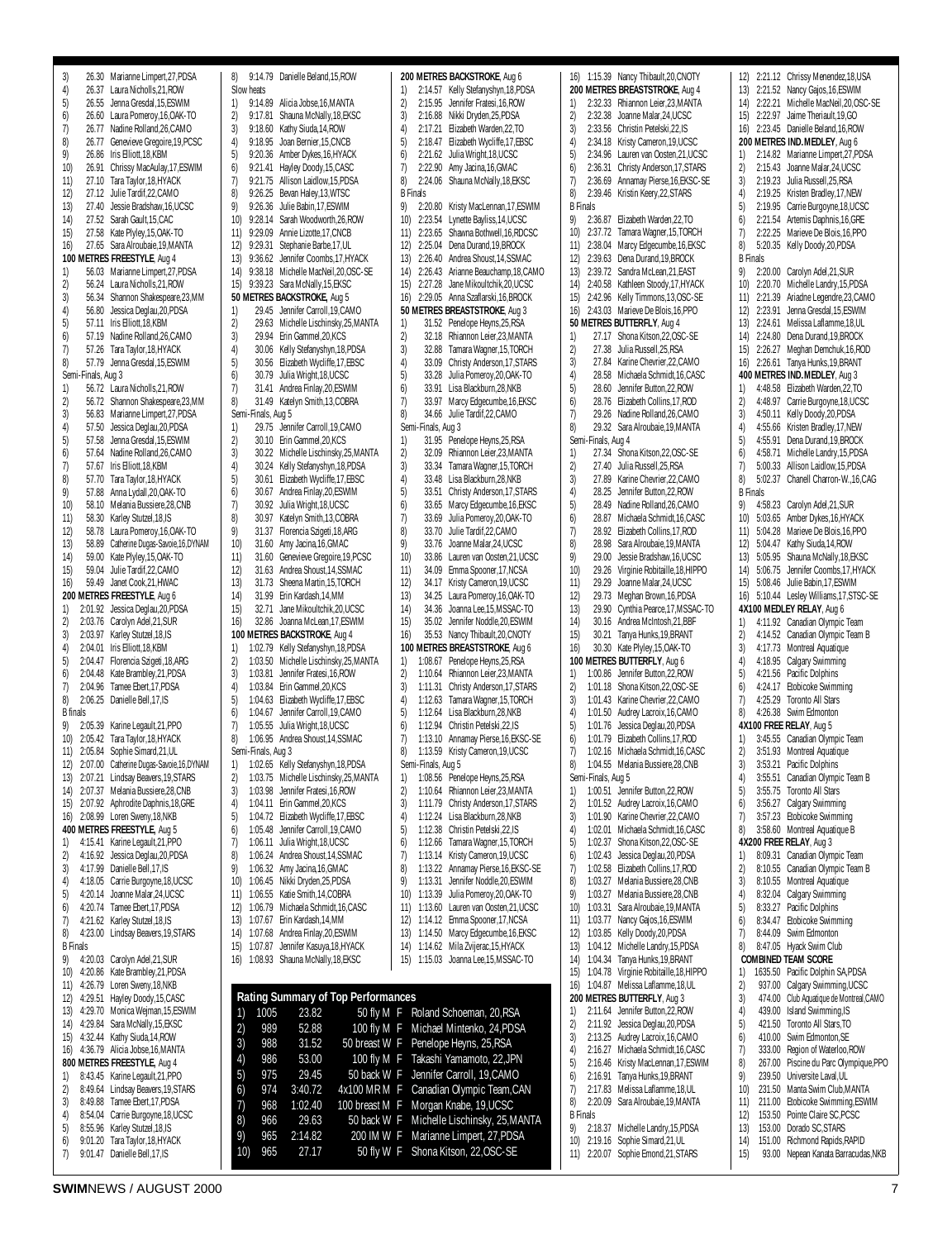#### <span id="page-7-0"></span>**AMERICAN RESULTS**

**2000 USA OLYMPIC TRIALS** Indianapolis, Aug 9-16 (50 M) • = American record **MEN 50 METRES FREESTYLE**. Aug 15 1 • 21.76 Gary Hall,74 2 21.80 Anthony Ervin,81 3 22.12 Neil Walker,76 4 22.21 Bill Pilczuk,71 5 22.30 Jason Lezak,75 6 22.51 Matthew Macedo,80 7 22.55 Aaron Ciarla, 78<br>8 22.81 Christian Hashar 22.81 Christian Hasbach.75 Semi-Finals, Aug 14 1 21.91 Gary Hall, 74<br>2 21.92 Anthony Fryin 21.92 Anthony Ervin, 81 3 22.29 Neil Walker,76 4 22.36 Aaron Ciarla, 78<br>5 22.46 Bill Pilczuk, 71 5 22.46 Bill Pilczuk,71 6 22.52 Matthew Macedo,80 7 22.57 Jason Lezak, 75<br>8 22.71 Christian Hashar 22.71 Christian Hasbach,75 9 22.75 Sabir Muhammad, 76<br>10 22.77 Gregory Busse 79 22.77 Gregory Busse,79 11 22.80 John Stratman,77 12 22.95 Shaun Zitani,79 13 22.96 Coley Stickels, 78<br>14 23.09 Matt Weghorst 80 23.09 Matt Weghorst,80 15 23.10 John Miranda,65 16 23.14 Justin Ewers,76 **100 METRES FREESTYLE**, Aug 13 1 48.71 Neil Walker,76 2 48.84 Gary Hall, 74<br>3 48.95 Scott Tucker, 48.95 Scott Tucker, 75 4 49.15 Jason Lezak,75 5 49.29 Anthony Ervin,81 6 49.40 Josh Davis,72 7 50.19 Jamie Rauch, 79<br>8 51.00 Sabir Muhamma 8 51.00 Sabir Muhammad,76 Semi-Finals, Aug 12 1 48.55 Neil Walker,76 2 48.92 Gary Hall, 74<br>3 49.20 Josh Davis 72 3 49.20 Josh Davis,72 4 49.37 Anthony Ervin, 81<br>5 49.39 Scott Tucker 75 5 49.39 Scott Tucker, 75<br>6 49.64 Jason Lezak, 75 6 49.64 Jason Lezak,75 7 49.95 Jamie Rauch,79 8 49.96 Sabir Muhammad, 76<br>9 49.99 Matthew Macedo 80 9 49.99 Matthew Macedo,80 10 50.03 Bryan Jones,78 11 50.04 Nate Dusing, 78<br>12 50.04 Jan Crocker 82 50.04 Ian Crocker, 82 13 50.19 Nathan Summers,80 14 50.37 Gregory Busse,79 15 50.57 John Stratman,77 16 50.59 Jon Olsen,69 **200 METRES FREESTYLE**, Aug 11 1• 1:47.26 Josh Davis,72 2 1:48.12 Scott Goldblatt,79 3 1:48.17 Chad Carvin, 74<br>4 1:48.31 Klete Keller 82 4 1:48.31 Klete Keller,82 5 1:48.73 Jamie Rauch,79 6 1:48.99 Nate Dusing,78 7 1:49.00 Ugur Taner,74 8 1:51.27 Adam Messner,78 Semi-Finals, Aug 10 1 1:48.45 Josh Davis,72 2 1:48.60 Scott Goldblatt,79 3 1:48.64 Jamie Rauch,79 4 1:48.83 Chad Carvin,74 5 1:48.96 Ugur Taner,74 6 1:48.99 Nate Dusing,78 7 1:49.31 Klete Keller,82 8 1:49.93 Adam Messner 78 9 1:50.36 Mark Warkentin,79

10 1:50.49 Cameron Mull,76 11 1:50.51 Scott Tucker,75 12 1:50.91 Jay Schryver,78 13 1:51.63 John Waters,81 14 1:51.65 Chris Kemp,80 15 1:51.72 Daniel Ketchum,81 16 1:52.47 Clay Kirkland,83 **400 METRES FREESTYLE**, Aug 9 1• 3:47.18 Klete Keller,82 2 3:47.50 Chad Carvin,74 3 3:50.68 Robert Margalis,82 4 3:51.64 Erik Vendt,81 5 3:52.81 Kevin Clements,80 6 3:54.23 Chris Thompson,78 7 3:54.96 Fran Crippen,84 8 3:59.64 Jon Younghouse,78 Semi-Finals, Aug 9 1 3:49.63 Chad Carvin,74 2 3:51.67 Erik Vendt,81 3 3:51.92 Klete Keller,82 4 3:52.76 Robert Margalis,82 5 3:52.93 Scott Goldblatt,79 6 3:52.98 Kevin Clements,80 7 3:53.17 Jon Younghouse,78 8 3:53.24 Chris Thompson,78 9 3:53.85 Fran Crippen,84 10 3:54.34 Tyler Painter,78 11 3:54.37 Austin Ramirez,78 12 3:54.47 Nathan Lewis,78 13 3:55.13 Mark Leonard,77 14 3:56.32 Cameron Mull,76 15 3:56.72 Carl Larsen,78 16 3:57.33 John Munley,79 **1500 METRES FREESTYLE**, Aug 16 1• 14:59.11 Erik Vendt,81 2 15:09.16 Chris Thompson,78 3 15:13.59 Robert Margalis,82 4 15:15.86 Nathan Lewis,78 5 15:21.80 James Grimes,79 6 15:22.58 Tyler Painter,78 7 15:30.50 Fran Crippen,84 8 15:38.66 Aram Kevorkian,83 Prelims, Aug 15 1 15:21.71 Chris Thompson,78 2 15:21.73 James Grimes,79 3 15:22.54 Erik Vendt,81 4 15:25.43 Robert Margalis,82 5 15:26.93 Tyler Painter,78 6 15:28.03 Fran Crippen,84 7 15:29.28 Nathan Lewis,78 8 15:30.65 Aram Kevorkian,83 9 15:33.78 Carl Larsen,78 1015:36.30 Mark Leonard,77 1115:37.67 Brendan Neligan,83 1215:38.83 John Cole,83 1315:41.60 Mark Warkentin,79 1415:45.34 Ian Prichard,82 1515:45.83 Steve McLeod,78 1615:46.36 Matt Martin,79 **100 METRES BACKSTROKE**, Aug 11 1 53.84 Lenny Krayzelburg,75 2 54.85 Neil Walker,76 3 55.09 Randall Bal,81 4 55.16 Aaron Peirsol,83 5 55.79 Marc Lindsay,80 6 55.81 Tate Blahnik,76 7 55.82 Brad Bridgewater,73 8 55.92 Matt Ulrickson, 78 Semi-Finals, Aug 10 1 53.67 Lenny Krayzelburg,75 2 54.70 Neil Walker 76 3 55.19 Randall Bal,81 4 55.45 Tate Blahnik,76 5 55.68 Tommy Hannan,80 6 55.82 Marc Lindsay,80

7 55.88 Brad Bridgewater,73 8 55.96 Matt Ulrickson 78 9 55.97 Aaron Peirsol, 83<br>10 56.03 Robert Brewer 74 56.03 Robert Brewer, 74 11 56.07 Michael Gilliam,79 12 56.18 Justin Ewers, 76<br>13 56.41 Brian Walters 76 13 56.41 Brian Walters,76 14 56.47 Dan Westcott,80 15 56.72 Kris Souther,80 16 56.89 Tim McCann,77 **200 METRES BACKSTROKE**, Aug 14 1 1:57.31 Lenny Krayzelburg,75 2 1:57.98 Aaron Peirsol,83 3 1:59.58 Brian Walters,76 4 2:00.27 Marc Lindsay,80 5 2:00.62 Tate Blahnik,76 6 2:00.67 Brad Bridgewater,73 7 2:01.79 Joey Faltraco,81 8 2:02.82 Daniel Shevchik,80 Semi-Finals, Aug 13 1 1:57.93 Aaron Peirsol,83 2 1:58.10 Lenny Krayzelburg,75 3 1:59.18 Tate Blahnik,76 4 1:59.99 Brian Walters,76 5 2:00.77 Marc Lindsay,80 6 2:00.89 Brad Bridgewater,73 7 2:01.22 Joey Faltraco,81 8 2:01.36 Daniel Shevchik,80 9 2:01.88 Luke Wagner,82 10 2:01.89 Trent Staley,82 11 2:02.33 Bryce Hunt,82 12 2:02.34 Charles Barnes,76 13 2:03.43 Kirk Hampleman,79 14 2:03.47 Kris Souther,80 15 2:05.10 Michael Jansen,80 16 2:06.05 Chris Kellam,83 **100 METRES BREASTSTROKE**, Aug 10 1• 1:00.44 Ed Moses,80 2 1:01.09 Patrick Calhoun,81 3 1:01.74 Brendan Hansen,82 4 1:02.02 Anthony Robinson,80 5 1:02.12 Jarrod Marrs,75 6 1:02.32 David Denniston,78 7 1:02.89 Mark Gangloff,82 8 1:03.03 Kyle Salyards,80 Semi-Finals, Aug 9 1 1:00.99 Ed Moses,80 2 1:01.47 Patrick Calhoun,81 3 1:01.48 David Denniston,78 4 1:01.55 Brendan Hansen,82 5 1:02.11 Anthony Robinson,80 6 1:02.46 Jarrod Marrs,75 7 1:02.53 Mark Gangloff,82 8 1:03.10 Kyle Salyards,80 9 1:03.20 Jeff Hopwood,80 10 1:03.25 Daniel Kim,81 11 1:03.25 Patrick Fowler,80 12 1:03.35 Joshua Hack,82 13 1:03.55 Steven West,72 14 1:03.74 Bobby Middleton,78 15 1:03.79 Jeremy McDonnell,80 16 1:03.80 Ross Binkley,81 **200 METRES BREASTSTROKE**, Aug 13 1 2:13.21 Kyle Salyards,80 2 2:13.34 Tom Wilkens,75 3 2:13.49 Brendan Hansen,82 4 2:13.53 Ed Moses,80 5 2:15.70 Sean Quinn,80 6 2:17.12 Jeff Hopwood,80 7 2:18.65 Jeff Hackler,81 8 2:19.54 Scott Werner,79 Semi-Finals, Aug 12 1 2:13.13 Ed Moses,80 2 2:13.62 Kyle Salyards,80 3 2:13.94 Brendan Hansen,82

 2:14.57 Tom Wilkens,75 2:17.15 Jeff Hackler,81 2:17.15 Jeff Hopwood,80 2:17.17 Scott Werner,79 2:17.18 Sean Quinn,80 2:17.51 David Denniston,78 10 2:17.79 Justin Caron,81 11 2:17.84 Barry Wynn,73 12 2:18.10 Nicholas Tobler,82 13 2:18.38 Steven West,72 14 2:18.53 Mark Gangloff,82 15 2:20.42 Rob Canales,78 16 2:20.55 Ross Binkley,81 **100 METRES BUTTERFLY**, Aug 15 52.78 Ian Crocker,82 52.81 Tommy Hannan,80 53.41 Dod Wales,76 53.79 Bryan Jones,78 53.82 Matt Ulrickson,78 53.89 Jeff Somensatto,79 53.97 Adam Messner,78 8 54.15 Matthew Pierce 77 Semi-Finals, Aug 14 53.07 Ian Crocker,82 53.28 Bryan Jones,78 53.46 Dod Wales,76 53.51 Tommy Hannan,80 5 53.71 Adam Messner, 78<br>6 53.73 Matt Ulrickson, 78 53.73 Matt Ulrickson,78 53.75 Matthew Pierce.77 53.78 Jeff Somensatto,79 54.13 Kevin Northup,77 10 54.25 John Hargis,74 11 54.30 Andy Haidinyak,80 12 54.54 Jayme Cramer,83 13 54.73 Matt McDonald,83 14 54.77 John Suchand,81 15 54.78 Jarod Schroeder,73 16 55.63 Byron Davis,70 **200 METRES BUTTERFLY**, Aug 12 1:56.87 Tom Malchow,76 1:57.48 Michael Phelps,85 1:58.07 Jeff Somensatto,79 1:58.45 Andrew Mahaney,82 1:58.56 Steven Brown,79 2:00.62 Eric Donnelly,80 2:00.90 Doak Finch,77 2:01.69 Matthew Pierce,77 Semi-Finals, Aug 11 1:56.67 Tom Malchow,76 1:58.24 Michael Phelps,85 1:58.48 Jeff Somensatto,79 1:59.69 Andrew Mahaney,82 1:59.78 Steven Brown,79 2:00.33 Doak Finch,77 2:00.38 Eric Donnelly,80 2:00.68 Matthew Pierce,77 2:01.00 Will Oren,79 10 2:01.03 Ugur Taner,74 11 2:01.12 Brett Awbrey,78 12 2:01.12 Devin Howard,77 13 2:01.66 Jonathan Haggerty,76 14 2:01.98 Mike Gausman,79 15 2:02.42 Jeff Dash,80 16 2:03.34 Carl Hessler,81 **200 METRES IND.MEDLEY**, Aug 14 2:00.81 Tom Dolan,75 2:01.38 Tom Wilkens,75 2:02.55 Kevin Clements,80 2:02.91 Ron Karnaugh,66 2:03.75 Joey Montague,78 2:04.34 Beau Wiebel,78 2:05.38 Dan Trupin,83 2:05.77 Rob Canales,78 Semi-Finals, Aug 13 2:01.76 Tom Dolan,75 2:02.43 Tom Wilkens,75 2:02.52 Kevin Clements,80 2:02.84 Beau Wiebel,78

5 2:03.22 Robert Margalis,82 6 2:03.35 Ron Karnaugh,66 7 2:03.58 Joey Montague,78 8 2:04.81 Dan Trupin,83 9 2:05.10 Rob Canales,78 10 2:06.21 Ryan Lusk,79 11 2:06.36 Eric Shanteau,83 12 2:06.37 Tim Carlson,80 13 2:06.51 Chris Greenwood,83 14 2:06.95 Steven Brown,79 15 2:07.59 Ben Anderson,78 16 2:08.22 Daniel Ketchum,81 **400 METRES IND.MEDLEY**, Aug 10 1 4:13.72 Tom Dolan,75 2 4:13.89 Erik Vendt,81 3 4:15.69 Tom Wilkens,75 4 4:20.26 Kevin Clements,80 5 4:21.05 Robert Margalis,82 6 4:24.08 Beau Wiebel,78 7 4:26.84 Eric Donnelly,80 8 4:32.00 Greg Reeves,79 Prelims, Aug 10 1 4:16.91 Tom Wilkens,75 2 4:18.89 Tom Dolan,75 3 4:20.46 Erik Vendt,81 4 4:21.25 Kevin Clements,80 5 4:21.88 Robert Margalis,82 6 4:23.77 Eric Donnelly,80 7 4:24.09 Beau Wiebel,78 8 4:24.36 Greg Reeves,79 9 4:24.83 Chris Greenwood,83 10 4:25.82 Joey Montague,78 11 4:25.97 Michael Phelps,85 12 4:26.20 Eric Shanteau,83 13 4:26.62 Dan Trupin,83 14 4:27.85 Carl Larsen,78 15 4:28.66 James Galloway,80 16 4:28.70 Matt Wheeler,81 **WOMEN 50 METRES FREESTYLE**, Aug 16 1 24.90 Dara Torres 67 2 24.99 Amy Van Dyken, 73<br>3 25.40 Haley Cope. 79 3 25.40 Haley Cope,79 4 25.59 Catherine Fox,77 5 25.62 Liesl Kolbisen,76 6 25.66 Christina Swindle,85 7 25.72 Courtney Allen,78 8 25.82 Tammie Stone,76 Semi-Finals, Aug 15 1 24.93 Dara Torres,67 2 25.11 Amy Van Dyken,73 3 25.48 Haley Cope,79 4 25.50 Christina Swindle,85 5 25.53 Catherine Fox,77 6 25.61 Courtney Allen,78 7 25.63 Liesl Kolbisen,76 8 25.67 Tammie Stone, 76<br>9 25.75 Keiko Price, 78 9 25.75 Keiko Price, 78<br>10 25.80 Kari Woodall-H 25.80 Kari Woodall-Haag,74 11 25.85 Colleen Lanne,80 12 25.88 Sara Platzer,83 13 25.93 Erin Phenix,81 14 25.98 Shannon Hosack,75 15 26.11 Suzy Catterson,79 16 26.13 Kelly Bolton,78 **100 METRES FREESTYLE**, Aug 14 1 • 54.07 Jenny Thompson,73 2 54.62 Dara Torres,67 3 55.28 Ashley Tappin,74 4 55.30 Amy Van Dyken,73 5 55.52 Courtney Shealy,77 6 55.61 Erin Phenix, 81<br>7 55.77 Christina Swin 7 55.77 Christina Swindle,85 8 56.05 Liesl Kolbisen,76 Semi-Finals, Aug 13 1 54.41 Jenny Thompson,73 2 54.92 Dara Torres,67 3 55.36 Ashley Tappin,74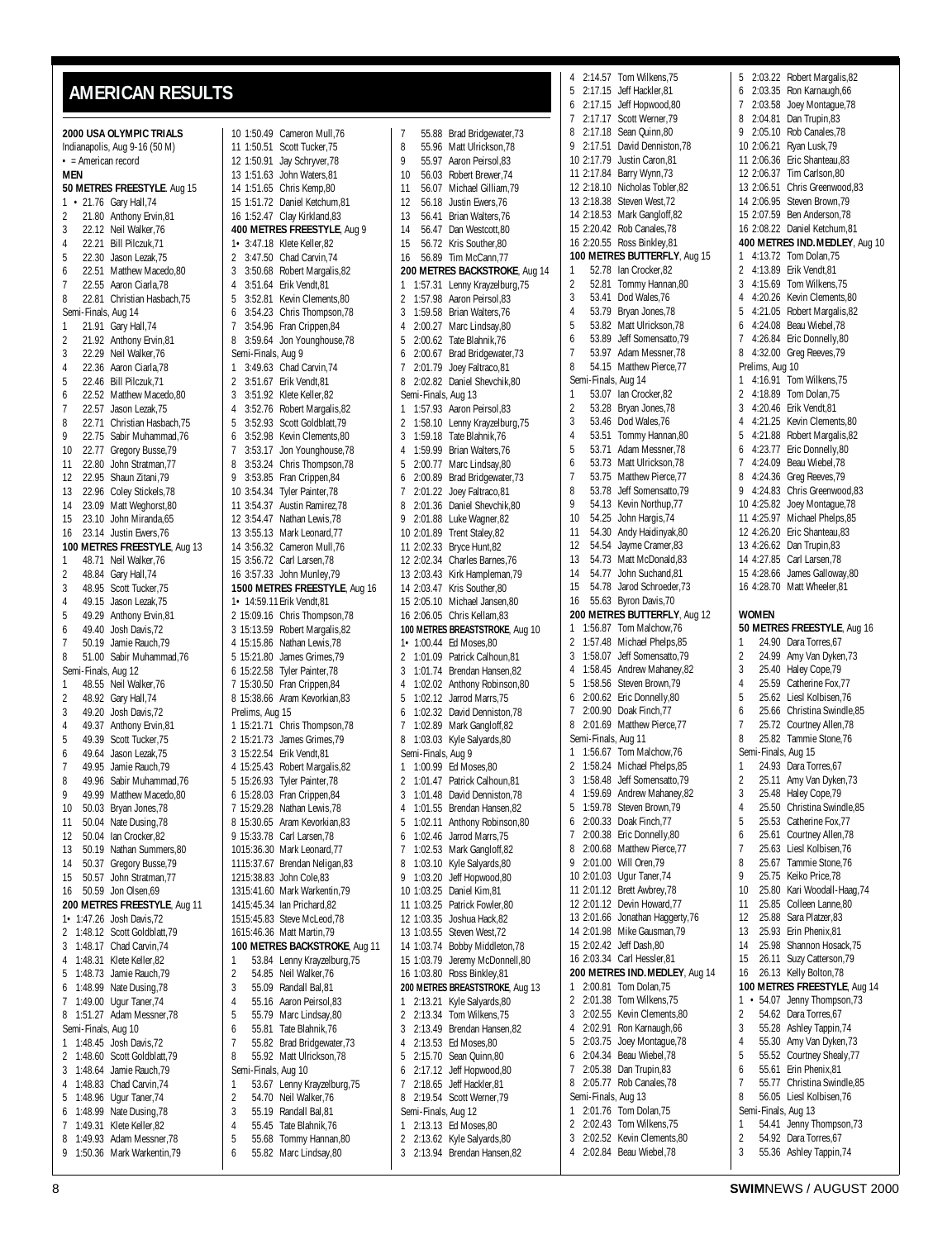55.37 Amy Van Dyken,73 55.44 Courtney Shealy,77 55.50 Christina Swindle,85 55.79 Liesl Kolbisen,76 55.96 Erin Phenix,81 9 56.02 Melanie Valerio 69 10 56.04 Samantha Arsenault 82 11 56.10 Colleen Lanne,80 12 56.10 Angel Martino,67 13 56.16 Sara Platzer,83 14 56.20 Kari Woodall-Haag,74 15 56.70 Catherine Fox,77 16 56.80 Keiko Price,78 **200 METRES FREESTYLE**, Aug 12 2:00.45 Lindsay Benko,76 2:00.54 Rada Owen,78 2:00.79 Samantha Arsenault,82 2:01.16 Julia Stowers,82 2:01.38 Diana Munz,82 2:01.49 Kim Black,78 2:01.50 Sarah Tolar,80 8 2:01.61 Ellen Stonebraker 79 Semi-Finals, Aug 11 2:00.16 Samantha Arsenault,82 2:00.70 Rada Owen,78 2:00.76 Lindsay Benko,76 2:00.78 Sarah Tolar,80 2:00.93 Ellen Stonebraker,79 2:01.00 Diana Munz,82 2:01.15 Julia Stowers,82 2:01.23 Kim Black,78 2:01.36 Brooke Bennett,80 10 2:01.75 Rachel Komisarz,77 11 2:02.31 Jessica Foschi,80 12 2:02.42 Shelly Ripple,80 13 2:02.97 Colleen Lanne,80 14 2:03.23 Monica Williams,77 15 2:03.23 Julie Hardt,81 16 2:04.56 Nicole Duggan,79 **400 METRES FREESTYLE**, 10 4:08.71 Diana Munz,82 2 4:08.76 Brooke Bennett 80 4:12.40 Kaitlin Sandeno,83 4:12.71 Julia Stowers,82 4:14.28 Julie Varozza,77 4:14.50 Kalyn Keller,85 4:14.67 Lindsay Benko,76 4:18.06 Magdalena Dyszkiewicz,81 Prelims, Aug 10 4:08.87 Brooke Bennett,80 4:11.24 Diana Munz,82 4:12.57 Lindsay Benko,76 4:13.11 Julia Stowers,82 4:13.32 Julie Varozza,77 4:13.86 Kalyn Keller,85 4:15.08 Kaitlin Sandeno,83 4:15.17 Magdalena Dyszkiewicz,81 4:15.37 Julie Hardt,81 10 4:16.53 Rachel Komisarz,77 11 4:16.61 Jamie Tannhauser,84 12 4:16.70 Melissa Deary,82 13 4:17.01 Ashley Chandler,84 14 4:17.17 Caroline Burns,83 15 4:17.40 Ellen Stonebraker,79 16 4:17.91 Dawn Heckman,77 **800 METRES FREESTYLE,** Aug 15 8:23.92 Brooke Bennett,80 8:28.61 Kaitlin Sandeno,83 8:28.66 Diana Munz,82 8:38.70 Kalyn Keller,85 8:40.56 Julie Varozza,77 8:43.03 Rachel Komisarz,77 8:43.48 Magdalena Dyszkiewicz,81 8:44.11 Jamie Tannhauser,84 Semi-Finals, Aug 14 8:32.84 Brooke Bennett,80 8:33.47 Diana Munz,82 8:36.50 Julie Varozza,77 8:39.45 Cristina Teuscher,78

 8:42.75 Kaitlin Sandeno,83 8:43.55 Kalyn Keller,85 8:43.86 Rachel Komisarz,77 8:45.12 Magdalena Dyszkiewicz,81 8:45.43 Jamie Tannhauser,84 10 8:46.41 Julia Stowers,82 11 8:46.80 Annie Stein,85 12 8:48.21 Caroline Burns,83 13 8:49.01 Meredith Green,83 14 8:50.45 Dawn Heckman,77 15 8:51.84 Julie Hardt,81 16 8:52.08 Cara Lane,81 **100 METRES BACKSTROKE**, Aug 11 1:01.85 Barbara Bedford,72 1:02.05 Courtney Shealy,77 1:02.25 Lea Loveless-Maurer,71 1:02.33 Diana MacManus,86 1:02.34 Haley Cope,79 1:02.46 Denali Knapp,78 1:02.77 Amanda Adkins,76 1:02.81 Beth Botsford,81 Semi-Finals, Aug 10 1:02.02 Haley Cope,79 1:02.23 Barbara Bedford,72 1:02.49 Courtney Shealy,77 1:02.65 Amanda Adkins,76 1:02.71 Lea Loveless-Maurer,71 1:02.97 Diana MacManus,86 1:02.99 Beth Botsford,81 1:03.34 Denali Knapp,78 1:03.37 Jamie Reid,84 10 1:03.39 Linda Riker,75 11 1:03.42 Lia Oberstar,76 12 1:03.78 Taylor Spivey,82 13 1:03.93 Marisa Kozak,83 14 1:03.99 Brielle White,83 15 1:04.66 Summer Mack,79 16 1:04.74 Jenni Anderson,83 **200 METRES BACKSTROKE**, Aug 15 2:12.97 Amanda Adkins,76 2:13.19 Lindsay Benko,76 2:14.25 Shelly Ripple,80 2:14.41 Linda Riker,75 2:15.12 Lea Loveless-Maurer,71 2:15.39 Beth Botsford,81 2:17.60 Keegan Walkley,79 2:17.96 Katie Cowan,78 Semi-Finals, Aug 14 2:13.24 Lindsay Benko,76 2:13.55 Amanda Adkins,76 3 2:14.24 Lea Loveless-Maurer, 71 2:15.55 Shelly Ripple,80 2:15.64 Keegan Walkley,79 2:15.80 Beth Botsford,81 2:16.05 Linda Riker,75 2:16.83 Kate Cowan,80 2:17.10 Jamie Reid,84 10 2:17.35 Christy Perret,73 **Rating Summary of Top Performances**

11 2:17.61 Marisa Kozak,83 12 2:17.91 Alice Henriques,81 13 2:18.15 Jessica Aveyard,80 14 2:18.56 Lia Oberstar,76 15 2:18.70 Jessica Hayes,83 **100 METRES BREASTSTROKE**, Aug 11 1 1:07.26 Megan Quann,84 2 1:07.79 Staciana Stitts,81 3 1:07.80 Kristy Kowal,78 4 1:08.96 Amy Balcerzak,78 5 1:09.51 Kristen Woodring,81 6 1:10.04 Erin Sieper,84 7 1:10.25 Ashley Roby,80 8 1:10.41 Amanda Beard,81 Semi-Finals, Aug 10 1 1:07.66 Megan Quann,84 2 1:07.79 Kristy Kowal,78 3 1:08.02 Staciana Stitts,81 4 1:08.29 Amy Balcerzak,78 5 1:09.01 Amanda Beard,81 6 1:09.78 Kristen Woodring,81 7 1:09.81 Erin Sieper,84 8 1:09.93 Ashley Roby,80 9 1:10.23 Tara Kirk,82 10 1:10.91 Katie McClelland,76 11 1:10.98 Lindsey Ertter,82 12 1:11.11 Corrie Clark,82 13 1:11.13 Jamie Skinner,79 14 1:11.19 Ashley Daly,84 15 1:11.99 Melissa Klein,85 16 1:12.17 Maggie Konstantinova,82 Prelims, Aug 10 1• 1:07.12 Megan Quann,84 **200 METRES BREASTSTROKE**, Aug 14 1• 2:24.75 Kristy Kowal,78 2 2:26.79 Amanda Beard,81 3 2:27.60 Megan Quann,84 4 2:29.11 Kristen Caverly,85 5 2:29.54 Annemieke McReynolds,77 6 2:29.88 Staciana Stitts,81 7 2:30.39 Jenna Street,82 8 2:33.91 Tara Kirk,82 Semi-Finals, Aug 13 1 2:25.92 Kristy Kowal,78 2 2:27.29 Megan Quann,84 3 2:28.59 Amanda Beard,81 4 2:29.31 Staciana Stitts,81 5 2:29.41 Annemieke McReynolds,77 6 2:30.40 Jenna Street,82 7 2:30.53 Kristen Caverly,85 8 2:30.97 Tara Kirk,82 9 2:31.75 Madeleine Crippen,80 10 2:31.84 Amy Balcerzak,78 11 2:32.62 Katie Yevak,82 12 2:33.34 Tamber Covington,82 13 2:34.45 Laura Davis,84 14 2:35.32 Katie Hathaway,79 15 2:35.79 Katie McClelland,76 disg, Sarah Chandler, 82

#### 1) 1021 57.58 100 fly WH Dara Torres, 33 2) 1020 57.59 100 fly W S Jenny Thompson, 27 3) 1017 53.67 100 back M S Lenny Krayzelburg, 24 4) 1014 1:07.12 100 breast MH Megan Quann, 16 1014 21.76 50 free M F Gary Hall, 25 1014 1:00.44 100 breast M F Ed Moses, 20 7) 1012 21.80 50 free M F Anthony Ervin, 19 8) 1005 1:55.67 200 fly MH Tom Malchow, 23 9) 1003 48.55 100 free M S Neil Walker, 24 1003 2:24.75 200 breast W F Kristy Kowal, 21 1003 4:13.72 400 IM M F Tom Dolan, 24 12) 1002 4:13.89 400 IM M F Erik Vendt, 19 13) 1000 1:07.79 100 breast W F Staciana Stitts, 18

#### **AMERICAN RECORDS**

**100 METRES BUTTERFLY**, Aug 10 1 57.78 Jenny Thompson,73 2 57.86 Dara Torres,67 3 58.98 Ashley Tappin,74 59.62 Richelle DePold-Fox, 74 5 59.72 Karen Campbell,77 6 1:00.48 Mary Descenza,85 7 1:00.60 Misty Hyman,79 8 1:00.84 Melissa Greene,82 Semi-Finals, Aug 9 1 57.59 Jenny Thompson,73 2 58.07 Dara Torres, 67 3 58.84 Ashley Tappin,74 4 59.15 Misty Hyman, 79<br>5 59.20 Karen Campbell 7 5 59.20 Karen Campbell,77 6 59.29 Angel Martino,67 7 59.79 Richelle DePold-Fox,74 8 1:00.56 Mary Descenza,85 9 1:00.57 Shelly Ripple,80 10 1:00.70 Melissa Greene,82 11 1:00.73 Natalie Coughlin,82 12 1:00.95 Laura Davis,84 13 1:00.95 Rachel Komisarz,77 14 1:01.44 Bethany Goodwin,80 15 1:01.60 Dana Kirk,84 16 1:02.50 Nicole Beck,80 Prelims, Aug 9 1 • 57.58 Dara Torres,67 **200 METRES BUTTERFLY**, Aug 13 1 2:09.27 Misty Hyman,79 2 2:09.54 Kaitlin Sandeno,83 3 2:11.96 Emily Mason,83 4 2:13.30 Shelly Ripple,80 5 2:14.18 Kristine Quance-Julian,75 6 2:14.44 Melissa Greene,82 7 2:14.85 Molly Freedman,81 8 2:15.20 Madeleine Crippen,80 Semi-Finals, Aug 12 1 2:11.16 Misty Hyman,79 2 2:11.24 Kaitlin Sandeno,83 3 2:12.95 Shelly Ripple,80 4 2:12.96 Emily Mason,83 5 2:13.14 Melissa Greene,82 6 2:13.92 Kristine Quance-Julian,75 7 2:14.18 Madeleine Crippen,80 8 2:14.25 Molly Freedman,81 9 2:14.54 Jessica Brosch,83 10 2:14.80 Rebecca Harper,83 11 2:14.87 Rachel Komisarz,77 12 2:14.98 Victoria Genova,84 13 2:15.00 Cara Lana,81 14 2:15.91 Karen Campbell,77 15 2:16.58 Gina Panighetti,78 16 2:19.44 Jana Krohn,82 **200 METRES IND.MEDLEY**, Aug 12 1 2:13.36 Cristina Teuscher 78 2 2:14.95 Gabrielle Rose,77 3 2:15.10 Maggie Bowen,80 4 2:16.57 Natalie Coughlin,82 5 2:17.11 Laura Davis,84 6 2:17.14 Madeleine Crippen,80 7 2:17.72 Michala Kwasny,80 8 2:18.64 Ashley Daly,84 Semi-Finals, Aug 11 1 2:14.21 Cristina Teuscher, 78 2 2:16.12 Laura Davis,84 3 2:16.16 Maggie Bowen,80 4 2:16.50 Michala Kwasny,80 5 2:16.58 Madeleine Crippen,80 6 2:16.65 Natalie Coughlin,82 7 2:16.70 Gabrielle Rose,77 8 2:16.99 Ashley Daly,84 9 2:17.49 Kristine Quance-Julian,75 10 2:17.94 Keegan Walkley,79 11 2:18.14 Leslie Lunsmahn,84 12 2:18.16 Katie Yevak,82 13 2:18.25 Kristen Caverly,85 14 2:19.00 Katie Hathaway,79 15 2:19.22 Erika Acuff,78 16 2:20.62 Tami Ransom,83 **400 METRES IND.MEDLEY**, Aug 9 1 4:40.91 Kaitlin Sandeno,83 2 4:42.81 Madeleine Crippen,80 3 4:44.42 Cristina Teuscher,78 4 4:47.91 Maggie Bowen,80 5 4:49.04 Katie Yevak,82 6 4:50.04 Michala Kwasny,80 7 4:50.35 Keegan Walkley,79 8 4:51.98 Kristine Quance-Julian,75 Prelims, Aug 9 1 4:44.18 Kaitlin Sandeno,83 2 4:44.26 Cristina Teuscher,78 3 4:46.13 Madeleine Crippen,80 4 4:48.96 Maggie Bowen,80 5 4:49.10 Kristine Quance-Julian,75 6 4:49.47 Katie Yevak,82 7 4:50.38 Michala Kwasny,80 8 4:50.76 Keegan Walkley,79 9 4:51.68 Annie Stein,85 10 4:52.31 Leslie Lunsmahn,84 11 4:52.32 Corrie Murphy,79 12 4:52.59 Emily Mason,83 13 4:52.76 Amy Baly,82 14 4:53.87 Kristen Caverly,85 15 4:53.94 Katie Cowan,78 16 4:54.56 Meredith Green,83 Indianapolis, Aug 9-16 (50 m) Man • **50 freestyle:** 21.76 Gary Hall, Aug 15. Betters old record of 21.81 Tom Jager, 1990 • **200 freestyle:** 1:47.26 Josh Davis, Aug 11. Betters old record of 1:47.72 Matt Biondi, 1988. • **400 freestyle**: 3:47.18 Klete Keller, Aug 9. Betters old record of 3:48.06 Matt Cetlinski, 1988. • **1500 freestyle:** 14:59.11 Erik Vendt, Aug 16. Betters old record of 15:01.51 George DiCarlo, 1998. • **100 breaststroke:** 1:00.44 Ed Moses, Aug 10. Betters old record of 1:00.77 Jeremy Linn, 1996. Women • **100 freestyle**: 54.07 Jenny Thompson, Aug 14, final. Betters own record of 54.27 from July 14, 2000. • **100 breaststroke:** 1:07.12 Megan Quann, Aug 10, prelims. Betters own record of 1:07.94 from 1999. • **200 breaststroke:** 2:24.75 Kristy Kowal, Aug 14, finals. Betters old record of 2:25.35 Anita Nall, 1992. • **100 butterfly:** 57.58 Dara Torres, Aug 9, prelims. Betters old record of 57.77 Jenny Thompson, 1999.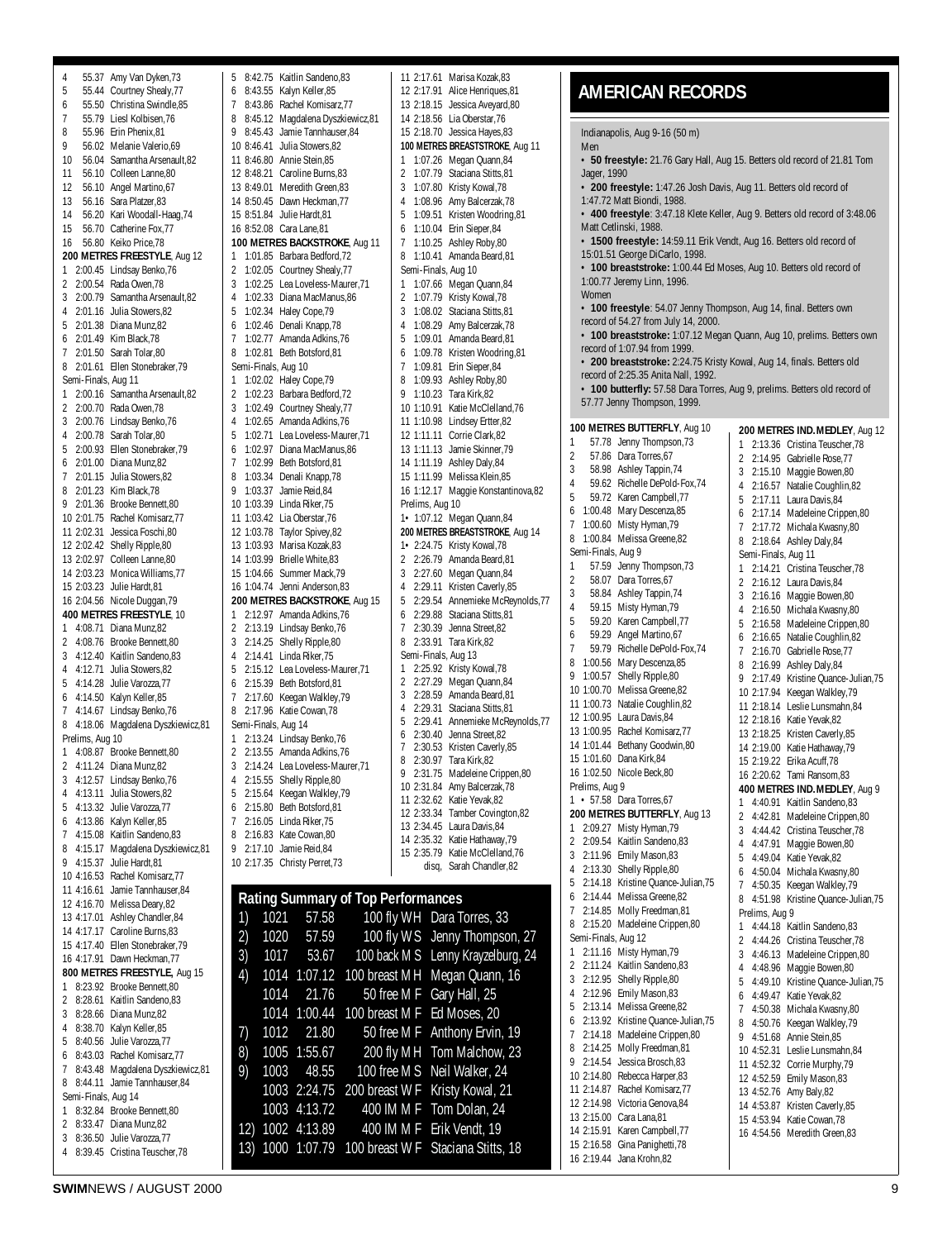# THE TUF PRINCIPLE TECHNIQUE UNDER FATIGUE

#### <span id="page-9-0"></span>**Wayne Goldsmith**

#### **Doing it tough: The T.U.F. Principle**

Coaches, swimmers, the media, and the swimming public use the word "tough" to describe performances and efforts that are typically strong, fearless, and determined. A tough performance is one where the swimmer has shown guts, grit, and character. Coaches frequently say things like "when the going gets tough, the tough get going" to motivate and encourage swimmers and teams. "Toughness" seems to be a desirable quality in swimming performance that is essential for success.

But what is toughness? How would you measure "tough"? Is it mental? Is it physical? Can you learn to be tough or are you just born a tough person?

You could define "toughness" in terms of competitive swimming as the ability to maintain stroke control, good skills, and great technique when physically fatigued and hurting from the stresses and strains of training and racing.

**The T.U.F. Principle (Technique Under Fatigue)** The T.U.F. principle suggests that being tough is a skill that can be learned by all swimmers, individuals and teams, at all levels.

Why do you get fatigued? Why can't you just swim at maximum speed for as long as you want?

When muscles work hard, they use a lot of energy. The high levels of energy required for maximum speed swimming (racing) run out after a relatively short period of time. Fast swimming at maximum speed causes muscles to produce lactic acid responsible for that all-too-familiar burning sensation in your thighs and arms in the final 25 metres of a 100. As energy levels get lower and lactic acid levels get higher, your muscles can't work as well as they can early on in the race, and as a result, swimmers slow down.

The ideal situation is to swim fast, using as little energy as possible and limiting the effects of lactic acid. The importance of swimming with excellent technique is that the better your technique is at a given speed, the less energy you use.

All coaches teach swimming techniques and swimming skills in training. Swimmers are taught

the importance of the basics: simple skills and drills that are the building blocks of swimming from Learnto-Swim classes onwards. Generally these skills and techniques are taught when the swimmers are fresh and unfatigued at the beginning of workouts, which we know are the optimal conditions for learning and skill development.

Yet, in a race, the difference between winning and losing often comes down to how the swimmer was able to maintain correct technique at the end of the race when fatigue sets in and it feels like you are towing a piano up and down the pool!

A lot of scientific papers have been written about fatigue and exercise. There is no doubt that exercising, particularly exercising at fast speeds for distances over 50 metres, results in fatigue. We also know that swimmers fatigue as a result of working hard in training and at competition, and that

**"Experience has taught me to race for gold uncompromisingly, ruthlessly, single mindedly, competitively—to be tough...."** *Coach Laurie Lawrence*

performance decreases when swimmers get tired.

Two questions need to be asked:

1. Is it possible to minimize the effects of fatigue in swimmers?

2. If fatigue is inevitable, particularly towards the end of training or competition, can swimmers be taught to maintain a reasonable skill level regardless of how tired they may be?

One of the main reasons swimmers train so much is to develop a "fatigue-resistant" body. Long swims, regular training at low intensity, and easy aerobic swims develop the ability to work hard and recover fast. We call this type of training "Aerobic Base Training."

How much training you do is called *volume*.

Generally swimmers do a higher volume of training early in the season. As racing gets closer, often the volume of training decreases as the need for speed increases.

The volume of training you do prepares your body to train. The amount of training you do early in the season prepares your body to handle increased intensity of training later in the season.

The speed or effort of the training is called *intensity*. The Intensity of your training prepares your body to race. It is typically training at high speeds (eg., at the specific speed you are targeting for your next race).

Another benefit of increased aerobic fitness is an enhanced ability to recover from hard work. Long, slow, aerobic work—the kind of swimming that often seems boring and meaningless—is an important aspect of all programs in that it improves your ability to recover between sessions and even between hard efforts within sessions.

The intelligent coach and swimmer base their training program on the recovery ability of the athletes in the program.

The effectiveness of your training program depends very much on the effectiveness of your recovery program. Training stresses and strains, without an appropriate recovery period or restoration program, produce high levels of fatigue resulting in reduced performance and possibly even injury and illness.

Coaches and teachers have understandably emphasized skill development and the teaching of new swimming skills to swimmers at the beginning of training sessions when swimmers are relatively fresh and unfatigued.

The importance of aerobic base training for the physiological benefits has been well known for some time, but the importance of such training for skill development is just as crucial.

The swimmer who is able to maintain a high level of skill during times of high fatigue, e.g. the last 25 metres of a 100 metre race, the last 50 of a 200, etc., is quite often the successful swimmer. In track and field, it is common to hear of sprinters "tying up," a term that athletes use to describe losing technically correct running form when they feel fatigued.

Being T.U.F. is even more important in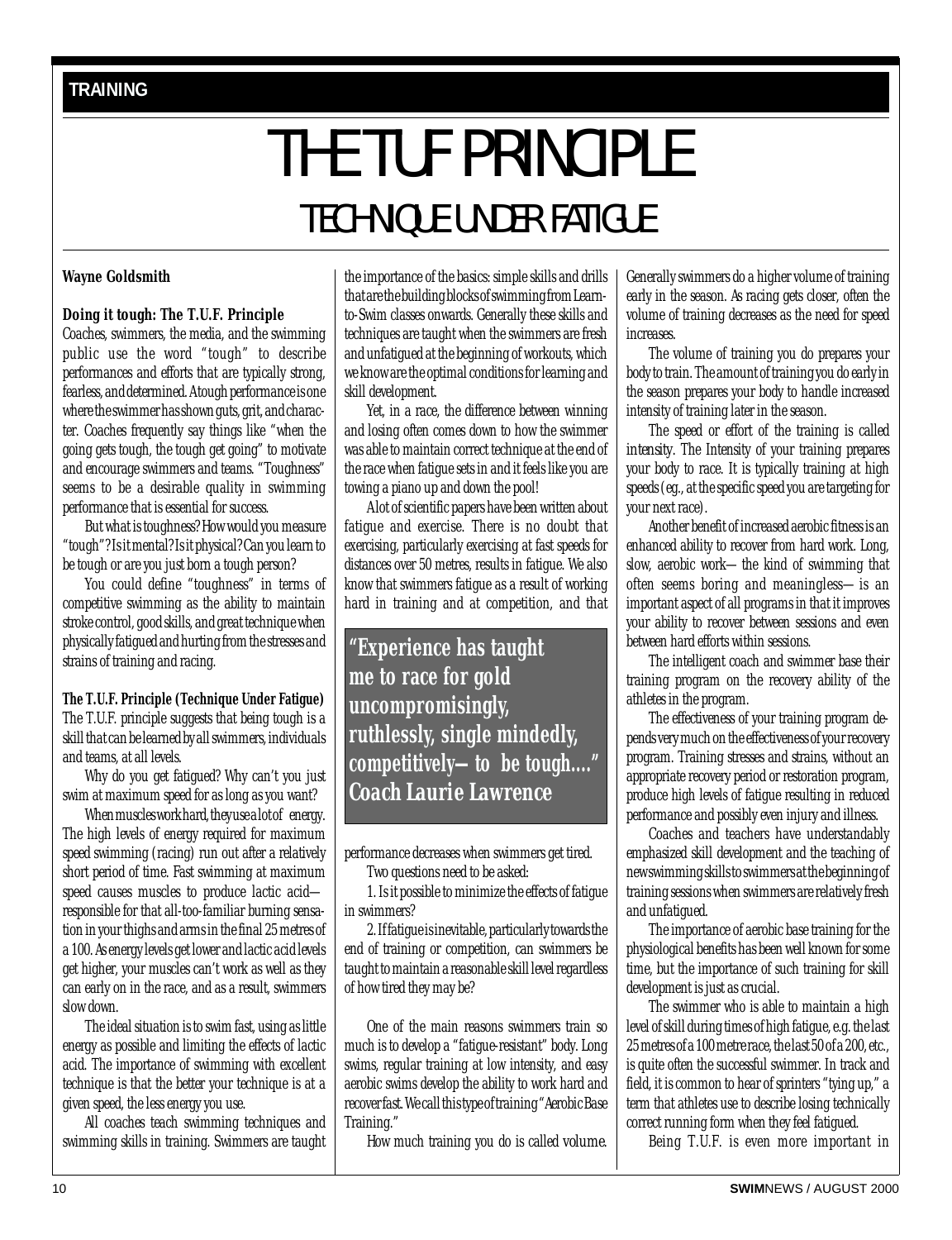<span id="page-10-0"></span>swimming where swimmers are moving through a substance (water) 1500 times thicker than air. Any technique problems (inefficiencies) result in large increases in drag (resistance,) increases in energy expenditure, and a slowing down in speed.

#### **The Fatigue Cycle**

The Link Between Technique and Fatigue What does this mean to coaches and swimmers?

#### Try the following T.U.F. Techniques!

1. Go to training even when you are tired, i.e. tired before the commencement of the practice session. Have a good warm up and warm down, but learn to produce strong, fast swimming when tired. The emphasis here is on performing drills and skills as precisely as possible and not on physical conditioning. (Obviously this does not apply if you are injured or sick). Many championship swim meets can last anywhere from two to seven days. Swimmers are often required to produce their best when tired towards the end of the meet, so learning to race fast when tired is a fundamental competitive swimming skill.

2. Do race simulations at the end of training. This technique has been used effectively by the football codes for some time where a game between team members is often held at the end of training. Again there are some minor inherent injury risks in expecting high levels of physical performance from fatigued swimmers, but in reality, racing fast when tired is what the sport is all about. However, the nature of T.U.F. training is the opposite of what it would seem. T.U.F. training is about technical precision, *not* maximum-effort, lactate-producing, muscletearing repeats. It is about control rather than competition; about practice and precision rather than pain.

3. Do technique training at the end of sessions and practices. This type of training, also called fatigue loading, is a crucial part of T.U.F. training. The important aspect of this type of training, and with all T.U.F. techniques is that maximum speed and maximum skill go hand in hand. It is extremely difficult to teach very tired swimmers new skills. T.U.F. training is more concerned with the reinforcement and practicing of previously learned skills when fatigued. This might include an additional element of distance per stroke as well as technical skill and speed.

For example:

Standard Drill set - 6 x 50 on 1:30 Three second glid breaststroke (hold long glide in streamline)

TUF Drill set 1 - 6 x 50 on 1:30 Three second glide breaststroke (done at the end of training), holding a maximum of ten strokes per 50.

TUF Drill set 2 - 6 x 50 on 1:30 Three second glide

breaststroke (done at the end training), holding a maximum of ten strokes per 50 and PB time plus 5 seconds.

4. Overdistance T.U.F. training: In the traditional sense, overdistance training has meant training at distances in excess of targeted competition distances. In T.U.F. terms, this would mean performing technically precise actions following the performance of a race or game simulation.

For example, following a 100 metre effort in training at race pace, the swimmer performs a stroke drill with a high level of precision for 25 metres, again focussing on the aspect of control under fatigued conditions rather than on the " no guts - no glory " method, which demands repetition regardless of technique deficiencies. In this technique, the coach might ask for a 100 metre effort within 2 seconds of your PB time, 30 seconds rest, then swim the 25 metres with a skill level of 9 out of 10 or better on the drill.

5. Between-efforts control: Often swimmers, having completed a hard effort, will relax and forget about technique between efforts or during recovery swims. For example, in a set like 10 x 100 metres where the first 50 is fast and the second 50 easy, swimmers will often swim the fast 50 with excellent technique, then switch off their brains and swim the easy 50 with sloppy technique and poor skills. T.U.F. training demands that form and technique are held at all times and control is maintained throughout the recovery activity. In other words, regardless of the intensity of the effort, technical precision is maintained at all times. The same applies for swim down. Swim down means "Good skills, excellent technique, long strokes, and great turns done slowly." It does not mean "Anything will do as long as I keep moving and the coach isn't watching.

If there is a catch to T.U.F. training, it is that T.U.F. training relies on the swimmer being sufficiently physically prepared to be able to perform precise and technically correct actions when fatigued.

It could be suggested that the skill development and physiological development of a swimmer form part of a performance circle: The swimmer who is physically better prepared (fitter) is more able to perform skills and techniques correctly when fatigued. The more skilled the swimmer is, the less likely she or he is to fatigue as her/ his movements are more efficient and waste less energy at a given speed.

Therefore, the better the physiological preparation, the better the skills performance when fatigued and the better the skills, the less likely the swimmer is to fatigue.

Therefore, to be truly tough (T.U.F.), swimmers need to work on skills, technique, and fitness at all times with equal focus.

#### **2000 CANADIAN OLYMPIC TEAM**

#### **Team Membership List**

| Women                                                                                                                                                                                                                                                                                                                                                                                                                               | Residence                                                                                                                                                                                                                                                                                                                    | Date of Birth                                                                                                                                                                                                                                                                                                         |
|-------------------------------------------------------------------------------------------------------------------------------------------------------------------------------------------------------------------------------------------------------------------------------------------------------------------------------------------------------------------------------------------------------------------------------------|------------------------------------------------------------------------------------------------------------------------------------------------------------------------------------------------------------------------------------------------------------------------------------------------------------------------------|-----------------------------------------------------------------------------------------------------------------------------------------------------------------------------------------------------------------------------------------------------------------------------------------------------------------------|
| Kate Brambley, 21                                                                                                                                                                                                                                                                                                                                                                                                                   | Victoria, BC                                                                                                                                                                                                                                                                                                                 | Feb 5, 1979                                                                                                                                                                                                                                                                                                           |
| Jennifer Button, 22                                                                                                                                                                                                                                                                                                                                                                                                                 | Waterloo, ON                                                                                                                                                                                                                                                                                                                 | Oct 15, 1977                                                                                                                                                                                                                                                                                                          |
| Karine Chevrier, 23                                                                                                                                                                                                                                                                                                                                                                                                                 | Montreal, QC                                                                                                                                                                                                                                                                                                                 | Aug 6, 1977                                                                                                                                                                                                                                                                                                           |
| Janet Cook, 21                                                                                                                                                                                                                                                                                                                                                                                                                      | Saskatoon, SK                                                                                                                                                                                                                                                                                                                | Apr 19, 1979                                                                                                                                                                                                                                                                                                          |
| Jessica Deglau, 20                                                                                                                                                                                                                                                                                                                                                                                                                  | Vancouver, BC                                                                                                                                                                                                                                                                                                                | May 27, 1980                                                                                                                                                                                                                                                                                                          |
| Tamee Ebert, 17                                                                                                                                                                                                                                                                                                                                                                                                                     | Pt.Coquitlam, BC                                                                                                                                                                                                                                                                                                             | Apr 22, 1983                                                                                                                                                                                                                                                                                                          |
| Jenna Gresdal, 15                                                                                                                                                                                                                                                                                                                                                                                                                   | Etobicoke, ON                                                                                                                                                                                                                                                                                                                | Oct 17, 1984                                                                                                                                                                                                                                                                                                          |
| Karine Legault, 22                                                                                                                                                                                                                                                                                                                                                                                                                  | St-Eustache, QC                                                                                                                                                                                                                                                                                                              | Aug 8, 1978                                                                                                                                                                                                                                                                                                           |
| Rhiannon Leier, 23                                                                                                                                                                                                                                                                                                                                                                                                                  | Winnipeg, MB                                                                                                                                                                                                                                                                                                                 | Jul 1, 1977                                                                                                                                                                                                                                                                                                           |
| Marianne Limpert, 27                                                                                                                                                                                                                                                                                                                                                                                                                | Vancouver, BC                                                                                                                                                                                                                                                                                                                | Oct 10, 1972                                                                                                                                                                                                                                                                                                          |
| Michelle Lischinsky, 25                                                                                                                                                                                                                                                                                                                                                                                                             | Winnipeg, MB                                                                                                                                                                                                                                                                                                                 | Jul 2, 1975                                                                                                                                                                                                                                                                                                           |
| Alexandra Lys, 15                                                                                                                                                                                                                                                                                                                                                                                                                   | Calgary, AB                                                                                                                                                                                                                                                                                                                  | Feb 19, 1985                                                                                                                                                                                                                                                                                                          |
| Joanne Malar, 24                                                                                                                                                                                                                                                                                                                                                                                                                    | Calgary, AB                                                                                                                                                                                                                                                                                                                  | Oct 30, 1975                                                                                                                                                                                                                                                                                                          |
| Laura Nicholls, 21                                                                                                                                                                                                                                                                                                                                                                                                                  | Waterloo, ON                                                                                                                                                                                                                                                                                                                 | Sep 25, 1978                                                                                                                                                                                                                                                                                                          |
| Christin Petelski, 22                                                                                                                                                                                                                                                                                                                                                                                                               | Victoria, BC                                                                                                                                                                                                                                                                                                                 | Dec 29, 1977                                                                                                                                                                                                                                                                                                          |
| Nadine Rolland, 26                                                                                                                                                                                                                                                                                                                                                                                                                  | Montreal, QC                                                                                                                                                                                                                                                                                                                 | Jul 23, 1974                                                                                                                                                                                                                                                                                                          |
| Shannon Shakespeare, 23                                                                                                                                                                                                                                                                                                                                                                                                             | Winnipeg, MB                                                                                                                                                                                                                                                                                                                 | May 6, 1977                                                                                                                                                                                                                                                                                                           |
| Kelly Stefanyshyn, 18                                                                                                                                                                                                                                                                                                                                                                                                               | Vancouver, BC                                                                                                                                                                                                                                                                                                                | Jul 6, 1982                                                                                                                                                                                                                                                                                                           |
| Tara Taylor, 18                                                                                                                                                                                                                                                                                                                                                                                                                     | New Westminster, BC                                                                                                                                                                                                                                                                                                          | May 20, 1982                                                                                                                                                                                                                                                                                                          |
| Men<br>Dustin Hersee, 25<br>Matthew Huang, 16<br>Andrew Hurd, 17<br>Craig Hutchison, 25<br>Brian Johns, 18<br>Mark Johnston, 20<br>Morgan Knabe, 19<br>Yannick Lupien, 20<br>Michael McWha, 23<br>Michael Mintenko, 24<br>Curtis Myden, 26<br>Tim Peterson, 21<br>Shamek Pietucha, 24<br>Garret Pulle, 22<br>Chris Renaud, 23<br>Rick Say, 21<br>Kyle Smerdon, 20<br>Robbie Taylor, 19<br>Mark Versfeld, 24<br>Owen Von Richter, 25 | Vancouver, BC<br>Vancouver, BC<br>Oakville, ON<br>Toronto, ON<br>Richmond, BC<br>Vancouver, BC<br>Calgary, AB<br>Ste-Foy, QC<br>Ann Arbor, MI<br>Vancouver, BC<br>Calgary, AB<br>Vancouver, BC<br>Calgary, AB<br>Calgary, AB<br>Calgary, AB<br>Victoria, BC<br>Toronto, ON<br>Brampton, ON<br>Vancouver, BC<br>Ann Arbor, MI | Aug 15, 1975<br>May 27, 1984<br>Nov 6, 1982<br>May 26, 1975<br>Aug 5, 1982<br>Aug 31, 1979<br>May 20, 1981<br>Feb 21, 1980<br>May 4, 1977<br>Nov 7, 1975<br>Dec 31, 1973<br>Dec 26, 1978<br>Aug 24, 1976<br>Mar 3, 1978<br>Aug 29, 1976<br>May 17, 1979<br>Jan 7, 1980<br>Mar 31, 1981<br>Jun 13, 1976<br>Apr 7, 1975 |
| Staff<br>Dave Johnson<br>Jan Harvey<br>Ellen Lloyd                                                                                                                                                                                                                                                                                                                                                                                  | Calgary, AB<br>Lethbridge, AB<br>Summerland, BC                                                                                                                                                                                                                                                                              | <b>Team Leader</b><br>Team Manager<br><b>Team Manager</b>                                                                                                                                                                                                                                                             |
| Tom Johnson                                                                                                                                                                                                                                                                                                                                                                                                                         | Vancouver, BC                                                                                                                                                                                                                                                                                                                | Coach                                                                                                                                                                                                                                                                                                                 |
| Jan Bidrman                                                                                                                                                                                                                                                                                                                                                                                                                         | Calgary, AB                                                                                                                                                                                                                                                                                                                  | Coach                                                                                                                                                                                                                                                                                                                 |
| Ron Jacks                                                                                                                                                                                                                                                                                                                                                                                                                           | Victoria, BC                                                                                                                                                                                                                                                                                                                 | Coach                                                                                                                                                                                                                                                                                                                 |
| Randy Bennett                                                                                                                                                                                                                                                                                                                                                                                                                       | Vancouver, BC                                                                                                                                                                                                                                                                                                                | Coach                                                                                                                                                                                                                                                                                                                 |
| Michel Berube                                                                                                                                                                                                                                                                                                                                                                                                                       | Quebec, QC                                                                                                                                                                                                                                                                                                                   | Coach                                                                                                                                                                                                                                                                                                                 |
| Dean Boles,                                                                                                                                                                                                                                                                                                                                                                                                                         | Waterloo, ON                                                                                                                                                                                                                                                                                                                 | Coach                                                                                                                                                                                                                                                                                                                 |
| Vlastimil Cerny                                                                                                                                                                                                                                                                                                                                                                                                                     | Winnipeg, MB                                                                                                                                                                                                                                                                                                                 | Coach                                                                                                                                                                                                                                                                                                                 |
| Shauna Nolden                                                                                                                                                                                                                                                                                                                                                                                                                       | Toronto, ON                                                                                                                                                                                                                                                                                                                  | Coach                                                                                                                                                                                                                                                                                                                 |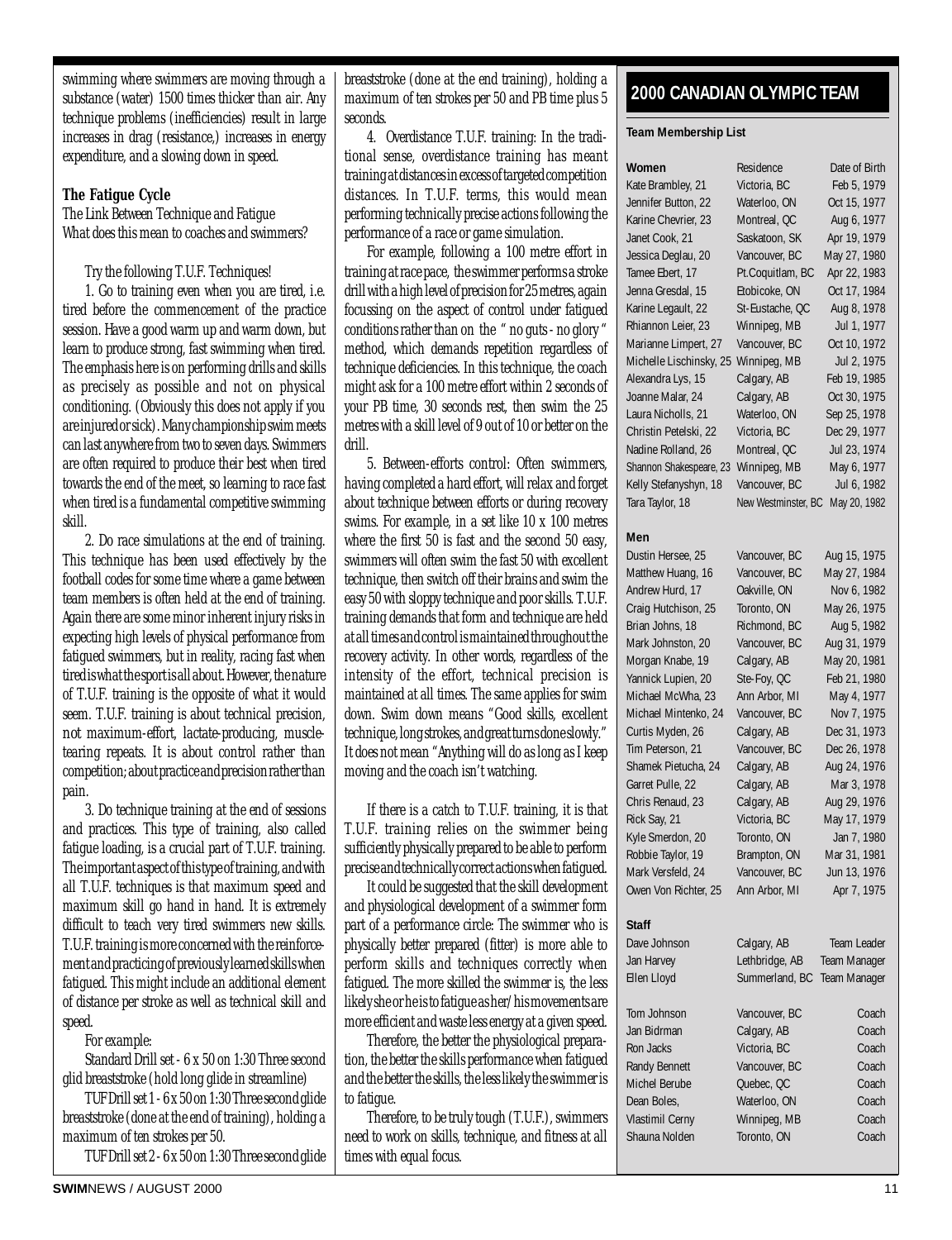#### <span id="page-11-0"></span>**CANADIAN NATIONALS**

## THREE MORE QUALIFY FOR SYDNEY

#### LIMPERT LETS ROLLAND TAKE HER SPOT

#### **Nikki Dryden**

It may not have been the fastest race with the highest point score, but Tim Peterson's (PDSA) gutsy 1500 on the final night of the Canadian Nationals in Winnipeg was sensational and earned him an Olympic berth. On the opposite end of the spectrum was a controversial and fast women's 50 free. Newcomers Jenna Gresdal (ES) and Nadine Rolland (CAMO) also qualified for the Olympics, bringing the Canadian Team total to 39.

Three South Africans crushed the competition that they were allowed to race. Ryk Neethling, Penny Heyns, and Roland Schoeman all won events in fast times. Seven Canadian records fell in the 50s of stroke as Speedo's Fastskin suit proved a true boost to speed. But it was Mike Mintenko's double Canadian record in the 100 fly that was the true swim of the meet.

Mike Mintenko is on a roll most senior swimmers haven't experienced since their age-group days. Following his erasing of Steve Clarke's Canadian record in the 100 fly at the Janet Evans Invitational last July, "The Bear" has brought his best time down to 52.88. He swam that fast in the semi, then again in the final, confirming his speed is no fluke. "After making the team it took a lot of the pressure off me," says Mike. "Every time I swim now it is easier, and I find a new way to go faster." Mike is also a big fan of the Fastskin suit. "Ever since I put it on I have swum fast, so I am not going to stop wearing it now. But I do know that hard work and preparation are a large part of swimming fast. I just think that the suit makes me feel physically different in the water, and that helps me psychologically."

The 100 fly seems to get faster each year, and Mike believes that swimmers like Denis Pankratov and Michael Klim have been instrumental to this progression. "They raised the bar, and when the 15 metre rule was put in place they had to find a way to get faster. I think that the way people train for the 100 fly and race the 100 fly has also improved it. For me, it made a difference to have someone to chase. When one person gets going, the rest have to follow."

Tim Peterson was a member of the 1998 Commonwealth Games team, and was second at this year's Olympic Trials, where he dropped four seconds from his previous best. Unfortunately he was still almost ten seconds off the Olympic "A" standard. Like many of the country's swimmers, Tim was mentally

drained after Montreal. "I was tired after Trials, but I had to go for it, so I made the decision to refocus." Tim's biggest error at Trials was that he did not take out his race, and it turned out to be a strategic mistake. "Rick [Say] and Andrew [Hurd] went out really fast in that race and I judged myself off of them. Here at Nationals it worked much better because I had Andrew and Brent [Sallee] racing right with me from the beginning."

Tim takes his swimming the same way he takes his studies as a mechanical engineer—very methodically. Since the summer of 1998, Tim has been completing a game plan for all his races. He prepares splits, focuses, key decisions, self-talk, and contingency plans. "The most useful part for me is the self-talk because it gives me one thing to focus on. In the race here in Winnipeg I just focused on my game plan and the process rather than the outcome. If I didn't make the team I wasn't going to be devastated. Before Trials I was a bit tired from school and I made a conscious effort to really rest and balance my energy this time."

Tim's planning and patience paid off. From the halfway point it was Andrew and Tim battling it out to stay on pace for the 15:26.05 time standard. The entire pool was on its feet united, screaming and cheering for Tim. "I was trying not to get too excited and do it all in one length. I tried to focus on my technique and make small increases in pace." His final 50 was a 28.8—several seconds faster than his usual closing speed. "It helped so much to have the crowd going crazy at the end, I really needed that boost." According to plan, Tim put his hand on the wall in 15:25.09 and secured his ticket to Sydney.

Marianne Limpert (PDSA) is one of Canada's greatest female swimmers. Her continuous success and longevity over the last decade proves she is a true star, but there are still obstacles and challenges for the three-time Olympian. Last year was physically demanding for Marianne and her rewards were limited. But all her training certainly worked because she is back to form and back on top. "We trained so hard in '99 and that killed me, but it has paid off now!" Although frustrating at times, Marianne attributes most of her recent success to a lot of technical work on her freestyle. Marianne not only won the 200 IM, but she met the "A" standards, and won, and set two best times in the 50 and 100 freestyles. "I have much more experience these days and a lot of the elements I've

been working on for the last few years have finally clicked in."

Marianne and Jenna Gresdal tied for first in the 50 free with winning times of 25.93. Nadine Rolland was third in 25.94, also under the Olympic "A" standard. Nadine was devastated. She had missed the Olympic Team by one-one hundredth of a second and was not going to Sydney. That is until Marianne did something Nadine would never forget. "For me the 50 free is just a fun event to work on my speed for the 100," says Marianne. "When I saw that Nadine had made the cut in what is her best event, I knew the right thing to do was to decline the event. It's her time now."

At some point the 50s of stroke will have to be given credit. Many country's National Championships and the European Championships have been swimming 50s of stroke for years, and the need for speed may mean their addition to the 2004 Olympic Games. But until then, you won't see this writer get too excited about stroke 50s. However, it is with much reserve that congratulations are sent out to the four swimmers who managed to break seven Canadian records. Olympic breaststroker Rhiannon Leier (MANTA) broke the 50 breast twice, ending with a 32.18. Shona Kitson (SE) broke the 50 fly twice ending with a 27.17. Jennifer Carroll (CAMO) broke the 50 back twice ending with a 29.45, and on the men's side, Olympian Morgan Knabe (UCSC) broke his own record in the 50 breast with a 28.79. How much difference the new Fastskin suits have on the 50s is unknown, but it seems almost certain the suits are helping to reduce much of the underwater drag that is paramount in a 50.

In the 50 free, the Fastskin suit was also a boost to some. Thomas Kindler of Montreal wore the full arms and legs bodysuit and not only swam a best time of 22.97, but also won his first national title. Kindler spends his time out of the water as a business student and nightclub bouncer. Kindler wasn't even sure he was going to compete at the Nationals. "I hadn't improved in the past couple of years." Kindler was third in the 100 free in a 50.70, and his recent success may postpone his decision to retire.

There are exceptions to every allusion of course. Jenna Gresdal's four-and-a-half tenth drop in the 50 free cannot be attributed to any bodysuit. Although Jenna did wear a Fastskin suit, it was made in the old school style. However she does plan to test out the bodysuit before the Games. "I didn't feel comfortable with the leg-suit. I hadn't worn it too many times and my legs felt too high." At 15 years old, Jenna has the potential to improve with or without "the suit." Jenna is from Huntsville, Ontario, and until last year lived at home and trained with MUSAC. Last summer she made the decision to leave her family and move to Etobicoke to train with Kevin Thorburn. "Of course I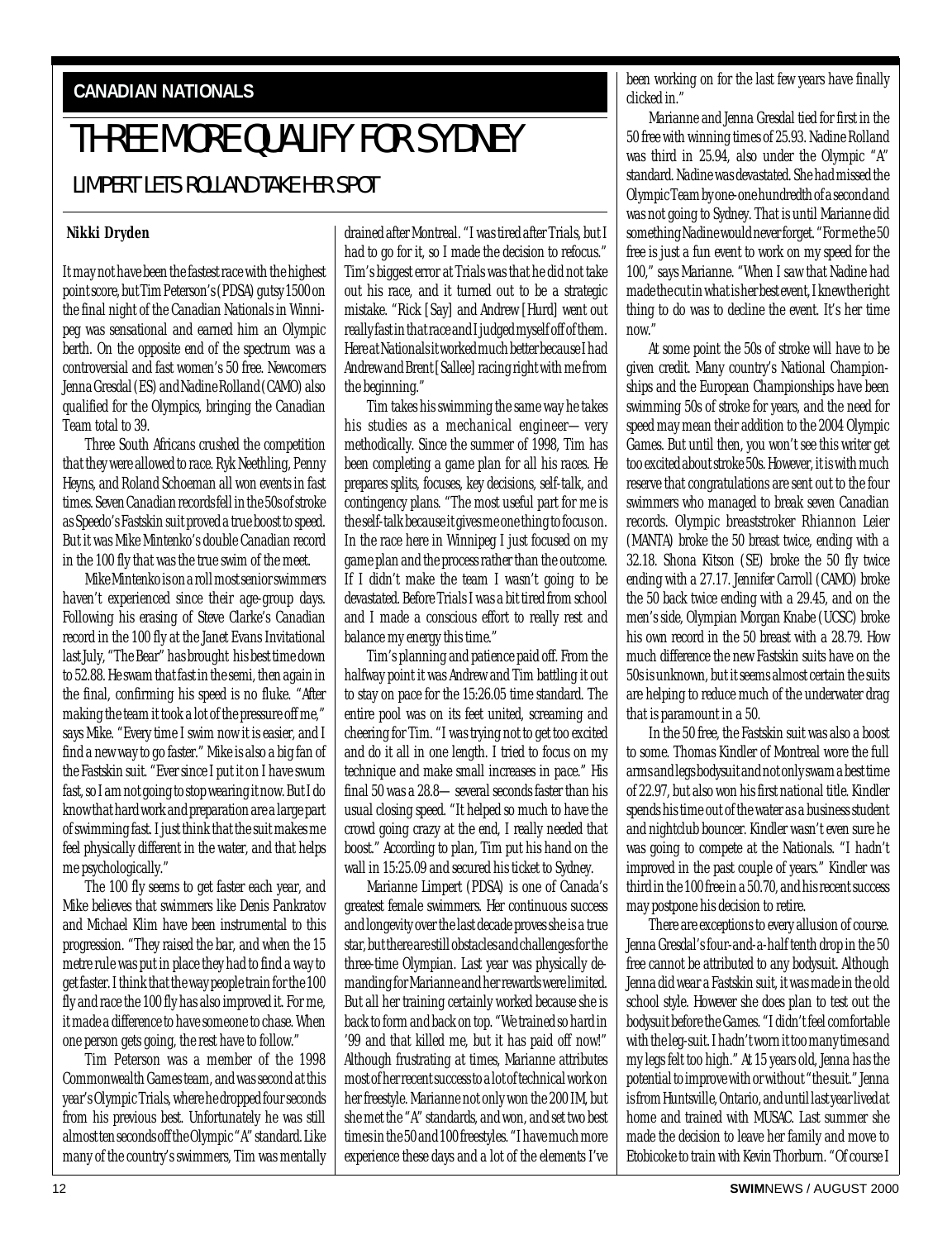would love to live with my parents; unfortunately, I can't right now. But I am really happy I took that step. It really paid off!"

Jenna had hoped to make the Olympic team in the 4x100 free relay, but nerves got the best of her in Montreal. "I was either too stressed and too psyched up, or too relaxed. Here (at Nationals) there was no pressure." Jenna hopes to improve her time at the Olympics, gain experience, have fun, and watch everyone swim. Her role models include Marianne Limpert and Ian Thorpe, and she thinks it is "really cool" to be swimming with them. "I didn't expect to be this good right now. I wanted to make the team, but I think there were times when Kevin believed in me more than I did."

Mark Versfeld (PDSA) stood well above the rest of the country's backstrokers. Mark swept the 50, 100, and 200, all in solid times. After a great 1998 with a silver and bronze medal from the World Championships, and two golds from the Commonwealth Games, Mark was discouraged with his lackluster swims in 1999. He rebounded in 2000 and qualified for the Olympics in the 100 back, but missed out on the 200. "It was a relief to make goal number one. My focus was not just to make the team, but to swim fast before the Olympics so I would

be on track to get to the podium in Sydney." Although Mark was not where he wanted to be at Trials, his performances at Nationals were in line with his endseason goal. "I wanted to race well because this was the last opportunity to swim fast before the Olympics." Mark has spent the last few years improving on all levels of his swimming. "Technically I am



**Nadine Rolland qualified in 50 free with 25.94**

better and my lifestyle is healthier. I hope to be able to transfer these strengths by Sydney into my instinctive racing style."

Kelly Stefanyshyn (PDSA) won the 100 and 200 back, and her 1:02.65 in semis of the 100 back was faster than her Olympic Trials time. Meanwhile Karine Legault (PPO) repeated her Trials wins with solid



swims in the 400 and 800 free. With her victory in the 400, Karine secured her spot in that event after missing the "A" standard in Montreal.

The women's 400 IM has been one of Canada's strongest events over the years, including Joanne Malar (UCSC) and Liz Warden's (TO) one-two finish at the 1998 Commonwealth Games. At Trials, Liz was the favourite, having been the only swimmer other than Malar under the "A" standard. But it was PDSA's Kelly Doody who placed second to Malar, only to fall short of the cut.

The race at Nationals was a real nail biter, and came down to the last 50 as Liz and Kelly were challenged by Carrie Burgoyne (UCSC). The lead changed several times over the 400 with Liz just out-touching Carrie, followed by Kelly. All three women were visibly exhausted and disappointed after none achieved the "A" standard. However, the trio did exhibit an amazing amount of determination and guts as they went for their Olympic dream members of a small group of athletes who showed up ready to race at their best.

The Nationals proved to be an excellent accessory to the Olympic Trials as five more events were automatically filled for the Olympics. Many more swimmers will also get

to now swim in the open events if their best times (from the last year) are under the FINA "A" standards. For instance, Marianne Limpert made the time in the 100 free, thus allowing Laura Nichols (ROW) to also swim the event because she was under the cut last summer. The same is the case for Jessica Deglau (PDSA) in the 100 fly. Because Jen Button (ROW) made the "A" standard at Nationals, Jessica can enter the event with her time from Pan Ams.

The relays, especially on the women's side, have also exploded with talent. There are at least nine women who have posted top times in 2000 and could swim on the 4x100 free relay. From Trials there are Marianne Limpert (56.03), Laura Nichols (56.05), Shannon Shakespeare, MM (56.34), Tara Taylor, HYACK (56.83), Alex Lys, UCSC (57.04), and Janet Cook, HWAC (57.09). Add to that Nadine Rolland (56.29), Jessica Deglau (56.80), and Jenna Gresdal (57.58), not to mention Joanne Malar (UCSC), Jen Button, and Kelly Stefanyshyn, who could also be contenders, making this an extremely competitive relay. The final four women will be picked using a variety of factors. Now under the microscope, Trials and Nationals results, best times, experience, relay results, and performance in other events at the Games will all count. And for those who only came to race the relay, there will be the swim-off of a lifetime to determine who will get to race for Canada.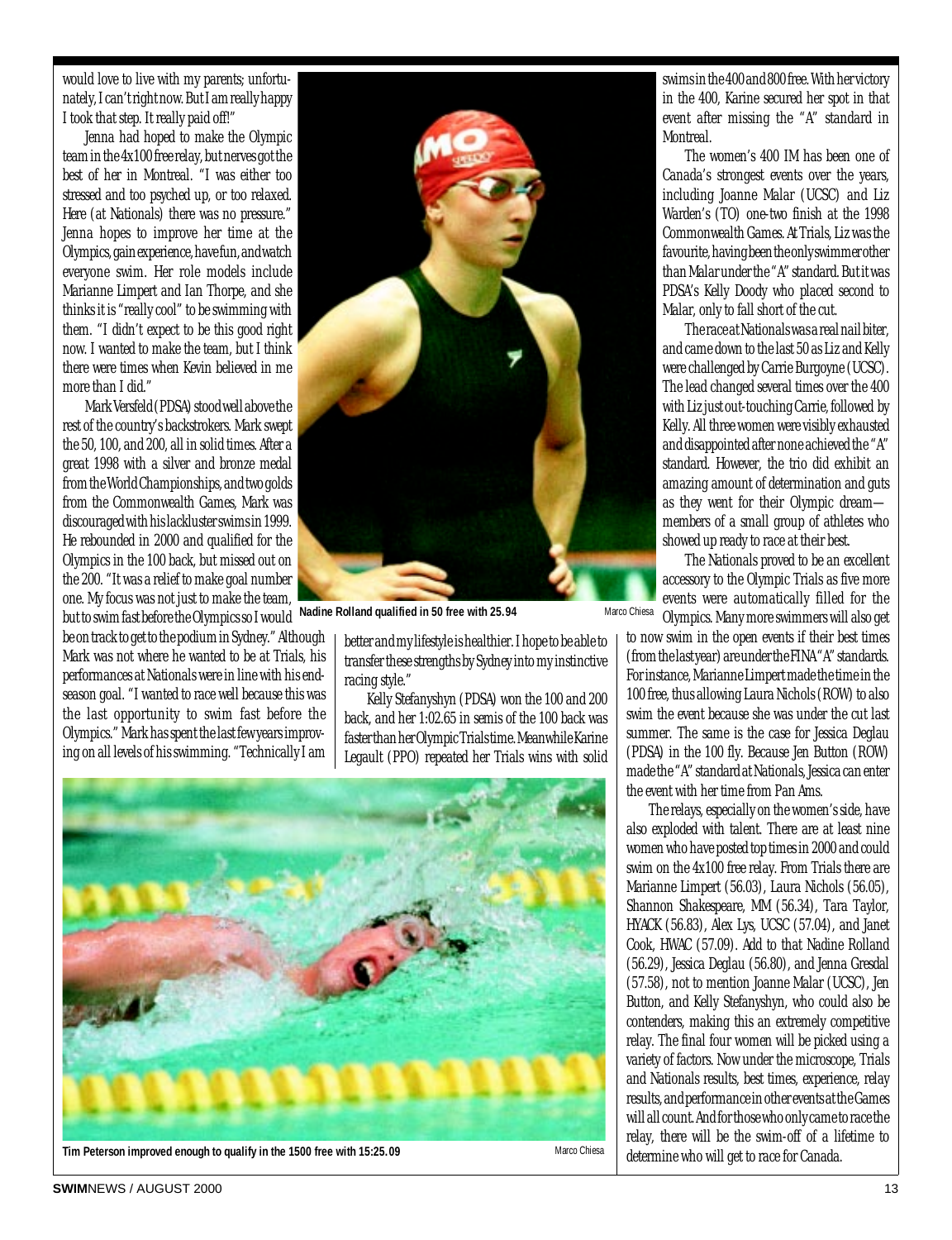## <span id="page-13-0"></span>NINE AMERICAN RECORDS BETTERED AT A TRULY MEMORABLE TRIALS

#### Al Schoenfield

Over 1300 swimmers competed in the jam-packed Indianapolis Natatorium (host for the 1988, 1992, and 1996 Trials) for the right to represent the United States in the Sydney Olympic Games. Like the 1996 Olympic Trials, the 2000 Swimming Trials at Indianapolis failed to provide a world record. But the 4700 spectators plus the 1500 swimmers and coaches provided a tumultuous background for the largest entry ever to compete for the 26 individual places open to each male and female Sydney-bound team. In freestyle relay events the top six finishers earned a spot.

Prior to each evening session, famous coaches, now retired, addressed the jam-packed natatorium about staying focused on the events they would be facing in Sydney. These inspirational pep talks over the PA system were delivered by retired and respected coaches who had been through the pool wars, notably George Haines and Peter Daland. In addition, Olympians from previous Games, including Gary Hall Sr., who had competed in the 1968-72-76 Games, told the would-be Sydney-bound swimmers what they would be facing and how to keep their minds riveted to the

goals ahead. A very touching scene was the introduction each evening of past Olympians, who would parade around the pool deck. Especially heartwarming was the appearance of the 1976 U.S. women's team who had suffered so many disappointing losses to the "doped" East German team. These women, then just young teenagers, now attractive matrons 24 years older, proudly walked the pool deck with heads held high and received a thunderous reception. This truly was a marriage of the young and the old in American women's swimming lore. In an evening party, scores of the great U.S. swimmers, a little heavier, a little grayer, from different time periods, socialized in a tearful and happy reunion. Olympi-

ans from 1960 to 1996 recalled their days when they represented their country. United States Swimming hosted a truly memorable Trials.

Women's swimming had been dominated by teenage girls for nearly half a century, but Title IX, passed in 1972, which banned discrimination in all areas of school activity including athletic and educational programs, allowed women to continue to swim well past their adolescent years. Huge amounts of money have also added new incentives to compete for Olympic glory.

Old names again made the news. Dara Torres, 33 years young, who retired from swimming after the 1992 Barcelona Games, returned to the sport. By placing second in the women's 100 butterfly (after setting an American record of 57.58 in the prelims), Torres placed second in the 100 freestyle and first in the 50 freestyle (24.93, a Trials record) and is Sydney bound. Jenny Thompson, 27, a 1992 and 1996 Olympian, won the 100 freestyle in 54.07, an American record, and the 100 butterfly. Amy Van Dyken, 27, gold medallist in the 1996 100 butterfly and the 50 freestyle, clinched a berth in Sydney with second place in the 50 freestyle. Barbara (B.J.) Bedford, 27, won her initial Olympic berth by winning the 100 backstroke. Nine American records fell, the most since 1976.

#### **Women's Day 1**

Kaitlin Sandeno, 17, won the 400 individual medley in 4:40.91, followed by Madelaine Crippen, 20, in 4:42.81. Sandeno led from the start, and won by more than a body length. Christina Teuscher, the secondfastest qualifier, was never in contention after 300 metres. "I'm so shocked and overwhelmed right now," Sandeno said. "I wasn't thinking about a strategy going in. I just wanted to see what I could pull off. I'm glad I made the team on the first day so I can enjoy the rest of the meet."

#### **Women's Day 2**

In the 100 butterfly, Jenny Thompson, 27, touched out her teammate, Dara Torres, by a stroke. Torres had set an American record of 57.58 in the prelims, but couldn't equal the time as Thompson won in 57.78 to 57.86. "I can't tell you how thrilled I am," Thompson said. "At the same time I'm relieved. I knew all along I could do it but at this meet you never know what can happen. I've been having a great couple of years and my fly has been getting better and better."

> Diana Munz, 18, and Brooke Bennett, 20, battled almost stroke for stroke in the 400 freestyle, with Munz touching out Bennett 4:08.71 to 4:08.76. "I'm so excited making the team," Munz said. "I knew it was going to be a tough race so I saved a little in the final 100 metres." She added, "The last 100 is the key for me. I don't pay attention to my splits. I train for the final 100 metres. I try to go as fast, almost as fast, as my first 100."

#### **Women's Day 3**

B.J. Bedford made her move after the 50 turn to win the 100 backstroke in 1:01.85 to runnerup Courtney Shealy, 22, in 1:01.95. B.J. said after the race, "I'm really hungry. I didn't eat all day. As you know I got sick earlier today. I am so elated. I never thought this dream of mine would come true." (She

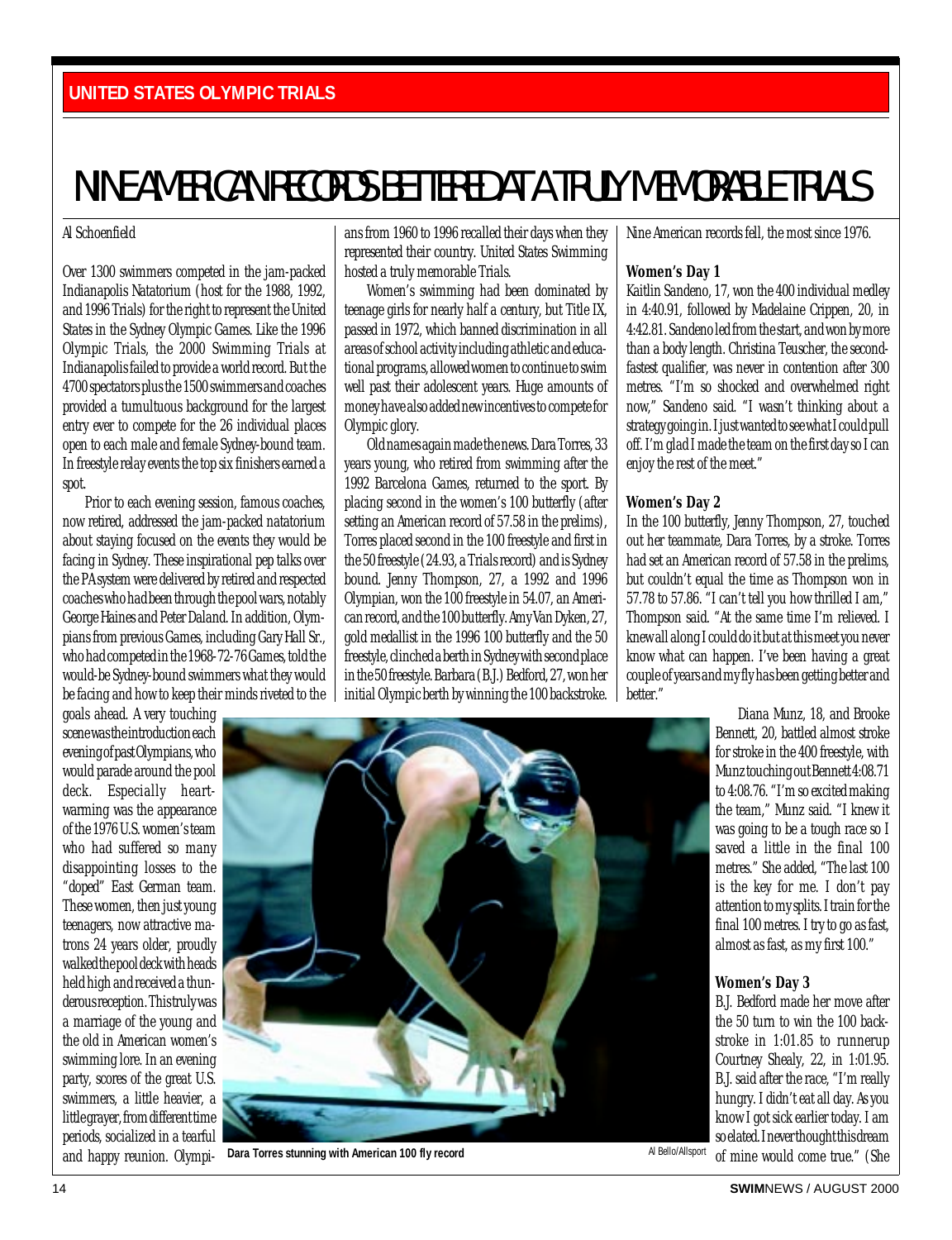began to cry and stopped herself). "The Japanese were tough last year and they should be again. It's the Olympics and anything can happen, and anyone can win." Shealy said, "I'm so excited; the 100 back is really my event. I guess my height (6'3") helps my reach. It helped me here."

Megan Quann, 16, after setting an American record of 1:07.02 in the 100 breaststroke prelims, stroked a 1:07.26 to win the final. Leading from the start, she touched two strokes ahead of Staciana Stitts, 18, 1:07.79. Said Quann, "I came up short of the world record, but I haven't tapered at all. I went down to a single practice on Monday. I have been swimming 15,000 metres a day." She added, "I like being number one seed and having tough competition. I am going to race my heart out, and I am going to win that gold." Stitts said, "I've had alopecia (absence of hair) since I was 12. It gives me an edge over other people. There's no health problems; I am perfectly healthy. I'm usually a bad fin-

isher. I think I learned from the semis to finish hard and get the second."

#### **Women's Day 4**

Lindsay Benko, 23, won the 200 freestyle by a stroke over Rada Owen, 21. Benko was timed in 2:00.45 to Owen's 2:00:54. Said Benko, "It's an unbelievable feeling. So many things go through my mind before the race and even now I don't think I swam perfectly. On the last 15 metres I could see Arsenault but I couldn't see Rada. I put my head down and gave it all I had." Owen said, "I didn't even know where I was. Over the last 25 I realized that I was right there and I was like 'oh, my gosh, I'm here.'" Torres clocked 2:01.04 in the prelims, but scratched from the final due to uterine cramping and advice from the Stanford's team physician.

Christina Teuscher, 22, made the team when she won the women's 200 individual medley in 2:13.36, after missing making the team in the 400 IM on Day 1. Trailing by almost a body length was Gabrielle Rose, 22, in 2:14.95. Teuscher said, "It was important to prove to myself that I could do it. I was very nervous before the race. I just wanted to bury that race (400 IM) and start anew. I am happy that I could just bounce back from it." Rose said, "I can't believe I made it. I'm still in shock. I had less than 100 days to make the Olympic team. I took four to five weeks off because I was burned out on swimming. I didn't want to make the sacrifice and didn't want to just go



**American record for breaststroker Megan Quann** Donald Miralle/Allsport

through the motions."

#### **Women's Day 5**

Misty Hyman, 21, was thought to be the top flyer in this event. The Stanford swimmer had the fastest times in the prelims and the semi, and in the final of the 200 butterfly she again stroked to victory, finishing in 2:09.27 and holding off Kaitlin Sandeno in 2:09.54. Hyman said, "I didn't know how fast it was but once I was out in front I was going to do anything I could do to stay out front. Towards the end of the race I was so tired I almost froze, but I was able to keep it going and couldn't believe it once I hit the wall." Sandeno, on placing second for her second Olympic event, said "Making the team the first night, I was able to be a lot calmer. I missed every turn and went out too fast at the start of the race, probably because Misty went out so fast."

#### **Women's Day 6**

Kristy Kowal, 21, set an American and Trials record of 2:24.75 in winning the 200 breaststroke. She clinched the win in the last 50 metres. Amanda Beard, 18, was second in 2:26.79, with Megan Quann third in 2:27.60. Kowal said, "It's an awesome feeling. It was more of a battle of my emotions than anything. I knew that the 100 wasn't my only shot, but I had to stay focused for tonight." Beard said, "It's nothing like 1996. I really wasn't expected to make it this far which makes it that much sweeter. I tried not to get too far, back in

the race. My goal was just to stay close. In the third 50, I knew I was there and just tried to stay with them. In the fourth 50, I fought off the pain and went for it."

Thompson and Torres went after the 100 freestyle knowing that Inge de Bruijn of the Netherlands had dropped the world mark to 53.80. Thompson nearly broke 54 seconds as she was timed in 54.07, an American record. Torres had a fingernail lead at the 50 but couldn't hold off the surging Thompson and finished in 54.62. With Ashley Tappin, 25, clocking 55:28 and Amy Van Dyken, 27, 55:30, the U.S. will be a very heavy favourite to win the 4 x 100 free relay. Thompson said, "I was able to maintain my composure. I was much more settled now, having made the team already." Torres said, "My legs gave out on me tonight. I'll have to take hot and cold baths." Van Dyken said, "Never felt better. My shoulder (seven months after surgery) feels fine. Everything is going better than I thought I would. The 50 free is my favourite. It's my baby."

#### **Women's Day 7**

Amanda Adkins, 23, won the 200 backstroke in 2:12.97, followed by Lindsay Benko in 2:13.97. Adkins said, "To put it all together at the end of my career means a lot. I had the strength all along. Making the team is a perfect ending." Benko, in her second event, said, "I'm going to enjoy it while I can and work hard to get better. I wanted to be able to race with the girls and work on my speed."

Brooke Bennett made sure she would win the 800 freestyle and after the first 100, the race was all hers. She had a half-body length at the 200 and widened the gap to win by almost 15 metres, in 8:23.92. Kaitlin Sandeno passed Munz in the last 50 to win her third Olympic berth, in 8:28.61. Munz swam 8:28.66. Bennett said, "I had to come out real tough at the getgo to make it my race. It was a perfect race, my best by two seconds. Now I have to prepare myself for Sydney and swim faster." Sandeno said, "Pretty shocked. I never thought I'd be going in three events. Now I have to do hard training to get back in shape so I can go back to taper and swim hard at Sydney."

#### **Women's Day 8**

Dara Torres, fastest in the prelim and the semi, made sure that she would not be denied in the 50 freestyle. Her time of 24.90 set a Trials record as she outsprinted defending Olympic champion Amy Van Dyken, 24.99. Torres wasn't totally happy as she assessed the meet. "It was nice to finally win one. But except for the butterfly, the times were below my expectations. I'm going to have to go a lot faster than I did this week to do anything in Sydney." Torres qualified for her third individual event and she'll also have a chance to swim at least one and probably two relays. Torres is the first American woman to swim in four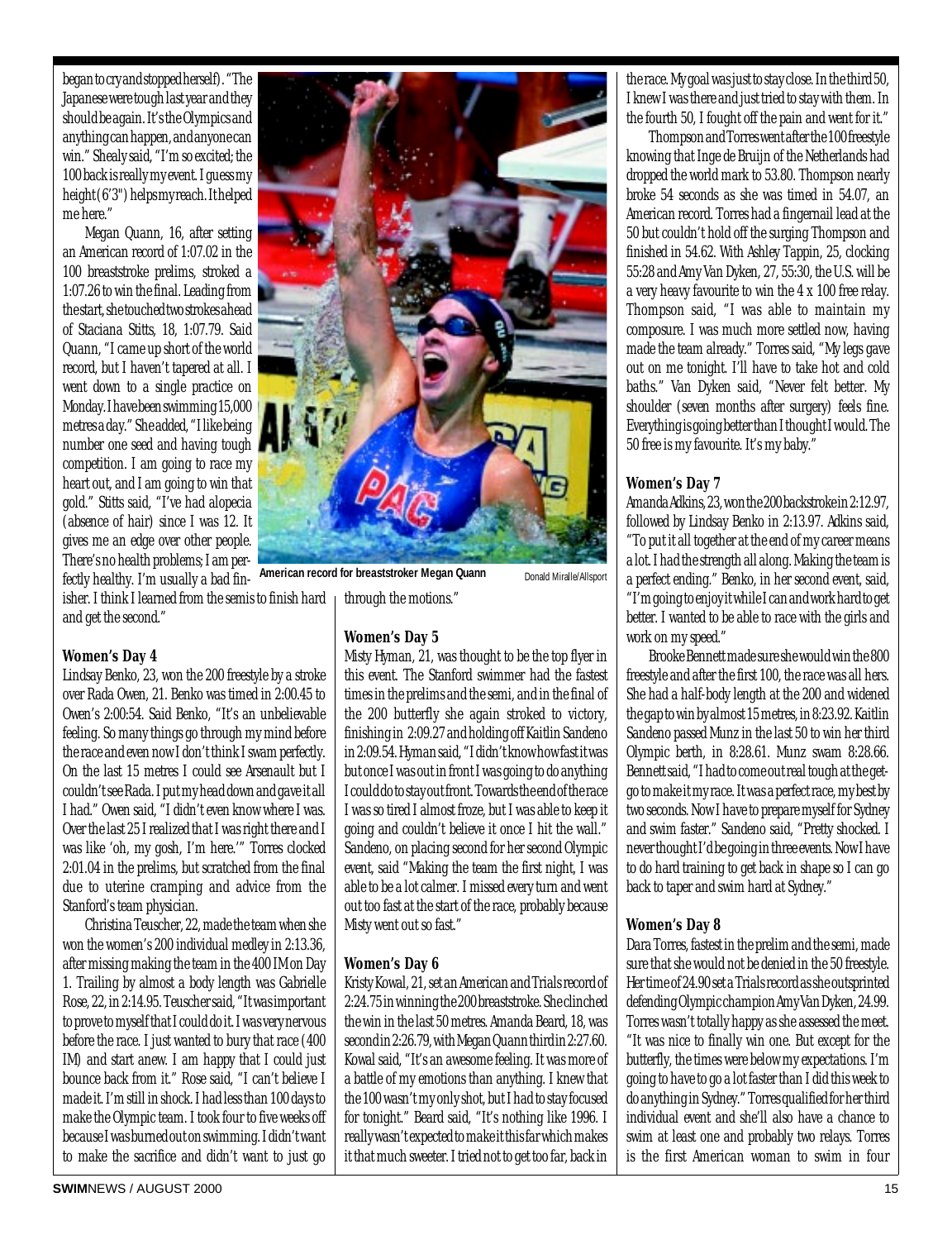Olympics—1984, 1988, 1992, and 2000. Jill Sterkel made four teams, from 1976 to 1988, but did not swim in 1980 because of the boycott.

#### **Men's Day 1**

Chad Carvin, 26, who missed the Olympic Trials in 1996 due to a heart condition and who was forced to withdraw from the 1998 World Championships due to a bulging disk in his back, won his place on the 2000 Olympic team with a second-place finish in the 400 freestyle in 3:47.50. The American record winning time of 3:47.18 was set by 18-year-old Klete Keller. "I didn't know I was on pace for the record. I knew I had the speed in the last 100 to make up alot of ground. I know I can beat anybody in the last 100 metres. I was just trying to stay with Chad and then take him at the end of the race," said Keller. Chad said, "It feels awesome to finally make it. I wish I could share how it feels." He added, "Well, the object was to win and I was really kicking for it. I wanted to win. But at least I have another shot in Sydney."

#### **Men's Day 2**

Ed Moses, 20, was timed in 1:00.44, an American and Olympic Trials record in the 100 breaststroke. Pat Calhoun, 19, clocked 1:01.09 for second. After the race, Moses said, "I felt a lot better than I did in the prelims and the semis. I could tell that I was going to be very close to the world record when I had about 25 metres left. I pictured myself at this meet for the past two years, but nothing can prepare you for what you have to go through here, especially the semi-final format. You have to stay in a cocoon for 48 hours and don't let anyone bother or destroy your rhythym." Calhoun said, "Not in my wildest imagination or anyone else's did I think I could make it to this point. Walking out, you're about to throw up. It is tough to keep your mind on one thing."

In the men's 400 individual medley, world record holder Tom Dolan 24, won the event, but it was close as Erik Vendt, 19, battled Dolan all the way. Dolan, timed in 4:13.72, said, "I'm happy. It's been a tough year and a half. I got sick two weeks ago, and Monday I had a 102 degree fever. I felt terrible. When I made the turn (into freestyle), it was either go or you're not going to the Olympics. I pulled that last 100 metres out of a place I didn't know I had."

Vendt, in 4:13.87, said, "In the ready room I told myself that I needed to stay with Dolan and Wilkens during the fly because their fly is so good and that is not my strength...I knew if I could stay with them during that, I could finish strong with the breaststroke and the free and make the team. Now I can enjoy the rest of the week and concentrate on the 1500, which is what I came here to do."



**Klete Keller, 17-year-old 400 freestyle record setter, coached in Phoenix by Canadian Pierre Lafontaine**

#### **Men's Day 3**

Josh Davis, 27, a 1996 Olympian, won the 200 freestyle in 1:47.26, an American and Trials record. Scott Goldblatt 21, in 1:48.12 finished more than a half-abody-length behind and a fingernail margin over Chad Carvin in 1:48.17. Davis said, "I'm real thankful to have the opportunity to swim at the Olympics. This puts me fourth in the world. I'm one away from a medal, and that's my goal." He added, "The race is 99% mental and 1% physical. It's about who wants it most, who wants to hit the wall first." Goldblatt said, "It's pretty incredible. Seven months ago, I didn't think I'd be in this position."

Lenny Krayzelburg, 24, won the 100 backstroke in 53.84 after setting an Olympic Trials record of 53.67 in the semi. Neil Walker, 24, an arm stroke back, finished in 54.85. Krayzelburg said, "We really took it out fast. The split at 50 metres (25.62) was unbelievable. I think it kind of showed in the last 10 to 15 metres." Walker, "It hurt. It really hurt. The plan was to go out fast (25.49), really fast and see what I had coming home. I think he (Lenny) saw me and ended up trying to do the same thing, and he died also, but not nearly as bad as I did.

I won't go out that fast any more." **Men's Day 4**

World record holder Tom Malchow, 23, set an Olympic Trials record of 1:55.67 in the 200 butterfly prelims. In the final, he clocked 1:56.87 to win by two strokes over Michael Phelps, 15, 1:57.48. "If I didn't make the team, that might have been the end of my career," Malchow said. "I guess I got myself in the situation of trying to break the record. I try not to let it get me." He added, "I didn't wear the full bodysuit. It didn't fit quite right. I wasn't going to go through the hassle to find a suit that fit me. I wore the half bodysuit today." Phelps, 15, the youngest man to make the team, said, "At first I couldn't believe it. After the first 50, I felt good and relaxed and the 100 was the same. At the 150 mark, I felt my legs were getting tired, so the last 50 I had to give it all I had."

Al Bello/Allsport

#### **Men's Day 5**

Kyle Salyards, 19, won his place on the team winning the 200 breaststroke in 2:13.21. Tom Wilkens nailed his second individual event, placing second in 2:13.34 after leading for 150 metres. Salyards said, "This is an overwhelming feeling, I can't really describe it. I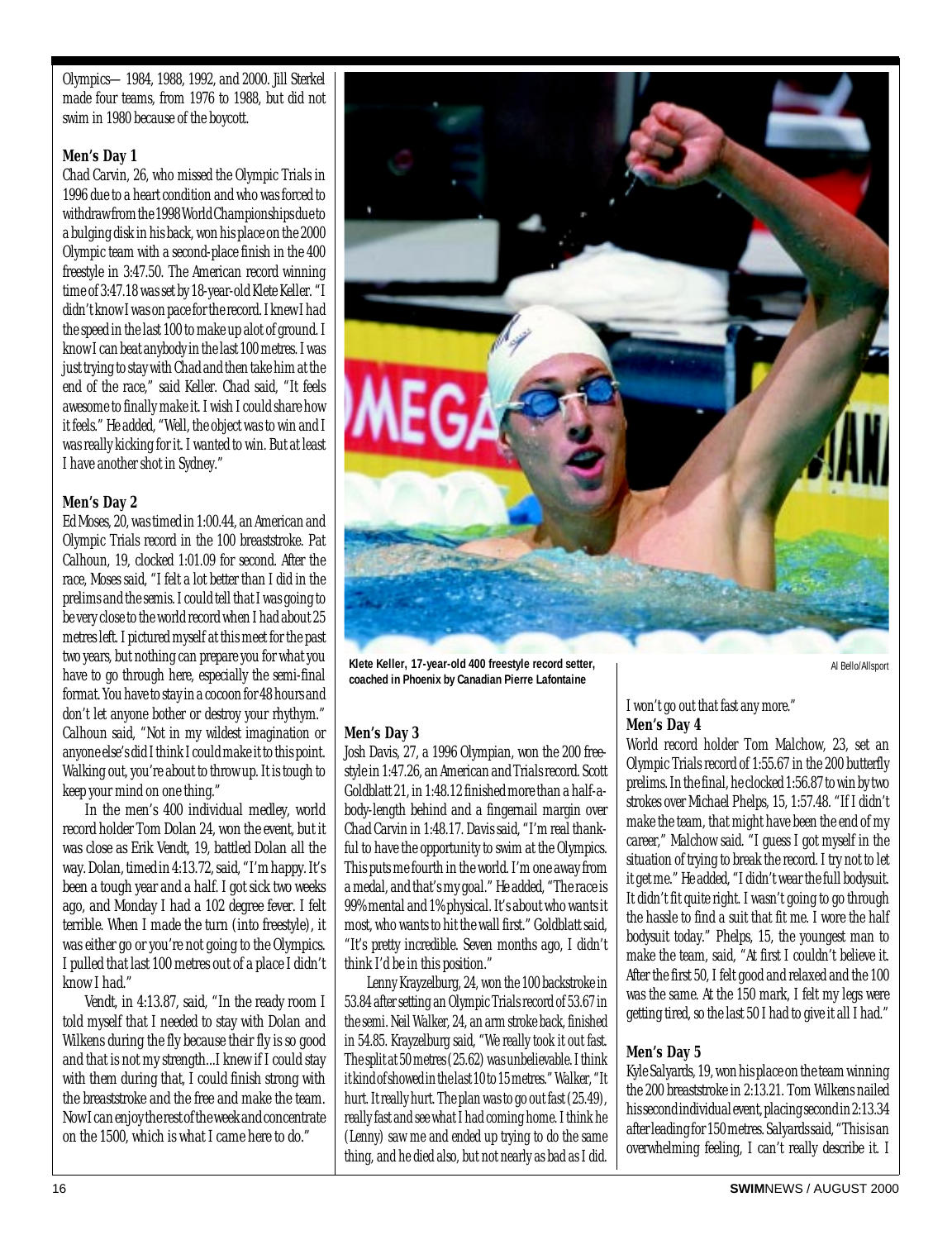came in wanting to win, but I was surprised to see the number one next to my name after the race. I was very tired towards the end. But form doesn't matter at the end. It's who touches first." Wilkens said, "The 200 breaststroke isn't my best event. I just wanted to do my best and race tough."

Neil Walker won the 100 freestyle in 48.71 for his second individual event for the Games. Gary Hall Jr., 25, touched out Scott Tucker for second in 48:84, with Tucker, 25, finishing in 48.95. "I made the same mistake that I did in the 100 backstroke," Walker said. I went out too fast and came home too slow. I think the adrenaline of a final makes you do that." Hall said, "Any time you race like this, it always comes down to a couple hundredths of a second. So there is always the possibility you might not make the team." About the 4 x 100 relay, "Anytime you are going to race against the Aussies, it's going to be a close race, you can count on it. I believe this relay team is the greatest relay team ever assembled, and I look forward to going for a world record."

#### **Men's Day 6**

Lenny Krayzelburg, as expected, won the 200 backstroke, setting a Trials record of 1:57.31. Aaron Piersol, 17, who has been Lenny's toughest opponent this year, was timed in 1:57.98. It was a close race until the last 50, when Krayzelburg stroked away to touch the wall first by about a body length. Krayzelburg said, "Its nice to have won, but I was disappointed with my time. I don't know what's going on with my 200 backstroke. I'm just struggling to find my perfect stroke. Peirsol gave me a really good race."

In the 200 individual medley, it again was a one-

two finish for Tom Dolan and Tom Wilkens. Dolan won, 2:00.81; Wilkens finished in 2:01.38. It was close until the last 50 when Dolan surged ahead with his fast freestyle kick. Dolan said, "I'm excited for Sydney. I'm happy to get out of this meet unscathed. It's been a rough week-and-a-half for me. I'm still on 500 milligrams of antibiotics a day. That has not made me feel too solid. I don't think I'm going over looking at winning two gold medals. I am going over looking at two perfect swims. If I do that, the color of the medal is going to come." Wilkens said, "I'm a little disappointed. I came to the Trials looking to win all three events. But I came out with two seconds and a third place. So, yes, I am disappointed in that respect. When people swim against me they want to negate my breaststroke because that's my strength. You have to know Dolan is going to have a strong finish. If you don't then you are going to be burned in the end."

#### **Men's Day 7**

Ian Crocker, 17, won the 100 fly in 52.78 after setting a Trials record. Crocker, who hails from Portland, Maine, trains short course because there are no 50 metre pools in Maine. Crocker just touched out Tommy Hannan, 20, who finisheded in 52.81. Crocker's time was the second fastest U.S. performance ever. Crocker said, "I try to do the best I can and get the best time possible. Whatever happens, happens and good things happened tonight." Hannan said, "It feels like I just got a 2000-pound weight off my back. This is what I have dreamed of since entering the sport."

Gary Hall Jr., won the 50 freestyle in 21.76, an American record. Anthony Ervin, 19, the first AfricanAmerican to make a U.S. Olympic swim team, clocked 21.80. Hall's victory in the 50 free was voted by the attending media to be the performance of the meet. Ervin will also swim the 4x100 free relay. Hall said, "I always have the desire to win, and I hope it will carry over in Sydney. I now have a better understanding of what the Olympics are. I am bigger and stronger than in 1996." Ervin said, "I am just who I am. I wanted to do something good. I am surprised about my swim."

#### **Men's Day 8**

In the 1500 freestyle Erik Vendt took it out fast. At 700 metres, his lead was a body length and he dropped the field at 800 meters with a two-body-length lead. After that it was open water as he raced to a new American record of 14:59.11, becaming the first American to break 15 minutes. Chris Thompson, 21, was runnerup in 15:09.16. However, the time is well short of the world record of 14:41.66 set by Australian Kieren Perkins in 1994.

Witnessing the Olympic Trials was veteran Australian coach Forbes Carlile. He remarked that the Australian men would be solid favourites to win the freestyle events and could claim the 4 x 200 freestyle. In the strokes and the IMs, the U.S. team should do very well. Forbes also acknowledged that the U.S. women were stronger than the Aussies in almost every event except the butterfly and the breaststroke. Carlile also remarked that the Japanese women were a much stronger team than in the previous Games.

The Americans have some work to do. U.S. men's coach Mark Schubert said, "It's too early to assess. It

> is easy to race fast when you don't have the second or third best swimmer in the world right next to you. The real challenge is the Olympics."

> Though the Americans missed setting a world record in the 1996 Trials, they still dominated the Atlanta Games with 13 gold medals. The Aussies consider the Olympic swim events as their Super Bowl and will make benefit from a home-pool advantage.

> The skin-tight neck-to-ankle swim suits continue to cause controversy. Though the manufacturers advised that they would make the suits available to all competitors, unless they were custom fitted for each swimmer they did not fit. Many swimmers found that they were not as helpful as the manufacturers claimed.

> A proposal to ban the suits at the Olympic Games may be voted upon by the

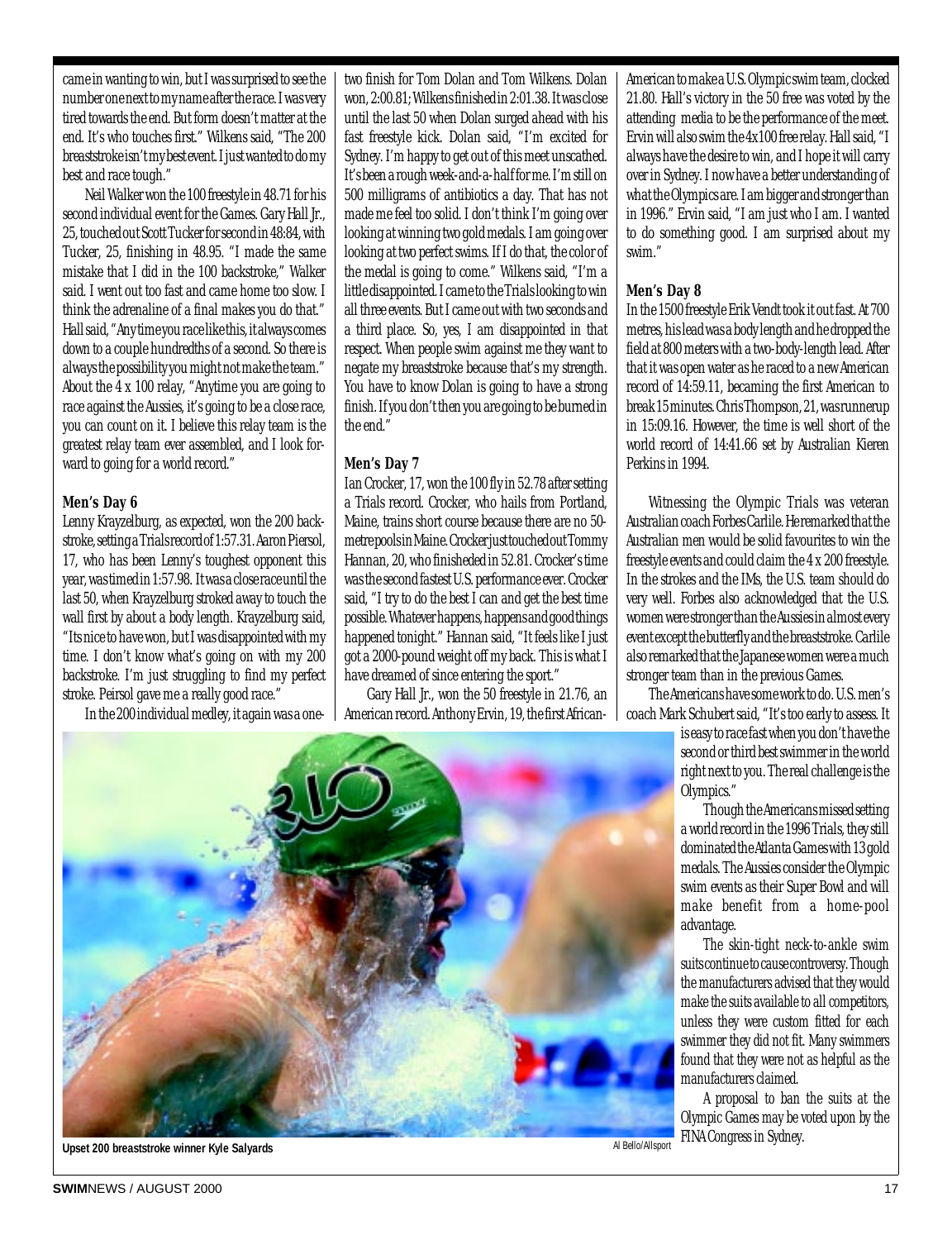#### <span id="page-17-0"></span>**AMERICAN PERSONALITIES**

#### THE PAST AND THE FUTURE OF US SWIMMING MEET HEAD ON IN 400 IM

#### **Nikki Dryden**

The 400 IM at the US Olympic Trials did not disappoint; it was a Tom vs. Tom showdown with the young Erik Vendt thrown in for added excitement. Tom Wilkens, who was ranked number one in the world with a 4:13.84 heading into the Trials, took an early lead on fly with a 58.00. Tom Dolan's fly looked easy while Vendt's strategy was to just keep in contact on the first leg. Dolan and Vendt moved up on Wilkens in the back, but Wilkens was able to maintain his lead heading out onto the breast leg. Both Dolan and Vendt knew Wilkens would be trying to put as much distance between him and them as possible on the breast, and both men were surprised to turn within a body length of Wilkens at the 300. Vendt, who is known and often criticized for looking at his competitors during his IM, was second with only free to go and it looked as though the Olympic champion wasn't going to make the team. Coming off the 350 wall, everyone could tell the gig was up. Dolan and Vendt were going stroke for stroke and devoured Wilkens, who faded horribly in the last 25 metres.

Dolan was first in 4:13.72, Vendt was second in 4:13.89, and Wilkens was left out of the celebrations with a 4:15.69. It was a race to see. Vendt never imagined he could go a 4:13. Wilkens probably never imagined it would go down as it did, and Dolan, well, Dolan is the defending champion and he's proven time and again he's the best 400 IM swimmer in the world.

#### **Tom Who?**

The last year and a half have not been easy for the defending World and Olympic Champion. Tom Dolan missed last summer's Pan Pacs and was beaten for the first time in seven years in the 400 IM last spring at US Nationals. Talk on pool deck was of the other Tom, Wilkens that is. And Tom Dolan had become somewhat of an underdog. "I felt I had a lot to prove this time around," says Dolan. "Not just to myself, but to the swimming world as well."

After winning the 400 IM at Trials, Dolan was really fired up. In fact he seemed more excited to win at Indy than his win at the Olympics in 1996. Throughout much of his career Tom has had problems with his health, suffering from chronic asthma and undergoing knee surgery last summer. But he says he has been training the best of his life this year and couldn't believe it when he got sick two weeks before the Trials. "Two days out of Trials I had a 102 degree fever and I didn't even think I was going to be able to swim the 400 IM." So for those who were able to see Tom win the 400 IM at Trials, it was plain to all he was sending a message to those who had written him off.

"I was so young when I broke the world record," says Dolan. "I was the person being hyped up, but in the past year it has been a lot of other people. I think getting beaten by Wilkens at Nationals was the best thing that ever happened to me. I used that emotion and anger to train harder all year." His wake-up call also helped his racing. "I am not so relaxed as I used to be. There are a lot of great swimmers out there and now I know I have to be on top of my game to win. It is one thing to make it to the top, but to stay on top is so hard." Tom is the first to admit it is people like Eric Namesnik in 1996 and Wilkens in 2000 that keep him motivated.



**Erik Vendt first American under 15 minutes** Al Bello/Allsport

In 1996 Tom was one of a half dozen University of Michigan swimmers under Jon Urbanchek to make the Olympics. That environment was positive, but tension-filled. This year Tom chose to train with his high school coach, Rick Curl, at Curl-Burke. "It has always worked well switching it up between Michigan and Curl-Burke, it is nice to have a change of scenery because of the amount of training I do. Rick and Jon have been great about it. Not a lot of coaches would are able to share an athlete like that." Tom had initially planned to stay home until the New Year, and then head back to Michigan, but by the time December rolled around he was loving it. "I was really enjoying myself, which is the most important part of swimming, and so I decided to stay. Training with high school kids was so refreshing. We were doing 10 to 12 km a work-out and no one was complaining, there was no one counting up the yardage." Tom was reminded how it was when he was a young swimmer. "There was no bitterness of aged swimmers and it helped me not look at the big picture. Those kids were a reminder of just how much fun swimming can be."

This time around Tom is a veteran; he knows what is going to happen and can take the experience in stride. "I am already enjoying everything from interviews to meeting my teammates. I am also appreciating who helped get me here, like my parents and my coaches." Tom is also a lot calmer these days.

"In 1996 everything was a whirlwind for me, having the meet in the US. This time I have more perspective and now I am able to just enjoy it."

#### **The Youngster**

Erik Vendt surprised a lot of people with his 400 IM at the US Trials, placing second to Tom Dolan and beating world leader Tom Wilkens. Eric's name will be second on the psych sheets at the Olympic Games and puts him in a position to possibly win a gold medal. It's funny that he doesn't even consider the 400 IM his best event. And at trials, it was his 14:59.11 in the 1500 free that brought the house down. At 19, Vendt is the Dolan of 1996: young, hard working, and full of potential. He has heroes and has done his homework, knowing what it takes to win.

The University of Southern California freshman left his high school coach Josh Stern of Ocean State Squids for warmer pastures this year and a new beginning. "Going to school gave me a chance at a fresh start after a bad season last year. I was able to get the love back." The environment was different too. "At Squids the mentality was 'toughness is all that matters.' At SC our focus was much more pointed at Olympic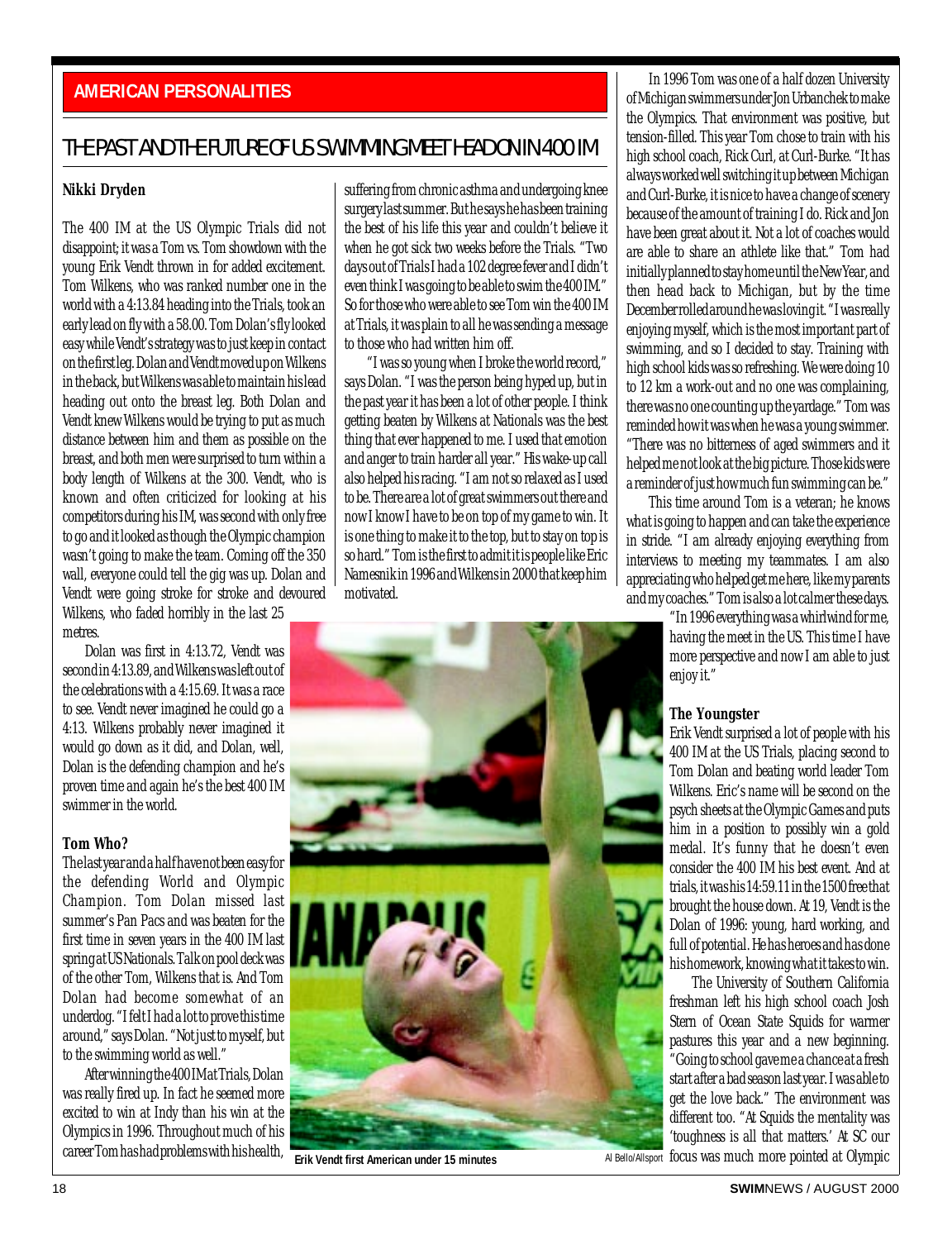<span id="page-18-0"></span>Trials. There are a lot more people for me to train with."

But don't think Erik doesn't appreciate or remember where he came from. Erik, like many American swimmers, is fortunate to have the support of both his high school coach and his university coach. It was in high school where Erik perfected his freestyle technique and developed his amazing work ethic. When his coach Josh left Boston to start a new club in Providence, Erik and several other faithful swimmers followed him to the new program, spending hours a day commuting. Because of this he often only trained once a day, which meant logging tremendous yardage at night.

Just a few of the longer sets done by Erik include 30x1000s (which took him about six and a half hours), or a 3000, then 12x400 descending in sets of 4, and then another 3000 faster than the first. He also did 10,000s for time regularly and 100x100 yards on a 60 second turnover (although he only made about 80 of them and had to go on 65 for the last 20).

His training at USC is no easier. "At SC things are more consistent because I can do more workouts. I am able to go two 10,000 metre workouts a day, which is more yardage than at Squids." And considering he only trains two IM workouts a week, his 4:13 at Trials is definitely a shock.

The 400 IM was a chance to redeem himself after a less-than-ideal 400 free. "I knew I had to take it out in a 1:53 to be in the race. I did, but just couldn't hold on. But I am okay with that. I wouldn't have been pleased if I didn't go after it. This is Olympic Trials, and I wanted to leave it all in the pool."

So Eric might be poised for a great 400 IM at the Olympics, but it is the 1500 that Erik has thought of for years. His heroes include Bobby Hackett and Brian Goodell, both of whom he has watched on tape. As part of the Olympic year preparation, USC coach Mark Schubert brought in an Olympic gold medallist each month and Erik got to meet Goodell last October. "I got a chance to talk to him one on one, and he has definitely been an inspiration for me."

"I didn't really expect the IM, but the 1500 was a dream. I was psyched beyond belief. I just looked up and saw the one and the four and that was enough, I didn't have to look at the seconds." As for the Olympic Games in Australia Erik knows the 1500 will be one fast race. "The excitement alone will help me drop time. The mile is their event and the place will be going crazy. Just getting to race Kieren Perkins is a dream. I remember watching him in 1992 and 1996 when I was just making my junior cuts."

Whether he does it in his third-best event, or in the mile where he is also ranked second, Eric definitely has a big future ahead of him. "I think I can get faster. I have a lot more confidence now and I hope I can ride that into Sydney."

#### **A CANADIAN CONNECTION**

### FIRST MALE SWIMMER FROM MAINE ON OLYMPIC TEAM

#### **Katharine Dunn**

As petitioners not so quietly disputed Swimming Canada's coach selection process in early August, Sharon Power similarly toiled in Portland, Maine, preparing an Olympic hopeful for the US Trials in Indianapolis. "Similarly," because Power's coaching—which ranges from prodding swimmers with incentives like "If you don't make Nationals next year, I'll break your legs!" to taxing their minds and bodies in "impossible dream" sets—is vigorous and, well, not so quiet. Said Power, a transplanted Nova Scotian, in a recent interview: "I shoot from the hip."

Power's tactics are also noteworthy because they work: Ian Crocker, the 17-year-old butterflier and

freestyler whom Power has coached since she moved to Portland four years ago, won the 100 fly at Olympic Trials. He is the first male swimmer from Maine to make an Olympic team.

Despite this success, neither Power nor the two other women who coached swimmers to this year's Olympics were named to the US team. This fact evokes what is perhaps Canadian swimming's recent failure, in which a praiseworthy initiative to nominate a female coach to the Olympic team was undermined by a somewhat shady selection process. The **Ian Crocker with Sharon Power** Marco Chiesainitiative was novel (Canada

has never taken a woman coach to an Olympics) and laudable, but some coaches and swimmers balked when Shauna Nolden, a Toronto-based coach with little international experience—and no Olympic qualifier from her team—was chosen based on what looked like mystery criteria. And Canada isn't lacking for talented women coaches: Linda Kiefer of Toronto and Lucy Hewitt of Oakville, Ont., who appealed Nolden's appointment, have taken swimmers to the World Student Games and Pan Pacs.

"There wouldn't be a problem if (Nolden) was picked on the same criteria as the men or a slightly modified approach," swimmer Nikki Dryden told *The Toronto Star* in August. "Because this lacks credibility, it really hurts women in coaching."

Still, there is a woman coach on the Canadian Olympic swim team, regardless of her qualifications. The American swimming contingent in Sydney will include eight male coaches and no women.

But Sharon Power isn't complaining. (In fact,

she's not even eligible: as a non-US citizen, she can't represent the States in the Olympics.) The Americans, said Power, select Olympic coaches for a simple reason: Their swimmers will bring home medals. Even if she were eligible, Power probably wouldn't be named to the team. Though her swimmer, Ian Crocket, won his event at Olympics Trials, and indeed has a shot at a medal, the US Olympic coaches have all either put more than one of their own swimmers on the team or are coaching a superstar athlete, like Lenny Krayzelburg.

A system that rewards results is just fine with Power. Since Crocker started getting national attention a couple of years ago, she has been asked to present medals at Nationals and write a piece for the coaches association magazine, and she has appeared on its cover with her star swimmer. Power, who coached



staff for the Olympics nor to a number of other international competitions. More recently, coach Kendra Burton said a lack of financial support forced her to send national team member Kristy Cameron from Guelph to Calgary's National Training Centre last year.

"I was never given the opportunity to travel with her on provincial or national teams," said Burton. "I did not pester or pursue this and I felt if there was any way they could take me they would find it. Only after this Shauna Nolden fiasco did I catch on that (coaches are) responsible for pushing the SNC to recognise (their) worth."

As long as Power stays in the United States, she said she's confident that her worth as a coach will be determined by her athletes' feats in the pool.

"I haven't been told yet that my kid needs a male coach," said Power. Such a comment seems absurd, and it is. But it's also been said at least once: Power heard it when she coached in the Maritimes.

before taking a job in Portland, said the US coaching system surpasses its Canadian counterpart. "Down here, you're judged by your merits as a coach. It's a little less of a political, old-boys network." There is much evidence to back her up: Marian Sweetnam, who coached her daughter Nancy to national titles, the 1992 Olympic team, and a gold medal at Commonwealth Games, was not named to the coaching

in Canada for 13 years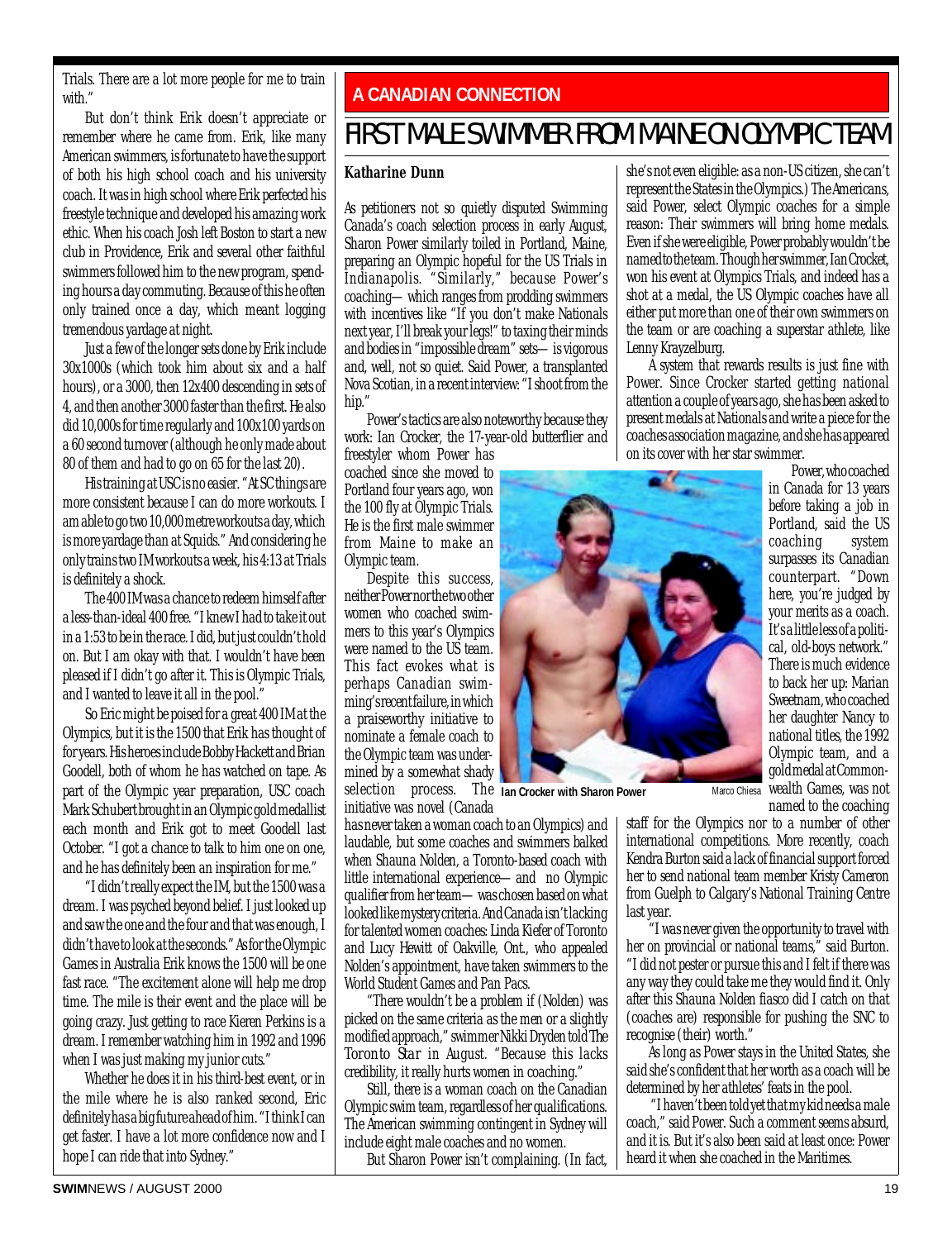#### <span id="page-19-0"></span>**COLWIN ON COACHING**

## FROM RED ARMY SWIM TEAM TO CALIFORNIAN GOLDEN BOY

#### **Cecil Colwin**

Lenny Krayzelberg was 13 when he came to the United States with his family from the Black Sea port of Odesa in the Ukraine. Little were they to know that young Lenny was to become one of the finest male backstrokers in history, owner of the world marks for the 50, 100, and 200 metres, and one of the most charismatic swimmers ever to grace the sport.

"Lenny," as he is now popularly and familiarly known throughout the world of swimming, exudes a healthy and exhuberant enjoyment of life, a "joie de vivre" that is the hallmark of the physiologically robust.

#### **Born to be a Backstroker**

Lenny's swimming career started at the tender age of 5 as a member of a select group of 20 kids specially chosen to learn the basics of swimming in the local Red Army Swimming Club.

was just a natural development.

'Yes. I liked it. I mean it was hard but I think that's how I recognized, even at that age, that this is what it takes.

"We were together from 6 am to 6 pm every day," said Lenny. "Our schedule was pretty much training from about 6 am to 9 am, and then classes from 9:30 am to 1 pm, and then swim practice from 2 pm to 5 pm. At the age of 9, they told my Dad that I was 'born to be a backstroker.' So I guess they must have seen something back then. I was about 147 cm tall."

Lenny and his classmates were started immediately with "very intense training." Lenny said that in the Soviet program, it was the practice to really "figure out who the stayers were at an early age and to bring along the real athletes very early.''

"I remember when I was 9 years old, we were lifting weights. We were running 7 to 8 miles a week. We were also swimming about 60 kilometres a week. For a 9 or 10-yearold, that's pretty good training. Before I left, at about the



Soon, at the age of 8, Lenny was thought to have potential and was moved into a group of about 45 children who not only swam together, but also attended the same school classes.

Asked if the school teachers and the swimming coaches liaised with each other, Lenny said, "Absolutely, they knew each other. We weren't separated; we were in a regular school, but it was only our class, consisting entirely of swimmers, that was different."

Lenny said that the coaches didn't teach school subjects as well. "They were just working for the Red Army. They were strictly coaches."

Lenny added that he didn't at any time feel that he was being forced into swimming, and that the experience

age of 13, about 70 per cent of the team had quit, just because of the intense training really early on. The people were just not having fun any more."

Lenny said that he didn't swim a lot of backstroke when he was young. "I swam all the strokes, trying to find which stroke was my best. I used to swim fly when I was a little kid, and backstroke was always one of my favourites. My backstroke and freestyle were always pretty good, and even when I went to competitions, I swam all three strokes.<br>But. at the age group nationals. I only swam But, at the age group backstroke."

Lenny said that his first coach,Vitali Ovakimian, taught him starts and turns at an early age. "We spent half an hour, three times a week, just practising starts and turns."

#### **Early days in America**

When Lenny Krayzelberg's family decided to emigrate to America, the 13-year-old Lenny was excited. "As a 13 year-old kid, I didn't realize how tough it would be. My parents were "fortunate enough" to get permission from the then Soviet government to emigrate to the U.S.

"You had to have a sponsor, of course, or they sent you an invitation to come, otherwise you can't just immigrate. We were fortunate enough that we got permission from the Soviet government (in 1988 it was still the Soviet Union). Obviously, not everyone was getting permission, and we had to wait about a year before they issued an exit visa. And we came to the States in 1989."

"My parents knew it would be tough, with no job, no guarantees, but my father was fortunate enough in that our sponsors helped him to find a job. But, when you don't speak the language, your opportunities are limited."

Asked about his transition into swimming in California, Lenny answered: "Well, first, for about five years, I didn't have the opportunity to join a good team because we lived in L.A., and there just aren't good teams around there."

"The whole scene was kind of passive. For the first five years, until I was 18, I was hoping to get into a good team. I was fortunate in that I went to Santa Monica City College and joined the team there. They had a really good coach there by the name of Stu Blumkin who actually saw some potential in me."

Lenny spent his freshman year swimming for Santa Monica City College where he broke the junior college national record with a time of 1:47.91 for 200 yards.

#### **Mark Schubert's Influence**

"Coach Blumkin felt that I belonged in the Division One level, and so he called Mark Schubert and asked him if I could posssibly train with him in the summertime to see what would happen. It all started from there, and I'm still with Mark."

I told Lenny that I thought that Mark looked upon him almost as a son, to which Lenny responded: "Yeah, we have a really, really good relationship."

I mentioned that I had known Mark for a long time and I'd never known him so enthusiastic about any swimmer.

Lenny said, "Thanks. It's been great. I've been definitely fortunate to train with him, and we've had a great relationship, and I put a lot of trust into him. A lot."

I said that one of Mark's strongest points is that he is a very positive thinker.

"I agree with you a hundred percent. What is the most inspiring thing about him would be his dedication, and his commitment to the sport—the way he puts his heart and soul into every single practice. As a swimmer in the pool, all you want to do is just swim your heart out for him because you don't want to disappoint him."

Lenny graduated recently from U.S.C. with a finance degree and thinks he may become a financial consultant once his swimming career is over. In the meantime, he intends to focus on completing his swimming career.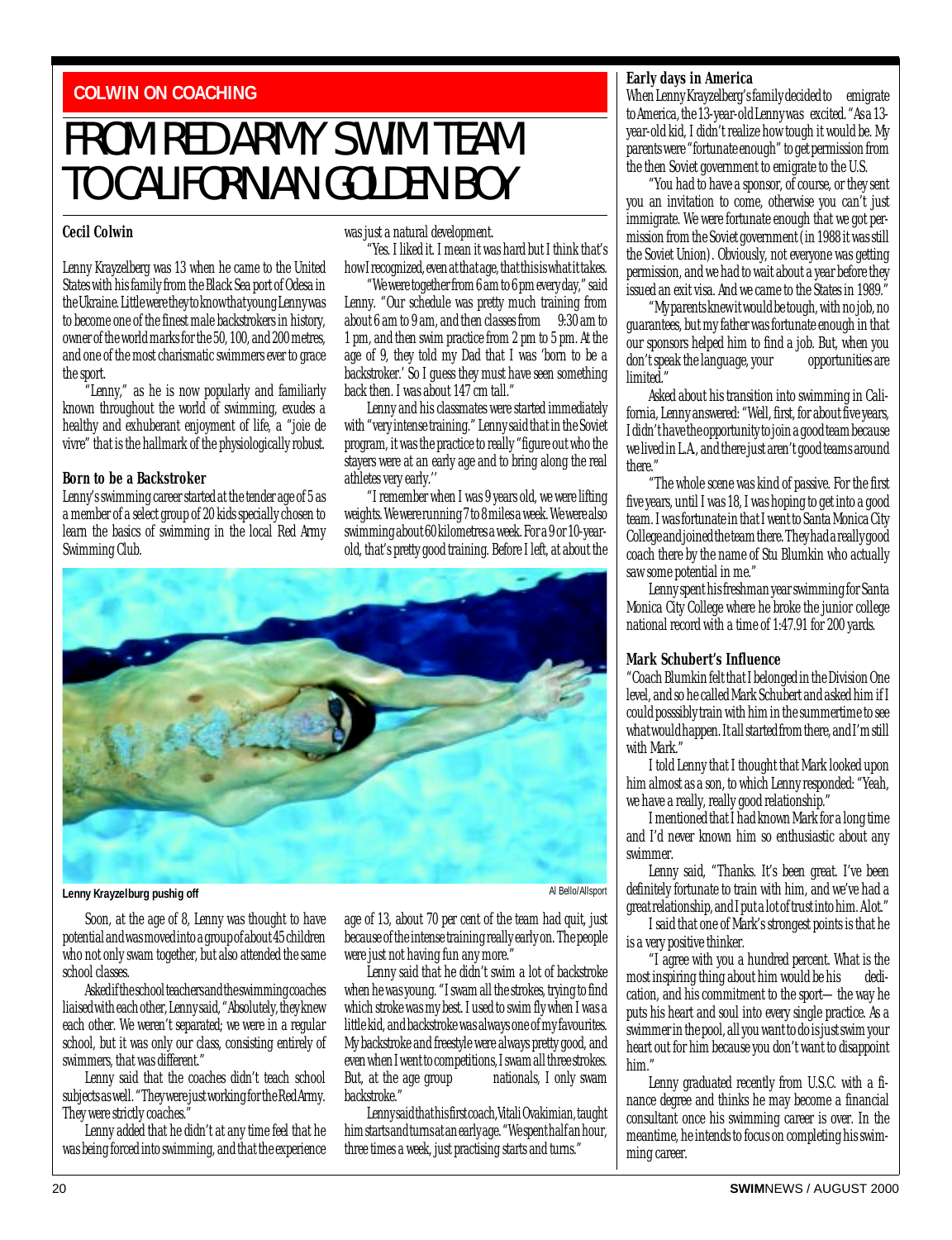#### KRAYZELBURG ON BACKSTROKE TECHNIQUE

The conversation turned to swimming technique, and our discussion went as follows:

C: A lot of backstrokers tuck their chins right in, and they're looking at their feet, but you're looking up at the ceiling, and that shows that you're really at home with the stroke.

L: Yeah, I really focus on that quite a bit, especially in the back half of my races, like yesterday for example, especially in the last 25 metres, when your legs get tired the most. If you keep your head flat on the water, and you keep your chin high, that raises your hips up. It gives the body a longer stretch, and also you're not sitting in the water, you're flat on the water, and that's the idea. I really focus on that quite a bit, especially towards the end of my races, to really keep my head flat on the water.

C: I notice that when your arm enters, that your arm is in a straight line with your back, and I think this action also keeps your hips up high, doesn't it?

L: I never really thought about that.

C: Another thing that impresses me is the continuity of your arm strokes and your high turnover. A lot of backstrokers stroke too slowly. You have a very high turnover. How does your backstroke turnover compare with your freestyle turnover?

L: It's a lot faster. One of the reasons is because I work on it so much. I do work on my tempo quite a bit. I do some different drills. We do work on stretch cords. We swim out to the middle of the pool and try to hold a certain tempo for 30 seconds, 45 seconds. Just to give you an example, yesterday I was 52 strokes per minute, going in the first 50, and I held 50 strokes coming back. So my tempo is over 50 thoughout the whole race.

C: Backstrokers naturally have a long stroke but a lot of backstrokers don't realize that you have to turn that long stroke over fast, and that's the difference between the men and the boys.

L: I guess so, especially when you're swimming the 100. And now, even in the 200, you've got to be able to hold the tempo. Unless you're extremely powerful, you can't really slow down your tempo, but, even then, I think you've got to be over 50 for the 100, and over 40 for the 200, throughout the whole race.

C: Are you aware of what your feet are doing?

L: I know I'm always kicking. I never have a hesitation in my kick. It's always a constant kick. I think about that quite a bit when I train.

C: The backstroke has a lot of part movements, and I notice that you put the parts together very quickly and in pefect sequence. Would you care to describe what you do from the moment your arm enters until the moment you finish your stroke?

L: I enter wider than most backstroke swimmers, a little wider than my shoulders. This helps me to gener-

ate more power. I think I generate more power by entering wider. I think this has come from strength training in the weight room, and this allows me to pull a little wider, and I think a lot about catching as much water as possible here at the entry (here Lennie indicates the movement).

C: Do you turn the palm up a little after the entry?

L: Yes, just a little bit. I don't feel comfortable doing any little sculling movements at the end of my stroke. I prefer to finish the stroke with the palm facing downward because I feel it kinda relaxes my forearm...I've worked at trying to take that extra little stroke, and I don't feel comfortable with it. I don't feel I have that relaxation.

C: It slows your turnover?

L: It might actually slow it, although some say it actually might increase your turnover. I don't agree with this, because I just don't feel comfortable doing it. I felt that if I finished the stroke and relaxed the wrist for a split second there, so that the hand is facing backward. I feel that's what is so important in backstroke, to really feel comfortable, so that you are not "over-swimming" it.

C: I've studied your backstroke from some underwater video I have of your successful 50 metre world record attempt at the Pan Pacs in Sydney, and I notice that you try to keep your hand at the same depth throughout the stroke. A lot of swimmers try to push straight back without having the muscular strength and power to do so.

L: I think a lot of my success can be attributed to the weight room. My philosophy on this is that you get to a certain point in the water where you are not going to improve any more, so why not take it to another level? And, for me, it was to go into the weight room and to get strong in the weight room, and then to interpret that strength into that power underwater for backstroke.

C: What kind of weight training did you do?

L: I did a lot of endurance training, first of all. In terms of high repetitions, low weight.

C: This was with barbells or exercise machines.?

L: Mostly free weights—a few machines here and there—but mostly with free weights.

C: When you say free weights, you mean with dumbells of bars?

L: Dumbells. Why dumbells? Because, if you use a bar, then your dominant hand is used more...

C: Trick movements.

L: Exactly. For example, if you train with dumbells, then you are using separate arms. You are using the same strength with both arms. If you use a barbell, then you are using your dominant side more. You might not feel it, but that is what happens. If you use dumbells, then the effort is equal.

C: I like what you say about the dominant hand. Many coaches automatically assume that both sides of the body are just as strong, whereas, in most human beings, the one hand is dominant. What else do you do for the hand that isn't dominant?

L: I don't know what it is, and that is why I do dumbells because it separates the work done by each arm. I take a 25 dumbell on the right and a 25 on the left.

C: When you recover your arm, do you recover in the vertical plane, or slightly over the water?

L: I'm inclined to think my recovery is slightly over the water. At least, that's what I try to do it. Whether it is or not, I'm not sure. I try to keep the arm in the vertical plane, taking it upward out of the water. The problem with entering too wide is that your hips swing wide, and, if your hips go wide, you're not swimming in a straight line.

C: What do you do to keep your spine straight and what do you do with body roll?

L: I just let that happen. Everything starts with my hips.

C: What about lifting your shoulder as you start your recovery?

L: No, not my hips! I start with my shoulder. I should know that! I don't think about it. It's just kinda natural to me. I definitely start with my shoulder, and, if you notice, my hip always exits the water, the top of my suit when I rotate. So I'm really keeping my hips high.

C: How much do you rotate?

L: I don't know, but I feel it's quite a bit because I want to get as much power as I can with my pulling arm (Indicates) here. If I'm more on my side, then I can just put all this power into the stroke. But, if I'm flat, then I'm not getting as much power.

C: You've got to do all these things pretty quickly when you're swimming 53.6 for the 100! That time will be faster soon; you've really got your stroke in the groove. You're one of the most grooved backstrokers I've ever seen; your turn-over, your body position, and your sense of direction is amazing. What about your breathing rhythm?

L: I don't know. I never think about that. I know some coaches try to teach the breathing, but I think my tempo is so fast in a race that it is hard to catch your breath.

C: Does your breathing go faster when you race?

L: Oh yes. Absolutely, but I don't think my breathing is as fast as my stroke tempo, obviously. And I don't think you want it to be, because you're probably going to hyperventilate. I think it's pretty constant, but I kinda don't think about it.

C: Where do you focus your eyes?

L: Always up top. Sometimes I even have an impression that I'm looking behind me. How this helps is that it allows me, again, to keep my head flat in the water, because that's the goal, especially at the end of the race, not to get your chin down because, if your chin comes own, you're going to drop your hips, and you're going to be sitting rather than swimming.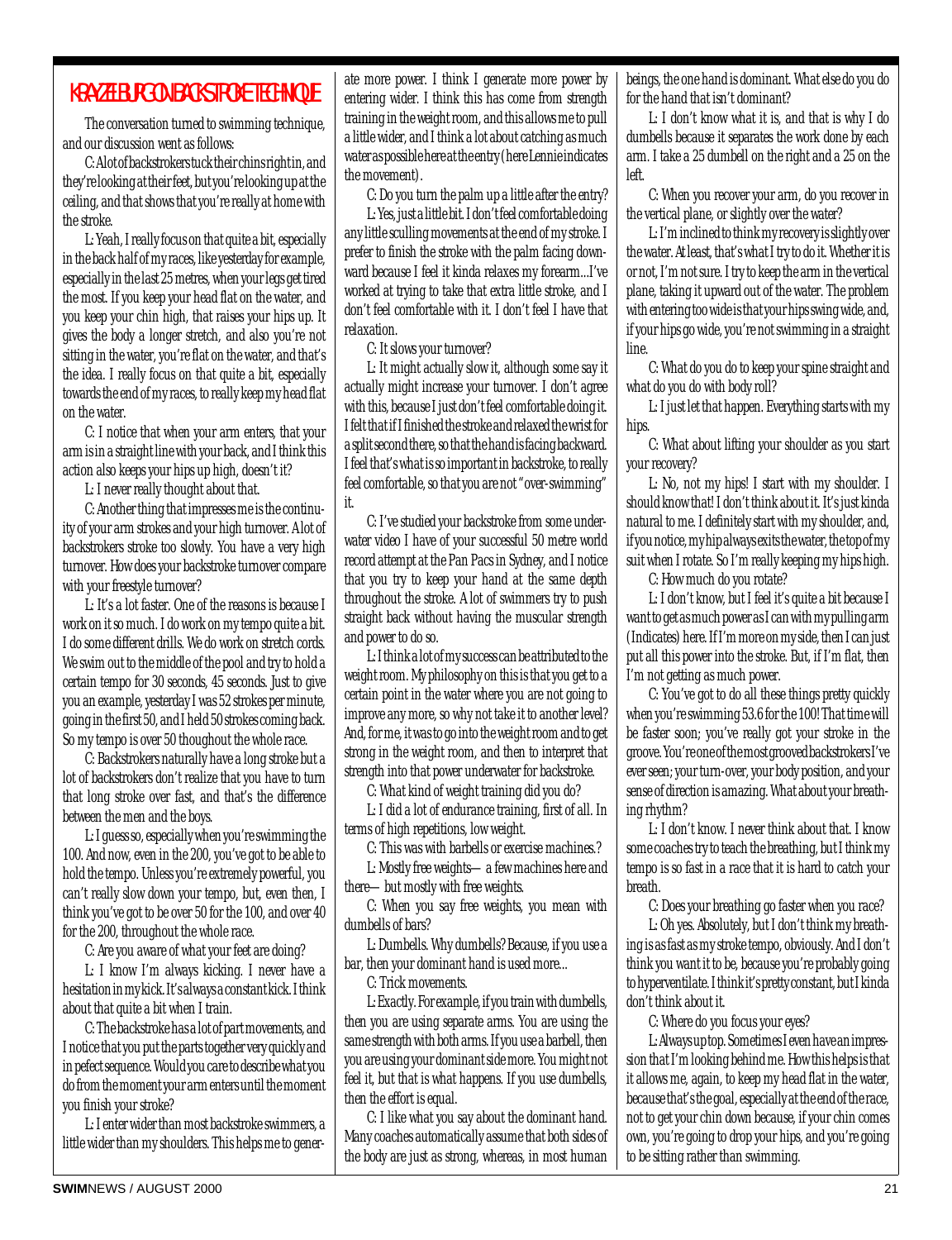### GIRLS 11-12 **50 METRES FREESTYLE** Rec: 27.16 Shauna Collins, ROD, 90<br>1 27.72 CASCMAY Kirsten 27.72 CASCMAY Kirsten Pomerleau, 12, UCSC<br>28.31 CONLAPR Allison Rennett 12 NYAC 2 28.31 ONIAPR Allison Bennett, 12, NYAC<br>3 28.43 ONIIIAPR Nadia Kumentas, 12, NYD<br>4 28.50 ONIGOUL Vintiney Rich, 12, ISS<br>5 28.80 ONIIIAPR Julia Wilkinson, 12, SKY<br>6 28.81 ONAGJUL Jacqueline McQuaig, 11, GGST<br>7 28.85 ONAGJU 8 28.93 BCAGJUL Brittany Reimer,12,SKSC<br>9 28.94 CASCMAY Mallory Hoekstra,12,EKSC<br>10 29.02 PGBMAR Kirsty Teit,12,PGB<br>11 29.06 POAAAJUL Alice Chow,12,PCSC<br>12 29.14 ONAGJUL Jamie MacLeod,12,USC 13 29.20 EOSAJUN Emily Gillespie,12,PERTH 14 29.34 LASCAPR Carleen Ready,12,LASC 15 29.36 ESWIMJUN Jackie Morrison,12,NYAC 16 29.40 PQAAAJUL Anne-M. L-Frechette,12,CNB 17 29.48 MBSKJUL Julianne Toogood,12,MANTA 18 29.55 BCAGJUL Kimberly Kabesh,12,STSC 19 29.72 ONIAPR Marlee Morden,12,CAJ 20 29.72 ABAGJUL Katerina Symes,12,EKSC 21 29.75 BCAGJUL Kayla Rawlings,12,PSW 22 29.77 ABAGJUL Kimberly Wilson,12,GPP 23 29.81 MSSACMAY Ogechi Abara,12,RHAC<br>24 29.81 BCAGJUL Kristine McDonald,11,KCS<br>25 29.85 MBSKJUL Amanda Bell,12,SPART **100 METRES FREESTYLE** Rec: 58.04 Shauna Collins,ROD,90 1 1:01.46 EKSCAPR Kirsten Pomerleau,12,UCSC 2 1:01.88 ONIIIAPR Nadia Kumentas,12,WD 2 1:02.07 ONAGJUL Emily Gillespie, 12, PERTH<br>4 1:02.88 BCAGJUL Brittany Reimer, 12, SKSC 4 1:02.88 BCAGJUL Brittany Reimer,12,SKSC 5 1:03.49 CASCMAY Mallory Hoekstra,12,EKSC 6 1:03.89 PPOMAY Jody Jelen,12,ESWIM 7 1:04.04 ONIAPR Marlee Morden,12,CAJ 8 1:04.18 EASTJUL Brooke Buckland,11,WTSC 9 1:04.23 ESWIMJUN Jackie Morrison,12,NYAC 10 1:04.34 ONAGJUL Jacqueline McQuaig,11,GGST 11 1:04.39 PGBMAR Kirsty Teit,12,PGB 12 1:04.42 ONAGJUL Alyssa Hubert,12,CYPS 13 1:04.62 PQAAAJUL Alice Chow,12,PCSC 14 1:04.63 ONIIIAPR Julia Wilkinson,12,SKY 15 1:04.71 ONAGJUL Sarah Mclaughlin,12,OSHAC 16 1:04.72 ONTIIAPR Katy Murdoch,12,KSS 17 1:04.74 CASCMAY Katerina Symes,12,EKSC 18 1:05.29 MBSKJUL Julianne Toogood,12,MANTA<br>19 1:05.34 BCAGJUL Kayla Rawlings,12,PSW<br>20 1:05.42 EKSCAPR Carol Starratt,12,CASC

19 1:05.34 BCAGJUL Kayla Rawlings,12,PSW 20 1:05.42 EKSCAPR Carol Starratt,12,CASC 21 1:05.48 ONIAPR Jackie Sweers,12,CAJ<br>22 1:05.56 MBSKJUL Lauren MacQuarrie,12<br>23 1:05.58 ONIAPR Ashley Watling,12,NY. 22 1:05.56 MBSKJUL Lauren MacQuarrie,12,ROD 23 1:05.58 ONIAPR Ashley Watling,12,NYAC 24 1:05.66 MBSKJUL Amanda Bell,12,SPART 25 1:05.67 EKSCAPR Carleen Ready,12,LASC

Rec: 2:03.72 Shauna Collins,ROD,90 1 2:15.96 ONAGJUL Emily Gillespie,12,PERTH 2 2:16.14 YTHJRJUL Nadia Kumentas,12,WD 3 2:17.16 BCAGJUL Brittany Reimer,12,SKSC 4 2:17.48 EKSCAPR Mallory Hoekstra,12,EKSC

5 2:18.24 ONIAPR Chantelle Lonsdale,12,WAC 6 2:18.37 BCAGJUL Carleen Ready,12,LASC 7 2:18.98 ESWIMJUN Julia Wilkinson,12,SKY 8 2:19.44 MBSKJUL Amanda Bell,12,SPART 9 2:19.91 ONAGJUL Alyssa Hubert,12,CYPS 10 2:20.02 EKSCAPR Kirsten Pomerleau,12,UCSC

14 2:21.13 ONIAPR Shannon McQueen,12,GO<br>15 2:21.14 ONAGJUL Jacqueline McQuaig,12,GGST<br>16 2:21.63 BCAGJUL Kathryn Johnson,12,PDSA<br>17 2:21.71 BCAGJUL Breanne Poland,12,RAC<br>18 2:21.81 EKSCAPR Carol Starratt,12,CASC

19 2:21.85 EKSCAPR Kimberly Kabesh,12,STSC 20 2:21.91 PQAAAJUL Marie-C. Dionne,12,UL 21 2:22.09 MBSKJUL Hailee Traa,11,MANTA 22 2:22.49 ISJUN Kayla Rawlings,12,PSW 23 2:22.50 PQAAAJUL Alice Chow,12,PCSC 24 2:23.15 ONAGJUL Genvieve Handforth,11,EBSC 25 2:23.39 BCAGJUL Anne Schmuck,12,PSW

11 2:20.79 PPOMAY Jody Jelen,12,ESWIM 12 2:20.96 ONIAPR Jackie Sweers,12,CAJ 13 2:21.06 DCSCMAY Bevan Haley,12,WTSC

**200 METRES FREESTYLE**

|                                            |                               |                                                                         | Swimming/Natation Canada. Compiled by SWIMNEWS                                                                                                                                        |
|--------------------------------------------|-------------------------------|-------------------------------------------------------------------------|---------------------------------------------------------------------------------------------------------------------------------------------------------------------------------------|
|                                            |                               | <b>400 METRES FREESTYLE</b>                                             |                                                                                                                                                                                       |
|                                            | 4:42.72                       | Rec: 4:28.48 Shauna Collins, ROD, 90                                    |                                                                                                                                                                                       |
| $\begin{array}{c} 1 \\ 2 \\ 3 \end{array}$ | 4:46.25                       |                                                                         | <b>ONTIIAPR Emily Gillespie, 12, PERTH</b><br>BCAGJUL Brittany Reimer, 12, SKSC<br>ONTIIAPR Katy Murdoch, 12, KSS<br>CDSCAPR Anne Schmuck, 12, PSW<br>MAGJUL CHA CHAR CHAR CHAR CHAR  |
| 4                                          | 4:48.02<br>4:48.79            |                                                                         |                                                                                                                                                                                       |
| 5                                          | 4:49.13                       |                                                                         | ONAGJUL Chantelle Lonsdale, 12, WAC<br>ONTIIAPR Genvieve Handforth, 11, EBSC                                                                                                          |
| 6<br>7                                     | 4:49.19                       |                                                                         |                                                                                                                                                                                       |
| 8                                          | 4:49.25<br>4:51.08            |                                                                         | ONAGJUL Shannon McQueen, 12, GO<br>ABAGJUL Mallory Hoekstra, 12, EKSC                                                                                                                 |
| 9                                          | 4:53.22                       |                                                                         | ONTIIAPR Jacqueline McQuaig, 11, GGST<br>ISJUN Kathryn Johnson, 12, PDSA                                                                                                              |
| 10<br>11                                   | 4:54.52<br>4:55.36            |                                                                         | BCAGJUL Kimberly Kabesh, 12, STSC                                                                                                                                                     |
| 12                                         | 4:55.42                       |                                                                         | ABAGJUL Carleen Ready,12,LASC                                                                                                                                                         |
| 13<br>14                                   | 4:55.68<br>4:56.81            |                                                                         | ESWIMJUN Julia Wilkinson, 12, SKY<br>MBSKJUL Amanda Bell, 12, SPART                                                                                                                   |
| 15                                         | 4:57.56                       |                                                                         | BCAGJUL Jaylene Witala,12,HYACK<br>MSSACMAY Nadia Kumentas,12,WD                                                                                                                      |
| 16<br>17                                   | 4:57.90<br>4:58.20            |                                                                         | ONAGJUL Rachael Kloosterman, 11, WD                                                                                                                                                   |
| 18                                         | 4:59.08                       |                                                                         | BCAGJUL Kayla Rawlings, 12, PSW                                                                                                                                                       |
| 19<br>20                                   | 5:00.35                       |                                                                         | FARWAUG Melanie Nelson, 12, IS<br>POAAAJUL Marie-C. Dionne, 12, UL                                                                                                                    |
| 21                                         | 5:00.72<br>5:00.75            |                                                                         | HYACKMAY Erin Carlyle, 12, LL                                                                                                                                                         |
| 22                                         | 5:00.94                       |                                                                         | BCAGJUL Breanne Poland, 12, RAC                                                                                                                                                       |
| 23<br>24                                   | 5:01.02<br>5:01.11            |                                                                         | ONAGJUL Emily Jellie, 12, ROW<br>BCAGJUL Katie Kotlowski, 12, PSW                                                                                                                     |
| 25                                         | 5:01.46                       |                                                                         | ONTIIAPR Karen Ingo, 11, KSS                                                                                                                                                          |
|                                            | Rec: 9:12.83                  | 800 METRES FREESTYLE                                                    | Shannon Smith, VANPK, 74                                                                                                                                                              |
| 1                                          | 9:42.39                       |                                                                         | BCAGJUL Brittany Reimer, 12, SKSC<br>BCAGJUL Mallory Hoekstra, 12, EKSC                                                                                                               |
| $\overline{c}$<br>3                        | 9:51.06<br>9:56.72            | RC                                                                      |                                                                                                                                                                                       |
| 4                                          | 9:57.83                       |                                                                         | ONAGJUL Chantelle Lonsdale, 12, WAC<br>ONAGJUL Emily Jellie, 12, ROW<br>EOSAJUN Emily Gillespie, 12, PERTH                                                                            |
| 5<br>6                                     | 9:59.17<br>10:03.13           |                                                                         |                                                                                                                                                                                       |
| 7                                          | 10:04.49                      |                                                                         | BCAGJUL Melanie Nelson, 12, IS<br>MBSKJUL Amanda Bell, 12, SPART<br>ONAGJUL Rachael Kloosterman, 11, WD<br>HYACKMAY Kathryn Johnson, 12, PDSA                                         |
| 8<br>9                                     | 10:08.04                      |                                                                         |                                                                                                                                                                                       |
|                                            | 10:08.16<br>10 10:09.45       |                                                                         |                                                                                                                                                                                       |
| 11                                         | 10:10.71                      |                                                                         | ESWIMJUN Jody Jelen, 12, ESWIM<br>ONAGJUL Shannon McQueen, 13, GO<br>HYACKMAY Erin Carlyle, 12, LL                                                                                    |
| 12<br>13                                   | 10:13.32<br>10:15.43          |                                                                         | BCAGJUL Carleen Ready, 12, LASC                                                                                                                                                       |
| 14                                         | 10:15.71                      |                                                                         | ONAGJUL Laura Kendall, 12, ROW                                                                                                                                                        |
|                                            | 15 10:18.32<br>16 10:19.27    |                                                                         | TBTMAY Hailee Traa,11,MANTA<br>ISJUN Kayla Rawlings, 12, PSW                                                                                                                          |
| 17                                         | 10:24.66                      |                                                                         | ESWIMJUN Julia Wilkinson, 12, SKY                                                                                                                                                     |
|                                            | 18 10:24.66<br>19 10:25.05    |                                                                         | ONAGJUL Jessica Plata, 12,0AK<br>BCAGJUL Hollis Roth, 12, IS                                                                                                                          |
|                                            | 20 10:25.27                   |                                                                         | PQAAAJUL Marie-C. Dionne, 12, UL                                                                                                                                                      |
| 21                                         | 10:25.68<br>22 10:26.02       |                                                                         | ISJUN Brittani Barber, 12, PSW                                                                                                                                                        |
| 23                                         | 10:26.17                      |                                                                         | BCAGJUL Breanne Poland, 12, RAC<br>BCAGJUL Katie Kotlowski, 12, PSW                                                                                                                   |
| 25                                         | 24 10:26.58<br>10:29.00       |                                                                         | LASCAPR Carol Starratt, 12, CASC                                                                                                                                                      |
|                                            |                               | 100 METRES BACKSTROKE                                                   | ONAGJUL Kaitlyn Pittman, 12, GO                                                                                                                                                       |
|                                            |                               | Rec: 1:07.31 Michelle Cruz,ACE,93<br>1     1:09.08     YTHJRJUL Mallory | YTHJRJUL Mallory Hoekstra,12,EKSC                                                                                                                                                     |
| 2                                          | 1:09.13                       |                                                                         |                                                                                                                                                                                       |
| 3                                          | 1:11.13<br>1:11.92            |                                                                         | ONAGJUL Emily Gillespie, 12, PERTH<br>ONAGJUL Emily Gillespie, 12, PERTH<br>ONAGJUL Alyssa Hubert, 12, CYPS<br>BCAGJUL Kirsten Pomerleau, 12, UCSC<br>YTHJRJUL Nadia Kumentas, 12, WD |
| 4<br>5                                     | 1:12.00                       |                                                                         |                                                                                                                                                                                       |
| 6                                          | 1:12.20                       |                                                                         | CDSCAPR Anne Schmuck, 12, PSW                                                                                                                                                         |
| 7<br>8                                     | 1:12.21<br>1:12.41            |                                                                         | ONAGJUL Shannon McQueen, 12, GO<br>ONAGJUL Genvieve Handforth, 11, EBSC                                                                                                               |
| 9                                          | 1:13.41                       |                                                                         | EKSCAPR Kimberly Kabesh, 12, STSC                                                                                                                                                     |
| 10<br>11<br>12                             | 1:13.60<br>1:13.89            |                                                                         | ONAGJUL Christine Sadler, 12, MAC<br>ONTIIAPR Katy Murdoch, 12, KSS<br>MMAPR Landice Yestrau, 12, MM                                                                                  |
|                                            | 1:14.23                       |                                                                         |                                                                                                                                                                                       |
| 13<br>14                                   | 1:14.36<br>1:14.48            |                                                                         | EASTJUL Brooke Buckland, 11, WTSC<br>ONAGJUL Kayla Truswell, 12, LAC                                                                                                                  |
| 15                                         | 1:14.57                       |                                                                         | EKSCAPR Carol Starratt, 12, CASC                                                                                                                                                      |
| 16<br>17                                   | 1:14.83<br>1:15.13            |                                                                         | PCSCJUN Alice Chow, 12, PCSC<br>MBSKJUL Andrea Seaton, 12, SPART                                                                                                                      |
| 18                                         | 1:15.25                       |                                                                         | ONAGJUL Stephanie Peacock, 12, USC<br>ONIAPR Tara Baxter, 12, NKB                                                                                                                     |
| 19<br>20                                   | 1:15.38<br>1:15.49            |                                                                         | ESWIMJUN Kristen Cox, 12, ESWIM                                                                                                                                                       |
| 21                                         | 1:15.65                       |                                                                         | CASCAPR Kelly Pomerleau, 12, UCSC                                                                                                                                                     |
| 22<br>23                                   | 1:15.83                       |                                                                         | YTHJRJUL Kayla Rawlings, 12, PSW                                                                                                                                                      |
| 24                                         | 1:15.90<br>1:15.93            |                                                                         | ONAGJUL Jacqueline McQuaig, 12, GGST<br>NSAGJUN Jamie Hale, 12, PCMSC                                                                                                                 |
| 25                                         | 1:15.99                       |                                                                         | ONTIIAPR Jasmine Mahdy, 12, CHAMP                                                                                                                                                     |
|                                            | Rec: 2:24.64                  | 200 METRES BACKSTROKE<br>Michelle Cruz, ACE, 93                         |                                                                                                                                                                                       |
| 1                                          | 2:28.11                       |                                                                         | YTHJRJUL Mallory Hoekstra,12,EKSC                                                                                                                                                     |
| $\overline{c}$<br>3                        | 2:30.27<br>2:32.91            | ONAGJUL                                                                 | ONAGJUL Emily Gillespie, 12, PERTH<br>Shannon McQueen, 12, GO                                                                                                                         |
| 4                                          | 2:33.98                       |                                                                         | CASCMAY Kirsten Pomerleau, 12, UCSC                                                                                                                                                   |
| 5<br>6                                     | 2:35.05<br>2:35.06            | L                                                                       | ONAGJUL Alyssa Hubert, 12, CYPS<br>CDSCAPR Anne Schmuck, 12, PSW                                                                                                                      |
| 7                                          | 2:36.65                       |                                                                         | ESWIMJUN Julia Wilkinson, 12, SKY<br>MSSACMAY Nadia Kumentas, 12, WD                                                                                                                  |
| 8<br>9                                     | 2:36.81                       |                                                                         | MMAPR Landice Yestrau, 12, MM                                                                                                                                                         |
| io<br>11                                   | 2:37.22<br>2:37.66            |                                                                         | ONAGJUL Genvieve Handforth, 11, EBSC<br>HYACKMAY Erin Carlyle, 12, LL                                                                                                                 |
|                                            | 2:38.39                       |                                                                         |                                                                                                                                                                                       |
| 12                                         | 2:39.00                       |                                                                         | TBTMAY Katy Murdoch, 12, KSS<br>EASTJUL Brooke Buckland, 11, WTSC<br>ESWIMJUN Kayla Truswell, 12, LAC                                                                                 |
| 13<br>14<br>15                             | 2:39.10<br>2:39.14<br>2:39.45 |                                                                         |                                                                                                                                                                                       |
| 16                                         | 2:39.50                       |                                                                         | ONAGJUL Christine Sadler, 12, MAC<br>ISJUN Kayla Rawlings, 12, PSW                                                                                                                    |
| 17                                         | 2:39.79                       |                                                                         | ONAGJUL Tara Baxter, 12, NKB<br>RODJAN Elyse Silzer, 12, ROD                                                                                                                          |
| 18<br>19                                   | 2:40.05<br>2:40.12            |                                                                         | PQAAAJUL Carolyn Ross, 12, CAMO                                                                                                                                                       |
| 20                                         | 2:40.36                       |                                                                         | EKSCAPR Carol Starratt, 12, CASC                                                                                                                                                      |
| 21<br>$^{22}$                              | 2:40.76<br>2:41.43            |                                                                         | ONAGJUL Kaitlyn Pittman, 12, GO<br>EKSCAPR Kimberly Kabesh, 12, STSC                                                                                                                  |
| 23                                         | 2:41.93                       |                                                                         | MBSKJUL Hailee Traa,11,MANTA                                                                                                                                                          |
| 24<br>25                                   | 2:42.64<br>2:42.65            |                                                                         | BCAGJUL Caiti Morris, 12, HYACK<br>AACAPR Jasmine Mahdy, 12, CHAMP                                                                                                                    |
|                                            |                               |                                                                         |                                                                                                                                                                                       |

Rankings for the period (results received) January 1, **to Aug 30**, 2000  $t$  innorted by

## <span id="page-21-0"></span>TOP AGE GROUP TIMES **Reaking for the period (results received**)<br> **2000 LONG COURSE TAG**

|                |                    | <b>100 METRES BREASTSTROKE</b>                                         |                |                        | 200 METRES IND.MEDLEY                                                   |
|----------------|--------------------|------------------------------------------------------------------------|----------------|------------------------|-------------------------------------------------------------------------|
|                |                    | Rec: 1:10.94 Allison Higson, ESC, 86                                   |                |                        | Rec: 2:21.55 Allison Higson, ESC, 86                                    |
| 1              | 1:17.19            | ABAGJUL Elizabeth Hendrick, 12, NCSA                                   | 1              | 2:30.08                | BCAGJUL Mallory Hoekstra, 12,                                           |
| $\overline{c}$ | 1:18.75            | FARWAUG Melanie Nelson, 12, IS                                         | $\overline{a}$ | 2:31.02                | ABAGJUL Carleen Ready, 12, LA                                           |
| 3              | 1:19.78            | ONAGJUL Whitney Rich, 12, ISS                                          | 3              | 2:31.63                | CDSCAPR Anne Schmuck, 12, PS                                            |
| 4              | 1:20.29            | ONAGJUL Danielle Armstrong, 12, TAT                                    | 4              | 2:33.99                | ONAGJUL Whitney Rich, 12, ISS                                           |
| 5              | 1:21.10            | MBSKJUL Jane Harrington, 12, MM                                        | 5              | 2:34.01                | ONAGJUL Emily Gillespie, 12, PE                                         |
| 6<br>7         | 1:21.73            | ONIAPR Chantelle Lonsdale, 12, WAC                                     | 6<br>7         | 2:36.04                | ONIAPR Chantelle Lonsdale,1                                             |
| 8              | 1:21.91<br>1:22.23 | PPOMAY Jasmine Kastner, 12, DDO                                        | 8              | 2:36.16<br>2:36.18     | BCAGJUL Kayla Rawlings, 12, P.                                          |
| 9              | 1:22.56            | BCAGJUL Anne Schmuck, 12, PSW<br>PQAAAJUL Claudia Bonsant, 11, EXCEL   | 9              | 2:37.84                | ONTIIAPR Amanda Gillespie, 15<br>PPOMAY Jody Jelen, 12, ESWIN           |
| 10             | 1:22.56            | ECUPJUL Genevieve Crevier, 12, CNHR                                    | 10             | 2:38.21                | BCAGJUL Melanie Nelson, 12, IS                                          |
| 11             | 1:22.60            | EKSCAPR Catherine Kasongo, 12, EKSC                                    | 11             | 2:38.80                | BCAGJUL Brittany Reimer, 12, SI                                         |
| 12             | 1:22.80            | EOSAJUN Tara Baxter, 12, NKB                                           | 12             | 2:39.01                | BCAGJUL Kimberly Kabesh, 12,                                            |
| 13             | 1:22.81            | BCAGJUL Lynsey Pasloski, 12, WGB                                       | 13             | 2:39.21                | ONAGJUL Kayla Truswell, 12, LA                                          |
| 14             | 1:22.91            | MSSACMAY Kristen Low, 12, MSSAC                                        | 14             | 2:39.54                | ONAGJUL Danielle Armstrong,1                                            |
| 15             | 1:23.06            | ONAGJUL Ivana Corovic, 12, OAK                                         | 15             | 2:39.57                | EKSCAPR Carol Starratt, 12, CAS                                         |
| 16             | 1:23.30            | CASCMAY Kimberly Wilson, 12, GPP                                       | 16             | 2:39.70                | ONAGJUL Rachael Kloosterman                                             |
| 17             | 1:23.54            | EKSCAPR Mallory Hoekstra,12,EKSC                                       | 17             | 2:39.76                | MSSACMAY Nadia Kumentas, 12, V                                          |
| 18             | 1:23.83            | BCAGJUL Freya Heath, 12, IS                                            | 18             | 2:39.80                | PQAAAJUL Alice Chow, 12, PCSC                                           |
| 19<br>20       | 1:23.90<br>1:23.91 | MBSKJUL Jennifer Klein, 12, MANTA                                      | 19<br>20       | 2:40.44<br>2:40.92     | AACAPR Tawnya Rudy, 12, TOR                                             |
| 21             | 1:23.96            | ABAGJUL Carleen Ready, 12, LASC<br>ONAGJUL Jessica Plata, 12, OAK      | 21             | 2:41.20                | BCAGJUL Kirsten Pomerleau, 12<br>MBSKJUL Hailee Traa, 11, MANT          |
| 22             | 1:23.99            | PCSCJUN Morgan Kierstead, 12, AQUA                                     | 22             | 2:41.24                | DCSCMAY Bevan Haley, 12, WTS                                            |
| 23             | 1:24.05            | ONAGJUL Sacha Lambert, 12, TSC                                         | 23             | 2:41.43                | BCAGJUL Katie Kotlowski, 12, P.                                         |
| 24             | 1:24.15            | ABAGJUL Ashley Roy, 12, EDSON                                          | 24             | 2:41.59                | MMAPR Landice Yestrau, 12, M                                            |
| 25             | 1:24.65            | CASCMAY Lauren Crawford, 12, UCSC                                      | 25             | 2:41.66                | EASTJUL Candace Sears, 12, M'                                           |
|                |                    | 200 METRES BREASTSTROKE                                                |                |                        | 400 METRES IND.MEDLEY                                                   |
|                | Rec: 2:34.11       | Allison Higson, ESC, 86                                                |                | Rec: 5:02.71           | Joanne Malar, HWAC, 88                                                  |
| 1              | 2:47.26            | BCAGJUL Elizabeth Hendrick, 12, NCSA                                   | 1              | 5:17.27                | BCAGJUL Mallory Hoekstra, 12,                                           |
| $\overline{c}$ | 2:47.53            | CDSCAPR Anne Schmuck, 12, PSW                                          | $\overline{2}$ | 5:23.21                | CDSCAPR Anne Schmuck, 12, PS                                            |
| 3<br>4         | 2:51.37<br>2:51.46 | UTORJAN Elizabeth Engs, 12, CAJ                                        | 3<br>4         | 5:23.90<br>5:26.54     | EOSAJUN Emily Gillespie, 12, PE<br>ABAGJUL Carleen Ready, 12, LA        |
| 5              | 2:52.90            | ONAGJUL Chantelle Lonsdale, 12, WAC<br>ONTIIAPR Whitney Rich, 12, ISS  | 5              | 5:32.25                | ESWIMJUN Julia Wilkinson, 12, SI                                        |
| 6              | 2:53.75            | YTHJRJUL Mallory Hoekstra, 12, EKSC                                    | 6              | 5:32.59                |                                                                         |
| 7              | 2:54.84            |                                                                        | 7              | 5:33.72                | BCAGJUL Kimberly Kabesh, 12,<br>ONAGJUL Whitney Rich, 12, ISS           |
| 8              | 2:54.86            | PPOMAY Jasmine Kastner, 12, DDO<br>ONAGJUL Ivana Corovic, 12, OAK      | 8              | 5:33.89                | CDSCAPR Kayla Rawlings, 12, PS                                          |
| 9              | 2:55.07            | MSSACMAY Kristen Low, 12, MSSAC                                        | 9              | 5:34.40                | BCAGJUL Mélanie Nelson, 12, IS                                          |
| 10             | 2:55.26            | ESWIMJUN Julia Wilkinson, 12, SKY                                      | 10             | 5:34.61                | BCAGJUL Brittany Reimer, 12, SI                                         |
| 11             | 2:55.94            | BCAGJUL Melanie Nelson, 12, IS                                         | 11             | 5:36.36                | ONAGJUL Jody Jelen, 12, ESWIN<br>MSSACMAY Nadia Kumentas, 12, V         |
| 12             | 2:56.23            | EKSCAPR Catherine Kasongo, 12, EKSC                                    | 12             | 5:36.96                |                                                                         |
| 13             | 2:56.33            | MSSACMAY Esme Hom, 12, TSC                                             | 13             | 5:37.00                | ONAGJUL Kayla Truswell, 12, LA                                          |
| 14<br>15       | 2:57.05            | CASCMAY Carleen Ready, 12, LASC                                        | 14<br>15       | 5:38.18<br>5:38.62     | MBSKJUL Hailee Traa,11,MANT<br>TBTMAY Katy Murdoch, 12, KS:             |
| 16             | 2:57.18<br>2:57.68 | PQAAAJUL Genevieve Crevier, 12, CNHR<br>ONAGJUL Sacha Lambert, 12, TSC | 16             | 5:38.87                | MBSKJUL Amanda Bell, 12, SPA                                            |
| 17             | 2:57.85            | EOSAJUN Tara Baxter, 12, NKB                                           | 17             | 5:40.09                | ONAGJUL Tara Baxter, 12, NKB                                            |
| 18             | 2:58.77            | PQAAAJUL Claudia Bonsant, 11, EXCEL                                    | 18             | 5:40.77                | ISJUN Brittani Barber, 12, PS                                           |
| 19             | 2:59.58            | PQAAAJUL Melissa Perron, 12, CNCB                                      | 19             | 5:41.53                | BCAGJUL Elizabeth Hendrick,12                                           |
| 20             | 3:00.80            | BCAGJUL Amanda MacDonald, 12, ORCA                                     | 20             | 5:42.50                | ONAGJUL Laura Kendall, 12, RO                                           |
| 21             | 3:01.01            | ONAGJUL Danielle Armstrong, 12, TAT                                    | 21             | 5:42.51                | ONAGJUL Rachael Kloosterman                                             |
| 22             | 3:01.01            | HYACKMAY Laura Crawford, 12, UCSC                                      | 22             | 5:43.25                | BCAGJUL Katie Kotlowski, 12, P!                                         |
| 23             | 3:01.03            | TBTMAY Jane Harrington, 11, MM                                         | 23             | 5:43.55                | PPOMAY Jasmine Kastner, 12, [                                           |
| 24             | 3:01.09            | PQAAAJUL Marie-P. Ricard, 12, SHER                                     | 24             | 5:45.28                | ESWIMJUN Kristen Low, 12, MSS/                                          |
| 25             | 3:01.49            | KCSJUN Kaela Richardson, 12, VKSC<br>100 METRES BUTTERFLY              | 25             | 5:45.65                | ONAGJUL Ivana Corovic, 12,0AI<br><b>4X50 MEDLEY RELAY</b>               |
|                | Rec: 1:05.51       | Shauna Collins, ROD, 90                                                |                |                        | Rec: 2:10.53 Regina OD, ROD, 90                                         |
| 1              | 1:08.06            | BCAGJUL Carleen Ready, 12, LASC                                        | 1              | 2:15.38                | ABAGJUL Edmonton Keyano, Ek                                             |
| $\overline{c}$ | 1:08.98            | YTHJRJUL Kayla Rawlings, 12, PSW                                       | $\overline{2}$ | 2:16.75                | MBSKJUL Manta Swim Club, M                                              |
| 3              | 1:09.03            | EOSAJUN Emily Gillespie, 12, PERTH                                     | 3              | 2:17.16                | EASTJUL Miramichi Whitecaps                                             |
| 4              | 1:09.65            | CASCMAY Kimberly Kabesh, 12, STSC                                      | 4              | 2:17.96                | BCAGJUL Pacific Sea Wolves, P                                           |
| 5              | 1:10.45            | ONAGJUL Whitney Rich, 12, ISS                                          | 5              | 2:19.90                | MMAPR Manitoba Marlins, MI                                              |
| 6              | 1:10.85            | ONAGJUL Myekah Payne, 12, BRANT                                        | 6              | 2:20.09                | <b>BCAGJUL Island Swimming,IS</b>                                       |
| 7              | 1:10.93            | CASCMAY Mallory Hoekstra, 12, EKSC                                     | 7<br>8         | 2:20.38                | ONIAPR Nepean Kanata, NKB<br>EKSCAPR Cascade Swim Club,                 |
| 8<br>9         | 1:11.17<br>1:11.50 | BCAGJUL Katie Kotlowski, 12, PSW<br>MBSKJUL Jennifer Klein, 12, MANTA  | 9              | 2:20.44<br>2:20.68     | ONIAPR North York AC, NYAC                                              |
| 10             | 1:11.59            | ONAGJUL Rachael Kloosterman, 11, WD                                    | 10             | 2:20.70                | PQAAAJUL Montreal Aquatique, (                                          |
| 11             | 1:11.89            | POAAAJUL Marie-C. Dionne, 12, UL                                       | 11             | 2:21.19                | ESWIMJUN Richmond Hill AC, RH                                           |
| 12             | 1:12.17            | AACAPR Tawnya Rudy, 12, TORCH                                          | 12             | 2:21.54                | ONAGJUL Etobicoke Swimming                                              |
| 13             | 1:12.36            | ONIAPR Kristine Bunker, 12, NYAC                                       | 13             | 2:21.68                | POAAAJUL Pointe Claire SC, PCS                                          |
| 14             | 1:12.96            | ONIIIAPR Nadia Kumentas, 12, WD                                        | 14             | 2:21.77                | PQAAAJUL CN Haut-Richelieu,C                                            |
| 15             | 1:13.10            | FARWAUG Melanie Nelson, 12, IS                                         | 15             | 2:21.99                | BCAGJUL Pacific Dolphins, PDS                                           |
| 16             | 1:13.20            | EKSCAPR Haley Kremer, 12, OSC                                          | 16             | 2:22.68                | MBSKJUL Fraser Valley Spartan                                           |
| 17             | 1:13.20            | ABAGJUL Andrea Kells, 11, RDCSC                                        | 17             | 2.22.88                | ONAGJUL Toronto Swim Club, T                                            |
| 18<br>19       | 1:13.47<br>1:13.55 | FARWAUG Hollis Roth, 12, IS<br>KCSJUN Amanda Bell, 12, SPART           | 18<br>19       | 2:23.33<br>2:23.43     | ONIAPR Cambridge Aquajets,<br>ESWIMJUN London AC,LAC                    |
| 20             | 1:13.74            | DCSCMAY Bevan Haley, 12, WTSC                                          |                |                        | 20 2:23.69 MSSACMAY Whitby Dolphins, WD                                 |
| 21             | 1:13.87            | MBSKJUL Linda Duarte, 12, ROD                                          | 21             | 2:23.85                | ONIAPR Uxbridge SC,USC                                                  |
| 22             | 1:13.93            | PQAAAJUL Sarah Caron-Cantin, 12, CNCI                                  | 22             | 2:23.96                | ABAGJUL Calgary Swimming,U                                              |
| 23             | 1:13.94            | ESWIMJUN Ashley Marion,12,LAC                                          | 23             | 2:24.20                | BCAGJUL Vancouver Gators, GA                                            |
| 24             | 1:14.11            | ONAGJUL Danielle Armstrong, 12, TAT                                    | 24             | 2:24.92                | ONAGJUL Windsor AC, WAC                                                 |
| 25             | 1:14.16            | NSAGJUN Christina Burton,12,SBSC                                       | 25             | 2:25.32                | ONAGJUL Oakville AC,OAK                                                 |
|                |                    | 200 METRES BUTTERFLY                                                   |                | <b>4X50 FREE RELAY</b> |                                                                         |
| 1              | 2:31.09            | Rec: 2:22.47 Michelle Coulombe,CNMN,77                                 | 1              | 2:00.96                | Rec: 1:55.52 Etobicoke Swimming, ETOB, 95<br>ONIAPR North York AC, NYAC |
| 2              | 2:31.70            | CDSCAPR Kayla Rawlings, 12, PSW<br>BCAGJUL Carleen Ready, 12, LASC     | 2              | 2:01.41                | ABAGJUL Calgary Swimming, U                                             |
| 3              | 2:36.55            | ABAGJUL Mallory Hoekstra, 12, EKSC                                     | 3              | 2:01.48                | <b>EKSCAPR Edmonton Keyano, Ek</b>                                      |
| 4              | 2:37.59            | BCAGJUL Katie Kotlowski, 12, PSW                                       | 4              | 2:01.99                | MBSKJUL Manta Swim Club,M <i>i</i>                                      |
| 5              | 2:38.38            | EKSCAPR Kimberly Kabesh, 12, STSC                                      | 5              | 2:02.96                | EKSCAPR Cascade Swim Club,                                              |
| 6              | 2:38.53            | ONAGJUL Rachael Kloosterman, 11, WD                                    | 6              | 2:03.05                | ONIAPR Glouc-Ottawa Kingfis                                             |
| 7              | 2:39.04            | ONAGJUL Myekah Payne, 12, BRANT                                        | 7              | 2:03.88                | ONAGJUL Etobicoke Swimming                                              |
| 8              | 2:39.43            | BCAGJUL Hollis Roth, 12, IS                                            | 8              | 2:04.00                | ONIAPR Uxbridge SC,USC                                                  |
| 9              | 2:40.55            | EKSCAPR Haley Kremer, 12, OSC                                          | 9              | 2:04.43                | ONIAPR Cambridge Aquajets,                                              |
| 10             | 2:41.22            | AACAPR Tawnya Rudy, 12, TORCH                                          |                | 10 2:04.63             | MBSKJUL Fraser Valley Spartan                                           |
| 11             | 2:41.39            | PQAAAJUL Marie-C. Dionne,12,UL                                         | 11<br>12       | 2:04.94                | ESWIMJUN Richmond Hill AC, RH<br>PQAAAJUL Pointe Claire SC, PCS         |
| 12<br>13       | 2:41.41<br>2:41.42 | HYACKMAY Kathryn Johnson, 12, PDSA<br>ONAGJUL Kayla Truswell, 12, LAC  | 13             | 2:05.10<br>2:05.13     | ONAGJUL Toronto Swim Club, T                                            |
| 14             | 2:41.90            | ONAGJUL Emily Jellie, 12, ROW                                          | 14             | 2:05.35                | ONTIIAPR Perth Stingrays, PERT                                          |
| 15             | 2:43.48            | ONAGJUL Laura Kendall, 12, ROW                                         | 15             | 2:05.40                | PQAAAJUL Montreal Aquatique,                                            |
| 16             | 2:43.80            | MBSKJUL Amanda Bell, 12, SPART                                         | 16             | 2:05.50                | BCAGJUL Pacific Sea Wolves, P                                           |
| 17             | 2:44.30            | ONTIIAPR Whitney Rich, 12, ISS                                         | 17             | 2:05.94                | MMAPR Manitoba Marlins, MI                                              |
| 18             | 2:46.33            | PQAAAJUL Marilou Lepine, 12, CAMO                                      | 18             | 2:06.20                | ONAGJUL London AC,LAC<br>ONAGJUL Windsor AC,WAC                         |
| 19             | 2:46.56            | EKSCAPR Glenna Young, 12, FMSC                                         | 19             | 2:06.58                |                                                                         |
| 20             | 2:47.11            | BCAGJUL Melanie Nelson, 12, IS                                         | 20             | 2:06.64                | MBSKJUL Regina Opt.Dolphins                                             |
| 21             | 2:47.38            | PPOMAY Jody Jelen, 12, ESWIM                                           | 21             | 2:06.70                | ONAGJUL Oakville AC,OAK                                                 |
| 22<br>23       | 2:47.42            | CDSCAPR Brittani Barber, 12, PSW                                       | 22<br>23       | 2:06.72                | ONIAPR Nepean Kanata, NKB                                               |
| 24             | 2:48.08<br>2:49.03 | PGBMAR Erin Carlyle, 12, LL<br>CDSCAPR Lauren Lavigna, 11, GATOR       | 24             | 2:07.00<br>2:07.37     | BCAGJUL Island Swimming, IS<br>ONIAPR Chatham Y, CYPS                   |
|                | 25 2:49.09         | CASCMAY Linda Duarte, 12, ROD                                          |                | 25 2:07.61             | ONIIIAPR Whitby Dolphins, WD                                            |
|                |                    |                                                                        |                |                        |                                                                         |

|                     |                                   |                         | œ,                                                                                                                                                                                                                                                              |
|---------------------|-----------------------------------|-------------------------|-----------------------------------------------------------------------------------------------------------------------------------------------------------------------------------------------------------------------------------------------------------------|
|                     |                                   | 200 METRES IND.MEDLEY   |                                                                                                                                                                                                                                                                 |
| 1                   | Rec: 2:21.55<br>2:30.08           | Allison Higson, ESC, 86 | BCAGJUL Mallory Hoekstra,12,EKSC                                                                                                                                                                                                                                |
| $\overline{a}$<br>3 | 2:31.02<br>2:31.63                |                         | ABAGJUL Carleen Ready,12,LASC<br>CDSCAPR Anne Schmuck, 12, PSW                                                                                                                                                                                                  |
| 4<br>5              | 2:33.99<br>2:34.01                |                         | ONAGJUL Whitney Rich, 12, ISS<br>ONAGJUL Emily Gillespie, 12, PERTH                                                                                                                                                                                             |
| 6                   | 2:36.04                           |                         | ONIAPR Chantelle Lonsdale,12,WAC                                                                                                                                                                                                                                |
| 7<br>8              | 2:36.16<br>2:36.18                |                         | BCAGJUL Kayla Rawlings, 12, PSW<br>ONTIIAPR Amanda Gillespie, 15, PERTH                                                                                                                                                                                         |
| 9<br>10             | 2:37.84<br>2:38.21                |                         | PPOMAY Jody Jelen,12,ESWIM<br>BCAGJUL Melanie Nelson, 12, IS                                                                                                                                                                                                    |
| 11<br>12            | 2:38.80<br>2:39.01                |                         | BCAGJUL Brittany Reimer, 12, SKSC<br>BCAGJUL Kimberly Kabesh, 12, STSC                                                                                                                                                                                          |
| 13                  | 2:39.21                           |                         | ONAGJUL Kayla Truswell, 12, LAC                                                                                                                                                                                                                                 |
| 14<br>15            | 2:39.54<br>2:39.57                |                         | ONAGJUL Danielle Armstrong, 12, TAT<br>EKSCAPR Carol Starratt, 12, CASC                                                                                                                                                                                         |
| 16<br>17            | 2:39.70<br>2:39.76                |                         | ONAGJUL Rachael Kloosterman, 11, WD<br>MSSACMAY Nadia Kumentas, 12, WD                                                                                                                                                                                          |
| 18<br>19            | 2:39.80<br>2:40.44                |                         | POAAAJUL Alice Chow, 12, PCSC                                                                                                                                                                                                                                   |
| 20                  | 2:40.92                           |                         | <b>PLAAADLE ATTER CHORAACA CONTRACTER</b><br><b>AACAPR Tawnya Rudy,12,TORCH<br/> BCAGJUL Kirsten Pomerleau,12,UCSC<br/> MBASKUL Haliee Traa,11,MANTA<br/> DCAGJUL Katie Kottowski,12,PSW<br/> MMAPR Landice Vestrau,12,MMC<br/> FAST III Candara Saars 12,M</b> |
| 21<br>22            | 2:41.20<br>2:41.24                |                         |                                                                                                                                                                                                                                                                 |
| 23<br>24            | 2:41.43<br>2:41.59                |                         |                                                                                                                                                                                                                                                                 |
| 25                  | 2:41.66                           | 400 METRES IND.MEDLEY   | EASTJUL Candace Sears, 12, MWC                                                                                                                                                                                                                                  |
| 1                   | Rec: 5:02.71<br>5:17.27           | Joanne Malar, HWAC, 88  | BCAGJUL Mallory Hoekstra, 12, EKSC                                                                                                                                                                                                                              |
| $\overline{c}$      | 5:23.21                           |                         | CDSCAPR Anne Schmuck, 12, PSW                                                                                                                                                                                                                                   |
| 3<br>4              | 5:23.90<br>5:26.54                |                         | EOSAJUN Emily Gillespie,12,PERTH<br>ABAGJUL Carleen Ready,12,LASC                                                                                                                                                                                               |
| 5<br>6              | 5:32.25<br>5:32.59                |                         | ESWIMJUN Julia Wilkinson, 12, SKY<br>BCAGJUL Kimberly Kabesh, 12, STSC                                                                                                                                                                                          |
| 7<br>8              | 5:33.72<br>5:33.89                |                         | ONAGJUL Whitney Rich,12,ISS<br>CDSCAPR Kayla Rawlings, 12, PSW                                                                                                                                                                                                  |
| 9                   | 5:34.40                           |                         | BCAGJUL Melanie Nelson, 12, IS                                                                                                                                                                                                                                  |
| 10<br>11            | 5:34.61<br>5:36.36                | ONAGJUL                 | BCAGJUL Brittany Reimer, 12, SKSC<br>Jody Jelen, 12, ESWIM                                                                                                                                                                                                      |
| 12<br>13            | 5:36.96<br>5:37.00                |                         | MSSACMAY Nadia Kumentas, 12, WD<br>ONAGJUL Kayla Truswell, 12, LAC                                                                                                                                                                                              |
| 14<br>15            | 5:38.18<br>5:38.62                |                         | MBSKJUL Hailee Traa, 11, MANTA<br>TBTMAY Katy Murdoch, 12, KSS                                                                                                                                                                                                  |
| 16                  | 5:38.87                           |                         | MBSKJUL Amanda Bell, 12, SPART                                                                                                                                                                                                                                  |
| 17<br>18            | 5:40.09<br>5:40.77                |                         | ONAGJUL Tara Baxter, 12, NKB<br>ISJUN Brittani Barber, 12, PSW                                                                                                                                                                                                  |
| 19<br>20            | 5:41.53<br>5:42.50                |                         | BCAGJUL Elizabeth Hendrick, 12, NCSA<br>ONAGJUL Laura Kendall, 12, ROW                                                                                                                                                                                          |
| 21<br>22            | 5:42.51<br>5:43.25                |                         | ONAGJUL Rachael Kloosterman, 11, WD<br>BCAGJUL Katie Kotlowski, 12, PSW<br>PPOMAY Jasmine Kastner, 12, DDO<br>ESWIMJUN Kristen Low, 12, MSSAC                                                                                                                   |
| 23                  | 5:43.55                           |                         |                                                                                                                                                                                                                                                                 |
| 24<br>25            | 5:45.28<br>5:45.65                |                         | ONAGJUL Ivana Corovic, 12, OAK                                                                                                                                                                                                                                  |
|                     | 4X50 MEDLEY RELAY<br>Rec: 2:10.53 | Regina OD, ROD, 90      |                                                                                                                                                                                                                                                                 |
| 1                   | 2:15.38<br>2:16.75                |                         | ABAGJUL Edmonton Keyano,EKSC<br>MBSKJUL Manta Swim Club,MANTA                                                                                                                                                                                                   |
| $\frac{2}{3}$<br>4  | 2:17.16<br>2:17.96                |                         | EASTJUL Miramichi Whitecaps, MWC<br>BCAGJUL Pacific Sea Wolves,PSW                                                                                                                                                                                              |
| 5                   | 2:19.90                           |                         | MMAPR Manitoba Marlins, MM                                                                                                                                                                                                                                      |
| 6<br>7              | 2:20.09<br>2:20.38                |                         | BCAGJUL Island Swimming, IS<br>ONIAPR Nepean Kanata, NKB                                                                                                                                                                                                        |
| 8<br>9              | 2:20.44<br>2:20.68                |                         | EKSCAPR Cascade Swim Club, CASC<br>ONIAPR North York AC,NYAC                                                                                                                                                                                                    |
| 10<br>11            | 2:20.70<br>2:21.19                |                         | PQAAAJUL Montreal Aquatique, CAMO<br>ESWIMJUN Richmond Hill AC, RHAC                                                                                                                                                                                            |
| 12<br>13            | 2:21.54<br>2:21.68                |                         | ONAGJUL Etobicoke Swimming,ESWIM                                                                                                                                                                                                                                |
| 14                  | 2:21.77                           |                         | PQAAAJUL Pointe Claire SC, PCSC<br>PQAAAJUL CN Haut-Richelieu,CNHR                                                                                                                                                                                              |
| 15<br>16            | 2:21.99<br>2:22.68                |                         | BCAGJUL Pacific Dolphins.PDSA<br>MBSKJUL Fraser Valley Spartans, SPART                                                                                                                                                                                          |
| 17<br>18            | 2:22.88<br>2:23.33                |                         | ONAGJUL Toronto Swim Club, TSC<br>ONIAPR Cambridge Aquajets, CAJ                                                                                                                                                                                                |
| 19<br>20            | 2:23.43<br>2:23.69                |                         | ESWIMJUN London ÁC,LÁC<br>MSSACMAY Whitby Dolphins, WD                                                                                                                                                                                                          |
| 21                  | 2:23.85                           |                         | ONIAPR Uxbridge SC,USC                                                                                                                                                                                                                                          |
| 22<br>23            | 2:23.96<br>2:24.20                |                         | ABAGJUL Calgary Swimming, UCSC<br>BCAGJUL Vancouver Gators, GATOR                                                                                                                                                                                               |
| 24<br>25            | 2:24.92<br>2:25.32                |                         | ONAGJUL Windsor AC, WAC<br>ONAGJUL Windsor AC, WAC                                                                                                                                                                                                              |
|                     | 4X50 FREE RELAY<br>Rec: 1:55.52   |                         | Etobicoke Swimming, ETOB, 95                                                                                                                                                                                                                                    |
| 1<br>2              | 2:00.96<br>2:01.41                |                         | ONIAPR North York AC, NYAC                                                                                                                                                                                                                                      |
| 3<br>4              | 2:01.48<br>2:01.99                |                         | ABAGJUL Calgary Swimming, UCSC<br>EKSCAPR Edmonton Keyano, EKSC<br>MBSKJUL Manta Swim Club, MANTA                                                                                                                                                               |
| 5                   | 2:02.96                           |                         | EKSCAPR Cascade Swim Club, CASC                                                                                                                                                                                                                                 |
| $\overline{6}$<br>7 | 2:03.05<br>2:03.88                |                         | ONIAPR Glouc-Ottawa Kingfish, GO<br>ONAGJUL Etobicoke Swimming,ESWIM<br>ONIAPR Uxbridge SC,USC                                                                                                                                                                  |
| 8<br>9              | 2:04.00<br>2:04.43                |                         | ONIAPR Cambridge Aquajets, CAJ                                                                                                                                                                                                                                  |
| 10<br>11            | 2:04.63<br>2:04.94                |                         | MBSKJUL Fraser Valley Spartans, SPART<br>ESWIMJUN Richmond Hill AC, RHAC                                                                                                                                                                                        |
| 12                  | 2:05.10                           |                         | PQAAAJUL Pointe Claire SC, PCSC                                                                                                                                                                                                                                 |
| 13<br>14            | 2:05.13<br>2:05.35                |                         | ONAGJUL Toronto Swim Club,TSC<br>ONTIIAPR Perth Stingrays, PERTH                                                                                                                                                                                                |
| 15<br>16            | 2:05.40<br>2:05.50                |                         | PQAAAJUL Montreal Aquatique, CAMO<br>BCAGJUL Pacific Sea Wolves, PSW                                                                                                                                                                                            |
| 17<br>18            | 2:05.94<br>2:06.20                |                         | MMAPR Manitoba Marlins, MM<br>ONAGJUL London AC,LAC                                                                                                                                                                                                             |
| 19                  | 2:06.58                           |                         | ONAGJUL Windsor AC, WAC                                                                                                                                                                                                                                         |
| 20<br>21            | 2:06.64<br>2:06.70                |                         | MBSKJUL Regina Opt.Dolphins,ROD<br>ONAGJUL Oakville AC, OAK                                                                                                                                                                                                     |
| 22<br>23            | 2:06.72<br>2:07.00                |                         | ONIAPR Nepean Kanata, NKB<br>BCAGJUL Island Swimming, IS                                                                                                                                                                                                        |
| 24                  | 2:07.37                           |                         | ONIAPR Chatham Y, CYPS                                                                                                                                                                                                                                          |

22 **SWIM**NEWS AUGUST 2000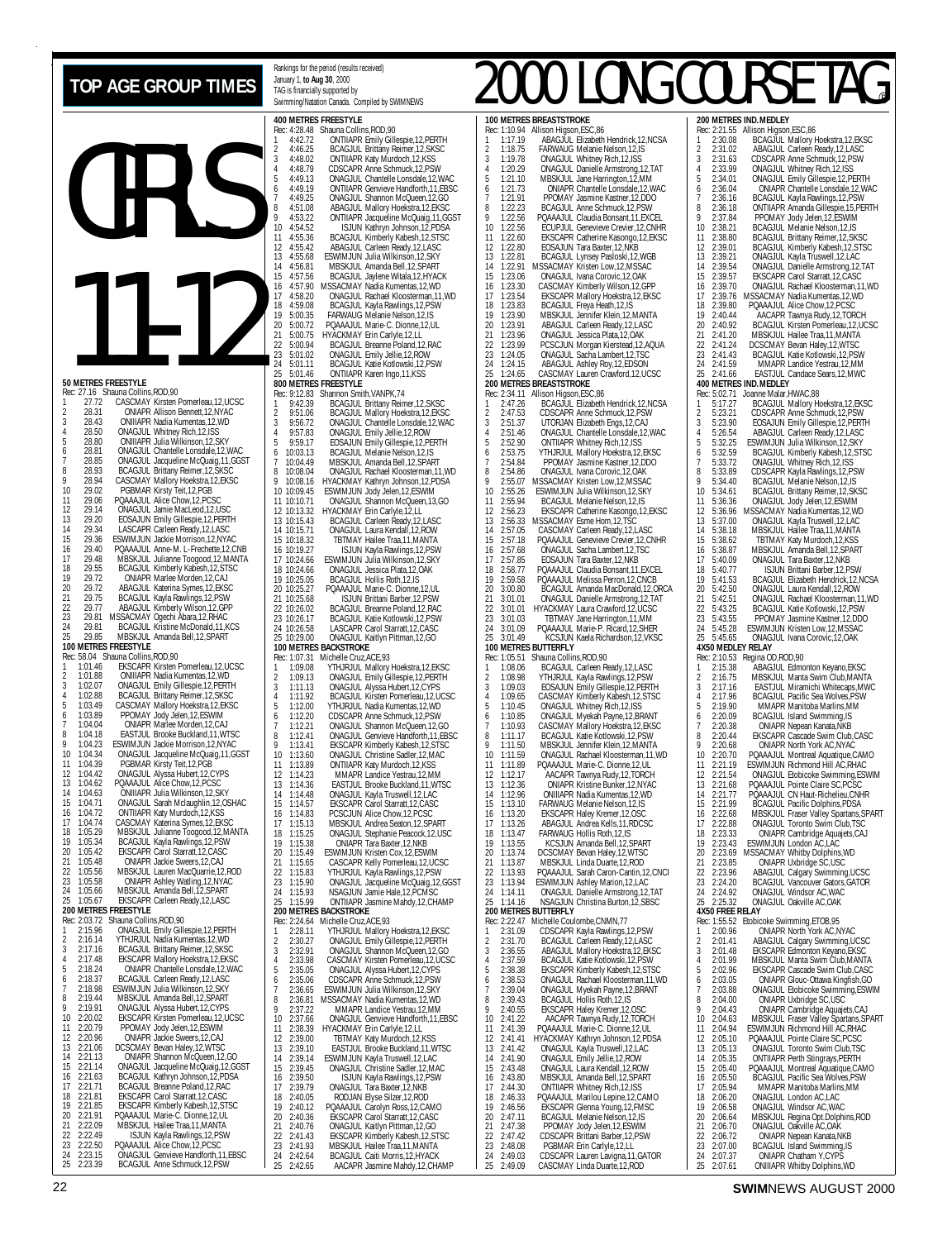#### Rankings for the period (results received) January 1, **to Aug 30**, 2000 TAG BOYS 11-12 **50 METRES FREESTYLE** Rec: 26.17 John M.Mills, GO, 92<br>1 26.44 ONAGJUL Sear 1 26.44 ONAGJUL Sean Dawson,12,GO 2 27.00 ONAGJUL Mark Kurtzer,12,NEW 3 27.39 NEORJUN Jeff Byrne,12,SSMAC 4 28.08 PQAAAJUL David Milot,12,PCSC 5 28.39 ABAGJUL Pascal Wollach,12,LASC 6 28.41 KCSJUN Jackson Wang,12,DELTA 7 28.44 BCAGJUL Gavin D'Amico,12,EKSC 8 28.52 ABAGJUL Lee Grant,12,UCSC 9 28.69 PPOMAY Etienne Lavallee,12,EXCEL 10 28.71 PQAAAJUL Samuel Chartrand,12,ELITE 11 28.79 BCAGJUL Ray Betuzzi,12,PDSA 12 28.94 RODJAN Andrew Malawski,12,ROD 10 28.71 POAAAJUL Samuel Chartrand,12,ELITE<br>11 28.79 BCAGJUL Ray Betuzzi,12,PDSA<br>12 28.94 ESWIMJUN Andrew Malawski,12,ROD<br>13 28.99 ESWIMJUN Steven Rubacha,12,ESWIM<br>14 29.01 MBSKJUL Willie Bell,12,SD 29.01 MBSKJUL Willie Bell, 12, SD<br>29.03 POAAAJUL Mathieu Bois. 12. 15 29.03 POAAAJUL Mathieu Bois,12,HIPPO<br>16 29.16 ONAGJUL Christian Meyer,12,WAC<br>17 29.18 LASCAPR Rodale Estor,12,CASC 16 29.16 ONAGJUL Christian Meyer,12,WAC<br>17 29.18 LASCAPR Rodale Estor,12,CASC<br>18 29.22 BCAGJUL Bryan Mell,12,NEW<br>19 29.23 CASCMAY Alexander Love,12,ROD<br>20 29.23 CASCMAY Alexander Love,12,ROD 21 29.26 MSSACMAY Nathan Zonenberg,12,NYAC 22 29.28 ESWIMJUN Chris Bento,12,LAC 23 29.42 ONTIIAPR Steven Posthumus, 12, TBT<br>24 29.52 ABAGJUL Matt Mantler, 12, PPS<br>25 29.52 HYACKMAY Kris Yap-Chung, 12, HYACK 24 29.52 ABAGJUL Matt Mantler,12,PPS 25 29.52 HYACKMAY Kris Yap-Chung,12,HYACK **100 METRES FREESTYLE** Rec: 57.20 Miguel Munoz,ESC,86 1 58.41 ONAGJUL Sean Dawson,12,GO 2 1:00.05 ONAGJUL Mark Kurtzer,12,NEW 1:00.40 BCAGJUL Gavin D'Amico,12,EKSC<br>1:01.55 FARWAUG Alexander Love,12,ROD 4 1:01.55 FARWAUG Alexander Love,12,ROD 5 1:01.57 ABAGJUL Pascal Wollach, 12, LASC<br>6 1:01.94 PPOMAY Etienne Lavallee, 12, EXCEL<br>7 1:02.07 KCSJUN Jackson Wang, 12, DELTA<br>8 1:02.44 POAAAJUL David Milot, 12, PCSC<br>10 1:03.73 EKSCAPR Jesse Lund, 12, RSC<br>10 1:03.04 RO 11 1:03.26 PQAAAJUL Samuel Chartrand, 12, ELITE<br>12 1:03.33 BCAGJUL Ray Betuzzi, 12, PDSA<br>13 1:03.50 ABAGJUL Robert Buckland. 12. COMET 1:03.33 BCAGJUL Ray Betuzzi, 12, PDSA<br>1:03.50 ABAG JUL Robert Buckland 12.0 13 1:03.50 ABAGJUL Robert Buckland,12,COMET 14 1:03.65 ESWIMJUN Chris Bento,12,LAC 15 1:03.84 EKSCAPR Aaron Loh,12,EKSC 16 1:03.86 LUSCMAY Jeff Byrne,12,SSMAC 17 1:03.88 ESWIMJUN Jamie Ross,12,AUROR 18 1:03.91 ABAGJUL Lee Grant,12,UCSC<br>19 1:03.94 MBSKJUL Willie Bell,12,SD<br>20 1:04.26 ONAGJUL Christian Meyer,12,' 19 1:03.94 MBSKJUL Willie Bell,12,SD 20 1:04.26 ONAGJUL Christian Meyer,12,WAC 21 1:04.44 MSSACMAY Nathan Zonenberg,12,NYAC 22 1:04.47 ONAGJUL Bryan Mell,12,NEW 23 1:04.48 ONIAPR Mark Dimitroff,12,NYAC 24 1:04.48 EASTJUL Mathieu Bouchard, 12, AQUA<br>25 1:04.65 BRANTARR Nolson Norvicleki 12 MSSA 25 1:04.65 BRANTAPR Nelson Nedzielski,12,MSSAC **200 METRES FREESTYLE**<br>Rec: 2:05.83 Chuck Sayao,<br>1 2:08.92 ONAGJUL Rec: 2:05.83 Chuck Sayao,TOMAC,95 1 2:08.92 ONAGJUL Mark Kurtzer,12,NEW 2:09.61 ONAGJUL Sean Dawson,12,GO<br>2:11.76 BCAGJUL Gavin D'Amico,12,EK<br>2:13.02 CASCMAY Jesse Lund,12,EKSC 3 2:11.76 BCAGJUL Gavin D'Amico,12,EKSC 4 2:13.02 CASCMAY Jesse Lund,12,EKSC 5 2:13.06 FARWAUG Alexander Love,12,ROD 2:14.33 PPOMAY Etienne Lavallee, 12, EXCEL<br>2:14.91 ONAGJUL Chris Bento, 12, LAC 2:14.91 ONAGJUL Chris Bento,12,LAC<br>2:15.72 BCAGJUL Pascal Wollach,12,1<br>2:16.67 PQ3MAY Samuel Chartrand,1 8 2:15.72 BCAGJUL Pascal Wollach,12,LASC 9 2:16.67 PQ3MAY Samuel Chartrand,12,ELITE 10 2:18.09 ABAGJUL Robert Buckland,12,COMET 11 2:18.54 BROCKMAY Kyle Palfrey,12,SCAR 12 2:19.77 ONAGJUL Alex Brunton,12,BRANT 13 2:20.07 ONIAPR Mark Dimitroff,12,NYAC 14 2:20.10 RODJAN Andrew Malawski,12,ROD 15 2:20.49 CDSCAPR Ray Betuzzi,12,PDSA 16 2:20.49 ESWIMJUN Matthew Pariselli,12,NYAC 17 2:20.54 MSSACMAY Scott Samuel,12,OAK 18 2:20.54 PCSCJUN Mathieu Bouchard,12,AQUA **400**<br>Rec **150**<br>**Rec:**

| January 1, <b>to Aug 30</b> , 2000<br>TAG is financially supported by<br>Swimming/Natation Canada. Compiled by SWIMNEWS |                               |                                                                                                         |                                                                                                                                                                                                                                                                 |  |  |  |
|-------------------------------------------------------------------------------------------------------------------------|-------------------------------|---------------------------------------------------------------------------------------------------------|-----------------------------------------------------------------------------------------------------------------------------------------------------------------------------------------------------------------------------------------------------------------|--|--|--|
| 400 METRES FREESTYLE                                                                                                    |                               |                                                                                                         |                                                                                                                                                                                                                                                                 |  |  |  |
|                                                                                                                         | Rec: 4:19.04                  | Chuck Sayao, TOMAC, 95                                                                                  |                                                                                                                                                                                                                                                                 |  |  |  |
| 1<br>$\overline{c}$                                                                                                     | 4:37.99<br>4:38.32            |                                                                                                         | FARWAUG Alexander Love, 12, ROD<br>BCAGJUL Gavin D'Amico, 12, EKSC                                                                                                                                                                                              |  |  |  |
| 3                                                                                                                       | 4:42.28                       |                                                                                                         | ONAGJUL Mark Kurtzer, 12, NEW                                                                                                                                                                                                                                   |  |  |  |
| 4                                                                                                                       | 4:43.46                       |                                                                                                         | BCAGJUL Pascal Wollach, 12, LASC                                                                                                                                                                                                                                |  |  |  |
| 5<br>6                                                                                                                  | 4:43.68<br>4:49.36            |                                                                                                         | ONAGJUL Chris Bento, 12, LAC<br>ONTIIAPR David Mongeri, 11, BROCK                                                                                                                                                                                               |  |  |  |
| 7                                                                                                                       | 4:49.83                       |                                                                                                         | ONAGJUL Sean Dawson, 12, GO                                                                                                                                                                                                                                     |  |  |  |
| 8                                                                                                                       | 4:51.52                       |                                                                                                         | POAAAJUL Renaud Laliberte, 11, UL<br>BCAGJUL Chris Wiggans, 12, PDSA                                                                                                                                                                                            |  |  |  |
| 9<br>$\overline{10}$                                                                                                    | 4:51.95<br>4:52.77            |                                                                                                         | EKSCMAR Jesse Lund, 12, EKSC                                                                                                                                                                                                                                    |  |  |  |
| 11                                                                                                                      | 4:54.01                       |                                                                                                         | BCAGJUL Kris Yap-Chung, 12, HYACK                                                                                                                                                                                                                               |  |  |  |
| 12                                                                                                                      | 4:54.04                       |                                                                                                         |                                                                                                                                                                                                                                                                 |  |  |  |
| 13<br>14                                                                                                                | 4:54.51<br>4:54.81            |                                                                                                         | LUSCMAY Jeff Byrne, 12, SSMAC<br>MSSACMAY Scott Samuel, 12, OAK<br>FARWAUG Jonathan Marquez, 12, TSC-TO                                                                                                                                                         |  |  |  |
| 15                                                                                                                      | 4:55.17                       |                                                                                                         | FARWAUG Patrick Cuch, 11, TSC-<br>HYACKMAY Ray Betuzzi, 12, PDSA<br>-10                                                                                                                                                                                         |  |  |  |
| 16                                                                                                                      | 4:55.26                       |                                                                                                         |                                                                                                                                                                                                                                                                 |  |  |  |
| 17<br>18                                                                                                                | 4:55.46<br>4:55.92            |                                                                                                         | MSSACMAY Matthew Pariselli, 12, NYAC                                                                                                                                                                                                                            |  |  |  |
|                                                                                                                         | 4:56.56                       |                                                                                                         | <b>POARAJUL Samuel Chartrand, 12, ELITE<br/>MBSKJUL Willie Bell, 12, SD<br/>POARAJUL Nicolas Sanschagrin, 12, SAMAK<br/>AACAPR Samuel Scott, 11, OAK<br/>ACAPR SAMUEL SCOTTING</b>                                                                              |  |  |  |
| $\frac{19}{20}$                                                                                                         | 4:56.68                       |                                                                                                         |                                                                                                                                                                                                                                                                 |  |  |  |
| 21<br>$\frac{22}{5}$                                                                                                    | 4:58.28<br>4:58.74            |                                                                                                         | EASTJUL Mathieu Bouchard, 12, AQUA                                                                                                                                                                                                                              |  |  |  |
|                                                                                                                         | 4:58.82                       |                                                                                                         | BRANTAPR Nelson Nedzielski, 12, MSSAC                                                                                                                                                                                                                           |  |  |  |
| 23<br>24<br>25                                                                                                          | 4:59.53                       |                                                                                                         | ONTIIAPR Karl Trimble, 11, BROCK                                                                                                                                                                                                                                |  |  |  |
|                                                                                                                         | 5:00.22                       | 1500 METRES FREESTYLE                                                                                   | BCAGJUL Jordan Hartney, 11, PSW                                                                                                                                                                                                                                 |  |  |  |
|                                                                                                                         |                               |                                                                                                         | Rec: 17:05.50 Nicholas Richards, PCSC, 84                                                                                                                                                                                                                       |  |  |  |
| $\frac{1}{2}$                                                                                                           | 18:22.49                      |                                                                                                         | MBSKJUL Alexander Love, 12, ROD                                                                                                                                                                                                                                 |  |  |  |
| 3                                                                                                                       | 18:32.39<br>18:41.47          |                                                                                                         | BCAGJUL Gavin D'Amico, 12, EKSC<br>ABAGJUL Pascal Wollach,12,LASC                                                                                                                                                                                               |  |  |  |
| 4                                                                                                                       | 18:50.46                      |                                                                                                         | ONAGJUL Chris Bento,12,LAC                                                                                                                                                                                                                                      |  |  |  |
| 5                                                                                                                       | 18:59.26                      |                                                                                                         | ONAGJUL Matthew Pariselli, 12, NYAC                                                                                                                                                                                                                             |  |  |  |
| 6<br>7                                                                                                                  | 19:21.37<br>19:23.24          |                                                                                                         | MSSACMAY Scott Samuel, 12, OAK                                                                                                                                                                                                                                  |  |  |  |
| 8                                                                                                                       | 19:24.76                      |                                                                                                         | POAAAJUL Renaud Laliberte, 11, UL<br>BROCKMAY David Mongeri, 11, BROCK                                                                                                                                                                                          |  |  |  |
| 9                                                                                                                       | 19:25.71                      |                                                                                                         | BCAGJUL Chris Wiggans, 12, PDSA                                                                                                                                                                                                                                 |  |  |  |
| 11                                                                                                                      | 10 19:28.80                   |                                                                                                         | POAAAJUL Nicolas Sanschagrin, 12, SAMAK                                                                                                                                                                                                                         |  |  |  |
| 12                                                                                                                      | 19:39.14<br>19:45.04          |                                                                                                         | MBSKJUL Willie Bell, 12,SD<br>ONAGJUL James Davidson-G., 12,BRANT<br>ABAGJUL Matthew Verwey, 12,RDCSC                                                                                                                                                           |  |  |  |
| 13                                                                                                                      | 19:45.88                      |                                                                                                         |                                                                                                                                                                                                                                                                 |  |  |  |
| 14                                                                                                                      | 19:47.15                      |                                                                                                         | BCAGJUL Ray Betuzzi, 12, PDSA<br>OSCAPR Jesse Lund, 12, EKSC                                                                                                                                                                                                    |  |  |  |
| 15<br>16                                                                                                                | 19:47.89<br>19:48.84          |                                                                                                         |                                                                                                                                                                                                                                                                 |  |  |  |
| 17                                                                                                                      | 19:53.71                      |                                                                                                         | BCAGJUL Max Inverarity, 12, PDSA<br>POAAAJUL David Normandin, 12, CNHR                                                                                                                                                                                          |  |  |  |
| 18                                                                                                                      | 19:54.38                      |                                                                                                         |                                                                                                                                                                                                                                                                 |  |  |  |
|                                                                                                                         | 19 19:57.84<br>20 19:59.61    |                                                                                                         |                                                                                                                                                                                                                                                                 |  |  |  |
|                                                                                                                         | 20:03.27                      |                                                                                                         |                                                                                                                                                                                                                                                                 |  |  |  |
|                                                                                                                         | 20:05.36                      |                                                                                                         |                                                                                                                                                                                                                                                                 |  |  |  |
| $\frac{21}{22}$<br>$\frac{23}{24}$                                                                                      | 20:05.56<br>20:06.90          |                                                                                                         | <b>POARAJUL Francois-P Murray, 11, CANFR</b><br><b>POARAJUL Mathieu Bouchard, 12, AQUA<br/> EASTJUL Mathieu Bouchard, 12, CADA<br/> BROCKMAY Kyle Palfrey, 12, SCAR<br/> BROCKMAY Kyle Palfrey, 12, SCAR<br/> ECOCKMAY Mick Bake, 12, BROCK<br/> COSAJUN Se</b> |  |  |  |
|                                                                                                                         | 25 20:08.69                   |                                                                                                         | PQAAAJUL Chris Ekstrand, 12, DDO                                                                                                                                                                                                                                |  |  |  |
|                                                                                                                         |                               | 100 METRES BACKSTROKE                                                                                   |                                                                                                                                                                                                                                                                 |  |  |  |
|                                                                                                                         |                               |                                                                                                         |                                                                                                                                                                                                                                                                 |  |  |  |
|                                                                                                                         | Rec: 1:05.60                  | Tobias Oriwol, PCSC, 98                                                                                 |                                                                                                                                                                                                                                                                 |  |  |  |
| 1<br>$\overline{c}$                                                                                                     | 1:08.61<br>1:08.83            |                                                                                                         | ABAGJUL Jesse Lund, 12, EKSC<br>ABAGJUL Pascal Wollach,12,LASC                                                                                                                                                                                                  |  |  |  |
| 3                                                                                                                       | 1:09.35                       |                                                                                                         | BCAGJUL Jordan Hartney, 11, PSW                                                                                                                                                                                                                                 |  |  |  |
| 4                                                                                                                       | 1:09.78                       |                                                                                                         | PQAAAJUL Felix Renaud, 12, CNB                                                                                                                                                                                                                                  |  |  |  |
| 5<br>6                                                                                                                  | 1:10.36<br>1:10.40            |                                                                                                         | PCSCJUN David Milot, 12, PCSC                                                                                                                                                                                                                                   |  |  |  |
| 7                                                                                                                       | 1:10.47                       |                                                                                                         | MBSKJUL Alexander Love, 12, ROD<br>ONAGJUL Sean Dawson, 12, GO                                                                                                                                                                                                  |  |  |  |
| 8                                                                                                                       | 1:11.70                       |                                                                                                         | ESWIMJUN Mark Kurtzer, 12, NEW                                                                                                                                                                                                                                  |  |  |  |
| 9<br>10                                                                                                                 | 1:12.09<br>1:12.13            |                                                                                                         | MSSACMAY Scott Samuel, 12, OAK                                                                                                                                                                                                                                  |  |  |  |
| 11                                                                                                                      | 1:12.64                       |                                                                                                         | PPOMAY Etienne Lavallee, 12, EXCEL<br>AACAPR Samuel Scott, 10, OAK                                                                                                                                                                                              |  |  |  |
| 12                                                                                                                      | 1:12.68                       |                                                                                                         | ESWIMJUN Steven Rubacha, 12, ESWIM                                                                                                                                                                                                                              |  |  |  |
| 13<br>14                                                                                                                | 1:12.75<br>1.12<br>76         |                                                                                                         | ABAGJUL John Lapins, 12, EXST                                                                                                                                                                                                                                   |  |  |  |
| 15                                                                                                                      | 1:13.45                       |                                                                                                         | ESWIMJUN Ivan Leung, 12, RHA                                                                                                                                                                                                                                    |  |  |  |
| 16                                                                                                                      | 1:13.52                       |                                                                                                         |                                                                                                                                                                                                                                                                 |  |  |  |
| 17<br>18                                                                                                                | 1:13.55<br>1:13.62            |                                                                                                         | AACAPR Jeff Byrne, 12, SSMAC<br>ONAGJUL Jonathan Carkner, 12, GMAC<br>ONAGJUL Trevor Morrison, 12, NKB<br>CDSCAPR Leonard Ho, 12, HYACK                                                                                                                         |  |  |  |
| 19                                                                                                                      | 1:13.85                       |                                                                                                         | ABAGJUL Lee Grant, 12, UCSC                                                                                                                                                                                                                                     |  |  |  |
| 20                                                                                                                      | 1:13.91                       |                                                                                                         | ONIAPR David Arcand, 12, GO                                                                                                                                                                                                                                     |  |  |  |
| 21<br>22                                                                                                                | 1:14.29<br>1:14.33            |                                                                                                         |                                                                                                                                                                                                                                                                 |  |  |  |
| 23                                                                                                                      | 1:14.55                       |                                                                                                         | PQAAAJUL Sebastien Angers, 12, CASE<br>ESWIMJUN Chris Bento, 12, LAC<br>PQAAAJUL Marc-A. Duchesneau, 12, CAMO                                                                                                                                                   |  |  |  |
|                                                                                                                         |                               |                                                                                                         | CASCMAY Matthew Kunyk, 12, EKSC                                                                                                                                                                                                                                 |  |  |  |
|                                                                                                                         |                               |                                                                                                         | Alex Brunton, 12, BRANT                                                                                                                                                                                                                                         |  |  |  |
|                                                                                                                         | Rec: 2:18.05                  | 24 1:14.57 CASCMAY N<br>25 1:14.69 ONAGJUL A<br><b>200 METRES BACKSTROKE</b><br>Tobias Oriwol, PCSC, 98 |                                                                                                                                                                                                                                                                 |  |  |  |
|                                                                                                                         | 2:25.86                       |                                                                                                         | PQAAAJUL Felix Renaud, 12, CNB                                                                                                                                                                                                                                  |  |  |  |
|                                                                                                                         | 2:27.47<br>2:27.99            |                                                                                                         | BCAGJUL Jesse Lund, 12, EKSC                                                                                                                                                                                                                                    |  |  |  |
| 1<br>2<br>3<br>4                                                                                                        | 2:28.77                       |                                                                                                         | ONAGJUL Mark Kurtzer, 12, NEW<br>BCAGJUL Jordan Hartney, 11, PSW                                                                                                                                                                                                |  |  |  |
| 5                                                                                                                       | 2:28.92                       |                                                                                                         | MBSKJUL Alexander Love, 12, ROD                                                                                                                                                                                                                                 |  |  |  |
| 6<br>7                                                                                                                  | 2:29.36<br>2:32.35            |                                                                                                         | BCAGJUL Pascal Wollach, 12, LASC<br>MSSACMAY Scott Samuel, 12, OAK                                                                                                                                                                                              |  |  |  |
| 8                                                                                                                       | 2:33.01                       |                                                                                                         | ESWIMJUN Chris Bento, 12, LAC                                                                                                                                                                                                                                   |  |  |  |
| 9                                                                                                                       | 2:33.70                       |                                                                                                         | AACAPR Samuel Scott, 10, OAK                                                                                                                                                                                                                                    |  |  |  |
| 10<br>11                                                                                                                | 2:33.93<br>2:34.81            |                                                                                                         | PPOMAY Etienne Lavallee, 12, EXCEL<br>ESWIMJUN Ivan Leung, 12, RHAC                                                                                                                                                                                             |  |  |  |
| 12                                                                                                                      | 2:34.94                       |                                                                                                         | EOSAJUN Sean Dawson, 12, GO                                                                                                                                                                                                                                     |  |  |  |
| 13                                                                                                                      | 2:36.41                       | PQAAAJUL                                                                                                | Sebastien Angers, 12, CASE                                                                                                                                                                                                                                      |  |  |  |
| 14<br>15                                                                                                                | 2:36.47<br>2:37.05            |                                                                                                         | ESWIMJUN Steven Rubacha, 12, ESWIM<br>CNHRMAY David Milot, 12, PCSC                                                                                                                                                                                             |  |  |  |
| 16                                                                                                                      | 2:37.21                       |                                                                                                         | CDSCAPR Leonard Ho, 12, HYACK                                                                                                                                                                                                                                   |  |  |  |
| 17                                                                                                                      | 2:37.35                       |                                                                                                         | EKSCAPR Matthew Kunyk, 12, EKSC                                                                                                                                                                                                                                 |  |  |  |
| 18<br>19                                                                                                                | 2:38.39                       |                                                                                                         | ONAGJUL Alex Brunton, 12, BRANT                                                                                                                                                                                                                                 |  |  |  |
| 20                                                                                                                      | 2:38.52<br>2:38.55            |                                                                                                         |                                                                                                                                                                                                                                                                 |  |  |  |
| 21                                                                                                                      | 2:38.86                       |                                                                                                         | ONAGJUL Jonathan Carkner, 12, GMAC<br>ABAGJUL John Lapins, 12, EXST<br>ONIAPR David Arcand, 12, GO                                                                                                                                                              |  |  |  |
| 22<br>23                                                                                                                | 2:38.88                       |                                                                                                         | ESWIMJUN Matthew Pariselli, 12, NYAC                                                                                                                                                                                                                            |  |  |  |
| 24<br>25                                                                                                                | 2:39.01<br>2:39.20<br>2:39.52 |                                                                                                         | HYACKMAY Kris Yap-Chung, 12, HYACK<br>NEORJUN Jeff Byrne, 12, SSMAC<br>ABAGJUL Lee Grant, 12, UCSC                                                                                                                                                              |  |  |  |

# TOP AGE GROUP TIMES  $\frac{Rankings for the period (results (200) and (200) and (200) for the period (200) of the period (200) for the period (200) of the period (200) for the period (200) for the period (200) for the period (200) for the period (200) for the period (200) for the period (200) for the period (200) for the period (200) for the period (200) for the period (200) for the period (200) for the period (200) for the period (200) for the period (200) for the period (200) for the period (200) for the period (200) for the$

|                       |                    | <b>100 METRES BREASTSTROKE</b>       |                                                                                                                                                                                                                     |                       | 200 METRES I                 |
|-----------------------|--------------------|--------------------------------------|---------------------------------------------------------------------------------------------------------------------------------------------------------------------------------------------------------------------|-----------------------|------------------------------|
|                       |                    | Rec: 1:12.24 David Cheung, CREST, 94 |                                                                                                                                                                                                                     |                       | Rec: 2:21.81<br>B            |
| 1                     | 1:14.12            |                                      | ABAGJUL Jesse Lund, 12, EKSC                                                                                                                                                                                        | 1                     | 2:25.72                      |
| $\overline{c}$        | 1:14.93            |                                      | ONAGJUL Jamie Ross, 12, AUROR                                                                                                                                                                                       | $\overline{a}$        | 2:28.48                      |
| 3                     | 1:15.02            |                                      | CASCMAY Rodale Estor 12, CASC                                                                                                                                                                                       | 3                     | 2:29.53                      |
| $\overline{4}$        | 1:16.00            |                                      | ONAGJUL Bryan Mell,12,NEW                                                                                                                                                                                           | $\overline{4}$        | 2:30.44                      |
| 5                     | 1:18.55            |                                      | RODJAN Andrew Malawski, 12, ROD                                                                                                                                                                                     | 5                     | 2:31.54                      |
| 6                     | 1:20.46            |                                      | MSSACMAY Nathan Zonenberg, 12, NYAC                                                                                                                                                                                 | 6                     | 2:33.72                      |
| $\overline{1}$        | 1:20.92            |                                      | PPOMAY Etienne Lavallee, 12, EXCEL                                                                                                                                                                                  | $\overline{1}$        | 2:34.30                      |
| 8                     | 1:21.62            |                                      | ONAGJUL Michael Materski, 12, MSSAC                                                                                                                                                                                 | 8                     | 2:34.38                      |
| 9                     | 1:21.94            |                                      | ONIAPR Karim Hosny, 12, NKB                                                                                                                                                                                         | 9                     | 2:34.98                      |
| 10                    | 1:22.03            |                                      | PQAAAJUL Patrick Marion, 12, DDO                                                                                                                                                                                    | 10                    | 2:34.98                      |
| 11                    | 1:22.44            |                                      | PQAAAJUL Mathieu Brochu, 12, KOTN                                                                                                                                                                                   | 11                    | 2:35.68                      |
| 12                    | 1:22.47            |                                      | PQAAAJUL Marc-A. Duchesneau, 12, CAMO                                                                                                                                                                               | 12                    | 2:35.71                      |
| 13                    | 1:22.78            |                                      | PQ3MAY Jonathan Turcotte, 12, HIPPO                                                                                                                                                                                 | 13                    | 2:36.06                      |
| 14                    | 1:23.08            |                                      | CDSCAPR Leonard Ho, 12, HYACK                                                                                                                                                                                       | 14                    | 2:36.22                      |
| 15                    | 1:23.21            |                                      |                                                                                                                                                                                                                     | 15                    | 2:36.82                      |
| 16                    | 1:23.41            |                                      | BROCKMAY Kyle Palfrey, 12, SCAR<br>ESWIMJUN Jonathan Lugo, 12, MSSAC                                                                                                                                                | 16                    | 2:37.27                      |
| 17                    | 1:23.96            |                                      | MSSACMAY Daniel Baier, 12, COBRA                                                                                                                                                                                    | 17                    | 2:37.73<br>Ņ                 |
| 18                    | 1:24.13            |                                      |                                                                                                                                                                                                                     | 18                    | 2:38.00<br>Ņ                 |
| 19                    | 1:24.17            |                                      | EASTJUL Marc Pyle, 11, SWAT<br>CDSCAPR Kelso Cartwright, 12, PDSA                                                                                                                                                   | 19                    | 2:38.10                      |
| 20                    | 1:24.24            |                                      | FARWAUG Alexander Love, 12, ROD                                                                                                                                                                                     | 20                    | 2:38.28                      |
| 21                    | 1:24.30            |                                      | PARTING AREADON DIRECTOR (2, 12, 2007)<br>PCSCJUN Jonathan Dumont, 12, NES<br>CNHRMAY Mathieu Bois, 11, HIPPO<br>ONIIAPR Gradd Nièboer, 12, BBB<br>BCAGJUL Vang Li, 12, CATOR<br>POAAAJUL Mathieu Demers, 12, DYNAM | 21                    | 2:38.65                      |
| 22                    | 1:24.68            |                                      |                                                                                                                                                                                                                     | 22                    | 2:39.37                      |
| 23                    | 1:24.80            |                                      |                                                                                                                                                                                                                     | 23                    | 2:39.93                      |
| 24                    | 1:24.80            |                                      |                                                                                                                                                                                                                     | 24                    | 2:40.17                      |
| 25                    | 1:24.88            |                                      |                                                                                                                                                                                                                     | 25                    | 2:40.19                      |
|                       |                    | 200 METRES BREASTSTROKE              |                                                                                                                                                                                                                     |                       | 400 METRES I                 |
|                       |                    | Rec: 2:36.28 Ryan Chiew, HYACK, 99   |                                                                                                                                                                                                                     |                       | Rec: 5:03.60<br>A            |
| 1                     | 2:42.85            |                                      | ABAGJUL Jesse Lund, 12, EKSC                                                                                                                                                                                        | 1                     | 5:09.86                      |
| $\overline{a}$        | 2:43.82            |                                      | EKSCAPR Rodale Estor, 12, CASC                                                                                                                                                                                      | $\overline{c}$        | 5:13.84                      |
| 3                     | 2:44.86            |                                      | ONAGJUL Jamie Ross,12,AUROR                                                                                                                                                                                         | 3                     | 5:16.90                      |
| $\overline{4}$        | 2:45.80            |                                      | ONAGJUL Chris Bento, 12, LAC                                                                                                                                                                                        | $\overline{4}$        | 5:17.87                      |
| 5                     | 2:45.81            |                                      | ONAGJUL Bryan Mell, 12, NEW                                                                                                                                                                                         | 5                     | 5:25.50                      |
| 6                     | 2:48.85            |                                      | POAAAJUL Mathieu Bois, 12, HIPPO                                                                                                                                                                                    | 6                     | 5:26.45                      |
| $\overline{\jmath}$   | 2:51.30            |                                      | PQAAAJUL Marc-A. Duchesneau, 12, CAMO                                                                                                                                                                               | 7                     | 5:27.80                      |
| 8                     | 2:54.94            |                                      | PPOMAY Etienne Lavallee, 12, EXCEL                                                                                                                                                                                  | 8                     | 5:29.95                      |
| 9                     | 2:55.55            |                                      | RODJAN Andrew Malawski, 12, ROD                                                                                                                                                                                     | 9                     | l<br>5:31.99                 |
| 10                    | 2:56.47            |                                      | EKSCAPR Gavin D'Amico, 12, EKSC                                                                                                                                                                                     | 10                    | 5:32.02                      |
| 11                    | 2:56.58            |                                      | PPOMAY Patrick Marion.12.DDO                                                                                                                                                                                        | 11                    | 5:32.57                      |
| 12                    | 2:56.96            |                                      | PQ3MAY Jonathan Turcotte, 12, HIPPO                                                                                                                                                                                 | 12                    | 5:32.86                      |
| 13                    | 2:57.04            |                                      | ONIAPR Nathan Zonenberg, 12, NYAC                                                                                                                                                                                   | 13                    | 5:35.35                      |
| 14                    | 2:57.29            |                                      | PQAAAJUL Mathieu Brochu,12,KOTN                                                                                                                                                                                     | 14                    | 5:37.07                      |
| 15                    | 2:57.88            |                                      | ONIAPR Jonathan Marquez, 11, TSC                                                                                                                                                                                    | 15                    | 5:37.56                      |
| 16                    | 2:58.27            |                                      | ONAGJUL Michael Materski, 12, MSSAC                                                                                                                                                                                 | 16                    | 5:38.27<br>Ņ                 |
| 17                    | 2:58.90            |                                      | CASCMAY Alexander Love, 12, ROD                                                                                                                                                                                     | 17                    | 5:39.60                      |
| 18                    | 2:59.28            |                                      |                                                                                                                                                                                                                     | 18                    | 5:40.71                      |
| 19                    | 3:00.40            |                                      | BCAGJUL Yang Li,12,GATOR<br>PQAAAJUL Mathieu Demers,12,DYNAM                                                                                                                                                        | 19                    | 5:41.36                      |
| 20                    | 3:00.56            |                                      | ABAGJUL Jonathan Lam, 12, EKSC                                                                                                                                                                                      | 20                    |                              |
|                       |                    |                                      |                                                                                                                                                                                                                     |                       | 5:42.65                      |
| 21<br>$\overline{22}$ | 3:00.97<br>3:01.36 |                                      | EKSCMAR Jeffrey Lai, 12, EKSC<br>OSCAPR Tyson Larone, 12, EKSC<br>ESWIMJUN Paul Hazlett, 12, GMAC                                                                                                                   | 21<br>$\overline{22}$ | 5:42.68<br>5:46.10           |
| 23                    | 3:01.52            |                                      |                                                                                                                                                                                                                     | 23                    |                              |
| 24                    |                    |                                      |                                                                                                                                                                                                                     | 24                    | 5:46.73                      |
| 25                    |                    |                                      |                                                                                                                                                                                                                     |                       | 5:46.93                      |
|                       |                    |                                      | 24 3:02.06 DESACMAY Steven Rubacha, 12, GMAC<br>25 3:02.26 EASTJUL Jonathan Dumont, 12, NES<br>100 METRES BUTTERFLY<br>Pec: 1:02.26 Million: New York                                                               | 25                    | 5:47.91<br>4X50 MEDLEY       |
|                       |                    |                                      |                                                                                                                                                                                                                     |                       |                              |
| 1                     | 1:05.69            | Rec: 1:03.26 Michael Calkins, IS, 90 | PCSCJUN David Milot, 12, PCSC                                                                                                                                                                                       | 1                     | Rec: 2:06.96<br>Λ<br>2:09.96 |
|                       |                    |                                      |                                                                                                                                                                                                                     |                       |                              |
| $\frac{2}{3}$         | 1:07.80            |                                      | ABAGJUL Jesse Lund, 12, EKSC<br>PPOMAY Etienne Lavallee, 12, EXCEL<br>ONAGJUL Patrick Cuch, 11, TSC                                                                                                                 | $\frac{2}{3}$         | 2:13.20                      |
| $\overline{4}$        | 1:08.01            |                                      |                                                                                                                                                                                                                     | 4                     | 2:14.04                      |
| 5                     | 1:08.20            |                                      |                                                                                                                                                                                                                     |                       | 2:16.18                      |
|                       | 1:08.79            |                                      | BCAGJUL Kris Yap-Chung, 12, HYACK                                                                                                                                                                                   | 5                     | 2:18.56                      |
| 6                     | 1:09.67            |                                      | ABAGJUL Gavin D'Amico, 12, EKSC                                                                                                                                                                                     | 6                     | 2:18.61                      |
| 7<br>8                | 1:09.91            |                                      | PCSCJUN Mathieu Bouchard, 12, AQUA                                                                                                                                                                                  | 7<br>8                | 2:19.38                      |
| 9                     | 1:10.26            |                                      | MBSKJUL Alexander Love, 12, ROD                                                                                                                                                                                     | 9                     | 2:19.52                      |
|                       | 1:10.43            |                                      | PQAAAJUL Samuel Chartrand, 12, ELITE<br>LUSCMAY Jeff Byrne, 12, SSMAC                                                                                                                                               | 10                    | 2:20.09                      |
| 10                    | 1:10.46            |                                      | PQAAAJUL Felix Renaud, 12, CNB                                                                                                                                                                                      |                       | Ņ<br>2:20.41                 |
| 11                    | 1:10.64            |                                      | PQAAAJUL Mathieu Bois, 12, HIPPO                                                                                                                                                                                    | 11                    | 2:20.95                      |
| 12                    | 1:11.24            |                                      |                                                                                                                                                                                                                     | 12                    | 2:23.45                      |
| 13                    | 1:11.39            |                                      | ISAPR Lu Yi Lay,12,IS                                                                                                                                                                                               | 13<br>14              | 2:24.60                      |
| 14<br>15              | 1:12.06<br>1:12.45 |                                      | ONIAPR Matthew Pariselli, 12, NYAC                                                                                                                                                                                  | 15                    | 2:25.25<br>2:25.50           |
| 16                    | 1:12.99            |                                      | BRANTAPR Nelson Nedzielski, 12, MSSAC<br>ESWIMJUN Chris Bento, 12, LAC                                                                                                                                              | 16                    | 2:25.81                      |
| 17                    | 1.13.34            |                                      |                                                                                                                                                                                                                     | 17                    | 2:26.07                      |
| 18                    | 1:13.36            |                                      | PPOMAY Nicolas Sanschagrin, 12, SAMAK                                                                                                                                                                               | 18                    | 2:26.34                      |
| 19                    | 1:13.59            |                                      | FARWAUG Cody Gault, 11, TSC<br>ABAGJUL Robert Buckland, 12, COMET                                                                                                                                                   | 19                    | 2:26.72<br>Ņ                 |
| 20                    | 1:13.72            |                                      | KCSJUN Jackson Wang, 12, DELTA                                                                                                                                                                                      | 20                    | 2:26.78                      |
| 21                    | 1:13.74            |                                      | EKSCAPR Tyson Larone, 12, EKSC                                                                                                                                                                                      | 21                    | 2:27.11                      |
| 22                    | 1:13.81            |                                      |                                                                                                                                                                                                                     | 22                    | 2:27.34                      |
| 23                    | 1:13.94            |                                      | EOSAJUN Sean Dawson, 12, GO<br>POAAAJUL Jonathan Blouin, 11, CNO                                                                                                                                                    | 23                    | 2:27.36<br>ļ                 |
| 24                    | 1:14.14            |                                      | ESWIMJUN Mark Kurtzer, 12, NEW                                                                                                                                                                                      | 24                    | 2:28.43                      |
| 25                    | 1:14.29            |                                      | BROCKMAY Kyle Palfrey, 12, SCAR                                                                                                                                                                                     | 25                    | 2:30.15                      |
|                       |                    | <b>200 METRES BUTTERFLY</b>          |                                                                                                                                                                                                                     |                       | 4X50 FREE RE                 |
|                       | Rec: 2:19.88       | Jonathan Cantin, PLUS, 91            |                                                                                                                                                                                                                     |                       | Rec: 1:54.21<br>H            |
| 1                     | 2:31.41            |                                      | POAAAJUL David Milot, 12, PCSC                                                                                                                                                                                      | 1                     | 1:58.68                      |
| 2                     | 2:31.94            |                                      | BCAGJUL Kris Yap-Chung, 12, HYACK                                                                                                                                                                                   | 2                     | 2:00.52                      |
| 3                     | 2:33.88            |                                      |                                                                                                                                                                                                                     | 3                     | 2:01.06                      |
| 4                     | 2:34.38            |                                      | MBSKJUL Alexander Love, 12, ROD<br>NYACMAY Matthew Pariselli, 12, NYAC                                                                                                                                              | 4                     | 2:01.93                      |
| 5                     | 2:34.87            |                                      | MSSACMAY Patrick Cuch,11,TSC                                                                                                                                                                                        | 5                     | 2:01.94                      |
| 6                     | 2:36.74            |                                      | EASTJUL Mathieu Bouchard, 12, AQUA                                                                                                                                                                                  | 6                     | 2:02.00                      |
| 7                     | 2:37.12            |                                      | ABAGJUL Gavin D'Amico, 12, EKSC                                                                                                                                                                                     | 7                     | 2:02.21                      |
| 8                     | 2:38.65            |                                      | PQAAAJUL Felix Renaud, 12, CNB                                                                                                                                                                                      | 8                     | 2:02.59                      |
| 9                     | 2:40.35            |                                      | PQAAAJUL Jonathan Blouin,11,CNQ                                                                                                                                                                                     | 9                     | 2:02.61                      |
| 10                    | 2:40.70            |                                      | PQAAAJUL Nicolas Sanschagrin,12,SAMAK                                                                                                                                                                               | 10                    | 2:03.14                      |
| 11                    | 2:41.12            |                                      | PPOMAY Jonathan Gagne, 11, DDO                                                                                                                                                                                      | 11                    | 2:03.50                      |
| 12                    | 2:42.68            |                                      | CASCMAY Tyson Larone, 12, EKSC                                                                                                                                                                                      | 12                    | 2:05.12                      |
| 13                    | 2:42.68            |                                      | ONAGJUL Cody Gault, 11, TSC                                                                                                                                                                                         | 13                    | 2:05.64                      |
| 14                    | 2:42.86            |                                      | CDSCAPR Leonard Ho, 12, HYACK                                                                                                                                                                                       | 14                    | 2:06.49                      |
| 15                    | 2:42.98            |                                      | PQ3MAY Mathieu Bois, 11, HIPPO                                                                                                                                                                                      | 15                    | 2:06.82                      |
| 16                    | 2:43.41            |                                      | ONAGJUL Endi Babi,12,EYSC                                                                                                                                                                                           | 16                    | 2:07.40                      |
| 17                    | 2:43.44            |                                      | ONAGJUL Viktor Verblac, 11, YORK                                                                                                                                                                                    | 17                    | 2:08.67                      |
| 18                    | 2:43.54            |                                      | ABAGJUL Robert Buckland, 12, COMET                                                                                                                                                                                  | 18                    | 2:08.86                      |
| 19                    | 2:43.65            |                                      | PQAAAJUL Samuel Chartrand, 12, ELITE                                                                                                                                                                                | 19                    | 2:09.16                      |
| 20                    | 2:45.20            |                                      | BCAGJUL IIya Brotzky, 11, PDSA                                                                                                                                                                                      | 20                    | 2:09.29                      |
| 21                    | 2:45.65            |                                      | MSSACMAY Scott Samuel, 12, OAK                                                                                                                                                                                      | 21                    | 2:09.33                      |
| 22                    | 2:46.22            |                                      | PPOMAY Matthew Leger, 12, DDO                                                                                                                                                                                       | 22                    | 2:09.51                      |
| 23                    | 2:46.55            |                                      | ONIAPR Adam Eilath, 12, RHAC                                                                                                                                                                                        | 23                    | 2:10.54                      |
| 24                    | 2:46.77            |                                      | BRANTAPR Nelson Nedzielski, 12, MSSAC                                                                                                                                                                               | 24                    | 2:11.69                      |
| 25                    | 2:46.78            |                                      | EKSCMAR Jonathan Lam, 12, EKSC                                                                                                                                                                                      | 25                    | 2:11.88                      |

**200 METRES IND.MEDLEY Trian Johns RACER 95** 1 2:25.72 BCAGJUL Jesse Lund,12,EKSC 2 2:28.48 ONAGJUL Chris Bento,12,LAC 3 2:29.53 FARWAUG Alexander Love,12,ROD PPOMAY Etienne Lavallee,12,EXCEL BCAGJUL Gavin D'Amico,12,EKSC 6 2:33.72 LUSCMAY Jeff Byrne,12,SSMAC<br>7 2:34.30 ONIAPR Sean Dawson,12,GO<br>8 2:34.38 ESWIMJUN Mark Kurtzer,12,NEW 9 2:34.98 BCAGJUL Pascal Wollach,12,LASC<br>10 2:34.98 PQAAAJUL Mathieu Bois,12,HIPPO<br>11 2:35.68 ONAGJUL Bryan Mell,12,NEW<br>12 2:35.71 ESWIMJJUL Felix Renaud,12,CNB<br>13 2:36.06 PQAAAJUL Felix Renaud,12,CNB 14 2:36.22 CDSCAPR Leonard Ho,12,HYACK 15 2:36.82 BCAGJUL Jordan Hartney,11,PSW 16 2:37.27 CASCMAY Rodale Estor,12,CASC 17 2:37.73 MSSACMAY Nathan Zonenberg,12,NYAC 18 2:38.00 MSSACMAY Scott Samuel,12,OAK 19 2:38.10 ONIAPR Matthew Pariselli,12,NYAC 20 2:38.28 CNHRMAY Marc-A. Duchesneau,12,CAMO 21 2:38.65 PQ3MAY Samuel Chartrand,12,ELITE 22 2:39.37 AACAPR Samuel Scott,10,OAK 23 2:39.93 RODJAN Andrew Malawski,12,ROD 24 2:40.17 AACAPR Patrick Cuch,11,TSC 25 2:40.19 EKSCMAR Tyson Larone,12,EKSC **400 METRES IND.MEDLEY** ND: MLDLL I<br>Indrew Cho, HYACK, 91 1 5:09.86 BCAGJUL Jesse Lund,12,EKSC 2 5:13.84 BCAGJUL Gavin D'Amico,12,EKSC MBSKJUL Alexander Love,12,ROD 4 5:17.87 ONAGJUL Chris Bento,12,LAC 5 5:25.50 BCAGJUL Pascal Wollach,12,LASC 6 5:26.45 PPOMAY Etienne Lavallee,12,EXCEL 7 5:27.80 PQAAAJUL Felix Renaud,12,CNB 8 5:29.95 NYACMAY Matthew Pariselli,12,NYAC 9 5:31.99 BROCKMAY Kyle Palfrey,12,SCAR 10 5:32.02 PQAAAJUL Marc-A. Duchesneau,12,CAMO 11 5:32.57 PQAAAJUL Mathieu Bois,12,HIPPO 12 5:32.86 CDSCAPR Leonard Ho,12,HYACK 13 5:35.35 BCAGJUL Jordan Hartney,11,PSW 14 5:37.07 ESWIMJUN Jamie Ross,12,AUROR 15 5:37.56 ONAGJUL Bryan Mell,12,NEW 16 5:38.27 MSSACMAY Scott Samuel,12,OAK 17 5:39.60 ONTIIAPR David Mongeri, 11, BROCK<br>18 5:40.71 ONAGUL Patrick Cuch, 11, TSC<br>19 5:41.36 CASCMAY Tyson Larone, 12, EKSC<br>20 5:42.65 POAAAJUL Nicolas Sanschagrin, 12, SAMAK<br>21 5:46.10 ONAGJUL Jonathan Marquez, 11, TSC 23 5:46.73 PQAAAJUL Jonathan Blouin,11,CNQ 24 5:46.93 CDSCAPR Chris Wiggans,12,PDSA 25 5:47.91 ABAGJUL Matthew Verwey,12,RDCSC **4X50 MEDLEY RELAY**<br>Rec: 2:06.96 Mississauga AC,TOMAC,92<br>1 2:09.96 CASCAPR Edmonton Keyano,EKSC<br>2 2:13.20 EKSCAPR Cascade Swim Club,CASC<br>3 2:14.04 ONIAPR Nepean Kanata,NKB 4 2:16.18 ONIAPR North York AC,NYAC 5 2:18.56 ABAGJUL Calgary Swimming,UCSC 6 2:18.61 BCAGJUL Pacific Dolphins,PDSA 7 2:19.38 PQAAAJUL Pointe Claire SC,PCSC 8 2:19.52 ONIAPR Richmond Hill AC,RHAC 9 2:20.09 ONAGJUL Toronto Swim Club,TSC 10 2:20.41 MSSACMAY Mississauga AC,MSSAC 11 2:20.95 AACAPR Oakville AC,OAK 12 2:23.45 BCAGUIL Vancouver Gators, GATOR<br>13 2:24.60 PO3MAY Baie Comeau, KON<br>14 2:25.55 PO3MAY Hippocame St-Hubert, HIPPO<br>15 2:25.50 ONIAPR Glouc-Ottawa Kingfish, GO<br>16 2:25.81 ONIAPR Guelph Martin AC GMAC<br>17 2:26.34 ABAG PO3MAY Mont Joli+Matane,DYNAM 21 2:27.11 PQ3MAY CN Haut-Richelieu,CNHR 22 2:27.34 PQAAAJUL Dollard Swim Team,DDO 23 2:27.36 HYACKMAY Hyack Swim Club,HYACK 24 2:28.43 LESDJUL Brock Niagara,BROCK 25 2:30.15 LUSCMAY Sault Ste.Marie AC,SSMAC **4X50 FREE RELAY** Rec: 1:54.21 Hamilt-Wentworth AC,HWAC,91 CASCMAY Edmonton Keyano,EKSC 2 2:00.52 ONIAPR Richmond Hill AC,RHAC ONIAPR North York AC,NYAC EKSCAPR Cascade Swim Club,CASC 5 2:01.94 ONAGJUL Oakville AC,OAK **CONIGSUE DENTITIE ATO, ONIX**<br>
ONIAPR Nepean Kanata,NKB 7 2:02.21 ABAGJUL Calgary Swimming,UCSC 8 2:02.59 BRANTAPR Brantford AC,BRANT 9 2:02.61 BCAGJUL Pacific Dolphins,PDSA 10 2:03.14 ONAGJUL Toronto Swim Club,TSC 11 2:03.50 ONIAPR Glouc-Ottawa Kingfish,GO 12 2:05.12 PQ3MAY Baie Comeau,KOTN PCSCJUN Pointe Claire SC, PCSC 14 2:06.49 PCSCJUN Mississauga AC,MSSAC 15 2:06.82 BCAGJUL Vancouver Gators,GATOR<br>16 2:07.40 PQ3MAY Hippocame St-Hubert,HIPPO<br>17 2:08.67 PGBMAR Points North SC,PN 18 2:08.86 ONIAPR Cambridge Aquajets,CAJ 19 2:09.16 ONIAPR Guelph Marlin AC,GMAC 20 2:09.29 CASCMAY Calgary Killarney SC,KSC 21 2:09.33 PQ3MAY Mont Joli+Matane,DYNAM 22 2:09.51 ABAGJUL Glencoe Gators,GLEN ABAGJUL Olympian Swim Club.OSC 24 2:11.69 ONTIIAPR Brock Niagara, BROCK 25 2:11.88 KCSJUN Vancouver Pacific.VPS 25 2:11.88 KCSJUN Vancouver Pacific,VPSC

#### **SWIM**NEWS AUGUST 2000 23 25 2:21.58 ONAGJUL David Landry,12,OAK

19 2:20.55 ONIAPR Adam Eilath,12,RHAC 20 2:20.66 FARWAUG Jonathan Marquez,12,TSC-TO 21 2:20.94 MBSKJUL Willie Bell, 12, \$D<br>22 2:21.26 ONAGJUL Kevin Jones, 12, 0<br>23 2:21.47 BCAGJUL Kris Yap-Chung, 1 22 2:21.26 ONAGJUL Kevin Jones,12,OAK 23 2:21.47 BCAGJUL Kris Yap-Chung,12,HYACK 24 2:21.51 LUSCMAY Jeff Byrne,12,SSMAC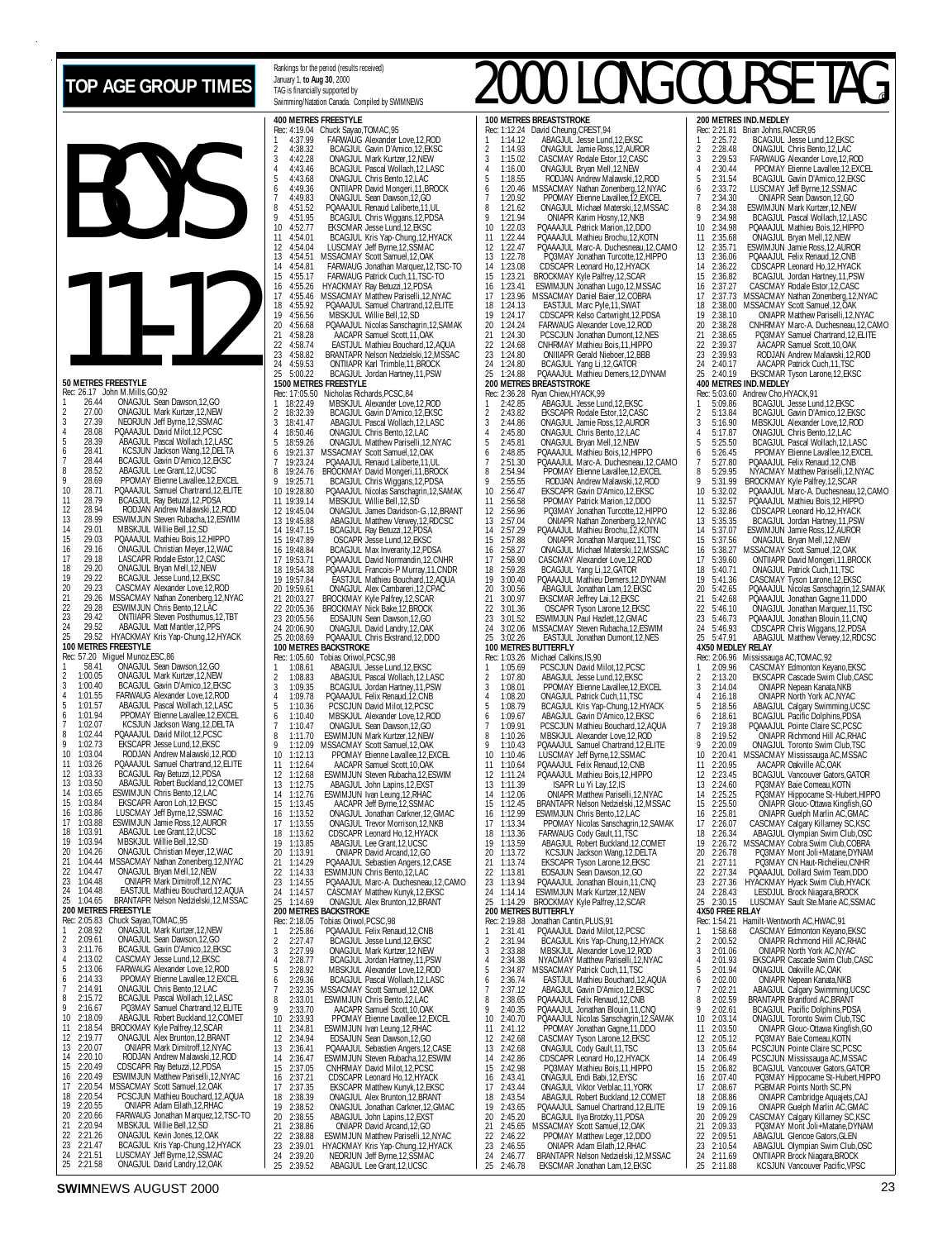### **2000**<br>**2000 AGE GROUP TIMES EXECUTED AND AND SOLUTION**<br>Swimming/Natation Canada, Compiled by SWIMNEWS

Rankings for the period (results received)<br>January 1, **to Aug 30**, 2000<br>TAG is financially supported by Swimm

|                |                         |                             |                                                                                                                                       | 400 N                                 |
|----------------|-------------------------|-----------------------------|---------------------------------------------------------------------------------------------------------------------------------------|---------------------------------------|
|                |                         |                             |                                                                                                                                       | Rec: 4<br>1<br>4                      |
|                |                         |                             |                                                                                                                                       | $\overline{a}$<br>4<br>3<br>4         |
|                |                         |                             |                                                                                                                                       | 4<br>4                                |
|                |                         |                             |                                                                                                                                       | 5<br>4<br>6<br>4                      |
|                |                         |                             |                                                                                                                                       | 7<br>4<br>8<br>4                      |
|                |                         |                             |                                                                                                                                       | 9<br>4                                |
|                |                         |                             |                                                                                                                                       | 10<br>4<br>11<br>4                    |
|                |                         |                             |                                                                                                                                       | 12<br>4<br>13<br>4                    |
|                |                         |                             |                                                                                                                                       | 14<br>4                               |
|                |                         |                             |                                                                                                                                       | 15<br>4<br>16<br>4                    |
|                |                         |                             |                                                                                                                                       | 4<br>17<br>18<br>4                    |
|                |                         |                             |                                                                                                                                       | 19<br>4                               |
|                |                         |                             |                                                                                                                                       | 4<br>20<br>4<br>21                    |
|                |                         |                             |                                                                                                                                       | 4<br>22<br>23<br>4                    |
|                |                         |                             |                                                                                                                                       | 24<br>4                               |
|                |                         | <b>50 METRES FREESTYLE</b>  |                                                                                                                                       | 25<br>4<br>800 N                      |
| 1              | Rec: 26.51<br>26.94     | Lori Melien, AAC, 86        | CDNLCMAY Sarah Gault, 14, CAC                                                                                                         | Rec: 8<br>ς<br>1                      |
| $\overline{a}$ | 27.28                   |                             | CANLCMAR Kate Plyley, 14, OAK                                                                                                         | ς<br>2                                |
| 3<br>4         | 27.54<br>27.70          |                             | ONIIIAPR Jennifer Porenta, 14, MMST<br>MBSKJUL Diane Kardash, 14, MM                                                                  | 3<br>ς<br>4<br>ς                      |
| 5<br>6         | 27.71<br>27.72          |                             | ONAGJUL Jennifer Beckberger, 14, AAC<br>MBSKJUL Erin Kardash.14.MM                                                                    | 5<br>ς<br>ç<br>6                      |
| 7              | 27.82                   |                             | CDNLCMAY Stephanie Kuhn, 14, TMSC                                                                                                     | ç<br>7                                |
| 8<br>9         | 27.86<br>27.97          |                             | ABAGJUL Andrea Baird, 14, RDCSC<br>LUSCMAY Andrea Shoust, 14, SSMAC                                                                   | ç<br>8<br>ç<br>9                      |
| 10<br>11       | 28.01<br>28.12          |                             | ECUPJUL Marie-P. Blais, 14, MEGO<br>CANLCMAR Jackie Chan, 14, MSSAC-TO                                                                | ç<br>10<br>ç<br>11                    |
| 12             | 28.15                   |                             | HYACKMAY Tina Hoang, 14, HYACK                                                                                                        | ç<br>12                               |
| 13<br>14       | 28.20<br>28.33          |                             | CASCMAY Karl Pomerleau, 14, UCSC<br>BCSRFEB Chelsey Burnett, 14, NRST                                                                 | ç<br>13<br>ç<br>14                    |
| 15<br>16       | 28.37<br>28.39          |                             | ABAGJUL Hanna Kubas, 14, EKSC<br>MSSACMAY Allison Bennett, 13, NYAC                                                                   | ç<br>15<br>ς<br>16                    |
| 17             | 28.45                   |                             | ONIIIAPR Dana Lord, 14, EYSC                                                                                                          | ς<br>17                               |
| 18<br>19       | 28.46<br>28.46          |                             | BCSRFEB Courtenay Chuy, 14, HYACK<br>ONAGJUL Julia Wilkinson, 13, SKY                                                                 | ς<br>18<br>ς<br>19                    |
| 20<br>21       | 28.46<br>28.50          |                             | YTHJRJUL Shannon Hackett, 13, PDSA                                                                                                    | ς<br>20<br>ς<br>21                    |
| 22<br>23       | 28.51                   |                             | MBSKJUL Melissa Lam, 13, SPART<br>EKSCAPR Elsa Vangoudoever, 14, NCSA<br>AACAPR Leanna Lee, 14, TORCH<br>AACAPR Leanna Lee, 14, DYALM | ς<br>22                               |
| 24             | 28.52<br>28.53          |                             | MMAPR Joana Cook,13,RYMM                                                                                                              | 23<br>ς<br>24<br>ς                    |
| 25             | 28.56                   | 100 METRES FREESTYLE        | ABAGJUL Orlagh O'Kelly, 14, EKSC                                                                                                      | 25<br>ς<br>100 N                      |
| 1              | Rec: 56.91<br>59.39     | Julie Howard,BRANT,91       | YTHJRJUL Kate Plyley, 14, OAK-TO                                                                                                      | 1<br>Rec:<br>1<br>1                   |
| $\overline{a}$ | 59.90                   |                             | ONIIIAPR Jennifer Porenta, 14, MMST                                                                                                   | 2<br>1                                |
| 3<br>4         | 1:00.25<br>1:00.25      |                             | CANLCMAR Courtenay Chuy, 14, HYACK<br>CDNLCMAY Stephanie Kuhn, 14, TMSC                                                               | 3<br>1<br>4<br>1                      |
| 5<br>6         | 1:00.36<br>1:00.47      |                             | CANLCMAR Jackie Chan, 14, MSSAC-TO<br>MBSKJUL Erin Kardash,14,MM                                                                      | 5<br>1<br>6<br>1                      |
| 7<br>8         | 1:00.72                 |                             | CASCMAY Hayley Doody, 14, CASC<br>CDNLCMAY Sarah Gault, 14, CAC                                                                       | 7<br>1                                |
| 9              | 1:00.84<br>1:01.06      |                             | ABAGJUL Orlagh O'Kelly,14,EKSC                                                                                                        | 8<br>1<br>9<br>1                      |
| 10<br>11       | 1:01.06<br>1:01.15      |                             | YTHJRJUL Shannon Hackett, 13, PDSA<br>ONIIIAPR Kristen McIlroy, 13, MMST                                                              | 10<br>1<br>1<br>11                    |
| 12<br>13       | 1:01.22                 |                             | ONAGJUL Lauren Dorrington, 14, USC                                                                                                    | 1<br>12                               |
| 14             | 1:01.22<br>1:01.23      |                             | YTHJRJUL Diane Kardash, 14, MM<br>ONIAPR Allison Bennett,13,NYAC                                                                      | 1<br>13<br>1<br>14                    |
| 15<br>16       | 1:01.41<br>1:01.41      |                             | CASCMAY Andrea Baird, 14, RDCSC<br>ONAGJUL Jennifer Beckberger, 14, AAC                                                               | 1<br>15<br>1<br>16                    |
| 17             | 1:01.45<br>1:01.54      |                             | MSSACMAY Kathy Siuda, 14, ROW<br>BCSRFEB Jenny Lock, 14, COMOX                                                                        | 1<br>17                               |
| 18<br>19       | 1:01.77                 |                             | MBSKJUL Joana Cook, 14, RYMM                                                                                                          | 18<br>1<br>19<br>1                    |
| 20<br>21       | 1:01.86<br>1:01.88      |                             | ECUPJUL Kayla Graham, 13, EAST<br>YTHJRJUL Mélissa Lam, 13, SPART                                                                     | 20<br>1<br>21<br>1                    |
| 22<br>23       | 1:01.88                 |                             | ECUPJUL Amelie Carrier-L., 14, UL<br>KCSJUN Marla May, 14, KCS                                                                        | 22<br>1                               |
| 24             | 1:01.97<br>1:01.99      |                             | YTHJRJUL Andrea Shoust, 14, SSMAC<br>MSSACMAY Amanda Kelly, 13, HWAC                                                                  | 23<br>1<br>24<br>1                    |
| 25             | 1:02.10                 | <b>200 METRES FREESTYLE</b> |                                                                                                                                       | 25<br>1<br>200 N                      |
| 1              | Rec: 2:03.35<br>2:09.00 | Julie Barbeau, ELITE, 89    |                                                                                                                                       | Rec: 2<br>1                           |
| $\frac{2}{3}$  | 2:09.66                 |                             | CANLCMAR Hayley Doody, 14, CASC<br>CDNLCMAY Kate Plyley, 14, OAK<br>BCAGJUL Andrea Baird, 14, RDCSC                                   | $\overline{2}$<br>2<br>$\overline{a}$ |
| 4              | 2:11.14<br>2:11.61      |                             | YTHJRJUL Kelsey Nemeth,14,AAC                                                                                                         | 3<br>2<br>2<br>4                      |
| 5<br>6         | 2:12.33<br>2:12.40      |                             | ESWIMJUN Nathalie Lacoste, 14, MSSAC<br>ONAGJUL Lauren Dorrington, 14, USC                                                            | 2<br>5<br>2<br>6                      |
| 7              | 2:12.41                 |                             | ONIIIAPR Jennifer Porenta, 14, MMST                                                                                                   | 2<br>7                                |
| 8<br>9         | 2:12.41<br>2:13.03      |                             | ONTIIAPR Stephanie Kuhn, 14, TMSC<br>PPOMAY Angela Sloan, 14, PCSC                                                                    | 2<br>8<br>2<br>9                      |
| 10<br>11       | 2:13.06<br>2:13.08      |                             | BCAGJUL Shannon Hackett, 13, PDSA<br>CASCMAY Orlagh O'Kelly, 14, EKSC                                                                 | 2<br>10<br>2<br>11                    |
| 12             | 2:13.33                 |                             | ONTIIAPR Katy Bergman, 14, KSS                                                                                                        | 2<br>12                               |
| 13<br>14       | 2:13.39<br>2:13.51      |                             | HYACKMAY Jenny Lock, 14, COMOX<br>BCSRJAN Courtenay Chuy, 14, HYACK                                                                   | 13<br>2<br>2<br>14                    |
| 15<br>16       | 2:13.52<br>2:13.63      |                             | PQAAAJUL Patricia Perreault, 14, CNCB<br>ONTSRMAY Kathy Siuda, 14, ROW                                                                | 15<br>2<br>2<br>16                    |
| 17<br>18       | 2:14.03                 |                             | ESWIMJUN Kahla Walkinshaw, 14, HWAC                                                                                                   | 2<br>17                               |
| 19             | 2:14.22<br>2:14.24      |                             | YTHJRJUL Bevan Haley,13,WTSC<br>ONAGJUL Amanda Kelly, 13, HWAC                                                                        | 2<br>18<br>2<br>19                    |
| 20<br>21       | 2:14.34<br>2:14.39      |                             | BCAGJUL Valerie Pomaizl, 14, NRST<br>KCSJUN Marla May, 14, KCS                                                                        | 2<br>20<br>2<br>21                    |
| 22<br>23       | 2:14.57                 |                             | MBSKJUL Erin Kardash, 14, MM                                                                                                          | 2<br>22                               |
| 24             | 2:14.78<br>2:14.81      |                             | BCAGJUL Brianne Cloak, 14, IS<br>YTHJRJUL Krista Haslund, 14, ROD<br>PQ3MAY Suzanne Vary, 13, CNDR                                    | 23<br>2<br>24<br>2                    |
| 25             | 2:15.15                 |                             |                                                                                                                                       | 25<br>2                               |

|                 |                    |                                                   | Swimming/Natation Canada. Compiled by SWIMNEWS                                                                                                                                                                                                                                       |
|-----------------|--------------------|---------------------------------------------------|--------------------------------------------------------------------------------------------------------------------------------------------------------------------------------------------------------------------------------------------------------------------------------------|
|                 |                    | 400 METRES FREESTYLE                              |                                                                                                                                                                                                                                                                                      |
|                 | Rec: 4:14.60       | Shannon Smith, HYACK, 76                          |                                                                                                                                                                                                                                                                                      |
|                 | 4:29.74<br>4:31.19 |                                                   | YTHJRJUL Hayley Doody,14,CASC<br>CANLCAUG Kathy Siuda,14,ROW                                                                                                                                                                                                                         |
| 1<br>2<br>3     | 4:32.08            |                                                   |                                                                                                                                                                                                                                                                                      |
| 4               | 4:32.72            |                                                   | BCAGJUL Shannon Hackett, 13, PDSA<br>MSSACMAY Nathalie Lacoste, 14, MSSAC                                                                                                                                                                                                            |
| 5<br>6          | 4:32.89<br>4:33.25 |                                                   | <b>YTHJRJUL Bevan Haley, 13, WTSC</b><br>BCAGJUL Jenny Lock, 14, COMOX                                                                                                                                                                                                               |
| 7               | 4:35.48            |                                                   | CDNLCMAY Kate Plyley, 14, OAK                                                                                                                                                                                                                                                        |
| 8               | 4:36.30            |                                                   | YTHJRJUL Kelsey Nemeth,14,AAC                                                                                                                                                                                                                                                        |
| 9<br>10         | 4:37.34            |                                                   | FARWAUG Elyse Dudar, 13, MSSAC                                                                                                                                                                                                                                                       |
| 11              | 4:39.21<br>4:39.28 |                                                   | BCAGJUL Brianne Cloak, 14, IS<br>BCSRFEB Chelsey Burnett, 14, NRST                                                                                                                                                                                                                   |
| 12              | 4:39.41            |                                                   | ESWIMJUN Amanda Kelly, 13, HWAC                                                                                                                                                                                                                                                      |
| 13<br>14        | 4:39.41            |                                                   | ECUPJUL Krista Haslund,14,ROD                                                                                                                                                                                                                                                        |
| 15              | 4:39.78<br>4:40.31 |                                                   | BCAGJUL Lynette Bayliss, 14, UCSC<br>YTHJRJUL Stacy Cormack, 14, GLEN                                                                                                                                                                                                                |
| 16              | 4:40.79            |                                                   | PQAAAJUL Patrícia Perreault, 14, CNCB                                                                                                                                                                                                                                                |
| 17              | 4:42.17            |                                                   | BCSRFEB Marla May, 14, KCS                                                                                                                                                                                                                                                           |
| 18<br>19        | 4:42.45<br>4:43.33 |                                                   | BCAGJUL Valerie Pomaizl, 14, NRST                                                                                                                                                                                                                                                    |
| 20              | 4:43.50            |                                                   | YTHJRJUL Brittany Cooper, 13, LAC<br>YTHJRJUL Amanda Long, 13, LAC                                                                                                                                                                                                                   |
| 21              | 4:43.60            |                                                   | YTHJRJUL Kelly Timmons,13,0SC                                                                                                                                                                                                                                                        |
| 22<br>23        | 4:44.08<br>4:44.18 |                                                   | ONIIIAPR Kristen McIlroy, 13, MMST                                                                                                                                                                                                                                                   |
| 24              | 4:44.48            |                                                   | ONAGJUL Sarah Chan, 14, NYAC<br>BCAGJUL Stephanie Nicholls, 14, BCAGJUL Taryn Lencoe, 14, PDSA<br>14, PN                                                                                                                                                                             |
| 25              | 4:44.86            |                                                   |                                                                                                                                                                                                                                                                                      |
|                 | Rec: 8:44.45       | 800 METRES FREESTYLE<br>Michelle Sallee, CDSC, 88 |                                                                                                                                                                                                                                                                                      |
|                 | 9:14.85            |                                                   |                                                                                                                                                                                                                                                                                      |
| 1<br>2<br>3     | 9:16.35            |                                                   | YTHJRJUL Bevan Haley, 13, WTSC<br>ONAGJUL Kathy Siuda, 14, ROW                                                                                                                                                                                                                       |
| 4               | 9:17.78<br>9:21.43 |                                                   | CANLCMAR Hayley Doody, 14, CASC                                                                                                                                                                                                                                                      |
| 5               | 9:23.94            |                                                   | BCAGJUL Shannon Hackett, 13, PDSA<br>FARWAUG Elyse Dudar, 13, MSSAC-TO                                                                                                                                                                                                               |
| 6               | 9:29.60            |                                                   | POAAAJUL Patricia Perreault, 14, CNCB                                                                                                                                                                                                                                                |
| 7<br>8          | 9:30.75<br>9:33.23 |                                                   | EOSAJUN Elizabeth Osterer, 14, NKB                                                                                                                                                                                                                                                   |
| 9               | 9:33.86            |                                                   | BCAGJUL Brianne Cloak, 14, IS<br>ESWIMJUN Nathalie Lacoste, 14, MSSAC                                                                                                                                                                                                                |
| 10              | 9:34.88            |                                                   | ESWIMJUN Krista Haslund, 14, ROD                                                                                                                                                                                                                                                     |
| 11<br>12        | 9:36.48<br>9:36.73 |                                                   | YTHJRJUL Stacy Cormack, 14, GLEN<br>BCSRFEB Chelsey Burnett, 14, NRST                                                                                                                                                                                                                |
| 13              | 9:38.64            |                                                   | YTHJRJUL Brittany Cooper, 13, LAC                                                                                                                                                                                                                                                    |
| 14              | 9:40.81            |                                                   | YTHJRJUL Amanda Long, 13, LAC                                                                                                                                                                                                                                                        |
| 15<br>16        | 9:42.57<br>9:42.97 |                                                   | BCAGJUL Stephanie Nicholls, 14, PN<br>ONAGJUL Kelsey Nemeth, 14, AAC                                                                                                                                                                                                                 |
| 17              | 9:43.01            |                                                   | YTHJRJUL Thea Norton, 13, STSC                                                                                                                                                                                                                                                       |
| 18              | 9:43.72            |                                                   | YTHJRJUL Kristen Vandenberg, 13, LAC                                                                                                                                                                                                                                                 |
| 19<br>20        | 9:43.99<br>9:45.73 |                                                   | BCAGJUL Michelle Mange, 13, PDSA                                                                                                                                                                                                                                                     |
| 21              | 9:46.60            |                                                   | BCAGJUL Taryn Lencoe, 14, PDSA<br>BCAGJUL Valerie Pomaizl, 14, NRST                                                                                                                                                                                                                  |
| 22              | 9:47.02            |                                                   | BCAGJUL Lesley Emter, 14, LL<br>MBSKJUL Amy Killpatrick, 14, M3F                                                                                                                                                                                                                     |
| 23<br>24        | 9:47.31<br>9:48.09 |                                                   | BCSRFEB Marla May, 14, KCS                                                                                                                                                                                                                                                           |
| 25              | 9:48.59            |                                                   | BCAGJUL Courtenay Mulhern, 13, PSW                                                                                                                                                                                                                                                   |
|                 |                    | 100 METRES BACKSTROKE                             |                                                                                                                                                                                                                                                                                      |
|                 |                    |                                                   |                                                                                                                                                                                                                                                                                      |
|                 | Rec: 1:03.28       | Nancy Garapick, HTAC, 76                          |                                                                                                                                                                                                                                                                                      |
| 1               | 1:06.21            |                                                   | MSSACMAY Randi Beaulieu, 14, MSSAC                                                                                                                                                                                                                                                   |
| $\frac{2}{3}$   | 1:06.24<br>1:06.42 |                                                   |                                                                                                                                                                                                                                                                                      |
| 4               | 1:06.78            |                                                   |                                                                                                                                                                                                                                                                                      |
| 5               | 1:07.02            |                                                   |                                                                                                                                                                                                                                                                                      |
| 6<br>7          | 1:07.63<br>1:07.69 |                                                   |                                                                                                                                                                                                                                                                                      |
| 8               | 1:07.85            |                                                   |                                                                                                                                                                                                                                                                                      |
| 9               | 1:08.13            |                                                   | MISSACMAT Karlo Beauteu, 14, MSSAC<br>CANLCAUG Andrea Shoust, 14, SSMAC<br>YTHJRUU, Katle Smith, 14, COBRA<br>MISSACUL Erin Kardash, 14 MM<br>BCAGUU, Lynette Bayliss, 14, UCSC<br>MSSACMAY Kathy Siuda, 14, ROV<br>VTH IP IUI Malicea Rartlett<br>YTHJRJUL Melissa Bartlett,13,CYPS |
| 10<br>11        | 1:08.41<br>1:08.69 |                                                   |                                                                                                                                                                                                                                                                                      |
| 12              | 1:08.72            |                                                   | MBSKJUL Diane Kardash, 14, MM<br>MSSACMAY Laura Wise, 13, COBRA<br>CANLCMAR Jackie Chan, 14, MSSAC-TO                                                                                                                                                                                |
| 13              | 1:09.28            |                                                   | YTHJRJUL Julia Guay-Racine,14,CAMO                                                                                                                                                                                                                                                   |
| 14<br>15        | 1:09.36<br>1:09.40 |                                                   | YTHJRJUL Genevieve Saumur, 13, CAMO<br>ECUPJUL Noemie Brand, 14, PCSC                                                                                                                                                                                                                |
| 16              | 1:09.57            |                                                   | PCSCJUN Emilie Chan, 14, PCSC                                                                                                                                                                                                                                                        |
| 17              | 1:09.76            |                                                   | YTHJRJUL Kristen McIlroy,13,MMST                                                                                                                                                                                                                                                     |
| 18<br>19        | 1:09.78<br>1:10.49 |                                                   | ONAGJUL Callan Gault, 14, TSC                                                                                                                                                                                                                                                        |
| 20              | 1:10.53            |                                                   | CASCMAY Hayley Doody, 14, CASC<br>ECUPJUL Laura Aronsson, 14, DYNAM                                                                                                                                                                                                                  |
| 21              | 1:10.58            |                                                   |                                                                                                                                                                                                                                                                                      |
| 22<br>23        | 1:10.69<br>1:10.76 |                                                   | YTHJRJUL Stacy Cormack, 14, GLEN<br>YTHJRJUL Thea Norton, 13, STSC<br>YTHJRJUL Kelsey Nemeth,14,AAC                                                                                                                                                                                  |
| 24              | 1:10.89            |                                                   |                                                                                                                                                                                                                                                                                      |
| 25              | 1:11.03            |                                                   | CASCMAY Orlagh O'Kelly, 14, EKSC<br>YTHJRJUL Melissa Lam, 13, SPART                                                                                                                                                                                                                  |
|                 | Rec: 2:15.60       | 200 METRES BACKSTROKE<br>Nancy Garapick, HTAC, 76 |                                                                                                                                                                                                                                                                                      |
| 1               | 2:22.44            |                                                   | BCAGJUL Lynette Bayliss, 14, UCSC                                                                                                                                                                                                                                                    |
| $\overline{c}$  | 2:24.07            |                                                   | CDNLCMAY Kathy Siuda, 14, ROW                                                                                                                                                                                                                                                        |
| 3<br>4          | 2:24.39<br>2:25.15 |                                                   | MSSACMAY Laura Wise, 13, COBRA                                                                                                                                                                                                                                                       |
| 5               | 2:25.49            |                                                   |                                                                                                                                                                                                                                                                                      |
| 6               | 2:25.70            |                                                   |                                                                                                                                                                                                                                                                                      |
| 7<br>8          | 2:26.56<br>2:26.91 |                                                   | MISSACMAY Randi Beaulieu, 14, MSSAC<br>YTHJRJUL Andrea Shoust, 14, SSMAC<br>BCAGJUL Lesley Emter, 14, LL<br>YTHJRJUL Genevieve Saumur, 13, CAMO<br>CLID IUL Lulia Grav Pacino 14, CAMO                                                                                               |
| 9               | 2:27.40            |                                                   |                                                                                                                                                                                                                                                                                      |
| $\overline{10}$ | 2:28.16            |                                                   |                                                                                                                                                                                                                                                                                      |
| 11<br>12        | 2:28.23<br>2:28.24 |                                                   | ECUPJUL Julia Guay-Racine, 14, CAMO<br>ECUPJUL Noeme Brand, 14, PCSC<br>BCAGJUL Tina Hoang, 14, HYACK<br>YTHJRJUL Kristen McIlroy, 13, MMST<br>YTHJRJUL Kristen McIlroy, 13, MMST                                                                                                    |
| 13              | 2:28.28            |                                                   | YTHJRJUL Stacy Cormack, 14, GLEN<br>CASCMAY Hayley Doody, 14, CASC                                                                                                                                                                                                                   |
| 14              | 2:28.59            |                                                   | UTORJAN Sheena Martin, 14, TORCH                                                                                                                                                                                                                                                     |
| 15<br>16        | 2:29.37<br>2:29.80 |                                                   | YTHJRJUL Thea Norton,13,STSC                                                                                                                                                                                                                                                         |
| 17              | 2:30.08            |                                                   | CANLCAUG Katie Smith, 14, COBRA<br>ECUPJUL Laura Aronsson, 14, DYNAM                                                                                                                                                                                                                 |
| 18              | 2:30.20            |                                                   | BRANTAPR Jackie Chan, 14, MSSAC-TO                                                                                                                                                                                                                                                   |
| 19              | 2:30.41            |                                                   | BCAGJUL Kelsey Rush, 13, RAYS                                                                                                                                                                                                                                                        |
| 20<br>21        | 2:30.45<br>2:30.57 |                                                   | YTHJRJUL Melissa Bartlett, 14, CYPS<br>YTHJRJUL Erin Kardash, 14, MM                                                                                                                                                                                                                 |
| $^{22}$         | 2:30.68            |                                                   | MBSKJUL Diane Kardash, 14, MM                                                                                                                                                                                                                                                        |
| 23<br>24        | 2:30.78<br>2:31.12 |                                                   | CASCMAY Hanna Kubas, 14, EKSC<br>YTHJRJUL Gillian Bryon, 14, USC                                                                                                                                                                                                                     |

| г<br>$\boldsymbol{J}$   | R<br>C<br>1<br>U<br>е<br>ÐI<br>u | ® |
|-------------------------|----------------------------------|---|
| 100 METREC BREACTSTROUT | 300 METREC IND MEDIEV            |   |

|                      |                                        | 100 METRES BREASTSTROKE                         |                                                                                                                                                                                                                                   | 2                                               |
|----------------------|----------------------------------------|-------------------------------------------------|-----------------------------------------------------------------------------------------------------------------------------------------------------------------------------------------------------------------------------------|-------------------------------------------------|
|                      | Rec: 1:09.84<br>1:12.18                | Allison Higson, ESC, 86                         | CANLCMAR Courtenay Chuy, 14, HYACK                                                                                                                                                                                                | R<br>1                                          |
| $\frac{1}{2}$        | 1:13.80                                |                                                 | CANLCMAR Tamara Wagner, 14, TORCH                                                                                                                                                                                                 | $\overline{a}$                                  |
| 3<br>4               | 1:14.97<br>1:16.02                     |                                                 | CDNLCMAY Kelly Timmons, 13, OSC<br>FARWAUG Michelle Mange, 13, PDSA                                                                                                                                                               | 3<br>4                                          |
| 5                    | 1:16.12                                |                                                 | ONAGJUL Shannon Kryhul, 14, LAC                                                                                                                                                                                                   | 5                                               |
| 6<br>7               | 1:16.15<br>1:16.49                     |                                                 | YTHJRJUL Kim Labbett, 13, OAK<br>EKSCAPR Kimberley Hirsch, 14, STSC                                                                                                                                                               | 6<br>7                                          |
| 8                    | 1:17.00                                |                                                 | YTHJRJUL Elizabeth Osterer, 14, NKB                                                                                                                                                                                               | 8                                               |
| 9                    | 1:17.16                                |                                                 | ONTIIAPR Brett Rumble, 14, GGST                                                                                                                                                                                                   | 9                                               |
| 10<br>11             | 1:17.36<br>1:17.36                     |                                                 | ONIAPR Brooke Heath, 14, TAT<br>YTHJRJUL Elizabeth Engs,13,CAJ                                                                                                                                                                    | 1<br>1                                          |
| 12                   | 1:17.90                                |                                                 | ECUPJUL Marie-P. Ratelle, 14, MEGO                                                                                                                                                                                                | 1.                                              |
| 13<br>14             | 1:18.08<br>1:18.27                     |                                                 | MSSACMAY Kathy Siuda, 14, ROW<br>YTHJRJUL Caitlin Babb,14,DDO                                                                                                                                                                     | ï<br>1                                          |
| 15                   | 1:18.39                                |                                                 | ONTIIAPR Genevieve Dack, 14, TBT                                                                                                                                                                                                  | 1                                               |
| 16<br>17             | 1:18.96<br>1:18.96                     |                                                 | ONAGJUL Kristen Yee, 14, BYST<br>YTHJRJUL Sybil De Jonge, 14, CYPS                                                                                                                                                                | $\mathbf{1}$<br>$\mathbf{1}$                    |
| 18                   | 1:19.41                                |                                                 | YTHJRJUL Kristin Cloutier,14,CAJ                                                                                                                                                                                                  | 1                                               |
| 19                   | 1:19.45                                |                                                 | YTHJRJUL Jasmine Kastner, 13, DDO<br>ONIIIAPR Jacquelyn Craft, 14, TRENT                                                                                                                                                          | $\mathbf{1}^{\mathfrak{c}}$                     |
| 20<br>21             | 1:19.57<br>1:19.57                     |                                                 | BCAGJUL Johanna Wick, 13, PN                                                                                                                                                                                                      | $\overline{a}$<br>$\overline{2}$                |
|                      | 1:19.58                                |                                                 | HYACKMAY Natalie Foster, 14, LL                                                                                                                                                                                                   | $\frac{2}{2}$                                   |
| 22<br>23<br>24<br>25 | 1:19.62<br>1:19.64                     |                                                 | BCAGJUL Jenny Lock, 14, COMOX<br>BCAGJUL Haylee Johnson, 14, PDSA                                                                                                                                                                 | $\overline{c}$                                  |
|                      | 1:19.72                                |                                                 | ONIAPR Meaghan Nicholson,13,NKB                                                                                                                                                                                                   | $\overline{2}$                                  |
|                      |                                        | 200 METRES BREASTSTROKE                         |                                                                                                                                                                                                                                   | 4<br>R                                          |
|                      | Rec: 2:29.18<br>1 2:31.14<br>2 2:39.31 |                                                 | Courtenay Chuy, HYACK, 98<br>CANLCMAR Courtenay Chuy, 14, HYACK<br>CDNLCMAY Kelly Timmons, 13, OSC                                                                                                                                |                                                 |
| $\frac{2}{3}$        |                                        |                                                 |                                                                                                                                                                                                                                   |                                                 |
| 4                    | 2:42.01<br>2:42.06                     |                                                 | FARWAUG Michelle Mange 13, PDSA                                                                                                                                                                                                   | $\begin{array}{c} 1 \\ 2 \\ 3 \\ 4 \end{array}$ |
| 5                    | 2:42.19                                |                                                 | ONAGJUL Kim Labbett, 13, OAK<br>CANLCMAR Tamara Wagner, 14, TORCH                                                                                                                                                                 | 5                                               |
| 6<br>7               | 2:42.39<br>2:43.68                     |                                                 | CANLCMAR Shannon Kryhul, 14, LAC<br>ONTIIAPR Genevieve Dack, 14, TBT                                                                                                                                                              | 6<br>7                                          |
| 8                    | 2:44.82                                |                                                 | YTHJRJUL Elizabeth Engs,13,CAJ                                                                                                                                                                                                    | 8                                               |
| 9                    | 2:45.50                                |                                                 | ONAGJUL Kathy Siuda, 14, ROW                                                                                                                                                                                                      | 9                                               |
| 10<br>11             | 2:46.94<br>2:47.17                     |                                                 | YTHJRJUL Elizabeth Osterer, 14, NKB<br>EKSCAPR Kimberley Hirsch, 14, STSC                                                                                                                                                         | 1<br>1                                          |
| 12                   | 2:48.08                                |                                                 | PGBMAR Natalie Foster, 14, LL                                                                                                                                                                                                     | 1.                                              |
| 13<br>14             | 2:48.10<br>2:48.24                     |                                                 | YTHJRJUL Haylee Johnson, 14, PDSA<br>CASCMAY Thea Norton, 13, STSC                                                                                                                                                                | 1<br>1                                          |
| 15                   | 2:49.16                                |                                                 | YTHJRJUL Jasmine Kastner, 13, DDO                                                                                                                                                                                                 | 1                                               |
| 16<br>17             | 2:49.21<br>2:49.31                     |                                                 | PQAAAJUL Marie-P. Ratelle,14,MEGO<br>PQAAAJUL Caitlin Babb, 13, DDO                                                                                                                                                               | 1<br>1                                          |
| 18                   | 2:50.02                                |                                                 | BCAGJUL Amy Ballantyne, 14, PGB                                                                                                                                                                                                   | 1                                               |
| 19<br>20             | 2:50.36<br>2:50.81                     |                                                 | YTHJRJUL Sybil De Jonge,14,CYPS<br>BCAGJUL Chantal Huard, 14, IS                                                                                                                                                                  | $\mathbf{1}$                                    |
| 21                   | 2:50.89                                |                                                 | ECUPJUL Amanda Williams, 13, NEW                                                                                                                                                                                                  | $\overline{a}$<br>$\overline{2}$                |
| 22                   | 2:50.99                                |                                                 | ONIAPR Meaghan Nicholson, 13, NKB                                                                                                                                                                                                 | $\frac{2}{2}$                                   |
| 23<br>24             | 2:51.05<br>2:51.28                     |                                                 | BCAGJUL Johanna Wick, 13, PN<br>ECUPJUL Marie-P. Batelle, 14, MEGO                                                                                                                                                                | 2                                               |
| 25                   | 2:51.38                                |                                                 | ONAGJUL Lauren Dorrington, 14, USC                                                                                                                                                                                                | $\overline{2}$                                  |
|                      | Rec: 1:02.87                           | 100 METRES BUTTERFLY<br>Julie Howard, BRANT, 91 |                                                                                                                                                                                                                                   | 4<br>R                                          |
| 1                    | 1:05.42                                |                                                 | DIRET TO THE POCUPULE Julia Guay-Racine, 14, CAMO<br>YTHJRJUL Orlagh O'Kelly, 14, EKSC<br>MASSACMAY Kathy Studian, 14, TSC<br>MAGJUL Callan Gault, 14, TSC<br>MSSACMAY Blair Holmes, 13, COBRA<br>PCAC ILIL Valseu Pueb, 13, RAYS | 1                                               |
| $\frac{2}{3}$        | 1:05.82<br>1:06.04                     |                                                 |                                                                                                                                                                                                                                   |                                                 |
| 4                    | 1:06.19                                |                                                 |                                                                                                                                                                                                                                   |                                                 |
| 5                    | 1:06.60                                |                                                 |                                                                                                                                                                                                                                   |                                                 |
| 6<br>7               | 1:06.78<br>1:07.16                     |                                                 | BCAGJUL Kelsey Rush, 13, RAYS<br>ONAGJUL Brittney Scott,13,ROW                                                                                                                                                                    | 234567                                          |
| 8                    | 1:07.47                                |                                                 | MSSACMAY Kahla Walkinshaw,14,HWAC                                                                                                                                                                                                 | 8                                               |
| 9<br>10              | 1:07.76<br>1:07.77                     |                                                 | POAAAJUL Vivianne Genest, 13, CNTR<br>ONIIIAPR Jennifer Porenta, 14, MMST                                                                                                                                                         | 9<br>1                                          |
| 11                   | 1:08.01                                |                                                 | YTHJRJUL Avery Kremer, 13, OSC<br>ABAGJUL Andrea Baird, 14, RDCSC                                                                                                                                                                 | 1                                               |
| $\frac{12}{2}$<br>13 | 1:08.05<br>1:08.12                     |                                                 | HYACKMAY Tina Hoang, 14, HYACK                                                                                                                                                                                                    | 1<br>1                                          |
| 14                   | 1:08.15                                |                                                 | YTHJRJUL Kate Plyley,14,0AK-TO                                                                                                                                                                                                    | 1                                               |
| 15<br>16             | 1:08.39<br>1:08.42                     | <b>BCAGJUL</b>                                  | Shannon Hackett, 13, PDSA<br>BRANTAPR Tiffany Vincent, 14, BRANT                                                                                                                                                                  | $\mathbb{1}$<br>1                               |
| 17                   | 1:08.58                                |                                                 | MBSKJUL Stefanie Andruchuk, 13, MANTA                                                                                                                                                                                             | 1                                               |
| 18                   | 1:08.67                                |                                                 | PPOMAY Elizabeth Osterer, 14, NKB                                                                                                                                                                                                 | 1                                               |
| 19<br>20             | 1:08.83<br>1:08.84                     |                                                 | ONTIIAPR Stephanie Kuhn, 14, TMSC<br>BCAGJUL Brianne Cloak, 14, IS                                                                                                                                                                | 1'<br>$\overline{2}$                            |
| 21                   | 1:08.86                                |                                                 | ONAGJUL Amanda Williams, 13, NEW                                                                                                                                                                                                  | $\overline{2}$                                  |
| 22<br>23             | 1:08.86<br>1:08.92                     |                                                 | BCAGJUL Teresa Au Yeung, 13, PDSA<br>ABAGJUL Kelly Timmons, 13, OSC                                                                                                                                                               | 2<br>$\overline{2}$                             |
| 24                   | 1:08.93                                |                                                 | PQAAAJUL Genevieve Saumur, 12, CAMO                                                                                                                                                                                               | 2                                               |
| 25                   | 1:08.93                                | 200 METRES BUTTERFLY                            | ECUPJUL Allyson Germain, 14, UL                                                                                                                                                                                                   | $\overline{2}$<br>4                             |
|                      | Rec: 2:15.76                           | Sandra Marchand, ENL, 88                        |                                                                                                                                                                                                                                   | R                                               |
| 1                    | 2:25.07                                |                                                 | YTHJRJUL Shannon Hackett, 13, PDSA                                                                                                                                                                                                | 1                                               |
| $\frac{2}{3}$        | 2:26.50<br>2:26.74                     |                                                 | AACAPR Blair Holmes, 13, COBRA                                                                                                                                                                                                    | $\frac{2}{3}$                                   |
| 4                    | 2:26.80                                |                                                 | YTHJRJUL Julia Guay-Racine, 14, CAMO<br>CANLCAUG Bevan Haley, 13, WTSC                                                                                                                                                            | 4                                               |
| 5<br>6               | 2:27.01<br>2:28.25                     |                                                 | ABAGJUL Avery Kremer, 13,0SC<br>ABAGJUL Orlagh O'Kelly, 14, EKSC<br>YTHJRJUL Brittney Scott, 13, ROW<br>YTHJRJUL Kelsey Rush, 13, RAYS                                                                                            | 5                                               |
| 7                    | 2:28.34                                |                                                 |                                                                                                                                                                                                                                   | $\frac{6}{7}$                                   |
| 8<br>9               | 2:28.36<br>2:28.62                     |                                                 | ESWIMJUN Kahla Walkinshaw,14,HWAC                                                                                                                                                                                                 | 8<br>9                                          |
| 10                   | 2:29.32                                |                                                 | BCAGJUL Brianne Cloak, 14, IS                                                                                                                                                                                                     | 1                                               |
| 11<br>12             | 2:29.42<br>2:30.80                     |                                                 | BCAGJUL Meaghan McColl,14,IS                                                                                                                                                                                                      | 1<br>1                                          |
| 13                   | 2:30.95                                |                                                 | YTHJRJUL Callan Gault,14,TSC<br>EOSAJUN Elizabeth Osterer, 14, NKB                                                                                                                                                                | 1                                               |
| 14                   | 2:31.61                                |                                                 | ECUPJUL Allyson Germain, 14, UL                                                                                                                                                                                                   | 1<br>1                                          |
| 15<br>16             | 2:32.05<br>2:32.12                     |                                                 | BRANTAPR Kathy Siuda, 14, ROW<br>CASCMAY MacKenzie Clarke,14,GLEN                                                                                                                                                                 | 1                                               |
| 17                   | 2:32.25                                |                                                 | YTHJRJUL Amanda Long,13,LAC                                                                                                                                                                                                       | 1                                               |
| 18<br>19             | 2:32.42<br>2:33.51                     |                                                 | YTHJRJUL Tanya Fry,14, CYPS<br>YTHJRJUL Stefanie Andruchuk,13,MANTA                                                                                                                                                               | 11<br>$\mathbf{1}^{\mathfrak{c}}$               |
| 20                   | 2:33.55                                |                                                 | YTHJRJUL Kelly Timmons,13,0SC                                                                                                                                                                                                     | $\overline{2}$                                  |
| 21<br>22             | 2:33.96<br>2:34.39                     |                                                 | BCAGJUL Stephanie Nicholls, 14, PN<br>ECUPJUL Amy Longobardi, 13, EAST                                                                                                                                                            | $\overline{2}$<br>$\overline{2}$                |
| 23                   | 2:34.43                                |                                                 | YTHJRJUL Gillian Bryon,14,USC                                                                                                                                                                                                     | $\overline{2}$                                  |
| 24<br>25             | 2:34.91<br>2:34.96                     |                                                 | YTHJRJUL Cindy Jobse, 14, MANTA<br>YTHJRJUL Brittany Cooper, 13, LAC                                                                                                                                                              | $\overline{c}$<br>$\overline{2}$                |

|                     |                                        |                          | $\mathbf{U}_\circledcirc$                                                                                                                                                                                                                           |
|---------------------|----------------------------------------|--------------------------|-----------------------------------------------------------------------------------------------------------------------------------------------------------------------------------------------------------------------------------------------------|
|                     |                                        | 200 METRES IND.MEDLEY    |                                                                                                                                                                                                                                                     |
| 1                   | Rec: 2:18.08<br>2:22.84                | Allison Higson, ESC, 88  | EUJRJUL Kathy Siuda, 14, ROW                                                                                                                                                                                                                        |
| $\overline{c}$<br>3 | 2:25.62<br>2:27.84                     |                          | CANLCMAR Courtenay Chuy, 14, HYACK                                                                                                                                                                                                                  |
| 4<br>5              | 2:28.14<br>2:28.28                     |                          | BCAGJUL Lynette Bayliss, 14, UCSC<br>HYACKMAY Jenny Lock, 14, COMOX<br>CDNLCMAY Elizabeth Osterer, 14, NKB<br>CANLCAUG Kelly Timmons, 13, OSC-SE                                                                                                    |
| 6<br>7              | 2:28.36<br>2:28.76                     |                          | CASCMAY Hayley Doody, 14, CASC<br>ESWIMJUN Blair Holmes, 13, COBRA                                                                                                                                                                                  |
| 8<br>9              | 2:28.82                                |                          |                                                                                                                                                                                                                                                     |
| 10<br>11            | 2:29.70<br>2:30.11<br>2:30.50          |                          | ONIIIAPR Jennifer Porenta, 14, MMST<br>ONAGJUL Amanda Williams, 13, NEW                                                                                                                                                                             |
| 12<br>13            | 2:30.76<br>2:30.91                     |                          | <b>BCAGJUL Tina Hoang, 14, HYACK<br/>ABAGJUL Thea Norton, 13, STSC</b>                                                                                                                                                                              |
| 14<br>15            | 2:31.03<br>2:31.21                     |                          | ONAGJUL Callan Gault, 14, TSC<br>BCAGJUL Stephanie Nicholls, 14, PN<br>BCAGJUL Kelsey Rush, 13, RAYS                                                                                                                                                |
| 16<br>17            | 2:31.33<br>2:31.72                     |                          | ONTIIAPR Stephanie Kuhn, 14, TMSC                                                                                                                                                                                                                   |
| 18                  | 2:32.16                                |                          | BCAGJUL Andrea Baird, 14, RDCSC<br>ONIIIAPR Jane Wilkinson, 14, SKY                                                                                                                                                                                 |
| 19<br>20            | 2:32.31<br>2:32.62                     |                          | BCAGJUL Genevieve Poirier-Leroy, 13, NRST<br>PPOMAY Sarah Gault, 14, CAC                                                                                                                                                                            |
| 21<br>22            | 2:32.65<br>2:32.70                     |                          | PCSCJUN Jennifer Hodgson,14,PCSC<br>PQAAAJUL Julia Guay-Racine, 14, CAMO<br>ONTSRMAY Amanda Long, 13, LAC                                                                                                                                           |
| 23<br>24            | 2:32.88<br>2:32.91                     |                          | ONAGJUL Lauren Dorrington, 14, USC                                                                                                                                                                                                                  |
| 25                  | 2:32.93                                | 400 METRES IND.MEDLEY    | MBSKJUL Erin Kardash, 14, MM                                                                                                                                                                                                                        |
| 1                   | Rec: 4:52.35<br>5:03.31                | Joanne Malar, HWAC, 90   | CANLCAUG Kathy Siuda, 14, ROW                                                                                                                                                                                                                       |
| 2<br>3              | 5:10.35<br>5:12.48                     |                          | CDNLCMAY Elizabeth Osterer, 14, NKB<br>YTHJRJUL Kelly Timmons, 13,0SC                                                                                                                                                                               |
| 4<br>5              | 5:13.28<br>5:13.41                     |                          | CANLCMAR Lynette Bayliss, 14, UCSC                                                                                                                                                                                                                  |
| 6<br>7              | 5:13.57<br>5:15.05                     |                          |                                                                                                                                                                                                                                                     |
| 8<br>9              | 5:15.81<br>5:15.93                     |                          | CANCOMAR Cylicite Baylos, 14,000<br>MSSACMAY Blair Holmes, 13, COBRA<br>PDSAMAY Jenny Lock, 14, COMOX<br>BCAGJUL Stephane Nicholls, 14, PDS<br>VTHJRJUL Thea Norton, 13, STSC<br>YTHJRJUL Thea Norton, 13, STSC<br>THTHRJUL Theannon 13, CAC<br>PTH |
| 10                  | 5:16.37                                |                          |                                                                                                                                                                                                                                                     |
| 11<br>12            | 5:17.78<br>5:17.87                     |                          | BCAGJUL Shannon Hackett, 13, PDSA<br>BCAGJUL Stephanie Bigelow, 14, IS<br>ONAGJUL Amanda Williams, 13, NEW                                                                                                                                          |
| 13<br>14            | 5:18.74<br>5:19.16                     |                          | YTHJRJUL Stacy Cormack, 14, GLEN<br>EASTJUL Bevan Haley, 13, WTSC                                                                                                                                                                                   |
| 15<br>16            | 5:19.42<br>5:19.59                     |                          | YTHJRJUL Brittany Cooper, 13, LAC                                                                                                                                                                                                                   |
| 17<br>18            | 5:20.01<br>5:21.12                     |                          | ONAGJUL Shannon Kryhul, 14, LAC<br>ESWIMJUN Nathalie Lacoste, 14, MSSAC                                                                                                                                                                             |
| 19<br>20            | 5:21.29<br>5:21.83                     |                          | CASCMAY Hayley Doody, 14, CASC<br>ESWIMJUN Krista Haslund, 14, ROD                                                                                                                                                                                  |
| 21<br>22            | 5:21.90<br>5:22.63                     |                          | ONIIIAPR Kristen McIlroy, 13, MMST<br>YTHJRJUL Avery Kremer, 13, OSC                                                                                                                                                                                |
| 23<br>24            | 5:23.26<br>5:23.31                     |                          | KCSJUN Lesley Emter,14,LL<br>ONIIIAPR Jane Wilkinson, 14, SKY                                                                                                                                                                                       |
| 25                  | 5:23.35                                | <b>4X50 MEDLEY RELAY</b> | ONIIIAPR Kassandra Wolfe,14,MUSAC                                                                                                                                                                                                                   |
| 1                   | Rec: 2:02.81<br>2:07.73                |                          | Etobicoke Swimming, ETOB, 97<br>CASCMAY Edmonton Keyano,EKSC                                                                                                                                                                                        |
| $\frac{2}{3}$       | 2:07.81                                |                          | BCAGJUL Pacific Dolphins,PDSA                                                                                                                                                                                                                       |
| 4                   | 2:10.06<br>2:10.55                     |                          | EOSAJUN Nepean Kanata, NKB<br>AACAPR Cobra Swim Club, COBRA                                                                                                                                                                                         |
| 5<br>6              | 2:10.71<br>2:10.95                     |                          | CASCMAY Cascade Swim Club, CASC<br>ONAGJUL Uxbridge SC,USC                                                                                                                                                                                          |
| 7<br>8              | 2:10.99<br>2:11.13                     |                          | ONIAPR Region of Waterloo, ROW<br>ONAGJUL Chatham Y, CYPS                                                                                                                                                                                           |
| 9<br>10             | 2:11.29<br>2:11.32                     |                          | ABAGULL Nose Creek SA, NCSA<br>CASCMAY Silver Tide SC, STSC<br>ONAGULL Newmarket SC, NEW<br>MBSKJUL Manitoba Marlins, MM                                                                                                                            |
| 11<br>12            | 2:11.32<br>2:11.46                     |                          |                                                                                                                                                                                                                                                     |
| 13<br>14            | 2:11.67<br>2:11.79                     |                          | PQAAAJUL Montreal Aquatique,CAMO<br>ONIAPR Tillsonburg AT,TAT<br>ONAGJUL North York AC,NYAC<br>ONAGJUL Misu Agustis Club AAC                                                                                                                        |
| 15<br>16            | 2:11.89<br>2:12.26                     |                          |                                                                                                                                                                                                                                                     |
| 17<br>18            | 2:12.27<br>2:12.29                     |                          | ONAGJUL Ajax Aquatic Club, AAC<br>MSSACMAY Hamilt-Wentworth AC, HWAC<br>EKSCAPR Calgary Swimming, UCSC                                                                                                                                              |
| 19<br>20            | 2:12.89<br>2:12.99                     |                          | EKSCAPR Glencoe Gators, GLEN<br>ESWIMJUN Mississauga AC, MSSAC                                                                                                                                                                                      |
| 21<br>22            | 2:12.99<br>2:13.14                     |                          | PQAAAJUL Univ.Laval Rouge & Or,UL<br>ESWIMJUN London AC,LAČ                                                                                                                                                                                         |
| 23                  | 2:13.74                                |                          | EKSCAPR Olympian Swim Club,OSC                                                                                                                                                                                                                      |
| 24<br>25            | 2:13.89<br>2:14.06                     |                          | TBTMAY Thunder Bay, TBT<br>LUSCMAY East York SC, EYSC                                                                                                                                                                                               |
|                     | <b>4X50 FREE RELAY</b><br>Rec: 1:50.15 |                          | Etobicoke Swimming, ETOB, 97                                                                                                                                                                                                                        |
| 1<br>2              | 1:54.11<br>1:54.28                     |                          | MBSKJUL Manitoba Marlins, MM<br>ONAGJUL North York AC, NYAC                                                                                                                                                                                         |
| 3<br>4              | 1:55.48<br>1:55.61                     |                          | EKSCAPR Edmonton Keyano, EKSC<br>ABAGJUL Cascade Swim Club,CASC                                                                                                                                                                                     |
| 5<br>6              | 1:55.72<br>1:56.03                     |                          | PCSCJUN Pointe Claire SC, PCSC<br>ONIAPR Nepean Kanata, NKB                                                                                                                                                                                         |
| 7<br>8              | 1:56.28<br>1:56.51                     |                          | ABAGJUL Calgary Swimming, UCSC<br>MSSACMAY Hamilt-Wentworth AC, HWAC                                                                                                                                                                                |
| 9<br>10             | 1:56.82<br>1:56.91                     |                          | ONIIIAPR Milton Marlins, MMST<br>AACAPR Cobra Swim Club, COBRA                                                                                                                                                                                      |
| 11<br>12            | 1:57.11<br>1:57.44                     |                          | BCAGJUL Pacific Dolphins, PDSA                                                                                                                                                                                                                      |
| 13<br>14            | 1:58.00<br>1:58.07                     |                          | <b>DOAGJUL Nontreal Aquatique, CAMO<br/> ONAGJUL Newmarket SC, NEW<br/> ONAGJUL Newmarket SC, NEW<br/> ONAGJUL Ethoticles Swimming, ESWIM<br/> ONAGJUL Lykridge SC, USC<br/> ONILAPR East York SC, EYSC<br/> RCAG UU Nanaimo Biotide ST NIPST</b>   |
| 15<br>16            | 1:58.09<br>1:58.86                     |                          |                                                                                                                                                                                                                                                     |
| 17                  | 1:58.86                                |                          |                                                                                                                                                                                                                                                     |
| 18<br>19            | 1:59.21<br>1:59.22                     |                          | BCAGJUL Nanaimo Riptide ST, NRST<br>TBTMAY Thunder Bay, TBT<br>ONAGJUL Chatham Y, CYPS<br>NAGJUL Chatham Y, CYPS                                                                                                                                    |
| 20<br>21            | 1:59.34<br>1:59.41                     |                          | ONAGJUL Ajax Aquatic Club, AAC<br>ONIIIAPR Burlington AD, BAD                                                                                                                                                                                       |
| 22<br>23            | 1:59.50<br>1:59.75                     |                          | BRANTAPR Brantford AC, BRANT<br>ONIAPR Chatham Swim Club, CSC                                                                                                                                                                                       |
| 24<br>25            | 1:59.88<br>2:00.10                     |                          | EOSAJUN Trenton Dolphins, TD<br>CASCMAY Glencoe Gators, GLEN                                                                                                                                                                                        |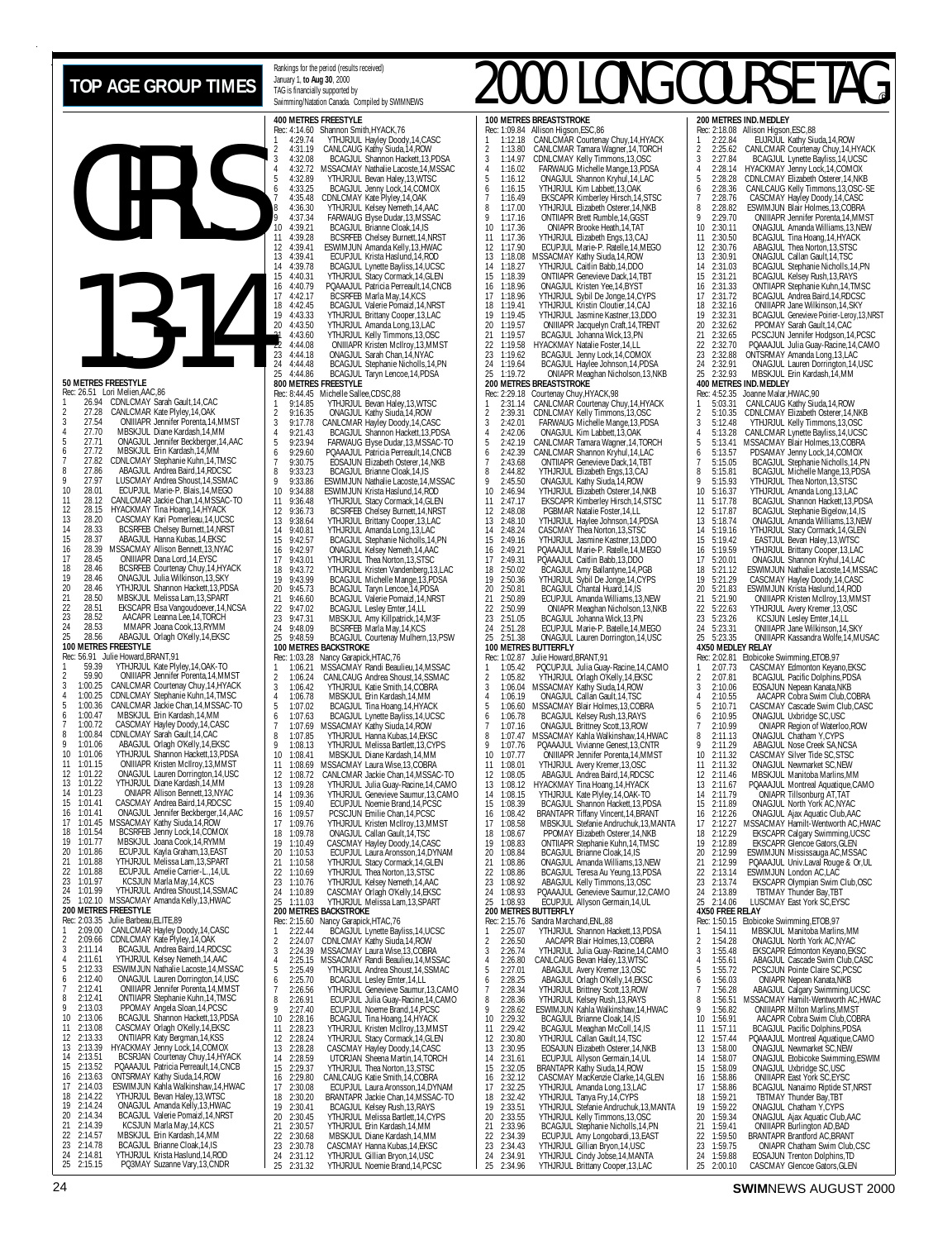#### TOP AGE GROUP TIMES **FRANCE S AND AGE GROUP TIMES** Rankings for the period (results received) January 1, **to Aug 30**, 2000 BOYS **50 METRES FREESTYLE** 13-14 Rec: 23.97 Kurtis Miller, SCAR, 0<br>1 23.97 FCUP. JUL Kurtis 23.97 ECUPJUL Kurtis Miller, 14, SCAR<br>25.65 CALACAPR Tristan Jones, 14, CNN<br>25.67 ONAGJUL Kieran O'Neill, 14, SSM 2 25.65 CALACAPR Tristan Jones,14,CNNG 3 25.67 ONAGJUL Kieran O'Neill,14,SSMAC 25.71 PQAAAJUL Alex Chartrand,14,ELITE<br>25.74 ONAGJUL Ian McLean,14,CYPS<br>25.89 ABAGJUL Chase Reid,14,CASC 5 25.74 ONAGJUL Ian McLean,14,CYPS 6 25.89 ABAGJUL Chase Reid,14,CASC 25.99 ABAGJUL Kevin Gillespie, 14, EXST<br>26.03 PQAAAJUL Vincent Boulanger-M., 1 8 26.03 POAAAJUL Vincent Boulanger-M.,13,CNQ<br>9 26.07 ONAGJUL Eric Chan,14,AAC<br>10 26.07 POAAAJUL Andrew Munro,14,PCSC<br>11 26.25 AACAPR Michael Chu,14,CHAMP 12 26.25 EKSCAPR Jian-Lok Chang,14,EKSC 13 26.35 ESWIMJUN Paul Quevedo,14,COBRA 14 26.36 CDSCAPR Ben Keast,14,HYACK 15 26.37 BCAGJUL Jim Tung,14,HYACK 16 26.37 HYACKMAY Richard Hortness,14,SKSC 17 26.39 BCAGJUL Dario Isic,14,PDSA 18 26.41 NYACMAY Nathan Chang,14,TORCH 19 26.45 HYACKMAY William Wray,14,LL 20 26.64 ONAGJUL Matthew Sy,14,CREST 21 26.65 BCAGJUL Justin Pommerville,14,IS 22 26.68 PPOMAY Sofian Mohand-Cherif,14,CAMO 23 26.72 CALACAPR Serge Demers-Giroux,14,CNTR 24 26.74 EASTJUL Colin Baird,14,BLAST 25 26.77 KCSJUN Jason Steeple,14,DELTA **100 METRES FREESTYLE**<br>Rec: 52.91 Yannick Lupien,<br>1 53.17 CDNLCMAY Rec: 52.91 Yannick Lupien,CAGRA,94 1 53.17 CDNLCMAY Kurtis Miller,14,SCAR 55.22 MSSACMAY Tobias Oriwol, 14, ESWIM<br>55.95 MSSACMAY Aaron Donst, 13, HWAC 55.95 MSSACMAY Aaron Donst, 13, HWAC<br>56.86 CALACAPR Tristan Jones, 14, CNNC 56.86 CALACAPR Tristan Jones, 14, CNNG<br>56.92 EKSCAPR Jian-Lok Chang, 14, EKS<br>57.12 ECUPJUL Jonathan Aubry, 14, CNE 5 56.92 EKSCAPR Jian-Lok Chang,14,EKSC 6 57.12 ECUPJUL Jonathan Aubry,14,CNB 7 57.26 BCAGJUL Dario Isic,14,PDSA 8 57.26 PQAAAJUL Vincent Boulanger-M.,13,CNQ 9 57.31 CASCMAY Kevin Gillespie,14,EXST 10 57.47 ONAGJUL Ian McLean,14,CYPS 11 57.48 PQAAAJUL Alex Chartrand,14,ELITE 12 57.48 ECUPJUL Nicolas Murray,14,DYNAM 13 57.50 ONAGJUL Kieran O'Neill,14,SSMAC 14 57.76 ABAGJUL Chase Reid,14,CASC 15 57.79 KCSJUN Thomas Demetzer,14,PGB 16 57.80 KCSJUN William Wray,13,LL 17 57.80 HYACKMAY Erik Hogan,14,UCSC 18 57.88 NYACMAY Nathan Chang,14,TORCH 19 57.92 ONTIIAPR Devin McCarty,14,KSS 20 57.99 BCAGJUL Justin Pommerville,14,IS 21 58.08 ESWIMJUN Paul Quevedo, 14, COBRA<br>22 58.18 CDSCAPR Ben Keast, 14, HYACK<br>23 58.21 BCAGJUL Jim Tung, 14, HYACK 22 58.18 CDSCAPR Ben Keast,14,HYACK 23 58.21 BCAGJUL Jim Tung,14,HYACK 24 58.28 EASTJUL Colin Baird,14,BLAST 25 58.38 BCSRFEB Marc Sze,14, PDSA **200 METRES FREESTYLE**<br>Rec: 1:55.97 Brian Johns, R<br>1 2:01.62 ESWIMJUN Rec: 1:55.97 Brian Johns,RACER,97 1 2:01.62 ESWIMJUN Kurtis Miller,14,SCAR 2 2:03.24 ECUPJUL Jonathan Aubry,14,CNB 3 2:04.34 ONAGJUL Kieran O'Neill,14,SSMAC 4 2:04.44 AACAPR Joe Bajcar,14,OAK 2:04.88 CALACAPR Tristan Jones, 14, CNNG<br>2:05.92 FARWAUG Justin Pommerville, 14, 6 2:05.92 FARWAUG Justin Pommerville,14,IS 7 2:06.00 BCAGJUL Brendan Robertson,14,HYACK 8 2:06.00 BCAGJUL Thomas Demetzer,14,PGB 9 2:06.07 BCAGJUL Suk Jin Yoon,14,PDSA 10 2:06.20 EKSCAPR Jian-Lok Chang,14,EKSC 11 2:06.21 BCAGJUL Dario Isic,14,PDSA 12 2:06.25 MSSACMAY Marco Monaco,13,OAK 13 2:06.33 BCAGJUL Kevin Gillespie,14,EXST 14 2:06.39 MSSACMAY Simon Gabsch, 13, MSSAC<br>15 2:06.52 HYACKMAY Erik Hogan, 14, UCSC<br>16 2:06.81 PO3MAY Nicolas Murray, 13, DYNAM<br>17 2:06.93 CDSCAPR Ben Keast, 14, HYACK<br>18 2:07.08 POAAAJUL Diavid Provencher, 13, GAMIN<br>19 2

TAG is financially supported by Swimming/Natation Canada. Compiled by SWIMNEWS **400 METRES FREESTYLE** Rec: 4:05.63 Jamie Stevens,MANTA,89 1 4:11.72 MSSACMAY Tobias Oriwol,14,ESWIM 2 4:20.81 ECUPJUL Jonathan Aubry,14,CNB 3 4:21.45 BCAGJUL Malcolm Lavoie,14,OSC 4:21.45 BCAGJUL Malcolm Lavoie,14<br>4 4:22.63 AACAPR Joe Bajcar,14,0AK<br>5 4:23.36 ONAGJUL Marco Monaco,13, 5 4:23.36 ONAGJUL Marco Monaco,13,0AK<br>6 4:25.99 MSSACMAY Simon Gabsch,13,MSS 4:25.99 MSSACMAY Simon Gabsch,13,MSSAC<br>4:26.18 ONAGJUL Adam Slater,14,NEW 4.26.18 ONAGJUL Adam Slater,14,NEW<br>
4.26.18 ONAGJUL Adam Slater,14,NEW<br>
4.26.50 ONAGJUL Kieran O'Neill,14,SSI<br>
4.26.84 FSWIM JUN Kurtis Miller 14 SCA 4:26.50 ONAGJUL Kieran O'Neill,14,SSMAC<br>4:26.84 FSWIM JUN Kurtis Miller 14 SCAR 9 4:26.84 ESWIMJUN Kurtis Miller, 14, SCAR<br>10 4:27.06 ONAGJUL Gareth Chantler, 14, OA 10 4:27.06 ONAGJUL Gareth Chantler, 14, OAK 11 4:27.59 BCAGJUL Justin Pommerville, 14, IS<br>12 4:27.61 BCAGJUL Jens Cuthbert 13 PDSA 12 4:27.61 BCAGJUL Jens Cuthbert,13,PDSA 13 4:27.82 BCAGJUL Suk Jin Yoon,14,PDSA<br>14 4:28.24 BCSREEB Marc Sze.14.PDSA 14 4:28.24 BCSRFEB Marc Sze,14,PDSA<br>15 4:29.11 PQAAAJUL Marc Laliberte,13,UL<br>16 4:29.67 ONTSRMAY Jonathan Long,14,LAC<br>17 4:29.71 ECUPJUL Nicolas Murray,14,DYNAM 18 4:30.39 BCAGJUL Dario Isic,14,PDSA 19 4:30.66 HYACKMAY Erik Hogan,14,UCSC 20 4:30.91 BCAGJUL James Monk,14,PDSA 21 4:31.70 ONAGJUL Matt Hawes,14,ROW 22 4:31.84 ONAGJUL Buddy Green,14,LUSC<br>23 4:31.88 ONIAPR Jason Chan,14,TORC<br>24 4:31.97 ONAGJUL Justin Bronson,14,0SI 23 4:31.88 ONIAPR Jason Chan,14,TORCH 24 4:31.97 ONAGJUL Justin Bronson,14,OSHAC 25 4:31.98 ESWIM JUN Garrett Moran, 14, NYAC **1500 METRES FREESTYLE** Rec: 16:00.93 Alex Baumann,LUSC,79 1 17:14.91 YTHJRJUL Simon Gabsch,14,MSSAC 2 17:23.79 ECUPJUL Jonathan Aubry,14,CNB 3 17:24.95 ONAGJUL Gareth Chantler,14,OAK 4 17:31.85 ONAGJUL Buddy Green,14,LUSC 5 17:34.40 ONAGJUL Matt Hawes,14,ROW 6 17:40.06 ESWIMJUN Adam Abdulla,14,ROD<br>7 17:42.36 HYACKMAY Jens Cuthbert 13, PDS 7 17:42.36 HYACKMAY Jens Cuthbert,13,PDSA 8 17:43.26 BCSRFEB Suk Jin Yoon,14,PDSA 9 – 17:44.22 BCAGJUL James Monk,14,PDSA<br>10 17:48.01 ONAGJUL Marc Mazzucco,14,ESWIM<br>11 17:48.45 BCSRFEB Marc Sze,14,PDSA 12 17:52.20 ONAGJUL Danny Carter,14,NKB 13 17:52.21 ABAGJUL Malcolm Lavoie,14,OSC 14 17:53.60 ONAGJUL Simon Borjeson,14,OAK 15 17:53.81 BCAGJUL Brendan Robertson, 14, HYACK<br>16 17:57.39 CASCMAY Aaron Blair, 14, CASC 16 17:57.39 CASCMAY Aaron Blair,14,CASC 17 17:59.00 HYACKMAY Dario Isic,14,PDSA<br>18 17:59.43 ESWIMJUN Garrett Moran,14,N<br>19 18:01.21 BCAGJUL Janco Mynhardt,14, 18 17:59.43 ESWIMJUN Garrett Moran,14,NYAC 19 18:01.21 BCAGJUL Janco Mynhardt,14,PSW 20 18:05.44 BCAGJUL Justin Pommerville, 14, IS<br>21 18:05.52 POAAAJUL David Provencher, 13, GA<br>22 18:05.71 POAAAJUL Nicolas Murray, 14, DYNA 21 18:05.52 PQAAAJUL David Provencher,13,GAMIN 22 18:05.71 PQAAAJUL Nicolas Murray,14,DYNAM 23 18:06.99 CASCMAY Morgan Engi,14,RDCSC 24 18:07.80 BCAGJUL Brad Reid,13,HYACK 25 18:07.80<br>
24 18:07.80 BCAGJUL Brad Reid,13, HYACK<br>
25 18:10.07 ONAGJUL Justin Bronson.14.0SHAC **100 METRES BACKSTROKE**<br>Rec: 58.92 Tobias Oriwol, ES Rec: 58.92 Tobias Oriwol,ESWIM,0 1 58.92 CANLCMAR Tobias Oriwol,14,ESWIM 2 1:00.00 ECUPJUL Kurtis Miller,14,SCAR 3 1:02.28 PQAAAJUL Kevin Bouchard,14,EXCEL 4 1:04.27 FARWAUG Justin Pommerville, 14, IS<br>5 1:04.69 ONTIIAPR David Gibson, 14, LUSC 5 1:04.69 ONTIIAPR David Gibson,14,LUSC 6 1:05.20 EASTJUL Colin Baird,14,BLAST 7 1:05.27 EOSAJUN Danny Carter,14,NKB 8 1:05.39 ABAGJUL Eric Gendron,13,KSC 9 1:05.70 EKSCAPR Callum Ng,14,CASC 10 1:05.91 EKSCAPR Myles Maxey,14,CASC 11 1:06.03 EASTJUL Patrick Craine,14,EAST 12 1:06.20 BCAGJUL Alex Sherwood,13,KCS 13 1:06.21 ONAGJUL Ian McLean,14,CYPS 14 1:06.23 ECUPJUL Marc Mazzucco,14,ESWIM 15 1:06.37 ABAGJUL Kevin Gillespie,14,EXST 16 1:06.42 KCSJUN Thomas Demetzer,14,PGB 17 1:06.45 BCAGJUL William Wray,14,LL 18 1:06.78 ESWIMJUN Aaron Donst, 13, HWAC<br>19 1:06.80 EOSAJUN Andrew Lenert, 14, CNE 19 1:06.80 EOSAJUN AndreW Lenert,14,CNB<br>20 1:06.81 ESWIMJUN Brian Holland.13,MSSA 20 1:06.81 ESWIMJUN Brian Holland,13,MSSAC<br>21 1:06.81 BCAGJUL Malcolm Lavoie,14,0SC<br>22 1:06.90 ECUPJUL Colin Ackroyd,13,SCAR 21 1:06.81 BCAGJUL Malcolm Lavoie,14,0SC<br>22 1:06.90 ECUPJUL Colin Ackroyd,13,SCAR<br>23 1:06.91 CASCAPR Marcus Greenshields,14,RDCSC 24 1:06.91 PQAAAJUL Michel Bertrand,14,CAMO 25 1:06.94 ESWIMJUN Adam Cunningham,14,NEW **200 METRES BACKSTROKE** Rec: 2:05.16 Tobias Oriwol,ESWIM,0 1 2:05.16 MSSACMAY Tobias Oriwol,14,ESWIM 2 2:11.44 ECUPJUL Kurtis Miller,14,SCAR 3 2:18.00 FARWAUG Justin Pommerville,14,IS 4 2:18.24 PQAAAJUL Kevin Bouchard,14,EXCEL 5 2:18.69 ONAGJUL Danny Carter,14,NKB 6 2:19.92 YTHJRJUL Marc Mazzucco,14,ESWIM 7 2:19.96 BCAGJUL Thomas Demetzer, 14, PGB<br>8 2:20.34 CASCMAY Myles Maxey, 14, CASC<br>9 2:20.66 ONAGJUL Ian McLean, 14, CYPS<br>10 2:21.54 ONAGJUL Colin Ackroyd, 13, SCAR<br>11 2:21.87 ONAGJUL AndreW Lenert, 14, NKB<br>12 2:22.28 ONAG 13 2:22.38 BCAGJUL Nolan Liedke,14,PGB 14 2:22.39 ABAGJUL Eric Gendron,13,KSC<br>15 2:22.39 ABAGJUL Eric Gendron,13,KSC<br>15 2:22.67 EKSCAPR Callum No.14.CASC 15 2:22.67 EKSCAPR Callum Ng,14,CASC 16 2:22.86 FARWAUG Derek Richter,13,ROD 17 2:23.21 ESWIMJUN Adam Cunningham,14,NEW 18 2:23.21 EASTJUL Colin Baird,14,BLAST<br>19 2:23.34 ONAGJUL Jamie Ellerton,14,VEV<br>20 2:23.41 ESWIMJUN Jonathan Long,14,LA 19 2:23.34 ONAGJUL Jamie Ellerton,14,VEW 20 2:23.41 ESWIMJUN Jonathan Long,14,LAC 21 2:23.41 ABAGJUL Kevin Gillespie, 14, EXST<br>22 2:23.42 NSAGJUN Patrick Craine, 14, EXST<br>23 2:23.61 ONAGJUL Matt Hawes, 14, ROW 22 2:23.42 NSAGJUN Patrick Craine,14,EAST 23 2:23.61 ONAGJUL Matt Hawes, 14, ROW<br>24 2:23.70 OSCAPR Devin Phillips, 14, EK:<br>25 2:23.90 BCAGJUL William Wrav. 14. LL 24 2:23.70 OSCAPR Devin Phillips,14,EKSC 25 2:23.90 BCAGJUL William Wray,14,LL

#### **100 METRES BREASTSTROKE** Rec: 1:04.53 Matthew Huang,PDSA,99 1 1:11.96 ECUPJUL Eric Chan,14,AAC 2 1:12.00 ONTIIAPR Warren Barnes,14,PICK 3 1:12.17 NSAGJUN Douglas Young,14,SWAT 4 1:12.27 BCAGJUL Brendan Robertson,14,HYACK 5 1:12.67 ONAGJUL David McKechnie,14,CYC 6 1:12.70 ISJUN Ben Keast,14,HYACK<br>7 1:12.79 HYACKMAY Ryan Chiew,13,HYACK<br>8 1:12.90 ONAGJUL Raymond Chow,14,TMSC 9 1:12.96 PCSCJUN Andrew Munro,14,PCSC 10 1:13.20 ONAGJUL Marco Monaco,13,OAK 11 1:13.57 ECUPJUL Kurtis Miller,14,SCAR 12 1:13.80 BCAGJUL Joe Richard,14,COMOX 13 1:13.90 CALACAPR Tristan Jones,14,CNNG 13 1:13.90 CALACAPR Tristan Jones, 14, CN14.00 KCSJUN Chase Reid, 14, CASCS<br>15 1:14.00 ABAGJUL Brandon Grove, 14, E1:14.01 ABAGJUL Brandon Grove, 14, ENS<br>16 1:14.31 POAAAJUL David Benoit, 14, CNS<br>17 1:14.57 PCSCJUN Mathieu 15 1:14.00 ABAGJUL Brandon Grove,14,EDSON 16 1:14.31 PQAAAJUL David Benoit,14,CNSH 17 1:14.57 PCSCJUN Mathieu Powell,14,PCSC 18 1:14.60 PQ3MAY Maxime Samson,14,ELITE 19 1:14.61 PQAAAJUL Yohann Theriault-R.,14,CNQ 20 1:14.62 NYACMAY Nathan Chang,14,TORCH 21 1:14.87 CNHRMAY Jonathan Aubry,14,CNB 22 1:14.90 EKSCAPR Tim Kinsella,14,EKSC 23 1:15.08 ABAGJUL Rodale Estor,13,CASC 24 1:15.39 CASCMAY Matthew Gettler,14,CONNU 25 1:15.87 ONIIIAPR Davin Elliott 14 ODSC **200 METRES BREASTSTROKE** Rec: 2:19.95 Matthew Huang,PDSA,99 1 2:35.19 ONAGJUL Marco Monaco,13,OAK 2 2:36.01 BRANTAPR Tobias Oriwol,14,ESWIM 3 2:36.06 ECUPJUL Douglas Young,14,SWAT 4 2:38.00 BCAGJUL Ryan Chiew,14,HYACK 5 2:38.01 ONAGJUL Gareth Chantler,14,OAK 6 2:38.23 YTHJRJUL Tim Kinsella,14,EKSC 7 2:38.91 ONAGJUL Raymond Chow,14,TMSC 8 2:40.39 ONAGJUL David McKechnie,14,CYC 9 2:41.07 ABAGJUL Brandon Grove,14,EDSON 10 2:41.60 YTHJRJUL Jonathan Aubry,14,CNB 11 2:41.78 CDSCAPR Ben Keast,14,HYACK 12 2:42.29 PQ3MAY Maxime Samson,14,ELITE 13 2:42.56 KCSJUN Chase Reid,14,CASC 14 2:42.56 COSUUN Chase Reid, 14, CAS<br>14 2:42.58 ONAGJUL Bryn Jones, 13, NEW<br>15 2:42.58 ONAGJUL Bryn Jones, 13, NEW 15 2:42.67 NYACMAY Nathan Chang,14,TORCH 16 2:43.34 PQAAAJUL David Benoit,14,CNSH 16 2:43.34 POAAAJUL David Benoit, 14, CNSH<br>17 2:43.42 POAAAJUL Kevin Bouchard, 14, EXCEL<br>18 2:43.46 POAAAJUL Marc Lalibere, 13, UL<br>19 2:43.72 ONAGJUL Eric Chan, 14, AAC 18 2:43.46 PQAAAJUL Marc Laliberte,13,UL 19 2:43.72 ONAGJUL Eric Chan,14,AAC 20 2:43.73 BCAGJUL Brendan Robertson,14,HYACK<br>21 2:43.99 ONTSRMAY Jonathan Long,14,LAC<br>22 2:45.30 ABAGJUL Rodale Estor,13,CASC 21 2:43.99 ONTSRMAY Jonathan Long,14,LAC 22 2:45.30 ABAGJUL Rodale Estor,13,CASC 23 2:45.78 FARWAUG Cody Hitchcock,14,ROD 24 2:45.79 MBSKJUL Andrew Malawski,13,ROD 23 2:45.78 FARWAUG Cody Hitchcock, 14, ROD<br>24 2:45.79 MBSKJUL Andrew Malawski, 13, RC<br>25 2:46.63 MBSKJUL Oswald Lee, 14, MANTA **100 METRES BUTTERFLY**<br>Rec: 57.45 Philip Weiss, SK **REFRES BOTTERT ET<br>7.45 Philip Weiss, SKSC, 94<br>59.30 ECUPJUL Kurtis** 59.30 ECUPJUL Kurtis Miller, 14, SCAR<br>1.01.47 RCAG JUL Malcolm Lavoie 14.09 2 1:01.47 BCAGJUL Malcolm Lavoie,14,OSC 3 1:02.18 PQAAAJUL Steve Desforges,14,CAG 4 1:02.21 ONAGJUL Marco Monaco, 13, OAK<br>5 1:02.51 ONAGJUL Eric Chan, 14, AAC 5 1:02.51 ONAGJUL Eric Chan,14,AAC 6 1:02.90 HYACKMAY Erik Hogan,14,UCSC 7 1:03.05 ONTSRMAY Tobias Oriwol,14,ESWIM 8 1:03.43 BCAGJUL Janco Mynhardt,14,PSW 9 1:03.76 PQAAAJUL Nicolas Murray,14,DYNAM 10 1:03.98 ONAGJUL Michael Commito,14,TMSC 11 1:04.03 BCAGJUL Patrick Waters, 14, PN<br>12 1:04.13 EKSCAPR Callum Ng, 14, CASC<br>13 1:04.27 EASTJUL Douglas Young, 14, SN<br>14 1:04.32 CASCMAY Ben Adam, 14, CASC 12 1:04.13 EKSCAPR Callum Ng,14,CASC 13 1:04.27 EASTJUL Douglas Young,14,SWAT 14 1:04.32 CASCMAY Ben Adam,14,CASC 15 1:04.44 ONIAPR Jason Chan,14,TORCH 16 1:04.54 ONAGJUL Jason Harley,14,NKB 17 1:05.08 BCAGJUL Brendan Robertson,14,HYACK 18 1:05.10 ONAGJUL Matt Hawes, 14, ROW 19 1:05.16 ONTIIAPR Michael Chu,14,CHAMP<br>20 1:05.24 PPOMAY Bourned Gueffai.14.CAM 20 1:05.24 PPOMAY Boumed Gueffai,14,CAMO<br>21 1:05.32 PQAAAJUL Alex Chartrand,14,ELITE<br>22 1:05.32 HYACKMAY Ben Keast,14,HYACK 21 1:05.32 PQAAAJUL Alex Chartrand,14,ELITE 22 1:05.32 HYACKMAY Ben Keast,14,HYACK 23 1:05.38 EKSCAPR Jian-Lok Chang,14,EKSC 24 1:05.45 ONTIIAPR Matteo Di Paolo,13,VAC 24 1:05.45 ONTIIAPR Matteo Di Paolo, 13, VAC<br>25 1:05.59 PQAAAJUL Marc Lachapelle, 14, CAMO **200 METRES BUTTERFLY** Rec: 2:05.20 Philip Weiss,SKSC,94 1 2:12.44 YTHJRJUL Malcolm Lavoie,14,OSC 2 2:20.38 ONIAPR Jason Chan,14,TORCH 3 2:21.04 BCAGJUL Patrick Waters,14,PN 4 2:21.11 ONAGJUL Eric Chan,14,AAC 5 2:21.14 PQAAAJUL Kevin Bouchard,14,EXCEL 6 2:22.03 ONAGJUL Matt Hawes,14,ROW 7 2:22.07 ONAGJUL Jason Harley,14,NKB 8 2:22.15 EKSCAPR Callum Ng,14,CASC 9 2:22.18 YTHJRJUL Marco Monaco,13,OAK 10 2:22.30 ONAGJUL Michael Commito,14,TMSC 11 2:22.84 BCAGJUL Janco Mynhardt,14,PSW 12 2:23.20 LASCAPR Myles Maxey,14,CASC 13 2:22.34 BCAGJUL Janco Mynhardt,14,PSW<br>12 2:23.20 LASCAPR Myles Maxey,14,CASC<br>13 2:23.28 YTHJRJUL Simon Gabsch,14,MSSAC<br>14 2:23.97 ONIAPR Bruce Evans,14,CREST 14 2:23.97 ONIAPR Bruce Evans, 14, CREST<br>15 2:24.31 AACAPR Joe Baicar.14, OAK 15 2:24.31 AACAPR Joe Bajcar,14,OAK 16 2:24.64 BRANTAPR Tobias Oriwol,14,ESWIM 17 2:24.67 HYACKMAY Erik Hogan,14,UCSC 18 2:24.99 ECUPJUL Douglas Young,14,SWAT 19 2:25.47 HYACKMAY Jens Cuthbert,13,PDSA 20 2:25.51 PQAAAJUL Nicolas Murray,14,DYNAM 21 2:25.51 PQAAAJUL Marc Lachapelle,14,CAMO<br>22 2:26.07 PPOMAY Sofian Mohand-Cherif,14,C<br>23 2:26.15 LASCAPR Kevin Gillespie,14,EXST 2:26.07 PPOMAY Sofian Mohand-Cherif,14,CAMO<br>2:26.07 PPOMAY Sofian Mohand-Cherif,14,CAMO 23 2:26.15 LASCAPR Kevin Gillespie,14,EXST 24 2:26.65 BCAGJUL James Monk,14,PDSA 25 2:26.93 ABAGJUL Morgan Engi,14,RDCSC

#### **200 METRES IND.MEDLEY** Rec: 2:09.65 Tobias Oriwol,ESWIM,0 1 2:09.65 CANLCMAR Tobias Oriwol,14,ESWIM 2 2:17.03 ONAGJUL Kurtis Miller,14,SCAR 3 2:19.00 ONAGJUL Marco Monaco,13,OAK BCAGJUL Malcolm Lavoie,14,OSC 2:20.57 BCAGJUL Justin Pommerville,14,IS<br>
2:21.90 PQAAAJUL Justin Pommerville,14,IS<br>
6 2:21.90 PQAAAJUL Vicens ONLITA,IDYNA 6 2:21.90 PQAAAJUL Nicolas Murray,14,DYNAM 7 2:22.96 ONAGJUL Kieran O'Neill,14,SSMAC 8 2:23.04 PQAAAJUL Steve Desforges,14,CAG<br>9 2:23.16 ONAGJUL Ian McLean,14,CYPS<br>10 2:23.73 ESWIMJUN Adam Cunningham,14,NEW<br>11 2:23.87 PACAPR Nathan Chang,14,TORCH<br>12 2:23.96 PQ3MAY Maxime Samson,14,ELITE 13 2:24.14 ONAGJUL Adam Slater,14,NEW 14 2:24.39 BCAGJUL Thomas Demetzer,14,PGB 15 2:24.49 FARWAUG Brendan Robertson,14,HYACK 16 2:24.50 PQAAAJUL David Provencher,13,GAMIN 16 2:24.50 PQAAAJUL David Provencher, 13, G<br>17 2:24.53 CALACAPR Tristan Jones, 14, CNNG<br>18 2:24.67 PPOMAY Kevin Bouchard, 14, EXC 18 2:24.67 PPOMAY Kevin Bouchard,14,EXCEL 19 2:24.86 FARWAUG Derek Richter,13,ROD 20 2:24.93 CDSCAPR Dario Isic,14,PDSA 21 2:25.11 PQAAAJUL Vincent Boulanger-M.,13,CNQ 22 2:25.18 PQAAAJUL Marc Laliberte,13,UL 23 2:25.21 CDSCAPR Jim Tung,14,HYACK 24 2:25.94 PPOMAY Danny Carter,14,NKB 25 2:26.08 CASCMAY Chase Reid,14,CASC **400 METRES IND.MEDLEY** Rec: 4:32.39 Tobias Oriwol,ESWIM,0 1 4:32.39 MSSACMAY Tobias Oriwol,14,ESWIM 2 4:53.57 YTHJRJUL Malcolm Lavoie,14,OSC 3 4:54.72 ONAGJUL Marco Monaco,13,OAK 4 4:59.20 PQAAAJUL Kevin Bouchard,14,EXCEL 5 5:00.50 PQAAAJUL Steve Desforges,14,CAG 6 5:01.76 BCAGJUL Justin Pommerville, 14, IS<br>7 5:01.97 ONAGJUL Adam Slater. 14. NFW 7 5:01.97 ONAGJUL Adam Slater,14,NEW 8 5:04.08 ONAGJUL Kieran O'Neill,14,SSMAC 9 5:04.73 BCAGJUL Brendan Robertson, 14, HYACK<br>10 5:05.77 BCAGJUL Thomas Demeter, 14, PGB<br>11 5:06.46 POAAAJUL Nicolas Murray, 14, DYNAM<br>12 5:06.77 POAAAJUL David Provencher, 13, GAMIN<br>14 5:07.15 ESWIMJUN Adam Cunningham, 1 15 5:08.24 BCSRFEB Marc Sze,14,PDSA 16 5:08.65 BCAGJUL Luke Hoffman,14,IS 16 5:08.65 BCAGJUL Luke Hoffman,14,IS<br>17 5:09.22 ONIAPR Jason Chan,14,TORCH<br>18 5:09.87 ABAGJUL Morgan Engi,14,RDCS 18 5:09.87 ABAGJUL Morgan Engi,14,RDCSC 19 5:10.30 EOSAJUN Danny Carter,14,NKB 20 5:11.41 BCAGJUL Patrick Waters,14,PN 21 5:11.79 GMACJUN Matt Hawes,14,ROW 22 5:11.98 ONAGJUL Gareth Chantler,14,OAK 23 5:12.25 ISJUN Suk Jin Yoon,14,PDSA 24 5:12.82 ESWIMJUN Derek Richter,13,ROD 23 5:12.25 ISJUN Suk Jin Yoon,14,PDSA<br>24 5:12.82 ESWIMJUN Derek Richter,13,ROD<br>25 5:13.13 HYACKMAY Jens Cuthbert.13,PDSA **4X50 MEDLEY RELAY**<br>
Rec: 1:54.59 Etobicoke<br>
1 1:59.49 CASCM **FINELAT**<br>Etobicoke Swimming,ESWIM,98 1 1:59.49 CASCMAY Cascade Swim Club,CASC 2 2:01.02 BCAGJUL Hyack Swim Club,HYACK 3 2:01.70 ESWIMJUN Scarborough SC,SCAR 4 2:01.97 ONAGJUL Sault Ste.Marie AC,SSMAC 5 2:03.75 PQAAAJUL Montreal Aquatique,CAMO 6 2:03.90 ONIAPR Nepean Kanata,NKB 7 2:04.78 ABAGJUL Calgary Patriots,CP 8 2:05.27 BCAGJUL Richmond Rapids,RAPID 9 2:05.34 MSSACMAY Cobra Swim Club,COBRA 10 2:05.48 BCAGJUL Island Swimming,IS 11 2:05.49 HYACKMAY Pacific Dolphins,PDSA 12 2:05.54 CASCMAY Edmonton Keyano,EKSC 13 2:05.67 ONAGJUL Glouc-Ottawa Kingfish,GO 14 2:05.72 ONAGJUL Etobicoke Swimming,ESWIM 15 2:05.99 AACAPR Toronto Champs,CHAMP 16 2:06.37 BCAGJUL Pacific Sea Wolves,PSW 17 2:06.56 ESWIMJUN Newmarket SC,NEW 18 2:07.05 ABAGJUL Lethbridge ASC,LASC<br>19 2:07.41 ONIIIAPR Collingwood Y,CYC 19 2:07.41 ONIIIAPR Collingwood Y,CYC<br>20 2:07.73 MSSACMAY Mississauga AC,MS<br>21 2:07.77 MBSKJUL Regina Opt.Dolphin<br>22 2:08.28 ONAGJUL Oakville AC,OAK 20 2:07.73 MSSACMAY Mississauga AC,MSSAC<br>21 2:07.77 MBSKJUL Regina Opt.Dolphins,RO<br>22 2:08.28 ONAGJUL Oakville AC,OAK 21 2:07.77 MBSKJUL Regina Opt.Dolphins,ROD 22 2:08.28 ONAGJUL Oakville AC,OAK 23 2:08.51 PPOMAY Charlesbourg-Loretteville,EXCEL 24 2:08.59 ONAGJUL Ajax Aquatic Club,AAC 25 2:08.98 ESWIMJUN London AC,LAC **4X50 FREE RELAY** 1:42.23 Etobicoke Swimming,ESWIM,98<br>1:46.92 CASCMAY Cascade Swim Clu 1:46.92 CASCMAY Cascade Swim Club,CASC<br>1:47.72 BCAG ILIL Hyack Swim Club HYACK 2 1:47.72 BCAGJUL Hyack Swim Club,HYACK 3 1:47.90 BCAGJUL Pacific Dolphins,PDSA 4 1:48.34 BCAGJUL Island Swimming,IS<br>5 1:49.15 ONAGJUL Sault Ste Marie ACS 5 1:49.15 ONAGJUL Sault Ste.Marie AC,SSMAC 6 1:49.99 ESWIMJUN Scarborough SC,SCAR 7 1:50.03 ONIIIAPR Variety Village,VVAC 8 1:50.32 BCAGJUL Richmond Rapids,RAPID 9 1:50.41 PPOMAY Montreal Aquatique,CAMO 10 1:50.42 ABAGJUL Calgary Patriots,CP 11 1:50.68 AACAPR Oakville AC,OAK 12 1:51.08 PCSCJUN Pointe Claire SC,PCSC 13 1:51.31 ESWIMJUN Newmarket SC,NEW 14 1:51.42 ONAGJUL Nepean Kanata,NKB 15 1:51.50 ONAGJUL Glouc-Ottawa Kingfish,GO 16 1:51.64 MSSACMAY Cobra Swim Club,COBRA 17 1:51.71 PCSCJUN Mississauga AC,MSSAC 18 1:51.97 ONTIIAPR Toronto Champs,CHAMP<br>19 1:51.98 ONAGJUL Oshawa AC,OSHAC<br>20 1:52.07 ABAGJUL Lethbridge ASC,LASC 19 1:51.98 ONAGJUL Oshawa AC,OSHAC 20 1:52.07 ABAGJUL Lethbridge ASC,LASC 21 1:52.32 BCAGJUL Pacific Sea Wolves,PSW 22 1:52.41 AACAPR Ajax Aquatic Club,AAC<br>23 1:52.67 MBSKJUL Regina Opt.Dolphins,ROD<br>24 1:52.69 EKSCAPR Edmonton Keyano,EKSC<br>25 1:53.67 ONTIIAPR Timmins Marlins,TMSC

#### **SWIM**NEWS AUGUST 2000 25

20 2:07.21 PQAAAJUL Marc Laliberte,13,UL<br>21 2:07.44 CDSCAPR Janco Mynhardt.14. 21 2:07.44 CDSCAPR Janco Mynhardt,14,PSW<br>22 2:07.63 ONAGJUL Adam Slater,14,NEW<br>23 2:07.73 PPOMAY Sofian Mohand-Cherif,14, 22 2:07.63 ONAGJUL Adam Slater,14,NEW 23 2:07.73 PPOMAY Sofian Mohand-Cherif,14,CAMO 24 2:07.91 ONTIIAPR Devin McCarty, 14, KSS<br>25 2:08.22 ONAG ILL Jan McLean 14 CVPS 25 2:08.22 ONAGJUL Ian McLean,14,CYPS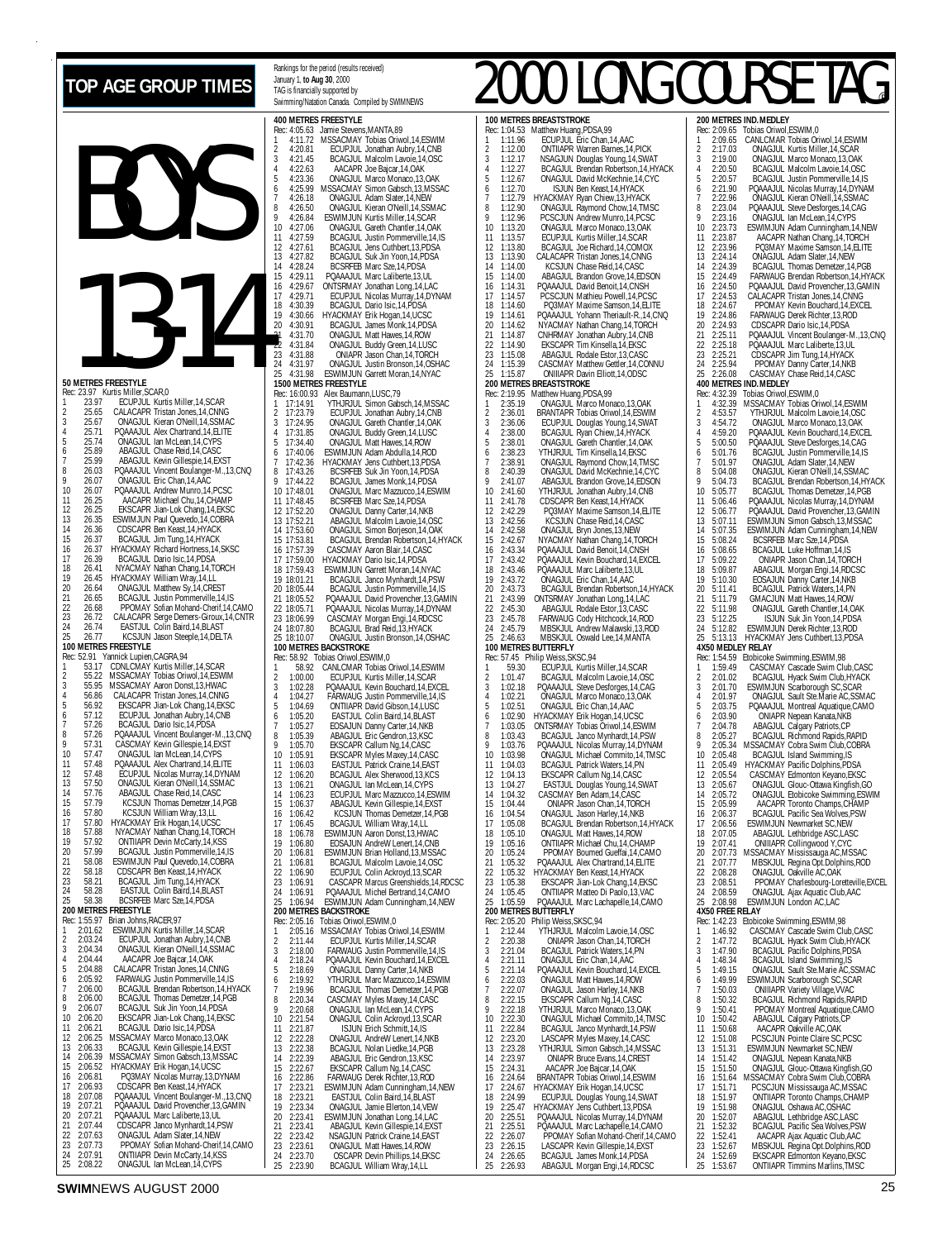**40**<br>Ref

# GIRI S 15-17 **50 METRES FREESTYLE**

|                                            | Rec: 25.92                       | טוויים ו<br>ᅠᅠ<br>Laura Nicholls, ROW, 96  |                                                                                                                                                                                                                                                          | oı.<br>Re                             |
|--------------------------------------------|----------------------------------|--------------------------------------------|----------------------------------------------------------------------------------------------------------------------------------------------------------------------------------------------------------------------------------------------------------|---------------------------------------|
| 1                                          | 25.93                            |                                            | CANLCAUG Jenna Gresdal, 15, ESWIM                                                                                                                                                                                                                        | 1                                     |
| $\frac{2}{3}$                              | 26.37<br>26.60                   |                                            | CDNLCMAY Chrissy MacAulay, 17, ESWIM<br>CANLCAUG Laura Pomeroy, 16, OAK-TO                                                                                                                                                                               | $\overline{\mathbf{c}}$               |
| 4                                          | 26.73                            |                                            | CDNLCMAY Jessie Bradshaw, 16, UCSC                                                                                                                                                                                                                       | 3<br>4                                |
| 5                                          | 27.04                            |                                            | ONAGJUL Jennifer Porenta, 15, MMST                                                                                                                                                                                                                       | 5                                     |
| $\frac{6}{7}$                              | 27.05                            |                                            | CANLCMAR Kelly Stefanyshyn, 17, PDSA                                                                                                                                                                                                                     | $\begin{array}{c} 6 \\ 7 \end{array}$ |
|                                            |                                  |                                            | CANLCMAR Natalie Kiegelmann, 17, BTSC                                                                                                                                                                                                                    |                                       |
| 8<br>9                                     | 27.10<br>27.13<br>27.19          |                                            | YTHJRJUL Audrey Lacroix, 16, CAMO<br>CANLCMAR Tara Taylor, 17, HYACK                                                                                                                                                                                     | 8<br>9                                |
| 10                                         |                                  |                                            |                                                                                                                                                                                                                                                          | 10                                    |
| $\begin{array}{c} 11 \\ 12 \end{array}$    | 27.22<br>27.29                   |                                            |                                                                                                                                                                                                                                                          | 11                                    |
|                                            | 27.34                            |                                            | CANLCAUG Sarah Gault, 15, CAC<br>CANLCAUG Kate Plyley, 15, OAK-TO<br>CANLCMAR Alexandra Lys, 15, UCSC                                                                                                                                                    | 12                                    |
| 13<br>14                                   | 27.41<br>27.45                   |                                            | ABAGJUL Michaela Schmidt, 16, CASC<br>TSCMAR Jackie Garay, 15, TSC<br>YTHJRJUL Jackie Chan, 15, MSSAC-TO<br>PPOMAY Tiffany Woods, 15, PCSC                                                                                                               | 13                                    |
| 15                                         | 27.50                            |                                            |                                                                                                                                                                                                                                                          | 14                                    |
| 16                                         | 27.51                            |                                            |                                                                                                                                                                                                                                                          | $\frac{15}{16}$                       |
| 17                                         | 27.53                            |                                            |                                                                                                                                                                                                                                                          |                                       |
| 18<br>19                                   | 27.53                            |                                            |                                                                                                                                                                                                                                                          | 18<br>19                              |
| 20                                         | 27.53<br>27.53<br>27.65<br>27.78 |                                            | <b>From The Headler Medicine School CMAY Johnna McLean, 16, ESWIM<br/>CDNLCMAY Adrienne Karney, 17, AAC<br/>CDNLCMAY Calineire Dugas-Savoie 16, DYNAM<br/>TETMAY Elizabeth Cleven, 15, TMS<br/>AACAPR Heather Crowlds, 16, AAC<br/>CAMI CAUG Erancin</b> | 20                                    |
| 21<br>22                                   |                                  |                                            |                                                                                                                                                                                                                                                          | 21                                    |
|                                            |                                  |                                            |                                                                                                                                                                                                                                                          | 22                                    |
| 23<br>24                                   | 27.90<br>27.93                   |                                            | CANLCAUG Francine Ling, 17, DELTA                                                                                                                                                                                                                        | 23                                    |
| 25                                         | 27.94                            |                                            | ONAGJUL Nichola Matthews, 16, ROW<br>YTHJRJUL Elizabeth Wycliffe,17,EBSC                                                                                                                                                                                 | 24<br>25                              |
|                                            |                                  | 100 METRES FREESTYLE                       |                                                                                                                                                                                                                                                          | 10                                    |
|                                            | Rec: 56.61                       |                                            | Shannon Shakespeare, MM, 94                                                                                                                                                                                                                              | Re                                    |
| 1                                          | 57.04                            |                                            |                                                                                                                                                                                                                                                          | 1                                     |
| $\begin{array}{c} 2 \\ 3 \\ 4 \end{array}$ | 57.35<br>57.54                   |                                            |                                                                                                                                                                                                                                                          | $\frac{2}{3}$                         |
|                                            | 57.63                            |                                            |                                                                                                                                                                                                                                                          | 4                                     |
| 5                                          | 57.83<br>57.90                   |                                            |                                                                                                                                                                                                                                                          | 5                                     |
| $\frac{6}{7}$                              | 58.07                            |                                            |                                                                                                                                                                                                                                                          | $\frac{6}{7}$                         |
| 8                                          | 58.78                            |                                            | Tailmin Shakespeare, Mont, 24<br>CDNLCMAY Alexandra Lys, 15, UCSC<br>CANLCMAR Tara Taylor, 17, HYACK<br>CDNLCMAR Jenna Gresdal 15, ESWIM<br>CDNLCMAY Jessie Bradshaw, 16, UCSC<br>FRALCMAR Tris Elliott, 17, KBM<br>CANLCAUG Laura Pomeroy, 16,          | 8                                     |
| 9                                          | 58.89                            |                                            |                                                                                                                                                                                                                                                          | 9                                     |
| 10                                         | 58.92                            |                                            | YTHJRJUL Monica Wejman, 15, ESWIM                                                                                                                                                                                                                        | 10                                    |
| 11<br>12                                   | 58.93<br>58.95                   |                                            | CANLCMAR Tamee Ebert, 16, PDSA<br>CDNLCMAY Natalie Kiegelmann, 17, BTSC                                                                                                                                                                                  | 11                                    |
| 13                                         | 59.00                            |                                            |                                                                                                                                                                                                                                                          | 12<br>13                              |
| 14                                         | 59.03                            |                                            | CANLCAUG Kate Plyley, 15, OAK-TO<br>YTHJRJUL Elizabeth Collins, 17, ROD                                                                                                                                                                                  | 14                                    |
| 15                                         | 59.08                            |                                            | CANLCMAR Karley Stutzel, 17, IS                                                                                                                                                                                                                          | 15                                    |
| 16<br>17                                   | 59.17<br>59.46                   |                                            | CANLCMAR Chrissy MacAulay, 17, ESWIM<br>CANLCMAR Jennifer Fratesi, 15, ROW<br>ECUPJUL Marieve De Blois, 16, PPO                                                                                                                                          | 16<br>17                              |
| 18                                         | 59.49                            |                                            |                                                                                                                                                                                                                                                          | 18                                    |
| 19                                         | 59.51                            |                                            | ONAGJUL Jennifer Porenta, 15, MMST                                                                                                                                                                                                                       | 19                                    |
| 20                                         | 59.65                            |                                            | CDNLCMAY Adriana Koc-Spadaro, 16, PDSA<br>CDNLCMAY Tiffany Woods, 15, PCSC                                                                                                                                                                               | $\overline{20}$                       |
| 21<br>22                                   | 59.67<br>59.72                   |                                            | CANLCMAR Deanna Stefanyshyn, 15, PDSA                                                                                                                                                                                                                    | 21                                    |
| 23                                         | 59.77                            |                                            | YTHJRJUL Michaela Schmidt,16,CASC                                                                                                                                                                                                                        | $\overline{2}$<br>23                  |
| 24                                         | 59.85                            |                                            | CDNLCMAY Jackie Chan, 15, MSSAC-TO<br>YTHJRJUL Chantal Ares, 17, GO                                                                                                                                                                                      | 24                                    |
| 25                                         | 59.90                            |                                            |                                                                                                                                                                                                                                                          | 25                                    |
|                                            | Rec: 2:01.08                     | 200 METRES FREESTYLE<br>Jane Kerr, ESC, 85 |                                                                                                                                                                                                                                                          | 20<br>Re                              |
|                                            |                                  |                                            | Jame Neu, Lov., 00<br>CDNLCMAY Tamee Ebert, 17, PDSA<br>CDNLCMAY Karley Stutzel, 17, IS<br>CONLCMAY Alexandra Lys, 15, UCSC<br>CANLCMAR Tara Taylor, 17, HYACK<br>YTHJRJUL Audrey Lacroix, 16, CAMO<br>CAMP CALIC Republic Real 1715                     | 1                                     |
| $\begin{array}{c} 1 \\ 2 \\ 3 \end{array}$ | 2:03.08<br>2:03.94               |                                            |                                                                                                                                                                                                                                                          | $\frac{2}{3}$                         |
|                                            | 2:04.56                          |                                            |                                                                                                                                                                                                                                                          |                                       |
| 4                                          | 2:05.04<br>2:05.23               |                                            |                                                                                                                                                                                                                                                          | $\frac{1}{4}$                         |
| 567                                        | 2:05.61                          |                                            |                                                                                                                                                                                                                                                          | 567                                   |
|                                            | 2:05.70                          |                                            | CANLCAUG Danielle Bell, 17, IS                                                                                                                                                                                                                           |                                       |
| 8<br>9                                     | 2:06.22                          |                                            | CANLCAUG Elizabeth Collins, 17, ROD                                                                                                                                                                                                                      | 8                                     |
| 10                                         | 2:06.58<br>2:06.96               |                                            | CANLCMAR Jenna Gresdal, 15, ESWIM                                                                                                                                                                                                                        | 9<br>10                               |
| 11                                         | 2:06.99                          |                                            | CANLCAUG Catherine Dugas-Savoie, 16, DYNAM<br>ONTIIAPR Elizabeth Wycliffe, 16, EBSC                                                                                                                                                                      | 11                                    |
| 12                                         | 2:07.09                          |                                            |                                                                                                                                                                                                                                                          | 12                                    |
| 13<br>14                                   | 2:07.12                          |                                            |                                                                                                                                                                                                                                                          | 13                                    |
| 15                                         | 2:07.15                          |                                            | <b>CONCOMPRENDICATE</b><br>CONCOMPRENDICATE THE STATE THAN CONCORDING THE FIRE THANGULARY JESSIE BRIGHT CONCORPING CONCORDING THE THANGULARY JESSIE BRIGHT DURING THE BULGARY STATE OF THE PROPERTY OF THE PROPERTY OF THE PROPERTY O                    | 14<br>15                              |
| 16                                         | 2:07.61                          |                                            |                                                                                                                                                                                                                                                          | 16                                    |
| 17                                         | 2:07.71                          |                                            | CANLCMAR Deanna Stefanyshyn, 15, PDSA<br>ECUPJUL Isabelle Ascah-Coallier, 16, CAMO                                                                                                                                                                       | 17                                    |
| 18                                         | 2:08.39                          |                                            |                                                                                                                                                                                                                                                          | 18                                    |
| 19<br>20                                   | 2:08.45<br>2:08.53               |                                            | CDNLCMAY Stephanie Barbe, 17, UL<br>ONIAPR Loren Sweny, 17, NKB                                                                                                                                                                                          | 19<br>20                              |
| $\begin{array}{c} 21 \\ 22 \end{array}$    | 2:08.80                          |                                            |                                                                                                                                                                                                                                                          | 21                                    |
|                                            | 2:08.80                          |                                            | CDNLCMAY Cynthia Pearce, 16, MSSAC-TO<br>CDNLCMAY Sara McNally, 15, EKSC<br>CDNLCMAY Shawna Bothwell, 16, RDCSC                                                                                                                                          | 22                                    |
| 23                                         | 2:09.10                          |                                            |                                                                                                                                                                                                                                                          | 23                                    |

24 2:09.15 BCAGJUL Adriana Koc-Spadaro, 16, PDSA<br>25 2:09.18 CDNLCMAV Sasha Taylor 17 PERTH 25 2:09.18 CDNLCMAY Sasha Taylor,17,PERTH

|                                              |                        | Rankings for the period (results received)                             |                                                                                                                                                                                                                                                                                                                      |
|----------------------------------------------|------------------------|------------------------------------------------------------------------|----------------------------------------------------------------------------------------------------------------------------------------------------------------------------------------------------------------------------------------------------------------------------------------------------------------------|
|                                              |                        | January 1, <b>to Aug 30</b> , 2000                                     |                                                                                                                                                                                                                                                                                                                      |
|                                              |                        | TAG is financially supported by                                        |                                                                                                                                                                                                                                                                                                                      |
|                                              |                        |                                                                        | Swimming/Natation Canada. Compiled by SWIMNEWS                                                                                                                                                                                                                                                                       |
|                                              |                        | 400 METRES FREESTYLE                                                   |                                                                                                                                                                                                                                                                                                                      |
|                                              | Rec: 4:14.45           | Donna McGinnis, ESC, 86                                                |                                                                                                                                                                                                                                                                                                                      |
| 1<br>$\overline{c}$                          | 4:16.48<br>4:17.81     |                                                                        | CDNLCMAY Tamee Ebert, 17, PDSA<br>CANLCMAR Danielle Bell, 16, IS                                                                                                                                                                                                                                                     |
| 3                                            | 4:22.89                |                                                                        | CANLCMAR Tara Taylor, 17, HYACK                                                                                                                                                                                                                                                                                      |
| 4                                            | 4:23.15                |                                                                        | CDNLCMAY Karley Śtutzel, 17, IS                                                                                                                                                                                                                                                                                      |
| 5                                            | 4:27.35                |                                                                        | CANLCMAR Deanna Stefanyshyn, 15, PDSA                                                                                                                                                                                                                                                                                |
| 6<br>7                                       | 4:27.69<br>4:28.04     |                                                                        | YTHJRJUL Kristen Bradley,16,NEW                                                                                                                                                                                                                                                                                      |
| 8                                            | 4:28.30                |                                                                        | CDNLCMAY Sara McNally, 15, EKSC<br>ZAJACJUL Jennifer Fratesi, 16, ROW<br>ECUPJUL Rosie Meade, 15, BOSC                                                                                                                                                                                                               |
| 9                                            | 4:28.36                |                                                                        |                                                                                                                                                                                                                                                                                                                      |
| 10                                           | 4:28.76                |                                                                        | ECUPJUL Elizabeth Collins, 17, ROD                                                                                                                                                                                                                                                                                   |
| 11<br>12                                     | 4:28.91<br>4:29.26     |                                                                        | <b>EGOTOL ENSIGNATION CONTRACT CONTRACT CONTRACT CONTRACT CONTRACT CONTRACT CONTRACT CONTRACT CONTRACT CONTRACT CONTRACT CONTRACT CONTRACT CONTRACT CONTRACT CONTRACT CONTRACT CONTRACT CONTRACT CONTRACT CONTRACT CONTRACT CONT</b>                                                                                 |
| 13                                           | 4:29.46                |                                                                        |                                                                                                                                                                                                                                                                                                                      |
| 14                                           | 4:29.51                |                                                                        |                                                                                                                                                                                                                                                                                                                      |
| $\frac{15}{2}$<br>16                         | 4:29.70                |                                                                        |                                                                                                                                                                                                                                                                                                                      |
| 17                                           | $4:30.26$<br>$4:30.75$ |                                                                        |                                                                                                                                                                                                                                                                                                                      |
| 18                                           | 4:30.84                |                                                                        | CANLCAUG Alicia Jobse, 16, MANTA                                                                                                                                                                                                                                                                                     |
| 19                                           | 4:31.14                |                                                                        | YTHJRJUL Dominique Charron, 16, PPO<br>POAAAJUL Audrey Lacroix, 16, CAMO<br>CANLCAUG Joan Bernier, 15, CNCB                                                                                                                                                                                                          |
| 20<br>21                                     | 4:31.20<br>4:31.28     |                                                                        |                                                                                                                                                                                                                                                                                                                      |
| 22                                           | 4:31.39                |                                                                        | ISAPR Emily Carwithen, 15, COMOX                                                                                                                                                                                                                                                                                     |
| 23                                           | 4:31.54                |                                                                        | YTHJRJUL Jenna Gresdal, 15, ESWIM                                                                                                                                                                                                                                                                                    |
| 24<br>25                                     | 4:31.80<br>4:32.15     |                                                                        | BCAGJUL Michelle Landry,15,PDSA<br>CANLCAUG Katherine Telfer, 15, ESWIM                                                                                                                                                                                                                                              |
|                                              |                        | 800 METRES FREESTYLE                                                   |                                                                                                                                                                                                                                                                                                                      |
|                                              | Rec: 8:39.19           |                                                                        | Debbie Wurzburger, LYAC, 85                                                                                                                                                                                                                                                                                          |
| 1<br>$\overline{c}$                          | 8:43.60                |                                                                        | CANLCMAR Danielle Bell, 16, IS<br>CDNLCMAY Tamee Ebert, 17, PDSA                                                                                                                                                                                                                                                     |
| 3                                            | 8:48.08<br>8:55.42     |                                                                        |                                                                                                                                                                                                                                                                                                                      |
| 4                                            | 9:01.78                |                                                                        | EVANSJUL Karley Stutzel, 17, IS<br>CANLCMAR Tara Taylor, 17, HYACK                                                                                                                                                                                                                                                   |
| 5                                            | 9:10.56                |                                                                        | ISAPR Jennifer Graf, 16, ROD                                                                                                                                                                                                                                                                                         |
| 6<br>7                                       | 9:11.67<br>9:12.95     |                                                                        | YTHJRJUL Danielle Beland, 15, ROW<br>MSSACMAY Dale Colman, 17, MSSAC-TO                                                                                                                                                                                                                                              |
| 8                                            | 9:14.63                |                                                                        |                                                                                                                                                                                                                                                                                                                      |
| 9                                            | 9:14.89                |                                                                        | CDNLCMAY Sara McNally, 15, EKSC<br>CANLCAUG Alicia Jobse, 16, MANTA                                                                                                                                                                                                                                                  |
| 10                                           | 9:15.62                |                                                                        | ECUPJUL Elizabeth Collins, 17, ROD<br>ECUPJUL Rosie Meade, 15, BOSC<br>BCAGJUL Michelle Landry, 15, PDSA                                                                                                                                                                                                             |
| 11<br>12                                     | 9:15.69<br>9:16.00     |                                                                        |                                                                                                                                                                                                                                                                                                                      |
| 13                                           | 9:17.40                |                                                                        | CANLCMAR Deanna Stefanyshyn, 15, PDSA                                                                                                                                                                                                                                                                                |
| 14                                           | 9:17.74<br>9:18.20     |                                                                        |                                                                                                                                                                                                                                                                                                                      |
|                                              | 9:18.95                |                                                                        |                                                                                                                                                                                                                                                                                                                      |
| 15<br>16<br>17                               | 9:20.02                |                                                                        | CONLCMAY Allison Laidlow, 15, PDSA<br>CONLCMAY Stephanie Barbe, 17, UL<br>CANLCAUG Joan Bernier, 15, CNCB<br>CANLCAMA Amber Dykes, 16, HYACK<br>CANLCAMA Amber Dykes, 16, HYACK                                                                                                                                      |
|                                              | 9:20.19                |                                                                        |                                                                                                                                                                                                                                                                                                                      |
| 18<br>19<br>20                               | 9:21.41                |                                                                        | ESWIMJUN Julie Babin, 17, ESWIM<br>CANLCAUG Hayley Doody, 15, CASC<br>YTHJRJUL Alexandra Lys, 15, UCSC                                                                                                                                                                                                               |
| $\frac{21}{2}$                               | 9:22.61<br>9:22.85     |                                                                        | CANLCMAR Loren Sweny, 17, NKB                                                                                                                                                                                                                                                                                        |
|                                              | 9:22.95                |                                                                        | CANLCMAR Kristy MacLennan, 17, ESWIM                                                                                                                                                                                                                                                                                 |
| 22<br>23<br>24                               | 9:23.33                |                                                                        | YTHJRJUL Kristen Bradley,16,NEW                                                                                                                                                                                                                                                                                      |
| 25                                           | 9:23.66<br>9:23.82     |                                                                        | BCAGJUL Maria May,14,KCS<br>BCAGJUL Emily Carwithen, 15, COMOX                                                                                                                                                                                                                                                       |
|                                              |                        | <b>100 METRES BACKSTROKE</b>                                           |                                                                                                                                                                                                                                                                                                                      |
|                                              | Rec: 1:02.14           | Kelly Stefanyshyn, PDSA, 99                                            |                                                                                                                                                                                                                                                                                                                      |
| 1<br>$\overline{c}$                          | 1:02.66                |                                                                        | CDŃLCMAY Kelly Stefanyshyn, 17, PDSA                                                                                                                                                                                                                                                                                 |
| 3                                            | 1:03.46<br>1:03.72     |                                                                        | CANLCMAR Jennifer Fratesi, 15, ROW<br>CDNLCMAY Elizabeth Wycliffe, 17, EBSC                                                                                                                                                                                                                                          |
| 4                                            | 1:05.07                |                                                                        | CDNLCMAY Amy Jacina 16, GMAC                                                                                                                                                                                                                                                                                         |
| 5                                            | 1:05.59                |                                                                        | YTHJRJUL Jennifer Cooper, 17, LAC                                                                                                                                                                                                                                                                                    |
| 6<br>7                                       | 1:05.72<br>1:05.95     |                                                                        | CDNLCMAY Jenna Gresdal, 15, ESWIM<br>CDNLCMAY Sasha Taylor, 17, PERTH                                                                                                                                                                                                                                                |
| 8                                            | 1:06.09                |                                                                        | CANLCMAR Melanie Frigon, 17, BBF                                                                                                                                                                                                                                                                                     |
| 9                                            | 1:06.20                |                                                                        | BCAGJUL Caitlin Meredith, 16, KCS<br>YTHJRJUL Jennifer Esford, 16, ROW<br>ECUPJUL Audrey Lacroix, 16, CAMO                                                                                                                                                                                                           |
| 10<br>11                                     | 1:06.21<br>1:06.75     |                                                                        |                                                                                                                                                                                                                                                                                                                      |
| 12                                           | 1:06.79                |                                                                        | CANLCAUG Michaela Schmidt, 16, CASC                                                                                                                                                                                                                                                                                  |
| 13                                           | 1:06.88                |                                                                        | YTHJRJUL Amanda Gillespie, 15, PERTH                                                                                                                                                                                                                                                                                 |
| 14                                           | 1:07.40                |                                                                        | ECUPJUL Catherine Dugas-Savoie, 16, DYNAM                                                                                                                                                                                                                                                                            |
| 15<br>16                                     | 1:07.41<br>1:07.51     |                                                                        | YTHJRJUL Elizabeth Collins, 17, ROD<br>CDNLCMAY Adrienne Karney, 17, AAC                                                                                                                                                                                                                                             |
| 17                                           | 1:07.64                |                                                                        |                                                                                                                                                                                                                                                                                                                      |
| 18<br>19                                     | 1:07.79                |                                                                        | CANLCMAR Shawna Bothwell, 16, RDCSC<br>YTHJRJUL Amanda MacNeill, 15, ESWIM<br>CANLCAUG Sheena Martin, 15, TORCH<br>CANLCMAR Michelle Landry, 15, PDSA<br>TULOMAR Michelle Landry, 15, PDSA                                                                                                                           |
| 20                                           | 1:07.80<br>1:08.02     |                                                                        |                                                                                                                                                                                                                                                                                                                      |
|                                              | 1:08.03                |                                                                        |                                                                                                                                                                                                                                                                                                                      |
| 21<br>22<br>23                               | 1:08.06                |                                                                        | YTHJRJUL Elaine Chatel de R., 15, CAMO<br>CDNLCMAY Sophie McKay, 16, CAMO<br>YTHJRJUL Elizabeth Cleven, 15, MM                                                                                                                                                                                                       |
|                                              | 1:08.25                |                                                                        | CANLCAUG Kate Plyley, 15, OAK-TO                                                                                                                                                                                                                                                                                     |
|                                              |                        | 24 1:08.32 CANLCAUG K<br>25 1:08.33 BCAGJUL A<br>200 METRES BACKSTROKE | BCAGJUL Andrea Donohoe, 17, CHENA                                                                                                                                                                                                                                                                                    |
|                                              |                        |                                                                        |                                                                                                                                                                                                                                                                                                                      |
|                                              | Rec: 2:13.24           | Kelly Stefanyshyn, PDSA, 99                                            | CDNLCMAY Kelly Stefanyshyn, 17, PDSA                                                                                                                                                                                                                                                                                 |
| $\frac{1}{2}$                                | 2:13.56<br>2:14.90     |                                                                        |                                                                                                                                                                                                                                                                                                                      |
| 3                                            | 2:17.61                |                                                                        | CDNLCMAY Jennifer Fratesi, 16, ROW<br>CDNLCMAY Elizabeth Wycliffe, 17, EBSC                                                                                                                                                                                                                                          |
| 4<br>5                                       | 2:20.31                |                                                                        | CDNLCMAY Amy Jacina, 16, GMAC                                                                                                                                                                                                                                                                                        |
| 6                                            | 2:20.49<br>2:20.67     |                                                                        | CANLCMAR Melanie Frigon, 17, BBF                                                                                                                                                                                                                                                                                     |
| 7                                            | 2:20.80                |                                                                        | YTHJRJUL Jennifer Esford, 16, ROW<br>CANLCAUG Kristy MacLennan, 17, ESWIM                                                                                                                                                                                                                                            |
| 8                                            | 2:21.12                |                                                                        | CDNLCMAY Sasha Taylor, 17, PERTH                                                                                                                                                                                                                                                                                     |
| 9<br>10                                      | 2:21.54<br>2:22.05     |                                                                        | YTHJRJUL Jennifer Cooper,17,LAC                                                                                                                                                                                                                                                                                      |
| 11                                           | 2:22.40                |                                                                        | ZAJACJUL Jenna Gresdal, 15, ESWIM<br>CDNLCMAY Andrea Szewchuk, 17, ESWIM                                                                                                                                                                                                                                             |
| 12                                           | 2:22.71                |                                                                        | BCAGJUL Caitlin Meredith, 16, KCS<br>CDNLCMAY Amanda Gillespie, 15, PERTH                                                                                                                                                                                                                                            |
| 13                                           | 2:22.86                |                                                                        |                                                                                                                                                                                                                                                                                                                      |
|                                              | 2:23.03                |                                                                        | ECUPJUL Kristen Bradley, 16, NEW<br>CANLCMAR Chanell Charron-W., 15, CAG                                                                                                                                                                                                                                             |
|                                              |                        |                                                                        |                                                                                                                                                                                                                                                                                                                      |
|                                              | 2:23.59<br>2:23.65     |                                                                        | CANLCAUG Shawna Bothwell, 16, RDCSC                                                                                                                                                                                                                                                                                  |
|                                              | 2:24.07                |                                                                        | ABAGJUL Michaela Schmidt, 16, CASC                                                                                                                                                                                                                                                                                   |
|                                              | 2:25.09                |                                                                        |                                                                                                                                                                                                                                                                                                                      |
|                                              | 2:25.36                |                                                                        |                                                                                                                                                                                                                                                                                                                      |
| 14<br>15<br>16<br>17<br>18<br>19<br>20<br>21 | 2:25.46<br>2:25.49     |                                                                        |                                                                                                                                                                                                                                                                                                                      |
| $\overline{2}$                               | 2:25.51                |                                                                        |                                                                                                                                                                                                                                                                                                                      |
| 23<br>24<br>25                               | 2:26.02<br>2:26.15     |                                                                        | ABAUJUL Mitulated Summun, 1970-2012<br>CDNLCMAY Amaria Leslie, 17, RAYS<br>YTHJRJUL Chantal Ares, 17, GO<br>MYSSACMAY Rachel Hosford-E., 16, HVMC<br>YTHJRJUL Andrea Shoust, 14, SSMAC<br>MITORJAN Ama Szálfarski, 15, BROCK<br>COM LONAN<br>CDNLCMAY Brigitta Olson, 17, UCSC<br>CDNLCMAY Allison Laidlow, 15, PDSA |

#### TOP AGE GROUP TIMES  $\frac{\text{Rankings for the period (results recerved)} }{\text{Katrons of 2000}}$   $2000$  LONG COURSE TAG® **100 METRES BREASTSTROKE** Rec: 1:08.86 Allison Higson,EPS,88<br>1 1:11.31 CANLCAUG Christy Anderson,17,STARS<br>2 1:12.10 CDNLCMAY Annamay Pierse,16,EKSC<br>3 1:12.63 CANLCAUG Tamara Wagner,15,TORCH 4 1:12.75 CDNLCMAY Emma Spooner,17,NCSA<br>5 1:13.64 CDNLCMAY Marieve De Blois,16,PEKSC<br>6 1:13.80 CDNLCMAY Marieve De Blois,16,PPO<br>7 1:14.03 CDNLCMAY Courtenay Chuy,15,HYACK<br>8 1:14.62 CANLCAUG Mila Zvijerac,15,HYACK 9 1:14.69 CANLCMAR Trisha Lakatos,17,PCSC<br>10 1:15.03 CANLCAUG Joanna Lee,15,MSSAC-TO<br>11 1:15.03 ECUPJUL Kristen Bradley,16,NEW<br>12 1:15.66 CANLCMAR Michelle Poirier,17,RDCSC 13 1:15.74 CDNLCMAY Julie Marcotte, 16, CNQ<br>14 1:15.82 CANLCAUG Lesley Williams, 17, STS 14 1:15.82 CANLCAUG Lesley Williams,17,STSC-SE 15 1:15.87 ONIAPR Ariane Kich,16,GMAC 16 1:15.87 YTHJRJUL Renee Hober,15,ROW 17 1:15.96 YTHJRJUL Kelly Millar,17,OAK 18 1:16.08 ECUPJUL Shayna Burns,17,CHAMP 19 1:16.10 CDNLCMAY Marie-C. Guilbert,17,BBF 20 1:16.30 YTHJRJUL Chrissy MacAulay,17,ESWIM<br>21 1:16.38 CDNLCMAY Meagan Sinclair,15,CASC<br>22 1:16.39 CANLCMAY Meagan Stoody,17,HYACK<br>23 1:16.61 CDNLCMAY Francine Ling,17,DELTA<br>24 1:16.70 CDNLCMAY Heather Bell,16,BTSC 25 1:16.86 CDNLCMAY Barbara Pouret,17,UL **200 METRES BREASTSTROKE** Rec: 2:27.27 Allison Higson,EPS,88 1 2:32.62 CDNLCMAY Annamay Pierse,16,EKSC 2 2:35.85 CDNLCMAY Courtenay Chuy,15,HYACK 3 2:36.30 CDNLCMAY Christy Anderson,17,STARS 4 2:36.89 CDNLCMAY Tamara Wagner,15,TORCH 5 2:38.04 CANLCAUG Marcy Edgecumbe,16,EKSC 6 2:39.06 CANLCMAR Marieve De Blois,16,PPO 7 2:39.85 CDNLCMAY Emma Spooner,17,NCSA 8 2:40.58 CANLCAUG Kathleen Stoody,17,HYACK 9 2:40.69 CDNLCMAY Heather Bell,16,BTSC 10 2:41.12 CANLCMAR Joanna Lee,15,MSSAC-TO 11 2:41.38 CDNLCMAY Marie-C. Guilbert,17,BBF 12 2:41.58 CANLCMAR Trisha Lakatos, 17, PCSC<br>13 2:42.36 EASTUL Sandra McLean, 21, EAST<br>14 2:42.46 CDNLCMAY Kristen Bradley, 16, NEW<br>15 2:42.46 CDNLCMAY Meagan Sinclair, 15, CASC<br>16 2:43.14 YTHJRUL Meg 18 2:43.31 CDNLCMAY Ariane Kich,16,GMAC<br>19 2:43.37 YTHJRJUL Sarah Widdifield,15,ROW<br>20 2:43.64 CANLCAUG Lesley Williams,17,CTSC-SE<br>21 2:44.05 YTHJRJUL Mitra Chandler,16,HYACK<br>22 2:44.57 YTHJRJUL 23 2:44.77 CDNLCMAY Alicia Jobse,17,MANTA 24 2:44.90 YTHJRJUL Renee Hober,15,ROW 23 2:44.77 CONLCMAY Alticla Jobse, 17, MANTA<br>24 2:44.90 YTHJRJUL Renee Hober, 15, ROW<br>25 2:45.15 ECUPJUL Isabelle Ascah-Coallier, 16, CAMO **100 METRES BUTTERFLY**<br>Rec: 1:01.22 Audrey Lacrol Rec: 1:01.22 Audrey Lacroix,CAMO,0<br>1 1:01.22 CDNLCMAY Audrey Lacroix,16,CAMO<br>2 1:01.43 CDNLCMAY Jennifer Fratesi,16,ROW<br>3 1:01.79 CANLCAUG Elizabeth Collins,17,ROD 4 1:02.00 CANLCAUG Michaela Schmidt,16,CASC 5 1:02.47 CDNLCMAY Jessie Bradshaw,16,UCSC<br>6 1:03.37 CANLCMAR Kelly Stefanyshyn,17,PDSA<br>7 1:04.02 CANLCMAR Nancy Gajos,15,ESWIM<br>8 1:04.12 CANLCMAR Julie Unrau,17,PDSA<br>9 1:04.33 CANLCMAR Julie Unrau,17,PDSA 10 1:04.37 CONLCMAY Isabelle Ascah-Coallier, 16, CAMO<br>11 1:04.47 CANLCMAR Cynthia Pearce, 16, MSSAC-TO<br>12 1:04.75 CONLCMAY Emily Aubie, 17, NKB<br>13 1:04.76 CANLCMAY Meilasa Laflamme, 17, UL<br>14 1:04.82 CONLCMAY Meghan Brown, 18 1:05.49 CDNLCMAY Danielle Beland, 15, GO<br>19 1:05.57 CDNLCMAY Veronick Cullen, 16, RC. 19 1:05.47 CONLOMAT Banner Berand, 19,80<br>19 1:05.57 CDNLCMAY Veronick Cullen, 16, RCA<br>20 1:05.57 POAAA JUL Valerie Tcholkavan. 15.D 20 1:05.57 PQAAAJUL Valerie Tcholkayan, 15, DDO<br>21 1:05.72 YTHJRJUL Rocio Flores, 16, PPO<br>22 1:05.76 CANLCAUG Chanell Charron-W., 16, CA 21 1:05.72 YTHJRJUL Rocio Flores,16,PPO 22 1:05.76 CANLCAUG Chanell Charron-W.,16,CAG 23 1:05.96 YTHJRJUL Jennifer Graf, 16, ROD<br>24 1:06.03 CDNLCMAY Kelly O'Toole, 17, EKSO<br>25 1:06.05 HYACKMAY Claire Wong, 15, PDSA 24 1:06.03 CDNLCMAY Kelly O'Toole,17,EKSC 25 1:06.05 HYACKMAY Claire Wong,15,PDSA **200 METRES BUTTERFLY**<br>Rec: 2:11.26 Jessica Deglau<br>1 2:13.25 CANLCAUG Rec: 2:11.26 Jessica Deglau,PDSA,98<br>1 2:13.25 CANLCAUG Audrey Lacroix,16,CAMO<br>2 2:15.77 CANLCAUG Michaela Schmidt,16,CASC<br>3 2:16.46 CANLCAUG Kristy MacLennan,17,ESWIM 4 2:18.37 CANLCAUG Michelle Landry, 15, PDSA 5 2:20.60 CANLCMAR Melissa Laflamme,17,UL 6 2:20.88 ZAJACJUL Nancy Gajos,15,ESWIM 7 2:21.61 CDNLCMAY Danielle Beland, 15.GO<br>8 2:21.73 ZAJACJUL Julie Unrau, 17, PDSA<br>9 2:21.88 CDNLCMAY Emily Aubie, 17, NKB<br>10 2:22.49 FCUPJUL Joan Bernier, 15, CNCB<br>12 2:22.60 CDNLCMAY Brigitta Olson, 17, UCSC 13 2:22.77 CDNLCMAY Meghan Brown,16,PDSA 14 2:23.14 YTHJRJUL Amanda Gillespie,15,PERTH 15 2:23.15 CANLCMAR Cynthia Pearce, 16, MSSAC-TO<br>16 2:23.34 ECUPJUL Elizabeth Collins, 17, ROD<br>17 2:24.15 CDNLCMAY Meghan Demchuk, 16, ROD<br>18 2:24.30 CDNLCMAY Jeminer Coombs, 16, HYACK<br>19 2:25.06 CDNLCMAY Jeminer Coombs, 1 21 2:25.74 CANLCMAR Loren Sweny,17,NKB<br>22 2:25.91 CDNLCMAY Genevieve Frappier,1<br>23 2:26.06 BCAGJUL Kelsey Cross,16,LL 22 2:25.91 CDNLCMAY Genevieve Frappier,16,EXCEL 23 2:26.06 BCAGJUL Kelsey Cross,16,LL 24 2:26.11 YTHJRJUL Rocio Flores,16,PPO 25 2:26.16 SCSCJUN Tamee Ebert,17,PDSA

#### Rec: 2:15.61 Nancy Sweetnam,LLSC,90 1 2:19.25 CANLCAUG Kristen Bradley,17,NEW 2 2:19.28 MVNJUN Jennifer Fratesi,16,ROW 3 2:20.70 CANLCAUG Michelle Landry,15,PDSA 4 2:21.64 CANLCMAR Marieve De Blois,16,PPO 5 2:21.94 YTHJRJUL Jenna Gresdal,15,ESWIM 6 2:22.94 YTHJRJUL Elizabeth Wycliffe,17,EBSC 7 2:23.94 YTHJRJUL Michaela Schmidt,16,CASC 8 2:24.23 CANLCMAR Michelle Poirier,17,RDCSC 9 2:24.60 CDNLCMAY Christy Anderson,17,STARS<br>10 2:24.67 BCSRFEB Kelly Stefanyshyn,17,PDSA<br>11 2:24.83 CDNLCMAY Amanda Gillespie,15,PERTH<br>12 2:24.85 CDNLCMAY Emily Aubie,17,NKB<br>13 2:25.29 MSSACMAY Kristy MacLennan,17,ESWIM 14 2:25:35 CANLCMAR Melissa Laflamme, 17, UL<br>15 2:25.53 RODJAN Elizabeth Collins, 17, ROD<br>16 2:25.56 CDNLCMAY Meghan Demchuk, 16, ROD<br>17 2:25.50 CDNLCMAY Annamay Pierse, 16, EKSC-SE<br>18 2:25.50 CDNLCMAY JChanell Charron-W., 20 2:26.65 EKSCAPR Allison Laidlow,15,PDSA 21 2:26.77 MMAPR Terra Welsh,16,MANTA 22 2:26.77 CDNLCMAY Jennifer Coombs,16,HYACK<br>23 2:26.82 ONIAPR Natalie Kiegelmann,17,BTS<br>24 2:26.87 ONIAPR Marcia Bryon,16,USC 23 2:26.82 ONIAPR Natalie Kiegelmann,17,BTSC 24 2:26.87 ONIAPR Marcia Bryon,16,USC 25 2:27.27 CANLCAUG Francine Ling,17,DELTA **400 METRES IND.MEDLEY** Rec: 4:47.62 Nancy Sweetnam,LLSC,91 1 4:55.21 CDNLCMAY Kristen Bradley,16,NEW 2 4:58.71 CANLCAUG Michelle Landry,15,PDSA 3 5:00.33 CANLCAUG Allison Laidlow, 15, PDSA<br>4 5:02.33 CANLCAUG Allison Laidlow, 15, PDSA<br>5 5:02.37 CANLCAUG Chanell Charmon-W., 16, CAG<br>5:02.37 CANLCAUG Chanell Charmon-W., 16, CAG<br>7 5:02.94 VYHJRJUL Marieve De Blois, 16, 15 5:08.37 CANLCMAR Melissa Laflamme,17,UL 16 5:08.46 CANLCAUG Julie Babin,17,ESWIM 16 5:08.46 CANLCAUG Julie Babin, 17, ESUMA<br>17 5:08.68 CDNLCMAY Leah Schaab, 16, UCSC<br>18 5:09.96 YTHJRJUL Michaela Schmidt, 16,<br>19 5:10.44 CANLCAUG Lesley Williams, 17, ST 18 5:09.96 YTHJRJUL Michaela Schmidt,16,CASC 19 5:10.44 CANLCAUG Lesley Williams,17,STSC-SE 20 5:10.58 ECUPJUL Elizabeth Collins,17,ROD 21 5:10.62 CDNLCMAY Genevieve Frappier,16,EXCEL 22 5:10.94 ECUPJUL Alex Lachance-F,15,UL 23 5:10.98 SCSCJUN Tamee Ebert,17,PDSA 24 5:11.14 CDNLCMAY Brigitta Olson,17,UCSC 26.1.2020 BRANTAPR JOSEPH J. 1.1.14 CONLCMAY Brigitta Olson, 17, UCSC<br>25.11.14 CDNLCMAY Brigitta Olson, 17, UCSC<br>25.11.20 BRANTAPR Jenna Gresdal, 15.ESWIM **4X50 MEDLEY RELAY**<br>
Rec: 1:59.20 Pt-Claire,<br>
1 2:04.43 MSSACM Rec: 1:59.20 Pt-Claire,PCSC,76<br>1 2:04.43 MSSACMAY Etobicoke Swimming,ESWIM 2 2:04.44 BCAGJUL Hyack Swim Club, HYACK<br>3 2:04.53 MBSKJUL Regina Opt.Dolphins, ROD 2005 - MBSKULL Regina Opt. Dojhnins, ROD 2015<br>120453 - MBSKULL Edmonton Keyano, EKSC<br>120498 - ONAGJUL Edmonton Keyano, EKSC<br>1205.17 - EKSCAPR Calgary Swimming, UCSC<br>1205.48 - ECUPJUL Newmarket SC, NEW<br>1205.48 - ECUPJUL New 20 2:09.71 ECUPJUL Pointe Claire SC,PCSC 21 2:10.13 ECUPJUL Hamilt-Wentworth AC,HWAC 22 2:10.24 ONIAPR Richmond Hill AC,RHAC 23 2:10.35 BCAGJUL Nanaimo Riptide ST, NRST<br>24 2:11.03 AACAPR Oakville AC, OAK<br>25 2:11.40 ONTIIAPR Toronto Champs, CHAMP 20100302 Hanalino hiphae **25 2:11.40 PM CART IN DANSITION CHAMP 4X50 FREE RELAY**<br>Rec: 1:49.00 Edm.K<br>1 1:51.45 MSSA Rec: 1:49.00 Edm.Keyano,EKSC,87 1 1:51.45 MSSACMAY Etobicoke Swimming,ESWIM 2 1:51.76 EKSCAPR Calgary Swimming,UCSC<br>3 1:51.90 ONIAPR Barrie Trojans,BTSC<br>4 1:52.16 BCAGJUL Hyack Swim Club,HYACK<br>5 1:52.27 BCAGJUL Pacific Dolphins,PDSA<br>6 1:52.44 ECUPJUL Montreal Aquatique,CAMO 7 1:52.65 ECUPJUL Hamilt-Wentworth AC,HWAC 8 1:53.53 MBSKJUL Regina Opt.Dolphins,ROD 9 1:53.64 EKSCAPR Edmonton Keyano,EKSC 10 1:53.92 AACAPR Oakville AC,OAK<br>11 1:54.26 BCAGJUL Kamloops Classi<br>12 1:54.38 AACAPR Ajax Aquatic Clu<br>13 1:54.56 EKSCAPR Cascade Swim C 11 1:54.26 BCAGJUL Kamloops Classic,KCS 12 1:54.38 AACAPR Ajax Aquatic Club,AAC 13 1:54.56 EKSCAPR Cascade Swim Club,CASC 14 1:54.81 PCSCJUN Mississauga AC,MSSAC<br>15 1:54.87 FCUPJUL Newmarket SC.NEW 15 1:54.87 ECUPJUL Newmarket SC, NEW<br>16 1:54.93 ONAGJUL East York SC, EYSC<br>17 1:55.57 BCAGJUL Nanaimo Riptide ST, 16 1:54.93 ONAGJUL East York SC,EYSC 17 1:55.57 BCAGJUL Nanaimo Riptide ST,NRST 18 1:55.84 ISJUN Island Swimming,IS 19 1:55.85 EKSCAPR Nose Creek SA,NCSA 20 1:55.96 ONIAPR Uxbridge SC,USC 21 1:56.05 EASTJUL Codiac Vikings,CVAC 21 1:56.16 **CONIAPR Chatham Swim Club, CSC**<br>23 1:56.44 **ECUPJUL Univ.Laval Rouge & Or,U** 23 1:56.44 ECUPJUL Univ.Laval Rouge & Or,UL<br>24 1:56.64 FARWAUG Toronto All Stars, TO<br>25 1:56.64 ECUPJUL Pointe Claire SC.PCSC 24 1:56.64 FARWAUG Toronto All Stars,TO 25 1:56.64 ECUPJUL Pointe Claire SC,PCSC

**200 METRES IND.MEDLEY**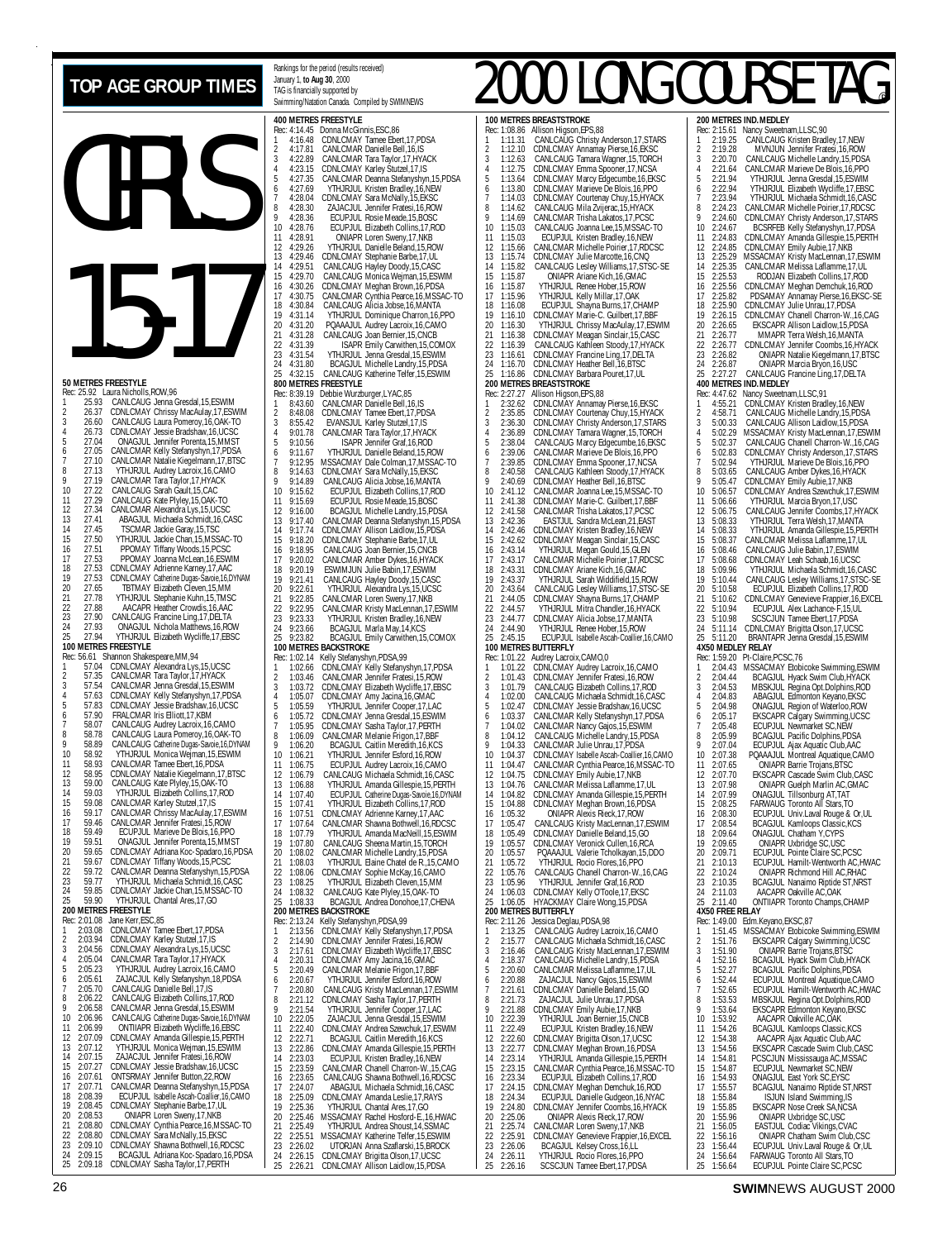#### Rankings for the period (results received) January 1, **to Aug 30**, 2000 TAG is financially supported by Swimming/Natation Canada. Compiled by SWIMNEWS BOYS 15-17 **50 METRES FREESTYLE** Rec: 23.19 Yannick Lupien, GO, 97<br>1 24.08 YTHJR JUL Brent H 24.08 YTHJRJUL Brent Hayden,16,SPART<br>24.36 CDNLCMAY Cedric Sureau-L.,16,PP<br>24.38 BCAGJUL Brian Johns,17,RAPID 2 24.36 CDNLCMAY Cedric Sureau-L.,16,PPO 3 24.38 BCAGJUL Brian Johns,17,RAPID 24.46 POCUPJUL Kevin Monaghan, 17, CNQ 5 24.58 CDNLCMAY Daniel Petrus,17,PDSA 6 24.65 YTHJRJUL Graeme Tozer,15,UCSC 24.72 ONAGJUL Andrew Bignell, 16, SSMAC<br>24.87 CANLCMAR David Whang, 16, ESWIM 8 24.87 CANLCMAR David Whang,16,ESWIM 9 24.87 PPOMAY Matthew Liberatore,17,ESWIM 10 24.93 YTHJRJUL Devin Phillips,15,EKSC 11 24.93 ECUPJUL Stephane Deslauriers,18,HIPPO 12 24.94 ESWIMJUN Tobias Oriwol,15,ESWIM 13 24.95 ECUPJUL Devon Ackroyd,17,SCAR 14 24.97 PPOMAY Daniel Emond,17,CNQ 15 24.97 MBSKJUL Kevin Saganski,17,GOLD 16 24.99 PQCUPJUL Mathieu Aubry,17,CNHR 17 25.06 YTHJRJUL Bradley Vanderkam,17,LAC 18 25.09 ONAGJUL Ian MacLeod,16,USC 19 25.10 ECUPJUL Jerome Le Siege,16,LAVAL 20 25.17 YTHJRJUL Bryan McMillan,17,GMAC 21 25.19 ECUPJUL BIII Cocks, 16, TRENT<br>22 25.23 CANLCMAR Nick Langan, 17, SCA 22 25.23 CANLCMAR Nick Langan, 17, SCAR<br>
23 25.26 MSSACMAY Chris Lukas, 17, ESWIN<br>
24 25.27 POAAAJUL Sean Zunini, 16, CAMO<br>
25.27 POAAAJUL Sean Zunini, 16, CAMO<br>
25.29 MSSACMAY Doug Fleming, 17, ODS 23 25.26 MSSACMAY Chris Lukas, 17, ESWIM<br>24 25.27 POAAA IUL Sean Zunini 16, CAMO 24 25.27 PQAAAJUL Sean Zunini,16,CAMO 25 25.29 MSSACMAY Doug Fleming,17,ODSC **100 METRES FREESTYLE**<br>Rec: 51.14 Yannick Lupien,<br>1 51.96 CANLCMAR Rec: 51.14 Yannick Lupien,CAGRA,96 1 51.96 CANLCMAR Brian Johns,17,RAPID 2 52.25 YTHJRJUL Brent Hayden,16,SPART 3 53.16 ONTIIAPR Adam Sioui,17,TD 53.16 ONTIIAPR Adam Sioui,17,TD<br>53.33 CDNLCMAY Daniel Petrus,17,PDSA<br>53.35 YTHIRIIII Chuck Savao 17 MSSA 5 53.35 YTHJRJUL Chuck Sayao,17,MSSAC-TO 6 53.43 CANLCMAR George Bovell,16,PPO 7 53.47 YTHJRJUL Cedric Sureau-L.,16,PPO 8 53.69 YTHJRJUL Graeme Tozer,15,UCSC 9 53.88 YTHJRJUL Andrew Coupland,16,GO 10 53.91 CDNLCMAY Kevin Monaghan,17,CNQ 11 54.13 YTHJRJUL Nicolas Guillotte,17,CAMO 12 54.15 ONAGJUL Andrew Bignell,16,SSMAC 13 54.62 YTHJRJUL Mathieu Aubry,17,CNHR 14 54.67 YTHJRJUL Tobias Oriwol,15,ESWIM 15 54.76 CANLCMAR David Whang,16,ESWIM 16 54.77 CDNLCMAY Benoit Huot,16,HIPPO 17 54.81 CANLCMAR Chad Thomsen,17,EKSC-SE 18 54.92 PPOMAY Daniel Emond, 17, CNQ<br>19 54.93 ECUPJUL Bob Phipps, 17, STARS<br>20 54.94 ECUPJUL Stephane Deslauriers, 1 19 54.93 ECUPJUL Bob Phipps,17,STARS 20 54.94 ECUPJUL Stephane Deslauriers,18,HIPPO 21 55.02 YTHJRJUL Devin Phillips,15,EKSC 22 55.11 MSSACMAY Doug Fleming,17,ODSC 23 55.14 ESWIMJUN Nick Langan,18,SCAR 21 55.11 MSSACMAY Doug Fleming,17,0DSC<br>
23 55.14 ESWIMJUN Nick Langan,18,SCAR<br>
24 55.15 POAAAJUL Mark Thauvette,15,PCSC<br>
25 55.15 POAAAJUL Mark Thauvette,15,PCS<br>
25 55.20 YTH ID Jul Jacoma La Stega 14.1 AV

|                |                               | <b>400 METRES FREESTYLE</b>                            |                                                                                                                                                                                                                                                                         |
|----------------|-------------------------------|--------------------------------------------------------|-------------------------------------------------------------------------------------------------------------------------------------------------------------------------------------------------------------------------------------------------------------------------|
|                | Rec: 3:52.23<br>1 3:52.23     | Andrew Hurd, MSSAC, 0                                  |                                                                                                                                                                                                                                                                         |
| $\overline{c}$ | 3:55.21                       |                                                        | CDNLCMAY Andrew Hurd, 17, MSSAC-TO<br>CDNLCMAY Brian Johns, 17, RAPID                                                                                                                                                                                                   |
| 3<br>4         | 3:58.58<br>4:00.06            |                                                        | CONLEMAY Brent O'Connor, 16, PDSA<br>CDNLCMAY Andrew Coupland, 16, GO<br>BRALCJUN Chuck Sayao, 17, MSSAC-TO<br>YTHJRJUL Tobias Oriwol, 15, ESWIM                                                                                                                        |
| 5              | 4:01.83                       |                                                        |                                                                                                                                                                                                                                                                         |
| 6<br>7         | 4:03.66<br>4:04.46            |                                                        | THERMOLT UDIAS MONOITON CANNON THERMOLT SAN CANNON THERMOLT SCALE CAN CANNON THE CANNON CANNON CANNON CANNON CANNON CANNON CANNON CANNON CANNON CANNON CANNON CANNON CANNON CANNON CANNON CANNON CANNON CANNON CANNON CANNON C                                          |
| 8              | 4:05.76                       |                                                        |                                                                                                                                                                                                                                                                         |
| 9<br>10        | 4:07.18<br>4:08.36            |                                                        |                                                                                                                                                                                                                                                                         |
| 11             | 4:08.75                       |                                                        | CANLCMAR Terry Nathan, 17, IS<br>PPOMAY Bob Phipps, 17, STARS<br>YTHJRJUL Mark Thauvette, 16, PCSC<br>ECUPJUL Robert McDow, 16, RHAC<br>CUPJUL Robert McDow, 16, RHAC                                                                                                   |
| 12<br>13       | 4:09.69<br>4:10.31            |                                                        |                                                                                                                                                                                                                                                                         |
| 14<br>15       | 4:10.64                       |                                                        |                                                                                                                                                                                                                                                                         |
| 16             | 4:11.40<br>4:11.84            |                                                        | YTHJRJUL Simon Gignac, 17, SHER<br>YTHJRJUL John McErlain, 17, ESWIM<br>BRANTAPR David Rose, 18, ROW                                                                                                                                                                    |
| 17<br>18       | 4:11.91                       |                                                        |                                                                                                                                                                                                                                                                         |
| 19             | 4:12.15<br>4:12.16            |                                                        | CANLCMAR Benjamin Petrieux,17,PPO<br>YTHJRJUL Nicolas Guillotte,17,CAMO                                                                                                                                                                                                 |
| 20<br>21       | 4:12.35<br>4:12.81            |                                                        | YTHJRJUL Jerome Le Siege, 16, LAVAL                                                                                                                                                                                                                                     |
| 22             | 4:12.83                       |                                                        | ECUPJUL Thierry Bannon, 17, SAMAK<br>CDNLCMAY Karim Abdulla, 17, ROD                                                                                                                                                                                                    |
| 23<br>24       | 4:12.87<br>4:14.78            |                                                        | YTHJRJUL Erik Gendreau-B.,17,CAMO<br>BCAGJUL Chris Kargl-Simard, 16, PDSA                                                                                                                                                                                               |
| 25             | 4:14.81                       |                                                        | CDNLCMAY Spencer Laidley, 16, PERTH                                                                                                                                                                                                                                     |
|                | Rec: 15:12.70                 | <b>1500 METRES FREESTYLE</b><br>Andrew Hurd, MSSAC, 0  |                                                                                                                                                                                                                                                                         |
| 1              | 15:12.70                      |                                                        | CDNLCMAY Andrew Hurd, 17, MSSAC-TO                                                                                                                                                                                                                                      |
| 2<br>3         | 15:57.19<br>15:59.00          |                                                        | CDNLCMAY Kurtis MacGillivary, 16, ROW                                                                                                                                                                                                                                   |
| 4              | 16:03.42                      |                                                        | YTHJRJUL Chuck Sayao, 17, MSSAC-TO<br>BCAGJUL Brian Johns, 17, RAPID                                                                                                                                                                                                    |
| 5<br>6         | 16:10.11<br>16:15.06          |                                                        | CDNLCMAY Brent O'Connor, 16, PDSA                                                                                                                                                                                                                                       |
| 7              | 16:19.48                      |                                                        | CDNLCMAY Keith Beavers, 17, STARS<br>CDNLCMAY Frederic Cayen, 17, UL<br>CANLCAUG Elliot MacDonald, 17, MANTA                                                                                                                                                            |
| 8<br>9         | 16:25.32<br>16:29.01          |                                                        |                                                                                                                                                                                                                                                                         |
|                | 10 16:31.95                   |                                                        | CANLCMAR Andrew Coupland, 16, GO<br>BCAGJUL Andy Andrew, 16, WVOSC<br>THJRJUL Matt Johnston, 15, MSSAC<br>CDNLCMAY Tobias Oriwol, 15, ESWIM                                                                                                                             |
| 11<br>12       | 16:32.72<br>16:34.40          |                                                        |                                                                                                                                                                                                                                                                         |
| 13             | 16:35.55                      |                                                        | <b>EXAMPLE TO Bentley Gaikis, 16, TSC</b>                                                                                                                                                                                                                               |
| 14<br>15       | 16:35.88<br>16:37.04          |                                                        | CDNLCMAY Karim Abdulla, 17, ROD<br>YTHJRJUL Simon Gignac, 17, SHER<br>VITHJD II II - Jacome Le Siege, 16, LAN                                                                                                                                                           |
| 16             | 16:42.13<br>16:43.10          |                                                        | THURUL Jerome Le Siege, 16, LAVAL<br>MSSACMAY Kyle Welsh, 16, OAK<br>CDNLCMAY Bryan McMillan, 17, GMAC<br>PPOMAY Bob Phipps, 17, STARS<br>YTHJRJUL Don Nicholson, 17, TSIN<br>YTHJRJUL Don Nicholson, 17, TSIN<br>YTHJRJUL Don Nicholson,<br>Jerome Le Siege, 16, LAVAL |
| 17             | 18 16:47.29                   |                                                        |                                                                                                                                                                                                                                                                         |
| 19             | 16:48.11                      |                                                        |                                                                                                                                                                                                                                                                         |
| 21             | 20 16:53.74<br>16:53.93       |                                                        | ECUPJUL Charles Rodrigue, 15, UL                                                                                                                                                                                                                                        |
| 22             | 16:54.93                      |                                                        | BCSRFEB Terry Nathan, 17, IS<br>PDSAMAY Taisuke Maeda, 17, EKSC                                                                                                                                                                                                         |
| 23<br>24       | 16:56.09<br>16:58.58          |                                                        | OSCAPR Rylan Kafara, 16, RDCSC                                                                                                                                                                                                                                          |
|                |                               |                                                        |                                                                                                                                                                                                                                                                         |
| 25             | 17:03.02                      |                                                        | ECUPJUL Michael Smith, 17, EAST                                                                                                                                                                                                                                         |
|                |                               | <b>100 METRES BACKSTROKE</b>                           |                                                                                                                                                                                                                                                                         |
| 1              | Rec: 56.49<br>57.89           |                                                        | Mark Tewksbury,UCSC,85<br>9 CDNLCMAY Tobias Oriwol,15,ESWIM                                                                                                                                                                                                             |
| 2<br>3         | 58.69<br>59.13                |                                                        | CDNLCMAY Benoit Banville-A., 17, MEGO                                                                                                                                                                                                                                   |
| 4              | 59.50                         |                                                        | CDNLCMAY Francois Castonguay 17, PPO<br>CANLCMAR George Bovell, 16, PPO                                                                                                                                                                                                 |
| 5<br>6         | 59.57<br>59.91                |                                                        | ISAPR Brian Johns, 17, RAPID                                                                                                                                                                                                                                            |
| 7              | 1:00.17                       |                                                        | ONIAPR Bryan McMillan,17,GMAC<br>CANLCAUG Keith Beavers, 17, STARS                                                                                                                                                                                                      |
| 8<br>9         | 1:00.53<br>1:00.68            |                                                        | CANLCMAR Stefano Caprara, 16, VAC                                                                                                                                                                                                                                       |
| 10             | 1:00.86                       |                                                        | YTHJRJUL Craig Gillis, 17, CASC<br>CANLCMAR David Whang, 16, ESWIM                                                                                                                                                                                                      |
| 11<br>12       | 1:00.93<br>1:01.15            |                                                        |                                                                                                                                                                                                                                                                         |
| 13             |                               |                                                        |                                                                                                                                                                                                                                                                         |
| 14<br>15       | 1:01.27<br>1:01.31<br>1:01.40 |                                                        |                                                                                                                                                                                                                                                                         |
| 16             | 1:01.43                       |                                                        | ANLUMAN David Wanderkan, 17, Loven, 17, LAC<br>YTHJRJUL Bradley Vanderkan, 17, LAC<br>YTHJRJUL Andrew Coupland, 16, GO<br>YTHJRJUL Martin Enault, 17, CNB<br>YTHJRJUL Trevor Coulman, 15, GOLD<br>COUPJUL Trevor Coulman, 15, CNS<br>COUPJUL Ter                        |
| 17<br>18       | 1:01.44<br>1:01.50            |                                                        |                                                                                                                                                                                                                                                                         |
| 19             | 1:01.53                       |                                                        |                                                                                                                                                                                                                                                                         |
| 20<br>21       | 1:01.54<br>1:01.86            |                                                        |                                                                                                                                                                                                                                                                         |
| 22             | 1:01.94                       |                                                        | ESWIMJUN Chris Lukas, 17, ESWIM<br>CDNLCMAY Spencer Laidley, 16, PERTH<br>CANLCAUG Nathan O'Brien, 17, IS.<br>YTHJRJUL Charles Turanich-N., 16, STSC<br>CASCMAY Maciek Zielnik, 15, EKSC<br>CASCMAY Maciek Zielnik, 15, EKSC<br>YTHJRJUL Ciaran Dickson, 16,ROD         |
| 23<br>24       | 1:02.00<br>1:02.07            |                                                        | ECUPJUL Olivier Mathieu, 17, HIPPO<br>MSSACMAY William Moore, 17, HWAC                                                                                                                                                                                                  |
| 25             | 1:02.08                       |                                                        | YTHJRJUL Patrick Doret,17,ESWIM                                                                                                                                                                                                                                         |
|                | Rec: 2:01.79                  | <b>200 METRES BACKSTROKE</b><br>Chris Renaud, UCSC, 94 |                                                                                                                                                                                                                                                                         |
| 1              | 2:02.72                       |                                                        | CANLCAUG Chuck Sayao, 17, MSSAC-TO                                                                                                                                                                                                                                      |
| 2<br>3         | 2:03.48<br>2:06.45            |                                                        | YTHJRJUL Tobias Oriwol,15,ESWIM<br>CDNLCMAY Benoit Banville-A., 17, MEGO                                                                                                                                                                                                |
| 4              | 2:06.53                       |                                                        | CANLCAUG Nathan O'Brien, 17, IS                                                                                                                                                                                                                                         |
| 5<br>6         | 2:06.64<br>2:08.72            |                                                        | CANLCMAR Francois Castonguay, 17, PPO<br>YTHJRJUL Andrew Coupland,16,GO                                                                                                                                                                                                 |
| 7<br>8         | 2:08.88<br>2:08.96            |                                                        | CANLCAUG Craig Gillis,17,CASC                                                                                                                                                                                                                                           |
| 9              | 2:09.31                       |                                                        | YTHJRJUL Andrew Hurd,17,MSSAC-TO<br>YTHJRJUL Keith Beavers, 17, STARS                                                                                                                                                                                                   |
| 10<br>11       | 2:09.35                       |                                                        | YTHJRJUL Ciaran Dickson, 16, ROD                                                                                                                                                                                                                                        |
| 12             | 2:09.81<br>2:09.93            |                                                        | CDNLCMAY Bryan McMillan, 17, GMAC<br>ZAJACJUL Andrew Greener, 16, UNATT                                                                                                                                                                                                 |
| 13<br>14       | 2:10.67<br>2:10.83            |                                                        |                                                                                                                                                                                                                                                                         |
| 15             | 2:11.83                       |                                                        | CONLCMAY Kurtis MacGillivary, 16, ROW<br>CANLCMAR George Bovell, 16, PPO<br>YTHJRJUL Andrew McGillivray, 17, MANTA                                                                                                                                                      |
| 16<br>17       | 2:12.10                       |                                                        |                                                                                                                                                                                                                                                                         |
| 18             | 2:12.33<br>2:12.33            |                                                        |                                                                                                                                                                                                                                                                         |
| 19<br>20       | 2:12.86                       |                                                        | YTHJRJUL Adam Martinson, 16, CASC<br>CDNLCMAY Spencer Laidley, 16, PERTH<br>YTHJRJUL Patrick Doret, 17, ESWIM<br>YTHJRJUL Martin Enault, 17, CNB                                                                                                                        |
| 21             | 2:13.02<br>2:13.07            |                                                        | MSSACMAY Chris Lukas, 17, ESWIM<br>CDNLCMAY Stefano Caprara, 16, VAC                                                                                                                                                                                                    |
| 22<br>23<br>24 | 2:13.14<br>2:13.20<br>2:13.25 |                                                        | DNECMAY Stefano Caprara, 16, VAC<br>KCSJUN Kyle Nartz, 17, PN<br>YTHJRJUL Patrick Bourassa-F., 17, CAMO<br>YTHJRJUL James Winfield, 16, UCSC                                                                                                                            |

# TOP AGE GROUP TIMES  $\frac{Rankings for the period (results (200) and (200) and (200) for the period (200) of the period (200) for the period (200) of the period (200) for the period (200) for the period (200) for the period (200) for the period (200) for the period (200) for the period (200) for the period (200) for the period (200) for the period (200) for the period (200) for the period (200) for the period (200) for the period (200) for the period (200) for the period (200) for the period (200) for the period (200) for the$

|                     |                          | 100 METRES BREASTSTROKE                               |                                                                               |          |                                     | <b>200 METRES IND.MEDLEY</b>                          |                                                                              |
|---------------------|--------------------------|-------------------------------------------------------|-------------------------------------------------------------------------------|----------|-------------------------------------|-------------------------------------------------------|------------------------------------------------------------------------------|
|                     |                          | Rec: 1:02.53 Morgan Knabe, UCSC, 99                   |                                                                               |          |                                     | Rec: 2:02.78 Alex Baumann, LUSC, 81                   |                                                                              |
| 1                   | 1:02.98                  |                                                       | CANLCAUG Matthew Huang, 16, PDSA                                              | 1        | 2:02.80                             |                                                       | CDNLCMAY Brian Johns, 17, RAPID                                              |
| $\overline{c}$<br>3 | 1:03.57<br>1:05.71       |                                                       | CDNLCMAY Chad Thomsen, 17, EKSC-SE<br>CANLCAUG Michael Brown, 16, PERTH       | 2<br>3   | 2:05.28<br>2:05.89                  |                                                       | CDNLCMAY Chuck Sayao, 17, MSSAC-TO<br>CANLCMAR George Bovell, 16, PPO        |
| 4                   | 1:06.13                  |                                                       | CANLCMAR David Montpetit, 17, PPO                                             | 4        | 2:06.41                             |                                                       | CDNLCMAY Keith Beavers, 17, STARS                                            |
| 5                   | 1:06.90                  |                                                       | CDNLCMAY Keith Beavers, 17, STARS                                             | 5        | 2:07.03                             |                                                       | YTHJRJUL Tobias Oriwol, 15, ESWIM                                            |
| 6                   | 1:07.13                  |                                                       | BCAGJUL Brian Johns, 17, RAPID                                                | 6        | 2:10.03                             |                                                       | PPOMAY Francois Castonguay, 17, PPO                                          |
| 7<br>8              | 1:07.29<br>1:07.52       |                                                       | YTHJRJUL Louis-P. Delorme, 17, MEGO<br>EASTJUL Chris Stewart, 23, EAST        | 7<br>8   | 2:10.66<br>2:11.00                  |                                                       | YTHJRJUL Andy White, 17, WTSC<br>YTHJRJUL Craig Gillis, 17, CASC             |
| 9                   | 1:07.59                  |                                                       | YTHJRJUL Nathan Parker, 16, MJKFF                                             | 9        | 2:11.98                             |                                                       | ECUPJUL Conrad Aach, 15, ESWIM                                               |
| 10                  | 1:07.71                  |                                                       | CDNLCMAY Marc Vaillancourt, 17, DDO                                           | 10       | 2:12.00                             |                                                       | CDNLCMAY Brian Verigin, 16, PGB                                              |
| 11                  | 1:07.95                  |                                                       | CDNLCMAY Scott Dickens, 15, BRANT                                             | 11       | 2:12.01                             |                                                       | CDNLCMAY Steven Medaglia, 15, GO<br>ECUPJUL Thierry Bannon, 17, SAMAK        |
| 12<br>13            | 1:08.00                  |                                                       | ESWIMJUN Richard Hui, 17, RHAC                                                | 12<br>13 | 2:12.44<br>2:12.51                  |                                                       | CDNLCMAY Frederic Cayen, 17, UL                                              |
| 14                  | 1:08.37<br>1:08.63       |                                                       | ABAGJUL Thomas South, 17, CASC<br>CDNLCMAY Brian Verigin, 16, PGB             | 14       | 2:12.63                             |                                                       | CANLCAUG Andrew Coupland, 17, GO                                             |
| 15                  | 1:08.71                  |                                                       | YTHJRJUL Jonathan Moga, 16, ESWIM                                             | 15       | 2:13.15                             |                                                       | YTHJRJUL Graeme Tozer, 15, UCSC                                              |
| 16                  | 1:08.91                  |                                                       | ONAGJUL Donald Smith, 16, COBRA                                               | 16       | 2:13.80                             |                                                       | ECUPJUL Devon Ackroyd, 17, SCAR                                              |
| 17                  | 1:08.96                  |                                                       | YTHJRJUL Brett Levert, 17, NKB                                                | 17       | 2:14.00                             |                                                       | CDNLCMAY Michael Brown, 16, PERTH                                            |
| 18<br>19            | 1:09.26<br>1:09.27       |                                                       | YTHJRJUL Kevin Rioux, 15, CAMO<br>ESWIMJUN Chris Keung, 17, SCAR              | 18<br>19 | 2:14.21<br>2:14.34                  |                                                       | YTHJRJUL Michel Tremblay, 19, CNCB<br>YTHJRJUL Andrew McGillivray, 17, MANTA |
| 20                  | 1:09.40                  |                                                       | ECUPJUL Eric Demay, 16, PHENX                                                 | 20       | 2:14.63                             |                                                       | BCSRFEB Matthew Huang, 15, PDSA                                              |
| 21                  | 1:09.45                  |                                                       | YTHJRJUL Ian Meredith, 16, RAYS                                               | 21       | 2:14.77                             |                                                       | ECUPJUL Dominic Pelletier, 16, UL                                            |
| 22                  | 1:09.47                  |                                                       | ONIAPR Daniel Tracy, 16, USC                                                  | 22       | 2:14.83                             |                                                       | YTHJRJUL Marcin Partyka, 17, PGB                                             |
| 23<br>24            | 1:09.49<br>1:09.54       |                                                       | YTHJRJUL Mirko Petrov, 16, ESWIM<br>ECUPJUL Mathieu Bilodeau, 16, UL          | 23<br>24 | 2:14.86<br>2:14.90                  |                                                       | PPOMAY Bob Phipps, 17, STARS<br>YTHJRJUL John McErlain, 17, ESWIM            |
| 25                  | 1:09.56                  |                                                       | MSSACMAY Chuck Sayao, 17, MSSAC-TO                                            | 25       | 2:15.42                             |                                                       | YTHJRJUL Cameron Hyder, 17, NCSA                                             |
|                     |                          | 200 METRES BREASTSTROKE                               |                                                                               |          |                                     | 400 METRES IND.MEDLEY                                 |                                                                              |
|                     |                          | Rec: 2:15.45 Morgan Knabe, UCSC, 99                   |                                                                               |          |                                     | Rec: 4:22.39 Alex Baumann, LUSC, 81                   |                                                                              |
| 1<br>$\overline{c}$ | 2:17.88<br>2:20.91       |                                                       | CDNLCMAY Matthew Huang, 16, PDSA<br>CDNLCMAY Keith Beavers, 17, STARS         | 1<br>2   | 4:23.02<br>4:25.81                  |                                                       | CDNLCMAY Chuck Sayao, 17, MSSAC-TO<br>CDNLCMAY Keith Beavers, 17, STARS      |
| 3                   | 2:21.61                  |                                                       | CDNLCMAY Chad Thomsen, 17, EKSC                                               | 3        | 4:28.53                             |                                                       | CANLCAUG Tobias Oriwol, 15, ESWIM                                            |
| 4                   | 2:24.32                  |                                                       | CANLCMAR Michael Brown, 15, PERTH                                             | 4        | 4:29.69                             |                                                       | CANLCMAR Brian Johns, 17, RAPID                                              |
| 5                   | 2:27.04                  |                                                       | YTHJRJUL Kevin Rioux, 15, CAMO                                                | 5        | 4:32.29                             |                                                       | CANLCMAR George Bovell, 16, PPO                                              |
| 6<br>7              | 2:27.09<br>2:27.16       |                                                       | CANLCMAR David Montpetit, 17, PPO<br>CANLCMAR Ken Hamilton, 17, IS            | 6<br>7   | 4:32.30<br>4:36.59                  |                                                       | CANLCAUG Kurtis MacGillivary, 16, ROW<br>YTHJRJUL Andrew Hurd, 17, MSSAC-TO  |
| 8                   | 2:27.69                  |                                                       | CDNLCMAY Marc Vaillancourt, 17, DDO                                           | 8        | 4:38.39                             |                                                       | PQCUPJUL Francois Castonguay, 17, PPO                                        |
| 9                   | 2:28.44                  |                                                       | YTHJRJUL Louis-P. Delorme,17,MEGO                                             | 9        | 4:38.71                             |                                                       | YTHJRJUL Conrad Aach, 15, ESWIM                                              |
| 10                  | 2:28.57                  |                                                       | CANLCAUG Scott Dickens, 15, BRANT                                             | 10       | 4:39.62                             |                                                       | BCAGJUL David Creel, 19, VKSC                                                |
| 11<br>12            | 2:28.76<br>2:29.41       |                                                       | MBSKJUL Nathan Parker, 16, MJKFF<br>ESWIMJUN Tobias Oriwol, 15, ESWIM         | 11<br>12 | 4:39.63<br>4:39.66                  |                                                       | CDNLCMAY Frederic Cayen, 17, UL<br>CANLCAUG Michael Brown, 16, PERTH         |
| 13                  | 2:29.43                  |                                                       | ONTSRMAY Bill Parker, 17, GMAC                                                | 13       | 4:39.75                             |                                                       | CANLCMAR Steven Medaglia, 15, GO                                             |
| 14                  | 2:30.03                  |                                                       | ONAGJUL Daniel Tracy, 16, USC                                                 | 14       | 4:39.76                             |                                                       | YTHJRJUL Andy White, 17, WTSC                                                |
| 15                  | 2:30.05                  |                                                       | PQCUPJUL Francois Castonguay, 17, PPO                                         | 15       | 4:41.98                             |                                                       | CANLCMAR Ken Hamilton, 17, IS                                                |
| 16<br>17            | 2:30.33<br>2:30.36       |                                                       | PQAAAJUL Andre Champagne, 15, SAMAK<br>CDNLCMAY Brian Verigin, 16, PGB        | 16<br>17 | 4:43.15<br>4:44.95                  |                                                       | CANLCAUG Elliot MacDonald, 17, MANTA<br>YTHJRJUL Cameron Hyder, 17, NCSA     |
| 18                  | 2:30.47                  |                                                       | YTHJRJUL Donald Smith, 16, COBRA                                              | 18       | 4:44.99                             |                                                       | YTHJRJUL John McErlain, 17, ESWIM                                            |
| 19                  | 2:30.86                  |                                                       | YTHJRJUL John McErlain, 17, ESWIM<br>MSSACMAY Chuck Sayao, 17, MSSAC-TO       | 19       | 4:45.76                             |                                                       | PQAAAJUL Dominic Pelletier, 16, UL                                           |
| 20                  | 2:31.08                  |                                                       |                                                                               | 20       | 4:46.37                             |                                                       | YTHJRJUL Marcin Partyka, 17, PGB                                             |
| 21<br>22            | 2:31.50<br>2:31.53       |                                                       | YTHJRJUL Ian Meredith, 16, RAYS<br>YTHJRJUL Marcin Partyka, 17, PGB           | 21<br>22 | 4:46.41<br>4:46.45                  |                                                       | ECUPJUL Patrick Bourassa-F., 17, CAMO                                        |
| 23                  | 2:31.61                  |                                                       | ECUPJUL Conrad Aach, 15, ESWIM                                                | 23       | 4:46.97                             |                                                       | ECUPJUL Jerome Le Siege, 16, LAVAL<br>ECUPJUL Timothy Ruse, 15, PCSC         |
| 24                  | 2:32.01                  |                                                       | ECUPJUL Danny Parsons, 17, SCAR                                               | 24       | 4:47.47                             |                                                       | ECUPJUL Bob Phipps, 17, STARS                                                |
| 25                  | 2:32.03                  |                                                       | PQAAAJUL Dominic Pelletier, 16, UL                                            | 25       | 4:47.70                             |                                                       | YTHJRJUL Graeme Tozer, 15, UCSC                                              |
|                     |                          | 100 METRES BUTTERFLY<br>Rec: 54.50 Adam Sioui, TD, 99 |                                                                               |          |                                     | 4X50 MEDLEY RELAY<br>Rec: 1:46.72 Markham AC, MAC, 94 |                                                                              |
| 1                   | 54.88                    |                                                       | CANLCMAR Adam Sioui, 17, TD                                                   | 1        | 1:52.12                             |                                                       | EKSCAPR Edmonton Keyano, EKSC                                                |
| $\overline{c}$      | 56.39                    |                                                       | CANLCMAR Jesse Jacks, 17, IS                                                  | 2        | 1:52.32                             |                                                       | ONIAPR Uxbridge SC,USC                                                       |
| 3                   | 56.53                    |                                                       | CDNLCMAY Benoit Banville-A., 17, MEGO                                         | 3<br>4   | 1:53.80                             |                                                       | ESWIMJUN Scarborough SC, SCAR                                                |
| 4<br>5              | 56.75<br>57.03           |                                                       | CDNLCMAY Kevin Monaghan, 17, CNQ<br>BCAGJUL Brian Johns, 17, RAPID            | 5        | 1:54.53<br>1:54.91                  |                                                       | ONAGJUL Cobra Swim Club, COBRA<br>ECUPJUL Univ.Laval Rouge & Or,UL           |
| 6                   | 57.13                    |                                                       | YTHJRJUL Andy White, 17, WTSC                                                 | 6        | 1:55.10                             |                                                       | ESWIMJUN Etobicoke Swimming, ESWIM                                           |
| 7                   | 57.49                    |                                                       | YTHJRJUL Craig Gillis, 17, CASC                                               | 7        | 1:55.28                             |                                                       | PQAAAJUL Montreal Aquatique,CAMO                                             |
| 8                   | 57.63                    |                                                       | YTHJRJUL Bradley Vanderkam, 17, LAC                                           | 8        | 1:55.64                             |                                                       | EASTJUL St.John's Legends, SJL                                               |
| 9<br>10             | 58.71<br>58.82           |                                                       | YTHJRJUL Cedric Sureau-L., 16, PPO<br>CANLCMAR Jean-S. Savard, 17, CAMO       | 9<br>10  | 1:56.40<br>1:56.56                  |                                                       | ONIAPR Richmond Hill AC, RHAC<br>HYACKMAY Hyack Swim Club, HYACK             |
| 11                  | 58.97                    |                                                       | CDNLCMAY Mark Sy, 17, CREST                                                   | 11       | 1:57.12                             |                                                       | ONIAPR Toronto Swim Club, TSC                                                |
| 12                  | 59.00                    |                                                       | CDNLCMAY Karim Abdulla, 17, ROD                                               | 12       | 1:57.22                             |                                                       | HYACKMAY Calgary Swimming, UCSC                                              |
| 13<br>14            | 59.00<br>59.01           |                                                       | ECUPJUL Martin Enault, 17, CNB                                                | 13<br>14 | 1:57.38<br>1:57.54                  |                                                       | MSSACMAY Mississauga AC, MSSAC                                               |
| 15                  | 59.08                    |                                                       | ESWIMJUN Tobias Oriwol, 15, ESWIM<br>ONAGJUL Ian MacLeod, 16, USC             | 15       | 1:57.58                             |                                                       | ONAGJUL Nepean Kanata, NKB<br>ECUPJUL Pointe Claire SC, PCSC                 |
| 16                  | 59.15                    |                                                       | YTHJRJUL Brent Hayden, 16, SPART                                              | 16       | 1:57.69                             |                                                       | EKSCAPR Cascade Swim Club, CASC                                              |
| 17                  | 59.19                    |                                                       | YTHJRJUL Sean Zunini, 16, CAMO                                                | 17       | 1:57.85                             |                                                       | BCAGJUL Pacific Dolphins, PDSA                                               |
| 18<br>19            | 59.21<br>59.22           |                                                       | YTHJRJUL Patrick Doret, 17, ESWIM<br>YTHJRJUL Andrew Bignell, 17, SSMAC       | 18       | 1:57.89<br>19 1:57.90               |                                                       | PGBMAR Prince George BSC, PGB<br>ONAGJUL Newmarket SC, NEW                   |
| 20                  | 59.28                    |                                                       | BCAGJUL Daniel Petrus, 17, PDSA                                               |          | 20 1:58.43                          |                                                       | EKSCAPR Silver Tide SC, STSC                                                 |
| 21                  | 59.34                    |                                                       | YTHJRJUL Graeme Tozer, 15, UCSC                                               | 21       | 1:59.44                             |                                                       | MSSACMAY Toronto Champs, CHAMP                                               |
| 22                  | 59.40                    |                                                       | YTHJRJUL Mathieu Aubry, 17, CNHR<br>ECUPJUL Thierry Bannon, 17, SAMAK         |          | 22 2:00.37<br>23 2:00.79            |                                                       | BCAGJUL Chena Swim Club, CHENA                                               |
| 23<br>24            | 59.41<br>59.49           |                                                       | YTHJRJUL Erik Gendreau-B., 17, CAMO                                           |          |                                     |                                                       | ONIIIAPR Upper Canada SC, UPCAN<br>BCAGJUL Richmond Rapids, RAPID            |
| 25                  | 59.51                    |                                                       | EKSCAPR Borrey Kim, 17, OSC                                                   | 25       | 24 2:00.81<br>25 2:00.87<br>2:00.87 |                                                       | ONAGJUL Oakville AC, OAK                                                     |
|                     |                          | 200 METRES BUTTERFLY                                  |                                                                               |          | <b>4X50 FREE RELAY</b>              |                                                       |                                                                              |
| 1                   |                          | Rec: 2:00.78    Peter Ward,CDSC,81                    |                                                                               | 1        | 1:40.29                             | Rec: 1:35.93 Markham AC, MAC, 94                      |                                                                              |
| $\overline{c}$      | 2:02.91<br>2:04.44       |                                                       | CANLCMAR Adam Sioui, 17, TD<br>CDNLCMAY Brent O'Connor, 16, PDSA              | 2        | 1:41.35                             |                                                       | ESWIMJUN Scarborough SC, SCAR<br>ONIAPR Uxbridge SC, USC                     |
| 3                   | 2:06.30                  |                                                       | CANLCMAR Jesse Jacks, 17, IS                                                  | 3        | 1:43.20                             |                                                       | ECUPJUL Montreal Aquatique, CAMO                                             |
| 4                   | 2:07.37                  |                                                       | YTHJRJUL Andy White, 17, WTSC                                                 | 4        | 1:43.51                             |                                                       | ESWIMJUN Etobicoke Swimming, ESWIM                                           |
| 5                   | 2:08.21                  |                                                       | 2:08.06 CDNLCMAY Karim Abdulla, 17, ROD<br>YTHJRJUL Andrew Hurd, 17, MSSAC-TO | 5<br>6   | 1:43.58<br>1:43.62                  |                                                       | <b>EKSCAPR Calgary Swimming, UCSC</b><br>EKSCAPR Pacific Dolphins, PDSA      |
| 6<br>7              | 2:08.88                  |                                                       | CANLCMAR Jean-S. Savard, 17, CAMO                                             | 7        | 1:43.68                             |                                                       | CASCMAY Edmonton Keyano, EKSC                                                |
| 8                   | 2:08.89                  |                                                       | CDNLCMAY Bradley Vanderkam, 17, LAC                                           | 8        | 1:43.83                             |                                                       | CASCMAY Silver Tide SC, STSC                                                 |
| 9                   | 2:08.96                  |                                                       | PQCUPJUL Kevin Monaghan, 17, CNQ                                              | 9        | 1:43.89                             |                                                       | <b>ONIAPR Toronto Swim Club, TSC</b>                                         |
| 11                  | 10 2:09.41<br>2:09.71    |                                                       | YTHJRJUL Craig Gillis, 17, CASC<br>CANLCAUG Steven Medaglia, 15, NKB          | 10<br>11 | 1:43.92<br>1:44.19                  |                                                       | ESWIMJUN Cobra Swim Club, COBRA<br>ECUPJUL Newmarket SC, NEW                 |
|                     | 12 2:09.77               |                                                       | CDNLCMAY Mark Sy, 17, CREST                                                   | 12       | 1:44.26                             |                                                       | ONIAPR Richmond Hill AC, RHAC                                                |
|                     | 13 2:10.19               |                                                       | CDNLCMAY Benoit Banville-A., 17, MEGO                                         | 13       | 1:44.95                             |                                                       | PCSCJUN Mississauga AC, MSSAC                                                |
|                     | 14 2:10.19               |                                                       | ECUPJUL Thierry Bannon, 17, SAMAK                                             | 14       | 1:45.52                             |                                                       | EASTJUL St.John's Legends, SJL                                               |
|                     | 15 2:10.77<br>16 2:10.80 |                                                       | YTHJRJUL Kurtis MacGillivary, 16, ROW<br>ESWIMJUN Tobias Oriwol, 15, ESWIM    | 15<br>16 | 1:45.53<br>1:45.62                  |                                                       | PPOMAY Nepean Kanata, NKB<br>PPOMAY Dollard Swim Team, DDO                   |
|                     | 17 2:10.84               |                                                       | YTHJRJUL Ian MacLeod, 16, USC                                                 | 17       | 1:45.76                             |                                                       | ECUPJUL Univ.Laval Rouge & Or,UL                                             |
|                     | 18 2:11.95               |                                                       | YTHJRJUL Alex Watson, 16, OSHAC                                               |          | 18 1:45.85                          |                                                       | PQAAAJUL Hippocame St-Hubert, HIPPO                                          |
|                     | 19 2:12.22               |                                                       | CANLCAUG Nathan O'Brien, 17, IS                                               | 19       | 1:45.89                             |                                                       | ABAGJUL Cascade Swim Club, CASC                                              |
| 21.                 | 20 2:12.44<br>2:12.48    |                                                       | YTHJRJUL Darryl Rudolf, 16, PDSA<br>YTHJRJUL Patríck Doret, 17, ESWIM         | 21       | 20 1:46.02<br>1:46.19               |                                                       | PCSCJUN Pointe Claire SC, PCSC<br>ONIAPR Chatham Y, CYPS                     |
|                     | 22 2:12.48               |                                                       | ECUPJUL Jordan Chittley, 17, NYAC                                             | 22       | 1:46.34                             |                                                       | EKSCAPR Nose Creek SA, NCSA                                                  |
|                     | 23 2:12.59               |                                                       | EKSCAPR Taisuke Maeda, 17, EKSC                                               | 23       | 1:46.57                             |                                                       | CASCMAY Saskatoon Goldfins, GOLD                                             |
|                     | 24 2:13.01               |                                                       | ECUPJUL Erik Gendreau-B., 17, CAMO                                            | 24       | 1:46.89<br>25 1:47.13               |                                                       | AACAPR Toronto Champs, CHAMP                                                 |
|                     | 25 2:13.02               |                                                       | ECUPJUL Bill Cocks, 16, TRENT                                                 |          |                                     |                                                       | BCAGJUL Hyack Swim Club, HYACK                                               |

#### **SWIM**NEWS AUGUST 2000 27

25 55.20 YTHJRJUL Jerome Le Siege,16,LAVAL

Rec: 1:50.34 Brian Johns,RAPID,0 1 1:50.34 CDNLCMAY Brian Johns,17,RAPID 1:53.38 CDNLCMAY Andrew Coupland, 16, GO<br>1:53.99 YTH IR IIII Andrew Hurd 17 MSSAC 3 1:53.99 YTHJRJUL Andrew Hurd,17,MSSAC-TO 4 1:55.53 YTHJRJUL Chuck Sayao,17,MSSAC-TO 5 1:55.94 YTHJRJUL Tobias Oriwol,15,ESWIM 6 1:56.01 PDSAMAY Brent O'Connor,16,PDSA 7 1:56.01 ONTIIAPR Adam Sioui,17,TD

8 1:56.86 ECUPJUL Nicolas Guillotte, 17, CAMO<br>9 1:56.87 CANLCMAR Tery Nathan, 17, IS<br>10 1:56.91 YTHJRJUL Brent Hayden, 16, SPART<br>11 1:57.33 CDNLCMAY Cedric Sureau-L., 16, PPO<br>13 1:58.81 YTHJRJUL Simon Gignac, 17, SHER

14 1:58.93 CDNLCMAY Daniel Petrus,17,PDSA 15 1:58.93 YTHJRJUL Mark Thauvette,16,PCSC 16 1:59.10 ECUPJUL Brent Hankewich,16,GOLD 17 1:59.15 YTHJRJUL Erik Gendreau-B.,17,CAMO 18 1:59.23 PPOMAY Daniel Emond,17,CNQ

19 1:59.31 ECUPJUL Kevin Rioux, 15, CAMO<br>20 1:59.36 YTHJRUL John McEriain, 17, ESWIM<br>21 1:59.39 ECUPJUL Jerome Le Siege, 16, LAVAL<br>22 1:59.31 CANLCMAR Benjamin Petriew, 17, PPO<br>23 1:59.93 ONIAPR Chris Kula, 16, CAJ<br>24 1:59 25 1:59.93 MBSKJUL Elliot MacDonald,17,MANTA

**200 METRES FREESTYLE**<br>Rec: 1:50.34 Brian Johns, R<br>1 1:50.34 CDNLCMAY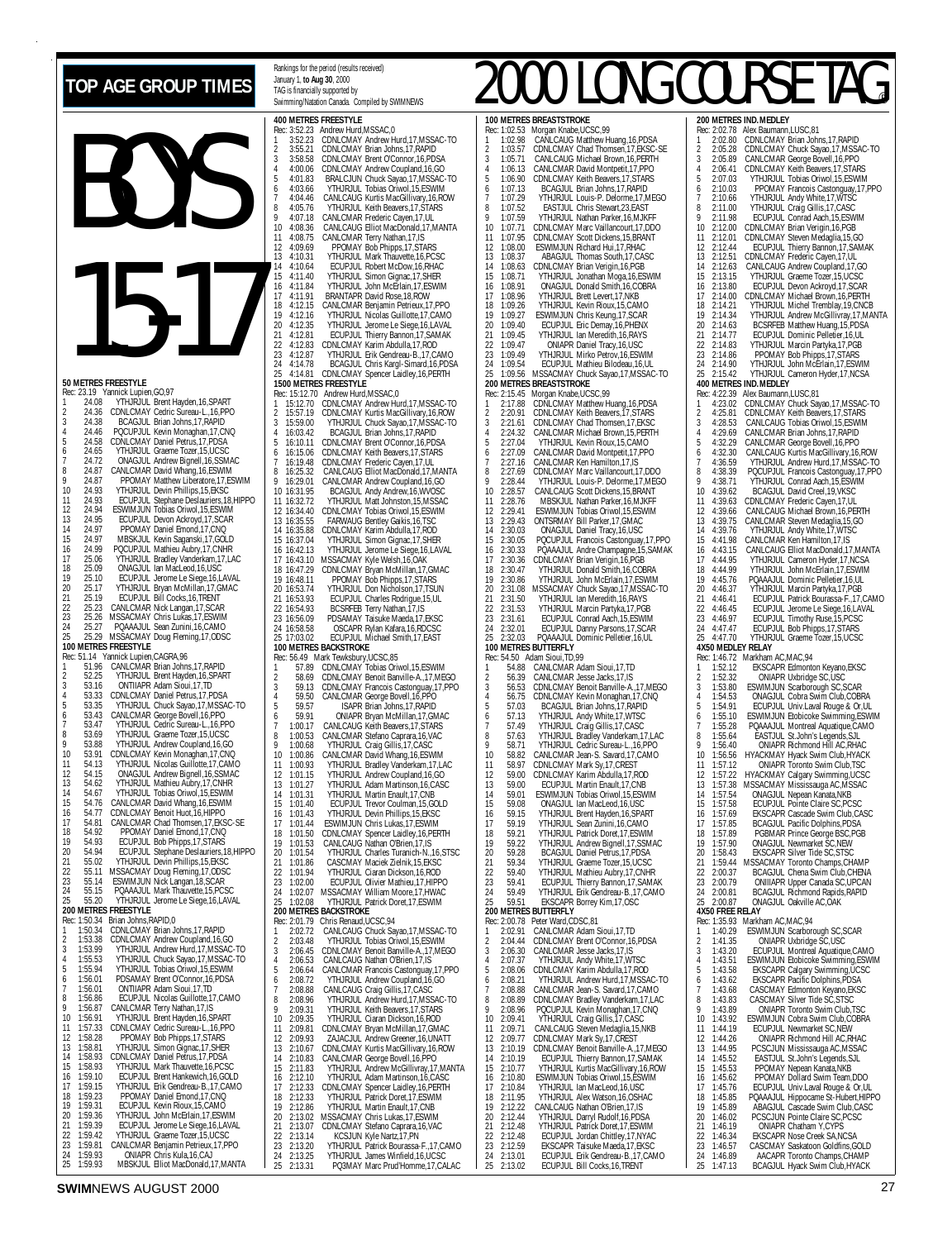#### <span id="page-27-0"></span>**BACKWASH**

*Backwash features short clips, gossip, letters, and opinions. Contributions are welcome at our e-mail:* **swimnews@inforamp.net.** *Now for the rumours behind the news.*

**Brit coaches upset:** Canadian coach Gary Vandermeulen has been appointed to the Great Britain Olympic swimming staff. He is married to Allison Sheppard, the Commonwealth record holder for the 50 free (25.12) who will be going to her fourth Olympics. His selection is based upon the current world ranking of Sheppard, who stands at number 6 and is considered by some to be medal potential. The Vandermeulens live and train in Duncan, B.C.

The British Swimming Coaches and Teachers Association (BSCTA) have complained to GB team officials "to express their grave concern and dismay" at the selection of a foreign coach. They feel it sets a poor precedent.

"The fact that Gary is foreign," BSCTA President Dave Heathcock said, "is not the fundamental concern, but it is a dangerous precedent for the ASFGB to be setting. Had Gary been coaching in this country and had he been involved in the on-going development of British swimming, we would have had no problem with his selection. This is a British Olympic Team, and it should include only those who have been involved in the development of British swimming; particularly after all the investment of British Lottery funding in our sport in recent years."

The BSCTA have no problem with Vandermeulen being included as an "additional" coach, external to the team, for the specific purpose of providing support to his swimmer.

Meanwhile Mexico has appointed American coach Bill Rose, from Mission Viejo, CA, as one of its Olympic coaches. Rose coaches some of the best Mexicans, including flyer Juan Veloz.

**Ignorance:** Greek newspapers accused Sydney Olympic organizers of historical ignorance. The design of the Olympic medals features the Roman Coliseum on one side. *Avriani*, a Greek newspaper, accused the Australians of confusing a Greek stadium with the Roman circus where humans were sacrificed to wild animals.

In their defence, Australian Olympic officials indicated that they had been advised by the International Olympic Committee to base their design on the medals used in the 1928 Amsterdam Games. On one side of the 1928 medal a circular outdoor stadium with low walls is depicted, nothing like the Coliseum.

Wojciech Pietranik, designer of the actual medals, said he had been instructed by SOCOG officials to incorporate an image of the Coliseum.

**Beau geste:** Nadine Rolland finished third at

Summer Nationals in the 50 free, under the Olympic standard. Her time of 25.94 was just 1/100th slower than the winners Jenna Gresdal and Marianne Limpert, who both tied with 25.93. The Olympic standard for two entries is 25.97.

Limpert solved Rolland's predicament by scratching from the event. Limpert will swim the 200 IM and 100 free individual events and both freestyle relay finals. That's eight swims with more if she has to swim relay prelims. "It's not that big a deal," Limpert said. "The 50 free is an off-event for me. It was nice to be in a position to do something like that. It's not like giving up a kidney."

Rolland missed qualifying at the Trials last May (3rd in the 50 free with 26.31, and seventh in the 100 free with 57.40).

**Five cities:** have indicated interest in hosting the 2005 World Championships. Barcelona won the rights for 2003 with Montreal and Long Beach the losers. For 2005, Montreal, Long Beach, Shanghai, Melbourne, and Rio de Janeiro have indicated interest.

Montreal's bid for 2003, with a US \$15 million budget, was to be held mostly at the refurbished outdoor complex on St-Helen's Island, site of Canadian Nationals in 1963. Montreal Sports International, the well-connected (politically) group, is behind the bids.

**Retired:**Danyon Loader (NZL) has decided to hang up the goggles. After 14 years of competitive swimming, he has decided to retire before the Sydney Games. Loader, who is now 25 years old, has decided that he has had enough.

He was a double gold medallist in Atlanta, winning the 200 and 400 freestyle events. He also won a silver medal in the 200 fly at the 1992 Olympics in Barcelona. He retires as New Zealand's most distinguished international level swimmer.

**Over and out:** 1992 Olympic 100 metres breaststroke champion Fred DeBurghgraeve announced his retirement mid-May, a week after failing to reach the qualifying time for the Sydney Games.

No more Olympic Games for Fred, no more competition. "I am selling all my swimming trunks, I am stopping," 26-year-old DeBurghgraeve said. "I am tired and I think it's no longer possible for me to win any medals at the Games. I don't want to go to the Olympics and not bring back a medal," he said, "so it's over and out."

DeBurghgraeve, who eclipsed the 100 metres breaststroke world record in the heats before winning the gold medal at the Atlanta Olympics, failed to achieve the required time of 1:02.86 seconds to qualify for Sydney. DeBurghgraeve swam 1:03.87. DeBurghgraeve won the 1998 World Championships and was only the second world record holder in swimming from Belgium.

**EPO Test for Sydney:** The International Olym-

pic Committee approved the use of a new test to detect EPO (erythropoietin), for use at the Sydney Olympic Games. The test will require blood as well as a urine sample, but had to pass this last hurdle questioning the test's ability to withstand legal challenges—before it could be used in Sydney. This leaves Human Growth Hormone (hGH), another cheater's favourite drug, still undetectable.

**Wakefield dies:** Susan O'Neill's coach of 12 years, from the age of 9 to 21, passed away on August 19 following a battle with cancer. A fighter to the end, Coach Bernie Wakefield signed himself out of hospital twice in the last few weeks, once to carry the flame in the 2000 Olympic Torch Relay and on another occasion to attend his Testimonial Dinner at the Wynnum Golf Club near his place of birth. There he was honoured by 150 coaches, present and past club members, swimming officials, and friends. Bernie enlisted in the Royal Australian Air Force (RAAF) at 21 years of age (1951) and served in the Malaysia and Vietnam campaigns. After 21 years of service, he retired from the RAAF to return to his home town of Brisbane, where he became involved in teaching and coaching swimming, an activity he had taken up while in Malaysia. Coach Wakefield was engaged as the head coach of the Acacia Swim Club in 1972, a position he held until retirement 38 years later (1972- 2000), a period in which he had an enviable record as of one of Australia's all time best coaches.

**Editor:**A little late, but well meant. Congratulations on being selected as the Contributor Honoree to the ISHOF, a well deserved honour for the man who does the most for the independent promotion of Canadian and World Swimming.

Kind regards and have fun in Sydney!

*Niels E. Bouws VP World Swimming Coaches Association Germany*

**Editor:**First of all I would like to thank you very much for sending me the SWIMNEWS from the very first copy on for so many years. I was able to see your magazine develop and become one of the best in the swimming world.

My warmest congratulations to you for your induction into the International Swimming Hall of Fame as an Honor Contributor. You deserved it! I am looking forward to reading your reports from Sydney. All the best.

> *Vali Garay Toronto*

Editor's note: Vali (Gyenge) Garay was the women's 400 freestyle Olympic champion at the 1952 Olympic Games in Helsinki, representing Hungary. I had the privilege of coaching her two daughters (Judy and Susie Garay). Vali was inducted into ISHOF in 1978.

✌✌✌✌✌✌✌✌ *Remember … It's not true until it has been officially denied*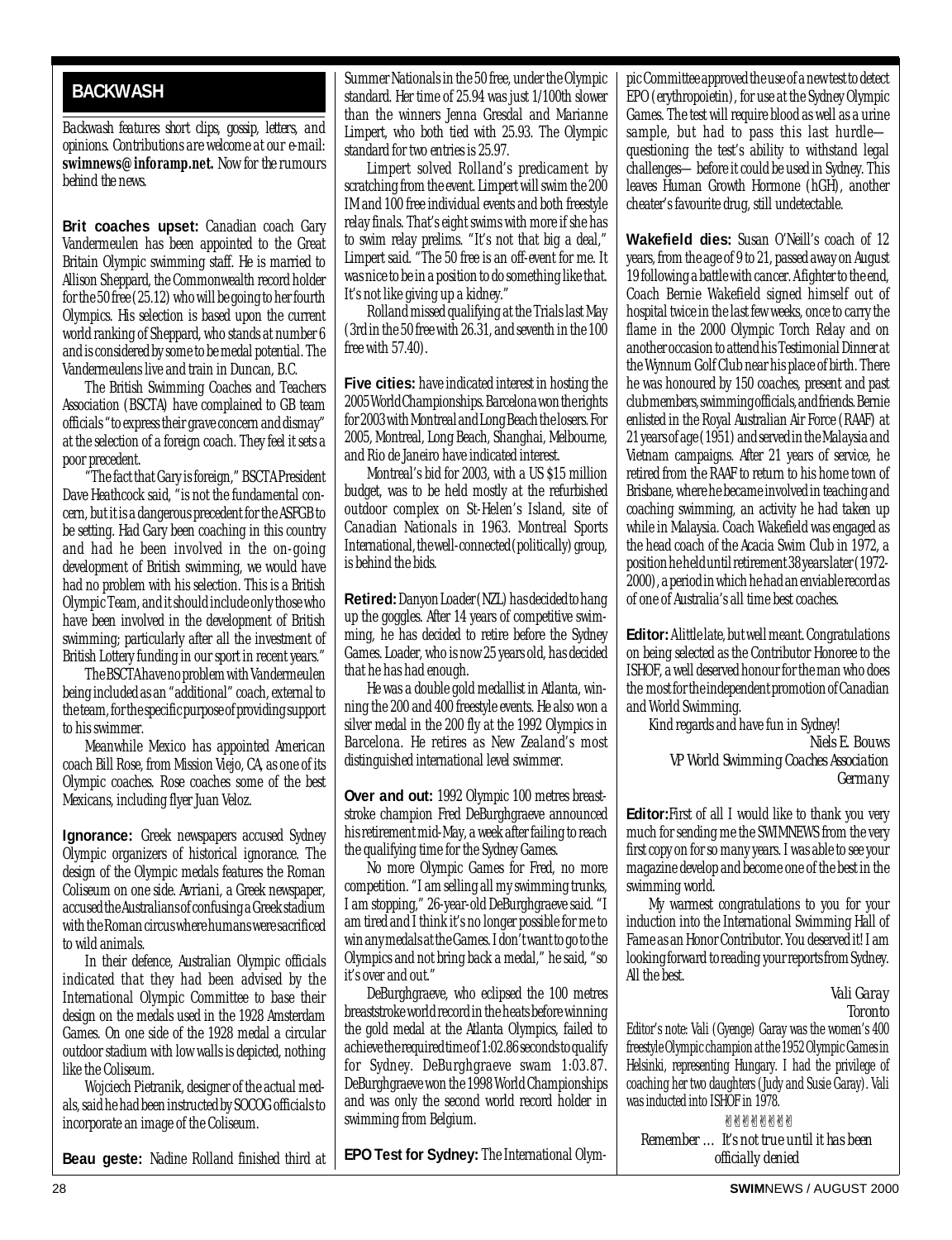#### <span id="page-28-0"></span>**BACKWASH POOLSIDE**

### MANTA PROGRAM SHINES

#### **Nikki Dryden**

Something is happening in Winnipeg. Although it is described as merely an amalgamation of highperformance services, three individuals have emerged from Team Manitoba creating a triad of power—no one person successful without the other two.

Vlastimil Cerny leads the trio. A former Canadian Olympian, Vlastik began coaching while still swimming with Cascade in Calgary. When his career in the pool ended in 1993, his one on deck took off, as he became the head provincial coach in Manitoba.

Two native "Peggers"—Michelle Lischinsky and Rhiannon Leier—became his success story.

Michelle Lischinsky had the beginnings of a promising career when in 1989 she qualified for the Canadian Youth Team. Michelle competed at Eight Nations in the 100 and 200 backs. But it would be over a decade before she would again represent Canada.

Over the ensuing ten years, Michelle quit swimming from 1993-94, graduated from University in 1998, and worked both at Costco and as a swim coach. It was during her year off that she coached, and it was her interaction with these swimmers that tugged her back into the pool. "Coaching made me love swimming for what it is. I began to understand and enjoy swimming for swimming's sake, and I was able to see what the young kids saw; they rekindled the spirit of swimming for me."

At 27, it takes a special attitude to swim with varied success. "I just really like to swim. Of course I don't love being up at 5 a.m. or being injured, but I love to travel, I love the friends I've made, and I love the way swimming makes me feel. It is the whole package, and it can be a lot of fun!"

Financially this sport can be damaging, and Michelle credits her Mom for being so supportive. "I could never have done this without her." Michelle also attributes the National Sports Centre (NSC) for helping to break down the barriers between her and success. "We now have access to sports science, nutrition, and weight trainers; it is much more of a holistic approach. They take care of us as people, not just as swimmers."

One of the biggest challenges facing Michelle was two very fast 100 backstrokers. "I was confident I could do the time to make the Olympic Team, but Kelly [Stefanyshyn] and Erin [Gammel] have been on top for quite a while. That is a big psychological barrier to overcome."

But Vlastik and Michelle have been taking small steps all year towards making the Olympic Team. "I was a 1:04 100 backstroker and I knew I would have to be under a 1:03 at Trials. I wanted to get carded at Nationals and when I did I knew I was halfway there. But it wasn't until I looked up and saw the clock at Trials that I really believed I would be going to the Olympics."

Michelle's training environment has also been instrumental. "Rhiannon is a very good trainer," says Michelle. "But it is good that we swim different strokes! We compare stats all the time, trying to figure out who has the higher ranking." Vlastik agrees. "They feed off each other very well as they each have different strengths."

"Michelle has a unique consistency when it comes to her performance abilities," says Vlastik. "We knew a drop in time was coming and it was just a matter of time. Fortunately Michelle made the jump when it counted. Michelle had to work on handling her anxiety and she made a real improvement in that area. She is much better at being able to relax prior to a meet and leading into her race.

Vlastimil came to Canada in 1982 from Czechoslovakia. He was unable to compete in 1984, but did swim for Canada in 1988. When he began coaching, Vlastik initially relied on his experiences as a swimmer, and over time he has developed his coaching instincts. "I have a need to plan, but I'm not afraid to say this isn't working today."

Vlastimil believes that the program has gotten better as he improved at using the resources that were being provided to him. "For years I've coached alone, with little support. Then the NSC came in and I had to work with four support staff. I had to use them, which changed the way I coached." Vlastik believes a critical part of his evolution came from an improvement in his communication skills. "The support staff and myself had to learn to be open with one another. We could not shy away from each other, and that really helped me."

His team spends a lot of time with the sports psychologist. "I really listen to the experts and it has been a positive learning experience for me." For many swim coaches, this (listening to experts) has been the most difficult part of the sport's evolution, but for Vlastik it has been easy to adapt to these changes. "I am a product of my life experiences, I like to change. I believe it stimulates new growth and direction. If I repeat things, chances are I may not improve, so I always make changes to try to get better."

Vlastimil likes what is going on in Canadian swimming. "The resources available within the National Team program are tremendous, and I don't think enough coaches use the information. Some of this knowledge is very cutting edge." He has also learned wisely from his coaches. "Jim Fowlie was always looking for new ideas and Ken Olson took my thinking in an entirely different direction. I am still learning from Dave Johnson. Each time he comes out to our program I try to interact with him and learn new things.

"Vlastik is the kind of coach who really makes you understand why you are doing something. You ask questions and he explains everything," says Michelle. Rhiannon Leier agrees. "Vlastik has helped me technically this year, and my breaststroke has improved a lot because of that. I am much more efficient and swimming fast is much easier this year. My training has been more consistent as far as the times I turn out. I am able to race much faster when I am not tapered compared to how I used to be."

Rhiannon Leier left Canada to attend the University of Miami because of the team, the coach, and the warm weather. She was looking for a change and Miami certainly had that. "I remember some people questioning my decision to go to Miami because it wasn't a top 10 swimming school and all, but when I chose my school I wanted to go somewhere where I was really needed instead of just being one of the pack. I still feel that I made the right decision after going through my four years of school there. I had a great time!"

Rhiannon swam with Vlastik the summer before her final year of university and she swam well, coming within a few tenths of making her carding. "I decided to continue swimming after graduation because of Vlastik. Before I went back for my senior year I sat down with him and told him that this would likely be my last year of swimming. He thought that was crazy considering I had almost made carding. I was unaware of carding up to this point and it really made me think." Vlastik convinced her to come back after she graduated, and train to make the Olympic team. "I guess things worked out well," says Rhiannon, and that is certainly an understatement. Vlastik was one of Rhiannon's lone supporters. "Vlastik taught me to be more confident with my swimming. I feel that he was the only one who really believed that I could make the team and he helped me to believe that I could. If it wasn't for him I probably wouldn't have swam this year."

Like her friend and teammate Michelle, Rhiannon lived at home and worked part time (as a physiotherapy aide) in order to pay for her dream. "I have also received some help from Manitoba and the NSC." Also like Michelle, Rhiannon is grateful for her friend's presence. "It has been really nice having Michelle to train with. We both have been gearing towards the same goal all year and I think we are very competitive with each other so it causes us to swim faster. It is also nice that she is my age, because without her it would be really hard to be with just the younger kids on the team all the time."

Another huge difference for Rhiannon's improvement has been her mental state going into her races. "I used to focus on the outcome of the race instead of what it took to reach that goal. Now I focus completely on the process and my strategy in the race. I feel this really helps, especially when it comes to controlling my nerves before the swim."

Vlastik believes there are also several physical traits that helped Rhiannon get where she is. "It was about three years ago that I could really see her potential. She has a lot of natural talent and speed, but she couldn't swim a 200 or even finish a 100 really well." Rhiannon has been doing a lot of work to focus on her leg strength as well as her endurance. "Rhiannon was technically weak, she had a very arm-dominant stroke and we worked hard to get her to swim with her legs. But she is a very fast learner and has an excellent work ethic. She enjoys work, and her family is very supportive of an athletic lifestyle."

Rhiannon and Michelle may be rookies attending their first Olympic Games, but they are fortunate to swim with a coach who has been there before. "We will sit down before the Games and have a real discussion of what it is like in the Olympic Village and all that they can expect," says Vlastik. "But it is important for them to approach this as just another race."

Vlastik also looks forward to the future after these Olympics. "I would like to see them both swim for another four years. Although Rhiannon is younger, in terms of international experience they are both equally as young. Making it to the podium is not an unrealistic goal now; with so much money in the sport you can actually make a decent living out of it."

Any chance we'll see Vlastimil swimming again? "No comeback for me. I enjoy coaching too much, and the world has just gotten too fast!"